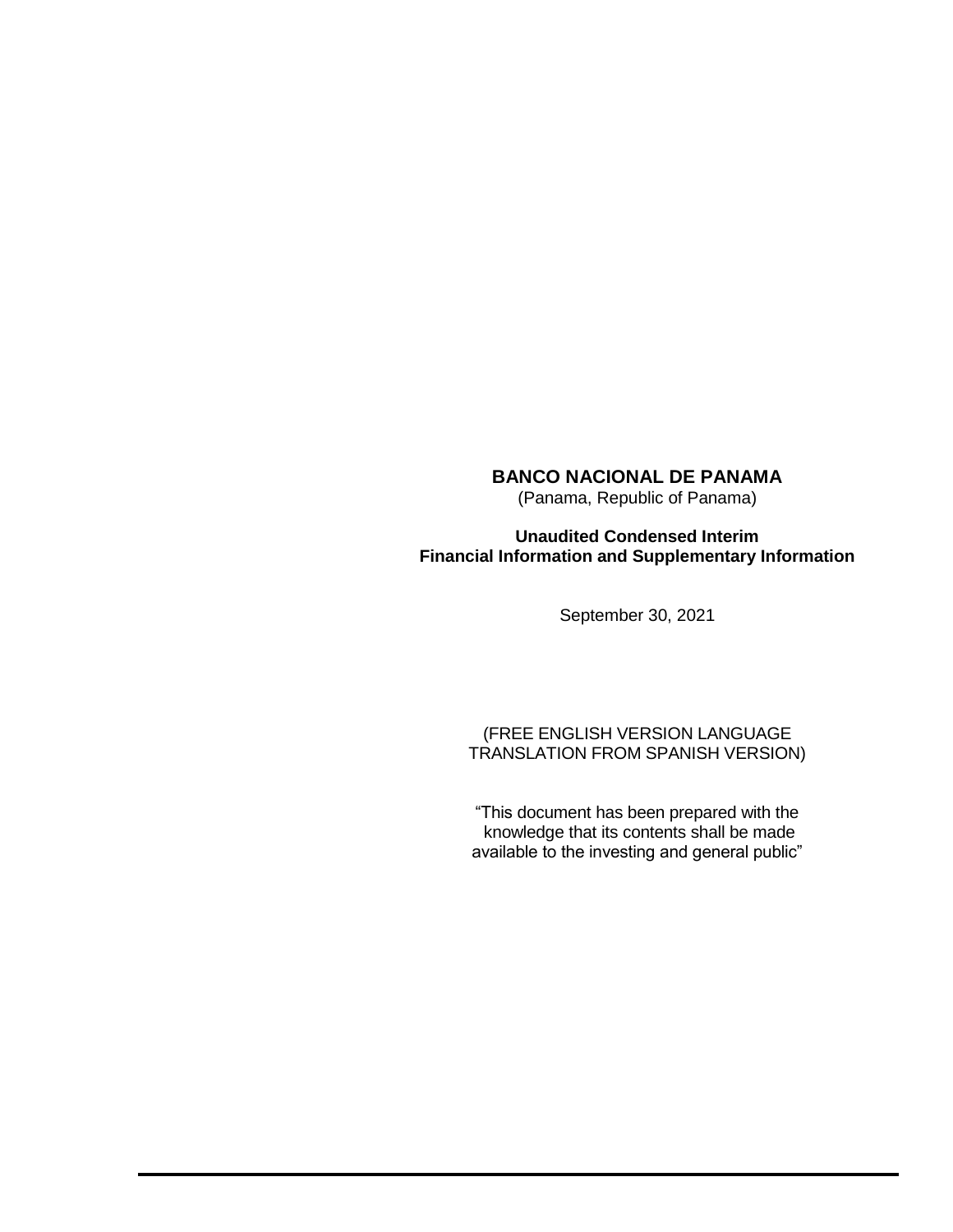(Panama, Republic of Panama)

# **Unaudited Condensed Interim Financial Information and Supplementary Information**

September 30, 2021 (Unaudited)

 (SIGNED) **Prepared by: Verified by: Verified by:** 

**Irumis Medina** Managerial Information **Department** CPA 0514

**Julissa I. Morán H.** Manager Managerial Information **Department** CPA 0423

**Approved by:**

**Liliana J. Pinilla B.**  Executive Manager Finance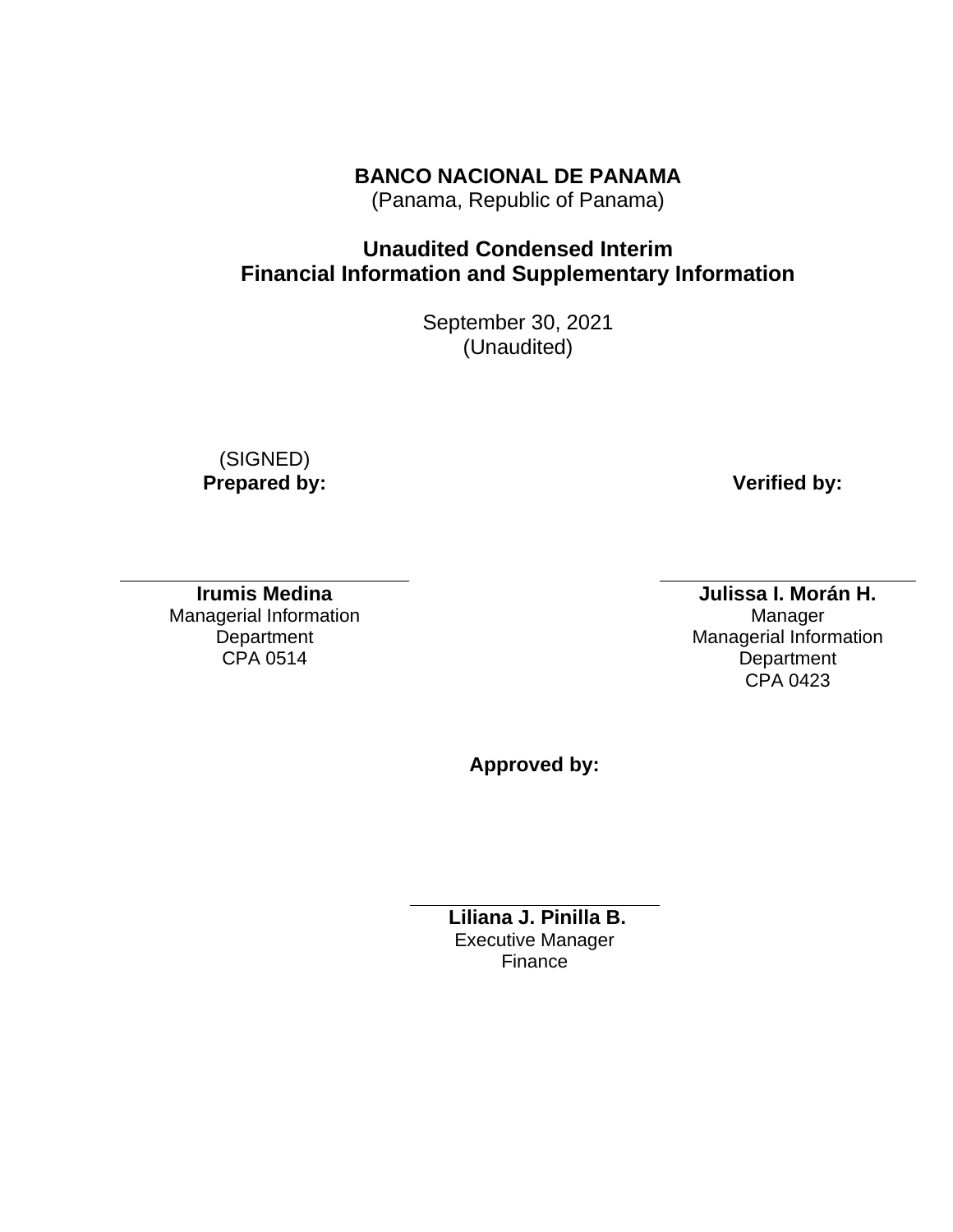(Panama, Republic of Panama)

Table of Contents

Report on the Condensed Interim Financial Information

Condensed Interim Statement of Financial Position Condensed Interim Statement of Profit or Loss Condensed Interim Statement of Comprehensive Income Condensed Interim Statement of Changes in Capital Funds Condensed Interim Statement of Cash Flows Notes to Condensed Interim Financial Statements

#### **Schedule**

|--|--|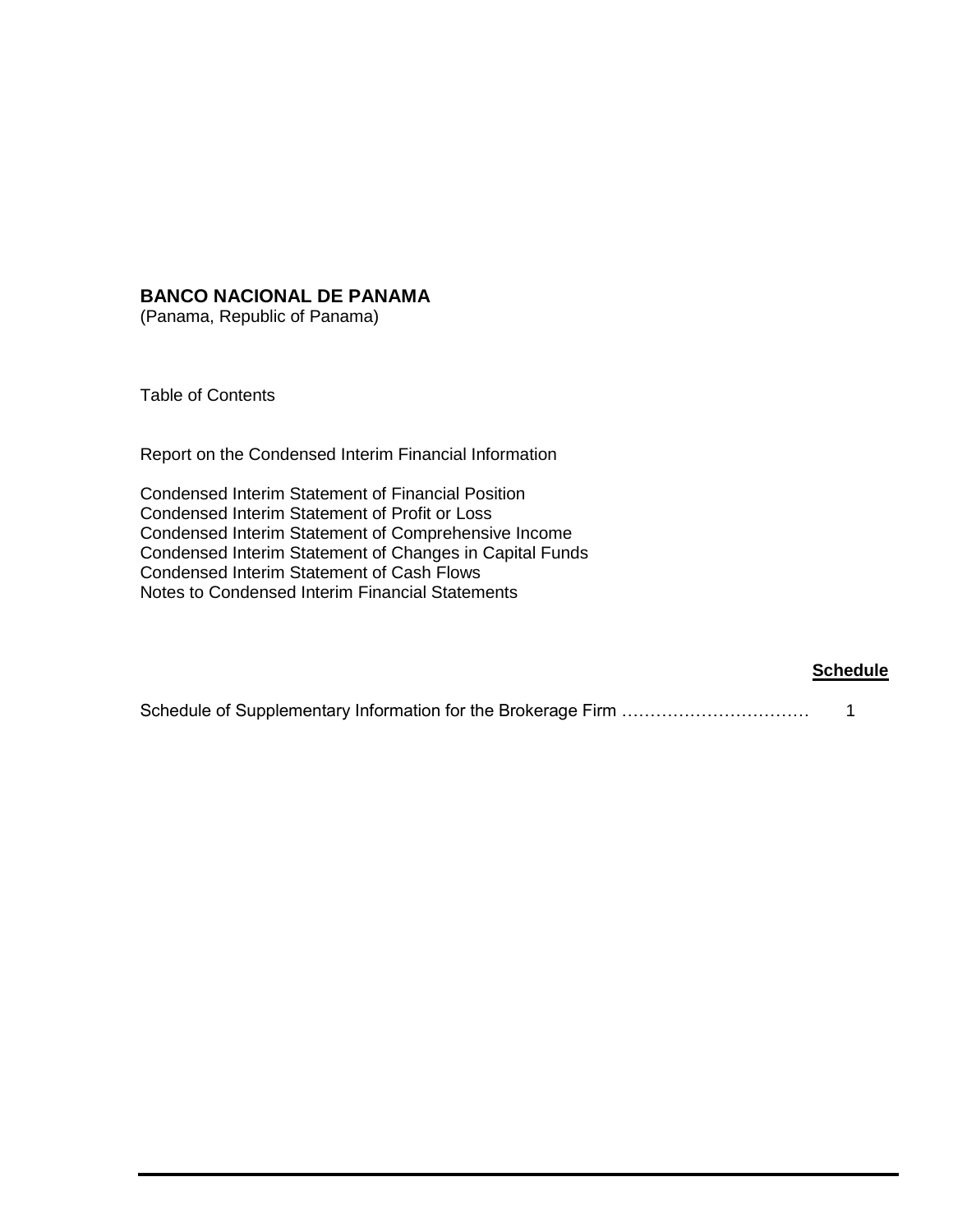(Panama, Republic of Panama)

#### **Condensed Interim Statement of Financial Position**

September 30, 2021

(Expressed in Balboas)

| <b>Assets</b>                                                                                                      | <b>Note</b> | September 30,<br>2021<br>(Unaudited) | December 31,<br>2020<br>(Audited) |
|--------------------------------------------------------------------------------------------------------------------|-------------|--------------------------------------|-----------------------------------|
| Cash and cash equivalents                                                                                          | 6           | 380,701,280                          | 299,687,607                       |
| Deposits in banks at amortized cost:                                                                               |             |                                      |                                   |
| Demand deposits- foreign                                                                                           | 6           | 27,999,850                           | 90,824,954                        |
| Time deposits - local                                                                                              |             | 300,591,983                          | 340,142,846                       |
| Time deposits - foreign                                                                                            |             | 6,574,673,602                        | 7,787,472,607                     |
| Less: Reserve for bank deposit losses                                                                              |             | 239,163                              | 121,063                           |
| Total bank deposits at amortized cost                                                                              |             | 6,903,026,272                        | 8,218,319,344                     |
| Total cash, cash equivalents and bank deposits                                                                     |             |                                      |                                   |
| at amortized cost                                                                                                  |             | 7,283,727,552                        | 8,518,006,951                     |
| Securities purchased under resale agreements at amortized cost<br>Less: Reserve for losses on securities purchased |             | 41,336,083                           | 33,313,869                        |
| under resale agreements                                                                                            |             | 18,789                               | 61,424                            |
| Securities purchased under resale agreements at amortized cost                                                     | 7           | 41.317.294                           | 33,252,445                        |
| Investments in securities                                                                                          |             | 2,466,917,665                        | 3,145,743,249                     |
| Less: Reserve for investment losses                                                                                |             | 7,329,086                            | 4,576,861                         |
| Investments in securities, net                                                                                     | 8           | 2,459,588,579                        | 3,141,166,388                     |
|                                                                                                                    |             |                                      |                                   |
| Private sector loans and interest receivable                                                                       |             | 4,232,793,270                        | 4,194,257,928                     |
| Government loans and interest receivable                                                                           |             | 854,067,306                          | 829,900,223                       |
| Less: Interests and unearned commissions                                                                           |             | 26,884,770                           | 25,846,602                        |
| Allowance for loan losses                                                                                          |             | 119,184,360                          | 108,250,799                       |
| Loans at amortized cost                                                                                            | 9           | 4,940,791,446                        | 4,890,060,750                     |
| Property and equipment, net                                                                                        |             | 79,748,603                           | 80,749,700                        |
| Right of use assets                                                                                                | 10          | 3,874,853                            | 3,254,034                         |
| Other assets:                                                                                                      |             |                                      |                                   |
| Foreclosed assets, net                                                                                             | 11          | 5,093,972                            | 5,857,155                         |
| Intangible assets - licenses and software                                                                          |             | 9,749,546                            | 11,683,899                        |
| Fiscal credit from preferential interest on loans                                                                  |             | 55,870,451                           | 36,655,528                        |
| Others                                                                                                             | 11          | 109,671,640                          | 152,250,149                       |
| <b>Total other assets</b>                                                                                          |             | 180,385,609                          | 206,446,731                       |

**Total assets** 14,989,433,936 16,872,936,999

*The condensed interim statement of financial position should be read in conjunction with the notes that form an integral part of the condensed interim financial information.*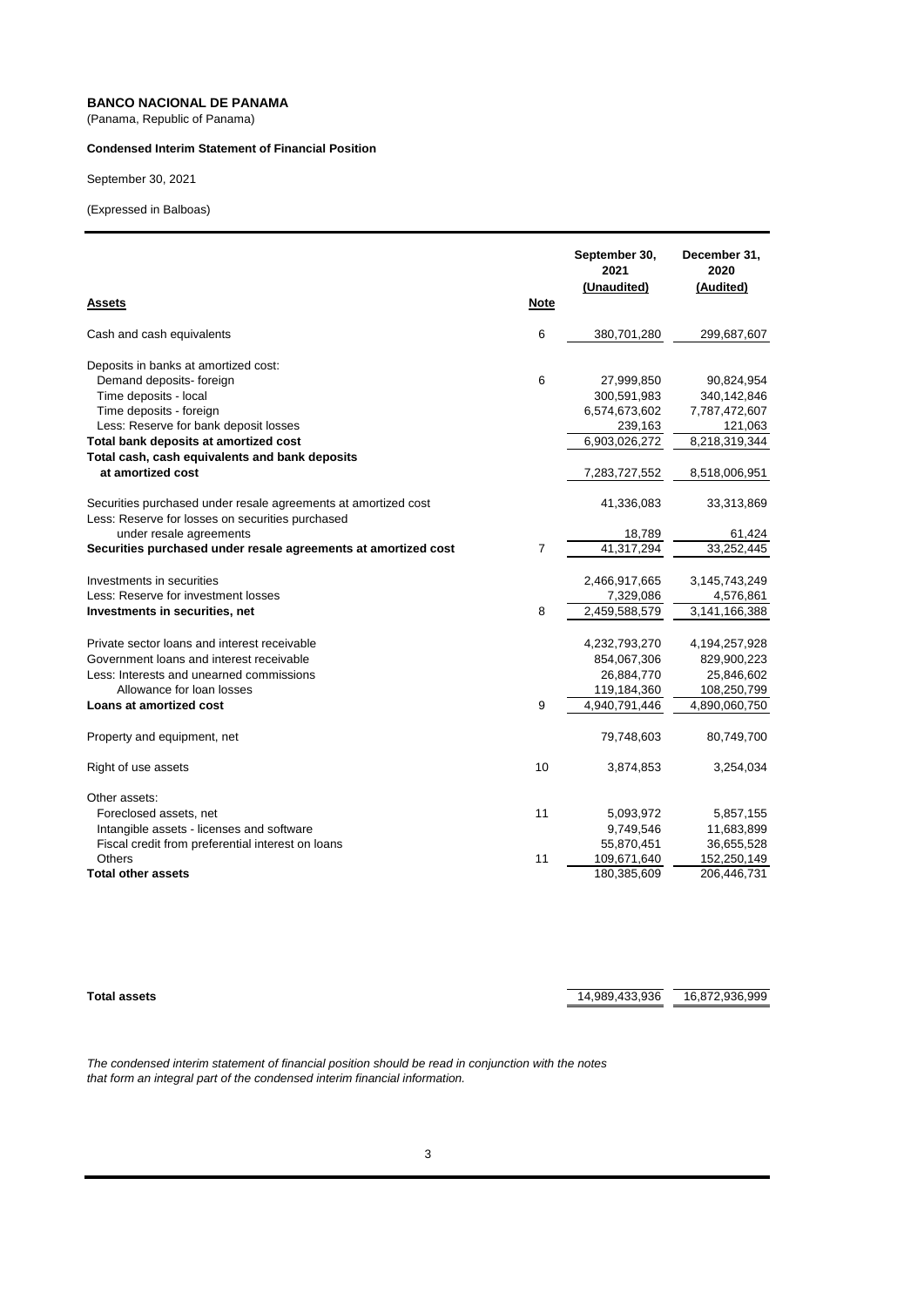| Liabilities:<br>Deposits and accrued interest payable at amortized cost:<br>Demand deposits:<br>Local - private<br>1,093,878,424<br>1,370,069,773<br>Local - public<br>3,428,266,033<br>3,107,644,258<br>Foreign<br>323,539<br>433,916<br>Savings:<br>Local - private<br>908,114,181<br>903,974,644<br>2,836,779<br>Foreign<br>2,188,109<br>Time deposits:<br>Local - private<br>340,653,569<br>691,239,936<br>Local - public<br>6,104,627,289<br>7,817,572,056<br>Foreign<br>15,315,750<br>16,384,526<br>Restricted - inactive accounts<br>24,252,161<br>20,991,397<br>Restricted - escrow funds<br>60,103,996<br>58,490,692<br>Total deposits and interest payable at amortized cost<br>11,978,371,721<br>Obligations:<br>Foreign borrowings received at amortized cost<br>12<br>482,272,915<br>485,414,902<br>Bond payable - local at amortized cost<br>12<br>206,250,340<br>206,216,051<br>12<br>Bond payable - foreign at amortized cost<br>1,000,153,525<br>1,005,955,461<br>Lease liabilities<br>10<br>4,062,491<br>3,397,420<br>Other liabilities:<br>Guarantee certificates for legal proceedings at amortized cost<br>113,401,409<br>115,346,877<br>Miscellaneous creditors<br>70,682,299<br>46,829,898<br>Cashier's and certified checks<br>27,031,251<br>18,891,319<br><b>Others</b><br>48,120,667<br>39,678,638<br><b>Total other liabilities</b><br>259,235,626<br>220,746,732<br>13,930,346,618<br><b>Total liabilities</b><br>15,910,719,873<br>Capital funds:<br>$\overline{\mathbf{4}}$<br>Paid-in capital by Government of Panama<br>750,000,000<br>750,000,000<br>Regulatory reserve for foreclosed assets<br>2,319,590<br>2,656,035<br>Regulatory reserve for investments in securities<br>9,711<br>0<br>Valuation of investments securities<br>7,975,660<br>8,670,462<br>Actuarial valuation<br>(1,748,619)<br>(1,748,619)<br>19<br>Dynamic regulatory provision<br>56,928,983<br>56,928,983<br>Retained earnings<br>242,907,191<br>146,405,067<br><b>Total capital funds</b><br>1,059,087,318<br>962,217,126<br>13<br>Commitments and contingencies<br><b>Total liabilities and capital funds</b><br>14,989,433,936<br>16,872,936,999 | <b>Liabilities and Capital Funds</b> | <b>Note</b> | September 30,<br>2021<br>(Unaudited) | December 31,<br>2020<br>(Audited) |
|--------------------------------------------------------------------------------------------------------------------------------------------------------------------------------------------------------------------------------------------------------------------------------------------------------------------------------------------------------------------------------------------------------------------------------------------------------------------------------------------------------------------------------------------------------------------------------------------------------------------------------------------------------------------------------------------------------------------------------------------------------------------------------------------------------------------------------------------------------------------------------------------------------------------------------------------------------------------------------------------------------------------------------------------------------------------------------------------------------------------------------------------------------------------------------------------------------------------------------------------------------------------------------------------------------------------------------------------------------------------------------------------------------------------------------------------------------------------------------------------------------------------------------------------------------------------------------------------------------------------------------------------------------------------------------------------------------------------------------------------------------------------------------------------------------------------------------------------------------------------------------------------------------------------------------------------------------------------------------------------------------------------------------------------------------------------------------------------------------------------------------------------------------------|--------------------------------------|-------------|--------------------------------------|-----------------------------------|
|                                                                                                                                                                                                                                                                                                                                                                                                                                                                                                                                                                                                                                                                                                                                                                                                                                                                                                                                                                                                                                                                                                                                                                                                                                                                                                                                                                                                                                                                                                                                                                                                                                                                                                                                                                                                                                                                                                                                                                                                                                                                                                                                                              |                                      |             |                                      |                                   |
|                                                                                                                                                                                                                                                                                                                                                                                                                                                                                                                                                                                                                                                                                                                                                                                                                                                                                                                                                                                                                                                                                                                                                                                                                                                                                                                                                                                                                                                                                                                                                                                                                                                                                                                                                                                                                                                                                                                                                                                                                                                                                                                                                              |                                      |             |                                      |                                   |
|                                                                                                                                                                                                                                                                                                                                                                                                                                                                                                                                                                                                                                                                                                                                                                                                                                                                                                                                                                                                                                                                                                                                                                                                                                                                                                                                                                                                                                                                                                                                                                                                                                                                                                                                                                                                                                                                                                                                                                                                                                                                                                                                                              |                                      |             |                                      |                                   |
|                                                                                                                                                                                                                                                                                                                                                                                                                                                                                                                                                                                                                                                                                                                                                                                                                                                                                                                                                                                                                                                                                                                                                                                                                                                                                                                                                                                                                                                                                                                                                                                                                                                                                                                                                                                                                                                                                                                                                                                                                                                                                                                                                              |                                      |             |                                      |                                   |
|                                                                                                                                                                                                                                                                                                                                                                                                                                                                                                                                                                                                                                                                                                                                                                                                                                                                                                                                                                                                                                                                                                                                                                                                                                                                                                                                                                                                                                                                                                                                                                                                                                                                                                                                                                                                                                                                                                                                                                                                                                                                                                                                                              |                                      |             |                                      |                                   |
|                                                                                                                                                                                                                                                                                                                                                                                                                                                                                                                                                                                                                                                                                                                                                                                                                                                                                                                                                                                                                                                                                                                                                                                                                                                                                                                                                                                                                                                                                                                                                                                                                                                                                                                                                                                                                                                                                                                                                                                                                                                                                                                                                              |                                      |             |                                      |                                   |
|                                                                                                                                                                                                                                                                                                                                                                                                                                                                                                                                                                                                                                                                                                                                                                                                                                                                                                                                                                                                                                                                                                                                                                                                                                                                                                                                                                                                                                                                                                                                                                                                                                                                                                                                                                                                                                                                                                                                                                                                                                                                                                                                                              |                                      |             |                                      |                                   |
|                                                                                                                                                                                                                                                                                                                                                                                                                                                                                                                                                                                                                                                                                                                                                                                                                                                                                                                                                                                                                                                                                                                                                                                                                                                                                                                                                                                                                                                                                                                                                                                                                                                                                                                                                                                                                                                                                                                                                                                                                                                                                                                                                              |                                      |             |                                      |                                   |
|                                                                                                                                                                                                                                                                                                                                                                                                                                                                                                                                                                                                                                                                                                                                                                                                                                                                                                                                                                                                                                                                                                                                                                                                                                                                                                                                                                                                                                                                                                                                                                                                                                                                                                                                                                                                                                                                                                                                                                                                                                                                                                                                                              |                                      |             |                                      |                                   |
|                                                                                                                                                                                                                                                                                                                                                                                                                                                                                                                                                                                                                                                                                                                                                                                                                                                                                                                                                                                                                                                                                                                                                                                                                                                                                                                                                                                                                                                                                                                                                                                                                                                                                                                                                                                                                                                                                                                                                                                                                                                                                                                                                              |                                      |             |                                      |                                   |
|                                                                                                                                                                                                                                                                                                                                                                                                                                                                                                                                                                                                                                                                                                                                                                                                                                                                                                                                                                                                                                                                                                                                                                                                                                                                                                                                                                                                                                                                                                                                                                                                                                                                                                                                                                                                                                                                                                                                                                                                                                                                                                                                                              |                                      |             |                                      |                                   |
|                                                                                                                                                                                                                                                                                                                                                                                                                                                                                                                                                                                                                                                                                                                                                                                                                                                                                                                                                                                                                                                                                                                                                                                                                                                                                                                                                                                                                                                                                                                                                                                                                                                                                                                                                                                                                                                                                                                                                                                                                                                                                                                                                              |                                      |             |                                      |                                   |
|                                                                                                                                                                                                                                                                                                                                                                                                                                                                                                                                                                                                                                                                                                                                                                                                                                                                                                                                                                                                                                                                                                                                                                                                                                                                                                                                                                                                                                                                                                                                                                                                                                                                                                                                                                                                                                                                                                                                                                                                                                                                                                                                                              |                                      |             |                                      |                                   |
|                                                                                                                                                                                                                                                                                                                                                                                                                                                                                                                                                                                                                                                                                                                                                                                                                                                                                                                                                                                                                                                                                                                                                                                                                                                                                                                                                                                                                                                                                                                                                                                                                                                                                                                                                                                                                                                                                                                                                                                                                                                                                                                                                              |                                      |             |                                      |                                   |
|                                                                                                                                                                                                                                                                                                                                                                                                                                                                                                                                                                                                                                                                                                                                                                                                                                                                                                                                                                                                                                                                                                                                                                                                                                                                                                                                                                                                                                                                                                                                                                                                                                                                                                                                                                                                                                                                                                                                                                                                                                                                                                                                                              |                                      |             |                                      |                                   |
|                                                                                                                                                                                                                                                                                                                                                                                                                                                                                                                                                                                                                                                                                                                                                                                                                                                                                                                                                                                                                                                                                                                                                                                                                                                                                                                                                                                                                                                                                                                                                                                                                                                                                                                                                                                                                                                                                                                                                                                                                                                                                                                                                              |                                      |             |                                      | 13,988,989,307                    |
|                                                                                                                                                                                                                                                                                                                                                                                                                                                                                                                                                                                                                                                                                                                                                                                                                                                                                                                                                                                                                                                                                                                                                                                                                                                                                                                                                                                                                                                                                                                                                                                                                                                                                                                                                                                                                                                                                                                                                                                                                                                                                                                                                              |                                      |             |                                      |                                   |
|                                                                                                                                                                                                                                                                                                                                                                                                                                                                                                                                                                                                                                                                                                                                                                                                                                                                                                                                                                                                                                                                                                                                                                                                                                                                                                                                                                                                                                                                                                                                                                                                                                                                                                                                                                                                                                                                                                                                                                                                                                                                                                                                                              |                                      |             |                                      |                                   |
|                                                                                                                                                                                                                                                                                                                                                                                                                                                                                                                                                                                                                                                                                                                                                                                                                                                                                                                                                                                                                                                                                                                                                                                                                                                                                                                                                                                                                                                                                                                                                                                                                                                                                                                                                                                                                                                                                                                                                                                                                                                                                                                                                              |                                      |             |                                      |                                   |
|                                                                                                                                                                                                                                                                                                                                                                                                                                                                                                                                                                                                                                                                                                                                                                                                                                                                                                                                                                                                                                                                                                                                                                                                                                                                                                                                                                                                                                                                                                                                                                                                                                                                                                                                                                                                                                                                                                                                                                                                                                                                                                                                                              |                                      |             |                                      |                                   |
|                                                                                                                                                                                                                                                                                                                                                                                                                                                                                                                                                                                                                                                                                                                                                                                                                                                                                                                                                                                                                                                                                                                                                                                                                                                                                                                                                                                                                                                                                                                                                                                                                                                                                                                                                                                                                                                                                                                                                                                                                                                                                                                                                              |                                      |             |                                      |                                   |
|                                                                                                                                                                                                                                                                                                                                                                                                                                                                                                                                                                                                                                                                                                                                                                                                                                                                                                                                                                                                                                                                                                                                                                                                                                                                                                                                                                                                                                                                                                                                                                                                                                                                                                                                                                                                                                                                                                                                                                                                                                                                                                                                                              |                                      |             |                                      |                                   |
|                                                                                                                                                                                                                                                                                                                                                                                                                                                                                                                                                                                                                                                                                                                                                                                                                                                                                                                                                                                                                                                                                                                                                                                                                                                                                                                                                                                                                                                                                                                                                                                                                                                                                                                                                                                                                                                                                                                                                                                                                                                                                                                                                              |                                      |             |                                      |                                   |
|                                                                                                                                                                                                                                                                                                                                                                                                                                                                                                                                                                                                                                                                                                                                                                                                                                                                                                                                                                                                                                                                                                                                                                                                                                                                                                                                                                                                                                                                                                                                                                                                                                                                                                                                                                                                                                                                                                                                                                                                                                                                                                                                                              |                                      |             |                                      |                                   |
|                                                                                                                                                                                                                                                                                                                                                                                                                                                                                                                                                                                                                                                                                                                                                                                                                                                                                                                                                                                                                                                                                                                                                                                                                                                                                                                                                                                                                                                                                                                                                                                                                                                                                                                                                                                                                                                                                                                                                                                                                                                                                                                                                              |                                      |             |                                      |                                   |
|                                                                                                                                                                                                                                                                                                                                                                                                                                                                                                                                                                                                                                                                                                                                                                                                                                                                                                                                                                                                                                                                                                                                                                                                                                                                                                                                                                                                                                                                                                                                                                                                                                                                                                                                                                                                                                                                                                                                                                                                                                                                                                                                                              |                                      |             |                                      |                                   |
|                                                                                                                                                                                                                                                                                                                                                                                                                                                                                                                                                                                                                                                                                                                                                                                                                                                                                                                                                                                                                                                                                                                                                                                                                                                                                                                                                                                                                                                                                                                                                                                                                                                                                                                                                                                                                                                                                                                                                                                                                                                                                                                                                              |                                      |             |                                      |                                   |
|                                                                                                                                                                                                                                                                                                                                                                                                                                                                                                                                                                                                                                                                                                                                                                                                                                                                                                                                                                                                                                                                                                                                                                                                                                                                                                                                                                                                                                                                                                                                                                                                                                                                                                                                                                                                                                                                                                                                                                                                                                                                                                                                                              |                                      |             |                                      |                                   |
|                                                                                                                                                                                                                                                                                                                                                                                                                                                                                                                                                                                                                                                                                                                                                                                                                                                                                                                                                                                                                                                                                                                                                                                                                                                                                                                                                                                                                                                                                                                                                                                                                                                                                                                                                                                                                                                                                                                                                                                                                                                                                                                                                              |                                      |             |                                      |                                   |
|                                                                                                                                                                                                                                                                                                                                                                                                                                                                                                                                                                                                                                                                                                                                                                                                                                                                                                                                                                                                                                                                                                                                                                                                                                                                                                                                                                                                                                                                                                                                                                                                                                                                                                                                                                                                                                                                                                                                                                                                                                                                                                                                                              |                                      |             |                                      |                                   |
|                                                                                                                                                                                                                                                                                                                                                                                                                                                                                                                                                                                                                                                                                                                                                                                                                                                                                                                                                                                                                                                                                                                                                                                                                                                                                                                                                                                                                                                                                                                                                                                                                                                                                                                                                                                                                                                                                                                                                                                                                                                                                                                                                              |                                      |             |                                      |                                   |
|                                                                                                                                                                                                                                                                                                                                                                                                                                                                                                                                                                                                                                                                                                                                                                                                                                                                                                                                                                                                                                                                                                                                                                                                                                                                                                                                                                                                                                                                                                                                                                                                                                                                                                                                                                                                                                                                                                                                                                                                                                                                                                                                                              |                                      |             |                                      |                                   |
|                                                                                                                                                                                                                                                                                                                                                                                                                                                                                                                                                                                                                                                                                                                                                                                                                                                                                                                                                                                                                                                                                                                                                                                                                                                                                                                                                                                                                                                                                                                                                                                                                                                                                                                                                                                                                                                                                                                                                                                                                                                                                                                                                              |                                      |             |                                      |                                   |
|                                                                                                                                                                                                                                                                                                                                                                                                                                                                                                                                                                                                                                                                                                                                                                                                                                                                                                                                                                                                                                                                                                                                                                                                                                                                                                                                                                                                                                                                                                                                                                                                                                                                                                                                                                                                                                                                                                                                                                                                                                                                                                                                                              |                                      |             |                                      |                                   |
|                                                                                                                                                                                                                                                                                                                                                                                                                                                                                                                                                                                                                                                                                                                                                                                                                                                                                                                                                                                                                                                                                                                                                                                                                                                                                                                                                                                                                                                                                                                                                                                                                                                                                                                                                                                                                                                                                                                                                                                                                                                                                                                                                              |                                      |             |                                      |                                   |
|                                                                                                                                                                                                                                                                                                                                                                                                                                                                                                                                                                                                                                                                                                                                                                                                                                                                                                                                                                                                                                                                                                                                                                                                                                                                                                                                                                                                                                                                                                                                                                                                                                                                                                                                                                                                                                                                                                                                                                                                                                                                                                                                                              |                                      |             |                                      |                                   |
|                                                                                                                                                                                                                                                                                                                                                                                                                                                                                                                                                                                                                                                                                                                                                                                                                                                                                                                                                                                                                                                                                                                                                                                                                                                                                                                                                                                                                                                                                                                                                                                                                                                                                                                                                                                                                                                                                                                                                                                                                                                                                                                                                              |                                      |             |                                      |                                   |
|                                                                                                                                                                                                                                                                                                                                                                                                                                                                                                                                                                                                                                                                                                                                                                                                                                                                                                                                                                                                                                                                                                                                                                                                                                                                                                                                                                                                                                                                                                                                                                                                                                                                                                                                                                                                                                                                                                                                                                                                                                                                                                                                                              |                                      |             |                                      |                                   |
|                                                                                                                                                                                                                                                                                                                                                                                                                                                                                                                                                                                                                                                                                                                                                                                                                                                                                                                                                                                                                                                                                                                                                                                                                                                                                                                                                                                                                                                                                                                                                                                                                                                                                                                                                                                                                                                                                                                                                                                                                                                                                                                                                              |                                      |             |                                      |                                   |
|                                                                                                                                                                                                                                                                                                                                                                                                                                                                                                                                                                                                                                                                                                                                                                                                                                                                                                                                                                                                                                                                                                                                                                                                                                                                                                                                                                                                                                                                                                                                                                                                                                                                                                                                                                                                                                                                                                                                                                                                                                                                                                                                                              |                                      |             |                                      |                                   |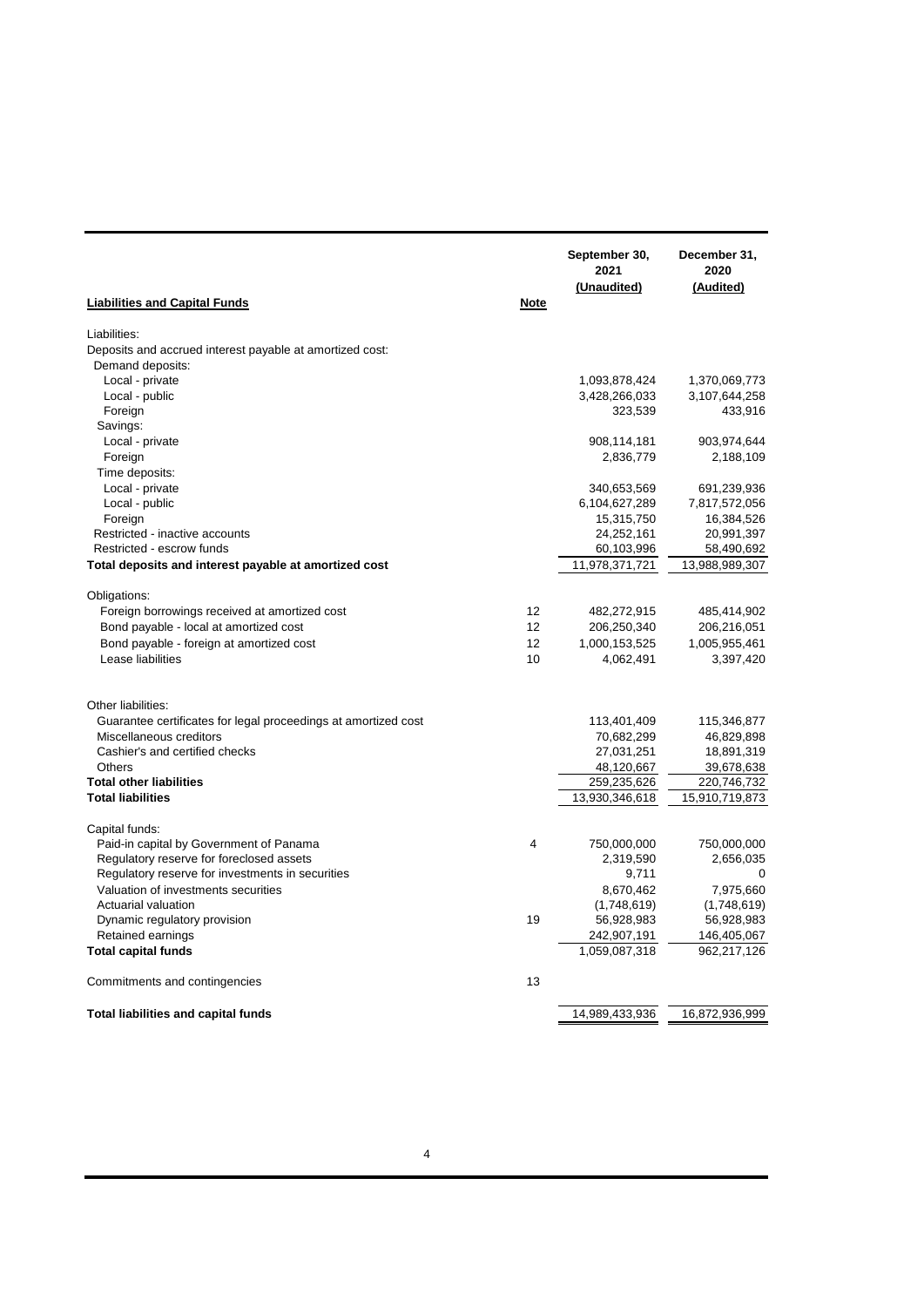(Panama, Republic of Panama)

#### **Condensed Interim Statement of Profit or Loss**

For the nine month period ended September 30, 2021

(Expressed in Balboas)

|                                                           | (Unaudited)    |                          |                          |
|-----------------------------------------------------------|----------------|--------------------------|--------------------------|
|                                                           | Note           | September<br>2021        | September<br>2020        |
| Interest and commission income                            |                |                          |                          |
| Interest on:                                              |                |                          |                          |
| Loans                                                     |                | 190,263,460              | 177,956,382              |
| Deposits in banks                                         |                | 7,847,906                | 18,660,332               |
| <b>Securities</b>                                         |                | 49,153,106               | 70,302,315               |
| Loan fees                                                 |                | 6,936,720                | 6,312,818                |
| Total interest and fee income                             |                | 254,201,192              | 273,231,847              |
| Interest expense:                                         |                |                          |                          |
| Deposits                                                  |                | 36,582,640               | 54,907,551               |
| <b>Borrowings</b>                                         |                | 32,289,563               | 14,518,211               |
| Lease liabilities                                         | 10             | 135,988                  | 140,657                  |
| <b>Total interest expenses</b>                            |                | 69,008,191               | 69,566,419               |
| Net interest and commission income                        |                | 185,193,001              | 203,665,428              |
| Provision (Reversal of) for losses in deposits with banks | 4              | 118,100                  | (13, 265)                |
| Provision (Reversal of) for investment securities losses  | $\overline{4}$ | 2,709,590                | (552, 027)               |
| Provision for loan losses                                 | $\overline{4}$ | 15,221,545               | 32,505,275               |
| Provision for valuation of foreclosed assets              | 11             | 703,312                  | 1,677,761                |
| Net interest and commission income, after provisions      |                | 166,440,454              | 170,047,684              |
| Other income:                                             |                |                          |                          |
| Fees for banking services                                 | 14             | 16,550,494               | 15,365,129               |
| Dividends                                                 | 8              | 434,189                  | 477,623                  |
| Net gain on investments in securities                     | 8              | 27,010,522               | 17,262,592               |
| <b>Others</b>                                             |                | 18,522,772               | 11,106,656               |
| Total other income                                        |                | 62,517,977               | 44,212,000               |
| Other expenses:                                           |                |                          |                          |
| Provision for fiscal credits, net                         |                | 677,079                  | 351,663                  |
| Provision for digital voucher                             |                | 72,189                   | 0                        |
| Commissions                                               |                | 280,893                  | 243,610                  |
| Total other expenses                                      |                | 1,030,161                | 595,273                  |
| Total other income, net                                   |                | 61,487,816               | 43,616,727               |
| General and administrative expenses:                      |                |                          |                          |
| Salaries and other personnel expenses                     |                | 82,207,878               | 66,818,042               |
| Rentals                                                   |                | 878,090                  | 944,448                  |
| Repairs and maintenance                                   |                | 11,487,398               | 8,996,953                |
| Depreciation and amortization                             |                | 9,882,506                | 9,574,618                |
| Electricity                                               |                | 2,277,645                | 2,121,635                |
| Advertising                                               |                | 2,042,814                | 2,252,395                |
| Communications                                            |                | 5,699,517                | 5,733,244                |
| Insurance                                                 |                | 469,098                  | 329,536                  |
| Stationery and office supplies                            |                | 1,361,450                | 1,041,762                |
| Fees and professional services                            |                | 3,366,362                | 2,650,201                |
| Transportation of personnel                               |                | 494,864                  | 475,538                  |
| Transportation of valuables                               |                | 1,564,945                | 1,784,692                |
| ATM's                                                     |                | 1,183,309                | 1,504,083                |
| Others<br>Total general and administrative expenses       |                | 3,466,893<br>126,382,769 | 2,936,843<br>107,163,990 |
| <b>Net income</b>                                         |                | 101,545,501              | 106,500,421              |
|                                                           |                |                          |                          |

*The condensed interim statement of profit or loss should be read in conjunction with the notes that are an integral part of the condensed interim financial information.*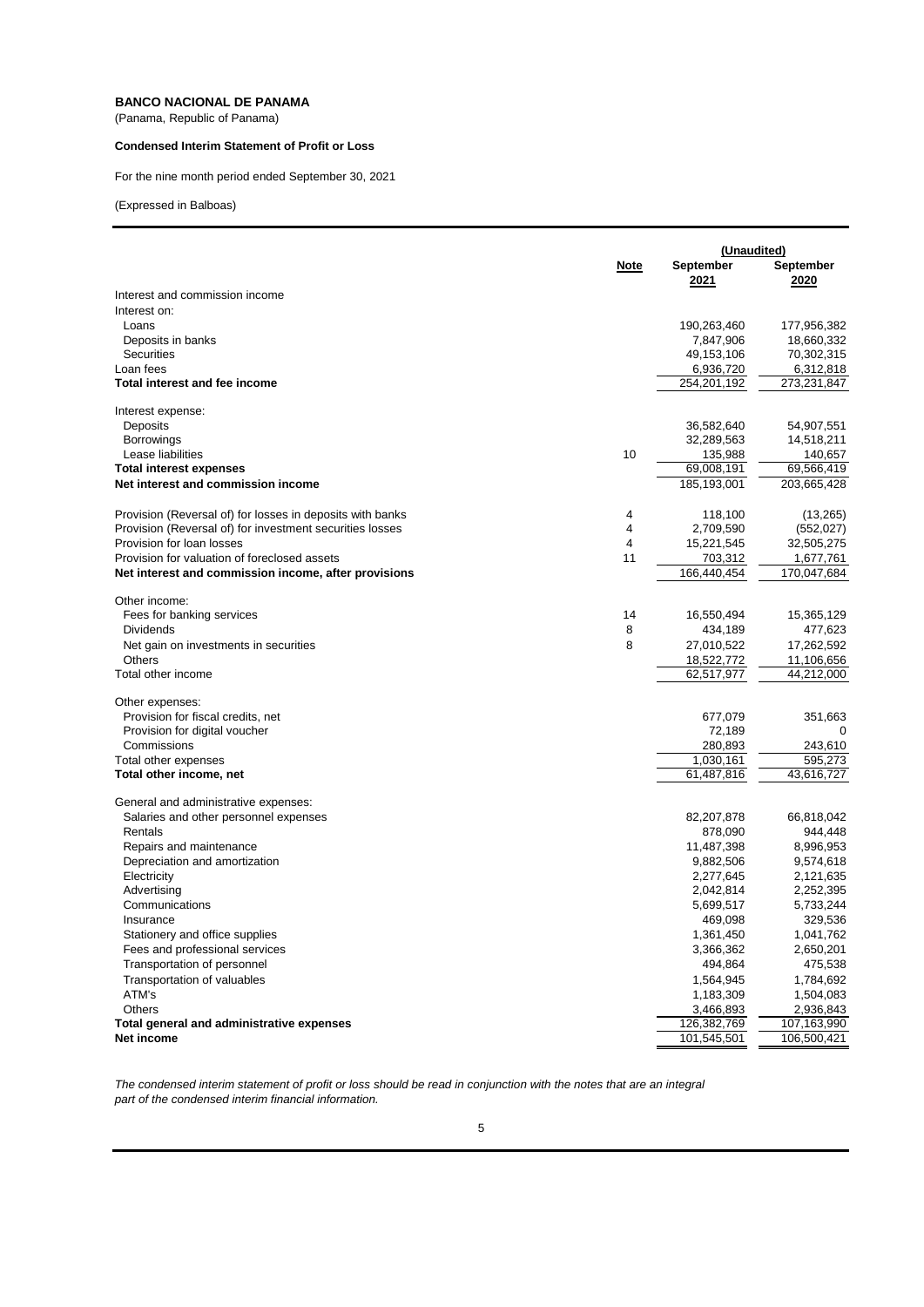(Panama, Republic of Panama)

## **Condensed Interim Statement of Comprehensive Income**

For the nine month period ended September 30, 2021

(Expressed in Balboas)

|                                                                                                                          |             | (Unaudited)              |                          |
|--------------------------------------------------------------------------------------------------------------------------|-------------|--------------------------|--------------------------|
|                                                                                                                          | <b>Note</b> | <b>September</b><br>2021 | <b>September</b><br>2020 |
| Net income                                                                                                               |             | 101,545,501              | 106.500.421              |
| Other comprehensive (loss) income:<br>Items that are or may be reclassified to the statement of<br>profit or loss.       |             |                          |                          |
| Valuation of investments in securities:                                                                                  |             |                          |                          |
| Net change in valuation of investments in securities at fair value<br>with changes in other comprehensive income (FVOCI) | 8           | 694,802                  | (1,032,418)              |
| Other comprehensive (loss) income for the period                                                                         |             | 694,802                  | (1,032,418)              |
| Total comprehensive income for the period                                                                                |             | 102,240,303              | 105,468,003              |

*The condensed interim statement of other comprehensive income should be read in conjunction with the notes that are an integral part of the condensed interim financial information.*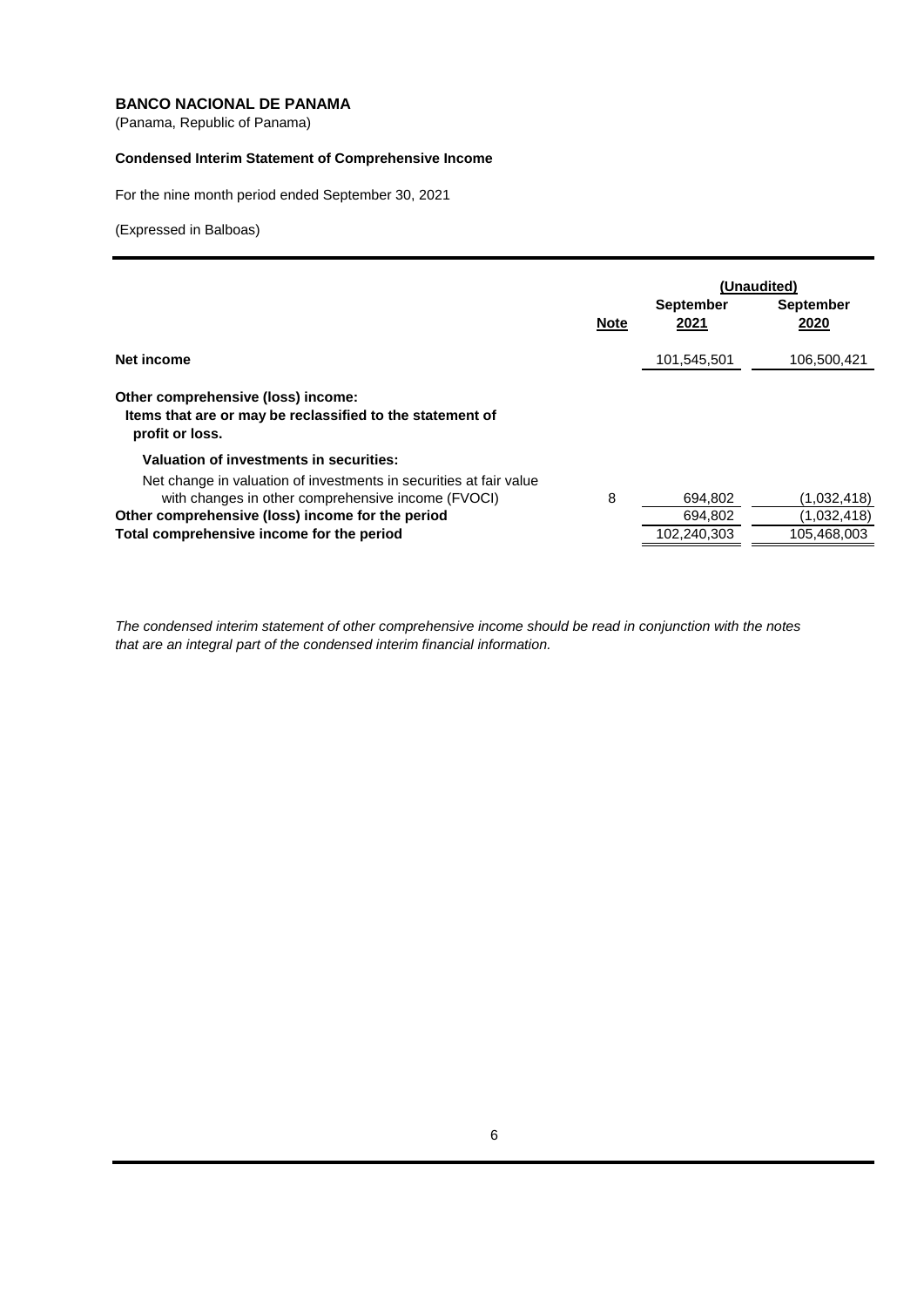(Panama, Republic of Panama)

#### **Condensed Interim Statement of Changes in Capital Funds**

#### For the nine month period ended September 30, 2021

#### (Expressed in Balboas)

|                                                                                                                                                                                                                                                                    | <b>Note</b> | <b>Paid-in Capital</b><br>by the Government<br>of Panama | Regulatory<br>reserve<br>for foreclosed<br>assets | Regulatory<br>reserve<br>for investments<br>in securities      | <b>Valuation of</b><br>investments<br>securities | <b>Actuarial</b><br>valuation               | <b>Dynamic</b><br>regulatory<br>provision | Retained<br>earnings                                           | <b>Total</b><br>capital<br>funds                        |
|--------------------------------------------------------------------------------------------------------------------------------------------------------------------------------------------------------------------------------------------------------------------|-------------|----------------------------------------------------------|---------------------------------------------------|----------------------------------------------------------------|--------------------------------------------------|---------------------------------------------|-------------------------------------------|----------------------------------------------------------------|---------------------------------------------------------|
| Balance as of December 31, 2019 (Audited)                                                                                                                                                                                                                          |             | 650,000,000                                              | 3,870,702                                         | $\mathbf 0$                                                    | 8,069,463                                        | 355,079                                     | 56,928,983                                | 182,229,675                                                    | 901,453,902                                             |
| Net income, for the period ended September 30, 2020                                                                                                                                                                                                                |             | 0                                                        | $\Omega$                                          | $\mathbf 0$                                                    | $\Omega$                                         | 0                                           | $\mathbf 0$                               | 106,500,421                                                    | 106,500,421                                             |
| Other comprehensive loss:<br>Net change in valuation of investments in securities to FVOCI<br>Total other (loss) comprehensive income for the period<br>Total comprehensive income for the period                                                                  |             | $\Omega$<br>$\mathbf 0$<br>$\Omega$                      | 0<br>0<br>$\Omega$                                | $\mathbf 0$<br>$\mathsf 0$<br>$\overline{0}$                   | (1,032,418)<br>(1,032,418)<br>(1,032,418)        | 0<br>0<br>$\Omega$                          | $\Omega$<br>0<br>$\Omega$                 | 0<br>$\Omega$<br>106,500,421                                   | (1,032,418)<br>(1,032,418)<br>105,468,003               |
| Other capital funds movements:<br>Regulatory reserve for foreclosed assets<br>Total other capital funds movements                                                                                                                                                  |             | 0<br>$\overline{0}$                                      | (1, 137, 209)<br>(1, 137, 209)                    | 0<br>$\overline{0}$                                            | 0<br>$\overline{0}$                              | 0<br>$\overline{0}$                         | 0<br>$\overline{0}$                       | 1,137,209<br>1,137,209                                         | $\Omega$<br>$\Omega$                                    |
| Transactions recorded directly in capital funds:<br>Earnings distributed to the Government of Panama (period 2019)<br>Capitalization of retained earnings<br>Total transactions recorded directly in capital funds<br>Balance as of September 30, 2020 (Unaudited) |             | $\Omega$<br>100,000,000<br>100,000,000<br>750,000,000    | $\Omega$<br>0<br>$\Omega$<br>2,733,493            | $\mathbf 0$<br>$\mathbf 0$<br>$\overline{0}$<br>$\overline{0}$ | $\mathbf 0$<br>0<br>$\mathbf 0$<br>7,037,045     | $\Omega$<br>$\Omega$<br>$\Omega$<br>355,079 | 0<br>0<br>$\mathbf 0$<br>56,928,983       | (5,036,232)<br>(100,000,000)<br>(105, 036, 232)<br>184,831,073 | (5,036,232)<br>$\Omega$<br>(5,036,232)<br>1,001,885,673 |
| Balance as of December 31, 2020 (Audited)                                                                                                                                                                                                                          |             | 750,000,000                                              | 2,656,035                                         | $\mathbf 0$                                                    | 7,975,660                                        | (1,748,619)                                 | 56,928,983                                | 146,405,067                                                    | 962,217,126                                             |
| Net income, September 30, 2021                                                                                                                                                                                                                                     |             | 0                                                        | $\Omega$                                          | $\mathbf 0$                                                    | $\Omega$                                         | $\mathbf 0$                                 | 0                                         | 101,545,501                                                    | 101,545,501                                             |
| Other comprehensive income:<br>Net change in valuation of investments in securities to FVOCI<br>Total other comprehensive income for the period<br>Total comprehensive income for the period                                                                       | 8           | 0<br>$\mathbf 0$<br>$\overline{0}$                       | 0<br>0<br>$\Omega$                                | $\mathbf 0$<br>$\overline{0}$                                  | 694,802<br>694,802<br>694,802                    | $\mathbf 0$<br>0<br>$\mathbf 0$             | 0<br>$\mathbf 0$<br>$\mathbf 0$           | 0<br>$\mathbf 0$<br>101,545,501                                | 694,802<br>694,802<br>102,240,303                       |
| Other capital funds movements:<br>Regulatory reserve for foreclosed assets<br>Regulatory reserve for investments in securities<br>Total other capital funds movements                                                                                              |             | 0<br>0<br>$\Omega$                                       | (336, 445)<br>(336, 445)                          | $\mathbf 0$<br>9,711<br>9.711                                  | 0<br>0<br>$\Omega$                               | 0<br>$\mathbf 0$<br>$\Omega$                | 0<br>0<br>$\Omega$                        | 336,445<br>(9,711)<br>326,734                                  | $\Omega$<br>0<br>$\Omega$                               |
| Transactions recorded directly in capital funds:<br>Earnings distributed to the Government of Panama (period 2020)<br>Total transactions recorded directly in capital funds<br>Balance as of September 30, 2021 (Unaudited)                                        |             | 0<br>$\Omega$<br>750,000,000                             | 0<br>$\Omega$<br>2,319,590                        | $\mathbf 0$<br>$\Omega$<br>9,711                               | $\mathbf 0$<br>$\Omega$<br>8,670,462             | 0<br>$\Omega$<br>(1,748,619)                | 0<br>$\Omega$<br>56,928,983               | (5,370,111)<br>(5,370,111)<br>242,907,191                      | (5,370,111)<br>(5,370,111)<br>1,059,087,318             |

*The condensed interim statement of changes in capital funds must be read in conjunction with the notes that are an integral part of the condensed interim financial information.*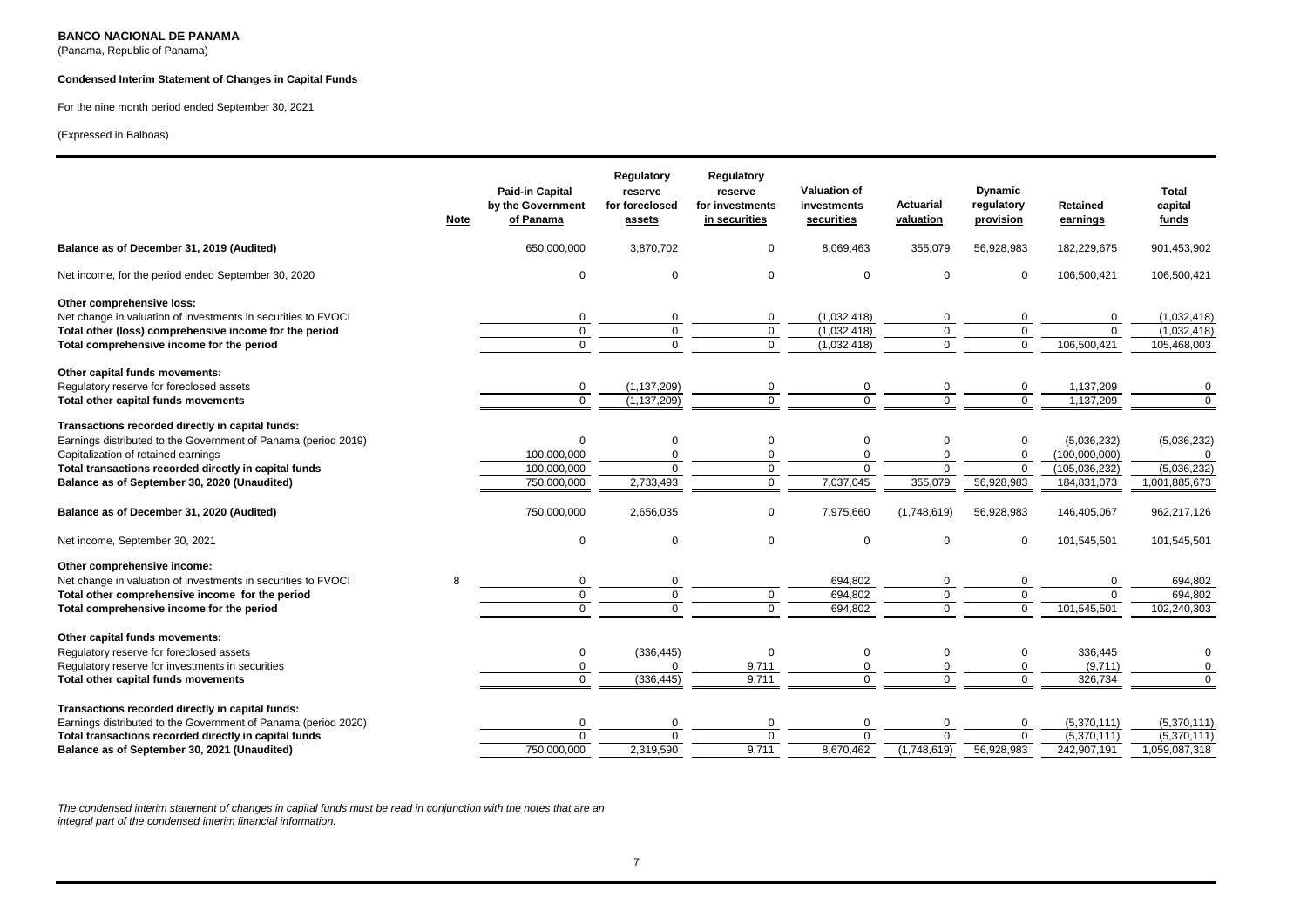(Panama, Republic of Panama)

#### **Condensed Interim Statement of Cash Flows**

For the nine month period ended September 30, 2021

(Expressed in Balboas)

|                                                                                                                            |                     |                                | (Unaudited)                  |  |
|----------------------------------------------------------------------------------------------------------------------------|---------------------|--------------------------------|------------------------------|--|
|                                                                                                                            |                     | September                      | September                    |  |
|                                                                                                                            | <u>Note</u>         | 2021                           | 2020                         |  |
| <b>Operating activities:</b>                                                                                               |                     |                                |                              |  |
| Net income                                                                                                                 |                     | 101,545,501                    | 106,500,421                  |  |
| Adjustments to reconcile net income to cash                                                                                |                     |                                |                              |  |
| from operating activities:                                                                                                 |                     |                                |                              |  |
| Depreciation and amortization                                                                                              |                     | 9,882,506                      | 9,574,618                    |  |
| Provision (Reversal of) for losses in deposits with banks                                                                  | 4<br>$\overline{4}$ | 118,100                        | (13, 265)                    |  |
| Provision (Reversal of) for investment securities losses<br>Provision for loan losses                                      | $\overline{4}$      | 2,709,590<br>15,221,545        | (552, 027)<br>32,505,275     |  |
| Pprovision for valuation of foreclosed assets                                                                              | 11                  | 703,312                        | 1,677,761                    |  |
| Provision for fiscal credits, net                                                                                          |                     | 677,080                        | 351,663                      |  |
| Net gain on sale of foreclosed assets                                                                                      |                     | (798, 789)                     | (237, 881)                   |  |
| Loss (Gaing) on sale on furniture and equipment                                                                            |                     | 8,898                          | (44, 492)                    |  |
| Dividends                                                                                                                  | 8                   | (434, 189)                     | (477, 623)                   |  |
| Net gain on investments in securities                                                                                      | 8                   | (10,069,538)                   | (17, 262, 592)               |  |
| Net interest and commission income                                                                                         |                     | (185, 193, 001)                | (204,000,830)                |  |
| Changes in operating assets and liabilities:                                                                               |                     |                                |                              |  |
| Time deposits in banks with original                                                                                       |                     |                                |                              |  |
| maturities greater than 90 days                                                                                            | 6                   | 50,000,000                     | 150,000,000                  |  |
| Securities purchased under resale agreements, net                                                                          |                     | (8,402,011)                    | 1,933,090                    |  |
| Loans                                                                                                                      |                     | (77, 218, 567)                 | (109, 831, 587)              |  |
| Other assets                                                                                                               |                     | 22,490,121                     | (115, 283, 418)              |  |
| Demand deposits received                                                                                                   |                     | 44,320,049                     | 1,105,282,269                |  |
| Savings deposits received                                                                                                  |                     | 4,788,206                      | 132,041,184                  |  |
| Time deposits received<br>Guarantee certificates for legal proceedings at amortized cost                                   |                     | (2,061,366,523)<br>(1,736,639) | 2,906,832,737<br>(342, 976)  |  |
| Cashier's and certified checks                                                                                             |                     | 8,139,932                      | (3,754,814)                  |  |
| Miscellaneous creditors                                                                                                    |                     | 23,852,400                     | (12, 180, 955)               |  |
| Other liabilities                                                                                                          |                     | 8,442,029                      | 5,234,745                    |  |
| Cash generated from operation:                                                                                             |                     |                                |                              |  |
| Interest and commissions received                                                                                          |                     | 250,743,586                    | 272,094,203                  |  |
| Interest paid                                                                                                              |                     | (70, 985, 971)                 | (60, 526, 749)               |  |
| Dividends received                                                                                                         | 8                   | 434,189                        | 477,623                      |  |
| Cash flows from operating activities                                                                                       |                     | (1,872,128,184)                | 4,199,996,380                |  |
| Investment activities:                                                                                                     |                     |                                |                              |  |
| Acquisitions of investments in securities at fair value through profit or loss                                             |                     | (15, 450, 404)                 | 0                            |  |
| Acquisitions of investments in securities at amortized cost                                                                |                     | (3, 117, 999, 666)             | (2,041,969,885)              |  |
| Redemptions of investments in securities at amortized cost                                                                 | 8                   | 3,686,463,592                  | 1,444,986,524                |  |
| Proceeds from the sale of securities at amortized cost                                                                     | 8                   | 151,730,000                    | 403,036,444                  |  |
| Acquisition of furniture and equipment                                                                                     |                     | (5,861,911)<br>0               | (3,229,968)                  |  |
| Proceeds from the sale and disposal of furniture and equipment<br>Acquisition of intangible assets - licenses and software |                     | (213, 814)                     | 45,194<br>(187, 978)         |  |
| Proceeds from the sale of foreclosed assets of borrowers                                                                   |                     | 1,055,044                      | 722,784                      |  |
| Cash flows from investing activities                                                                                       |                     | 699,722,841                    | (196,596,885)                |  |
|                                                                                                                            |                     |                                |                              |  |
| <b>Financing activities:</b>                                                                                               |                     |                                |                              |  |
| New borrowings received<br>Payments of borrowings received                                                                 | 12<br>12            | 0<br>(5,500,000)               | 721,775,148<br>(200,000,000) |  |
| Securities sold under repurchase agreements                                                                                | 12                  | 0                              | 301,005,727                  |  |
| Payments of securities sold under repurchase agreements                                                                    |                     | 0                              | (101, 172, 467)              |  |
| Issuance of bonds payable                                                                                                  |                     | 0                              | 995,920,715                  |  |
| Earnings distributed to the Government of Panama                                                                           |                     | (5,370,111)                    | (5,036,232)                  |  |
| Lease payments                                                                                                             | 10                  | (835, 977)                     | (771, 629)                   |  |
| Cash flows from financing activities                                                                                       |                     | (11,706,088)                   | 1,711,721,262                |  |
| Net (decrease) increase in cash and cash equivalents                                                                       |                     | (1, 184, 111, 431)             | 5,715,120,757                |  |
| Cash and cash equivalents at the beginning of the period                                                                   |                     | 8,442,312,561                  | 3,115,170,788                |  |
| Cash and cash equivalents at the end of the period                                                                         | 6                   | 7,258,201,130                  | 8,830,291,545                |  |
|                                                                                                                            |                     |                                |                              |  |
| <b>Non-cash transactions</b><br>Cancellation of loans from customers with Public Debt Securities                           |                     |                                |                              |  |
| of the Republic of Panama                                                                                                  | 9                   | 16,228,172                     | 61,626,600                   |  |

*The condensed interim statement of cash flows statement condensed should be read in conjunction with the notes that are an integral part of the condensed interim financial information.*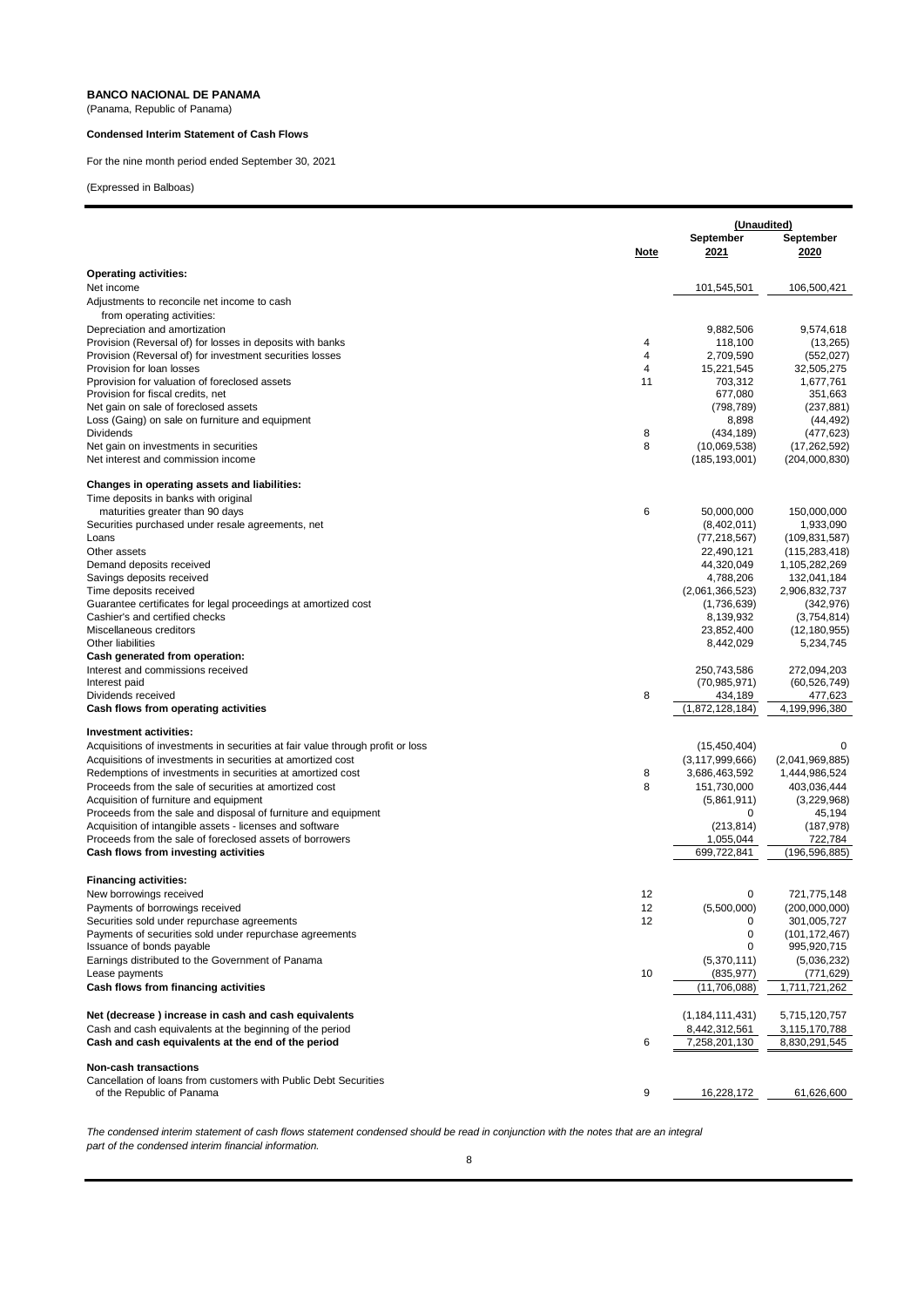(Panama, Republic of Panama)

### **Notes to the Interim Condensed Financial Information**

#### **Table of Contents to the Notes to the Condensed Interim Financial Information**

- 1. Incorporation and Operations
- 2. Basis of Preparation
- 3. Summary of Significant Accounting Policies
- 4. Financial Risks Management
- 5. Critical Accounting Estimates and Judgments in the Implementation of Accounting Policies
- 6. Cash, Cash Equivalents and Deposits
- 7. Securities Purchased Under Resale Agreements
- 8. Investments Securities
- 9. Loans
- 10. Leases
- 11. Other Assets
- 12. Obligations
- 13. Commitments and Contingencies
- 14. Fees for Banking Services
- 15. Segment Information
- 16. Balances and Transactions with Related Parties
- 17. Assets Under Management and Custody
- 18. Fair Value of Financial Instruments
- 19. Principal Applicable Laws and Regulations
- 20. Effects of the Global Pandemic on the Spread of the Coronavirus or COVID-19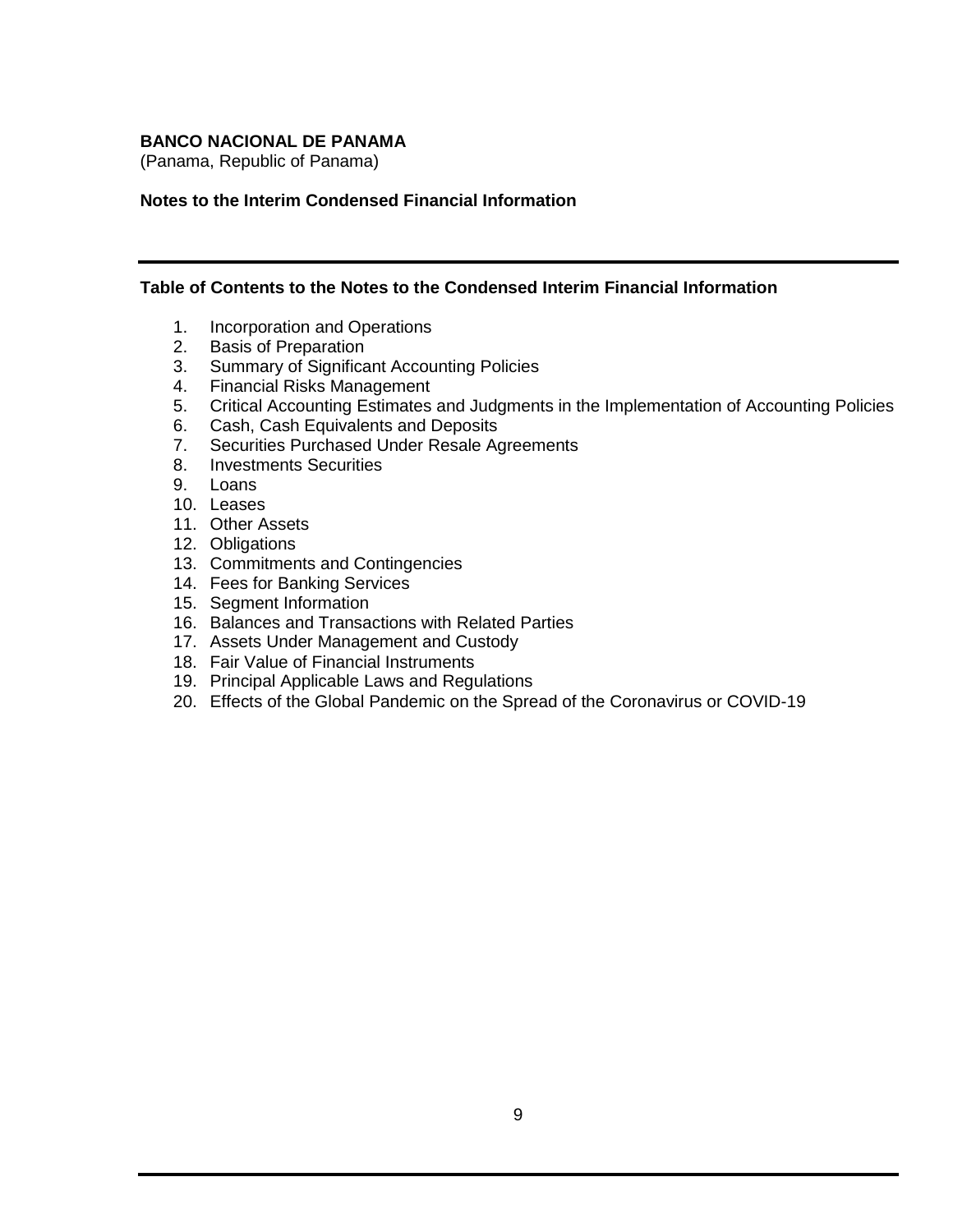(Panama, Republic of Panama)

## **Notes to the Condensed Interim Financial Information**

September 30, 2021

(Expressed in Balboas)

#### **(1) Incorporation and Operations**

Banco Nacional de Panama (the "Bank") was created by Law No.74 of 1904, 6 of January of 1911, Law 11 of 1956, reorganized by Law 20 of 1975, subrogated by Decree-Law 4 of 2006, as amended by Law 24 of 2017; is a public entity with its proper legal status, own capital funds, autonomous and independent in its regulations, budget and internal management, subject to the supervision of the Executive Body and the corresponding supervisory bodies, under the terms established by the Law. As the Nation's primary financial institution, the Bank is responsible, in addition to the objectives described in the above mentioned law, for performing banking activities within the official sector, and obtaining the necessary funds to develop the national economy.

The Bank is exempt of any tax and other fiscal contributions, either national or municipal, with the exception of employer's contributions to Social Security, educational insurance, professional risks, fees for public services and other exceptions provided for in the Law.

The Bank is granted procedural privileges in any judicial or administrative litigation in which it is a party, and summary jurisdiction to enforce the collection of overdue credits owed to the Bank.

The Bank is responsible for directing and managing the check and payment clearing operations for the entire national banking system.

The main office is located at Torre Banco Nacional, Via España and 55th Street, Panama City, Republic of Panama.

#### **(2) Basis of Preparation**

*(a) Statement of Compliance*

These condensed interim financial information statements has been prepared in accordance with International Accounting Standards ("IAS") No. 34 Interim Financial Information.

These condensed interim financial information statements do not include all of the information required for a complete set of financial statements prepared in accordance with IFRS Standards. However, selected explanatory notes are included to explain events and transactions that are significant to an understanding of the changes in the Bank's financial position and performance since the last annual financial statements. Although management believes that the disclosures included are adequate so that the financial information is interpreted incorrectly, it is suggested that this condensed interim financial information as of September 30, 2021 be read in conjunction with the Bank´s audited financial statements for the year ended on December 31, 2020.

These statements of condensed interim financial information were approved by the Bank's Management on October 28, 2021.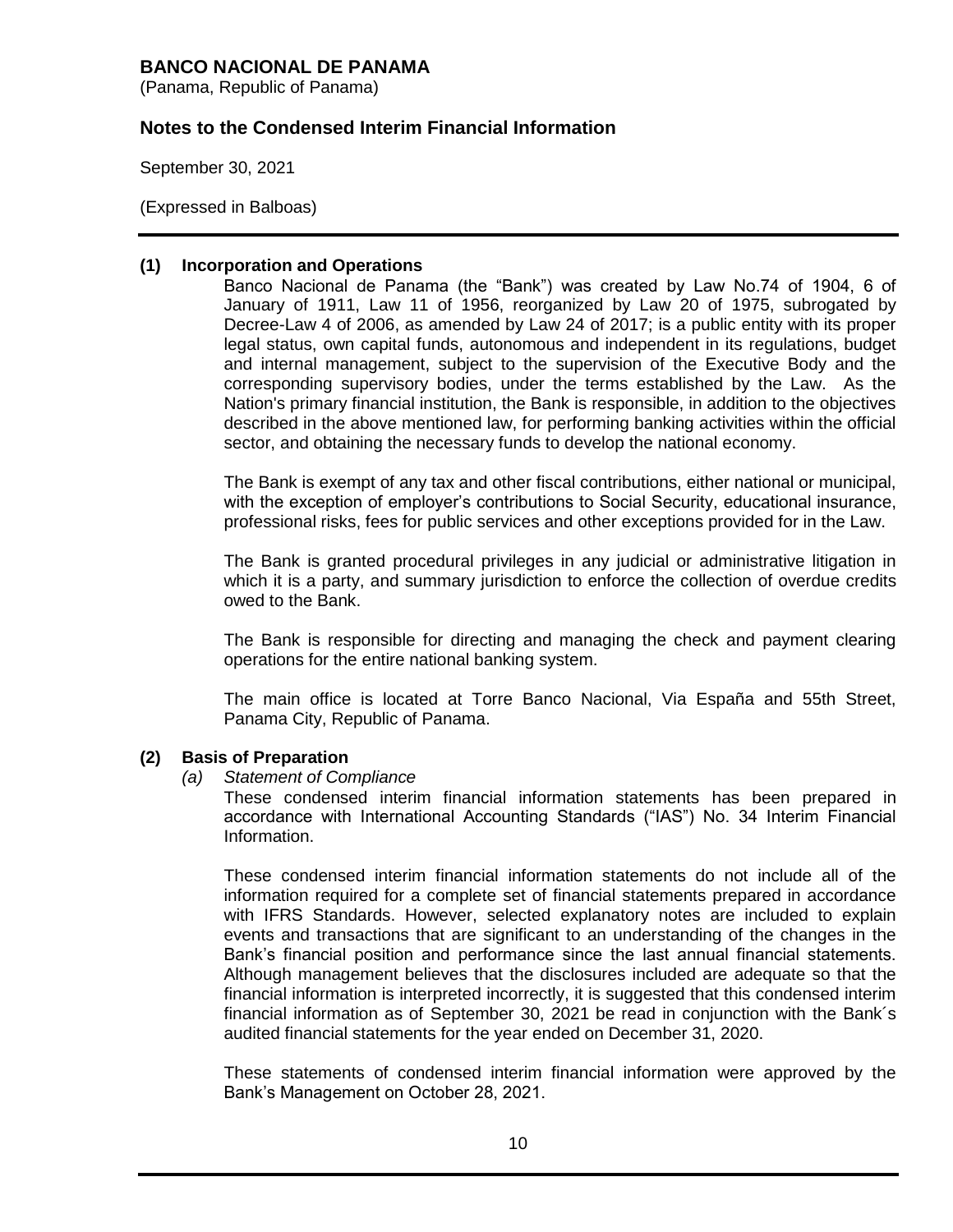(Panama, Republic of Panama)

### **Notes to the Condensed Interim Financial Information**

### **(2) Basis of Preparation, continued**

*(b) Basis of Measurement*

This condensed interim financial information has been prepared on a historical cost or amortized cost basis, except certain investments in securities at fair value through profit or loss, investments in equity securities which are presented at fair value through other comprehensive income; and foreclosed assets of borrowers, which are measured at the lower of book value or fair value less selling costs.

The Bank recognizes financial assets and financial liabilities at the settlement date.

#### *(c) Functional and Presentation Currency*

This condensed financial information are presented in balboas (B/.). The balboa is the monetary unit of the Republic of Panama, which is at par and freely exchangeable with the Dollar of the United States of America (US\$). The Republic of Panama does not issue its own paper currency, and in lieu, the Dollar (US\$) of the United States of America is used as legal tender and is considered the functional currency of the Bank.

### **(3) Summary of Significant Accounting Policies**

The accounting policies applied in this condensed interim financial information are the same as those applied in the financial statements for the year ended December 31, 2020.

#### *(a) Fair Value Measurement*

Fair value is the price that would be received for selling an asset or paid for transferring a liability in an orderly transaction between market participants on the measurement date, or in its absence, in the most advantageous market that the Bank has access to at the time. The fair value of a liability reflects the effect of default risk.

Where applicable, the Bank measures the fair value of an instrument using a price quoted in an active market for that instrument. A market is considered active if transactions in these assets or liabilities occur with enough frequency and volume to provide information for pricing on an ongoing basis.

When there is no quoted price in an active market, the Bank uses valuation techniques that maximize the use of relevant observable inputs and minimize the use of unobservable inputs. The chosen valuation technique incorporates all factors that market participants would consider when pricing a transaction.

The fair value of a demand deposit is no less than the amount payable when it becomes due, discounted from the first date on which payment may be required.

The Bank recognizes transfers between levels of the fair value hierarchy at the end of the period during which the change occurred.

#### *(b) Foreign Currency Transactions*

Assets and liabilities held in foreign currencies are translated into balboas at the exchange rate prevailing at the condensed statement of financial position date.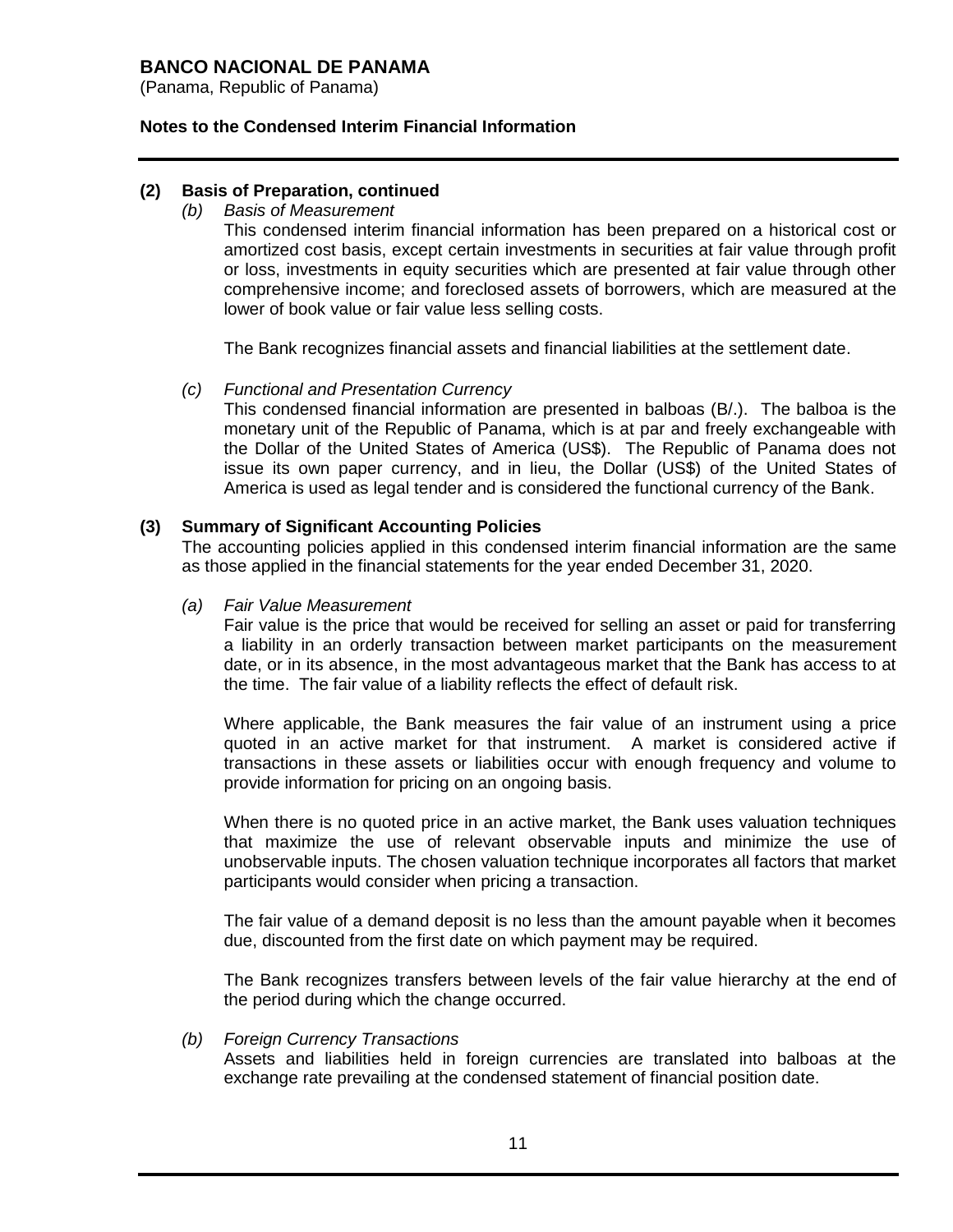(Panama, Republic of Panama)

### **Notes to the Condensed Interim Financial Information**

#### **(3) Summary of Significant Accounting Policies, continued**

Transactions in foreign currencies are translated at the exchange rates prevailing on the dates of the transactions. Gains or losses on foreign currency translation are reflected in the accounts of other income or other expenses in the condensed statement of profit or loss.

#### *(c) Cash and Cash Equivalents*

For purposes of the condensed statement of cash flows, cash equivalents include deposits with banks with original maturities of three months or less.

#### *(d) Securities Purchased under Resale Agreements*

Resale agreements represent secured financing transactions and are stated at the amount at which the securities are acquired, plus accrued financial returns. Generally, the Bank takes possession of securities purchased under resale agreements. The related income or expense is recognized in the condensed statement of profit or loss.

### *(e) Financial Assets*

#### *(e.1) Classification and measurement of financial instruments*

The classification of financial assets is generally based on the business model in which a financial asset is managed and its contractual cash flow characteristics. According to the business model adopted, the Bank classifies financial assets as: measured at amortized cost (AC) and at fair value through changes in other comprehensive income (FVOCI) and fair value through profit or loss (FVTPL).

#### *Business model assessment*

The Bank makes an assessment of the business model for each group of financial instruments, in order to reflect the best way the business is managed and information is provided to management. The information includes:

- The policies and objectives identified for each group of financial instruments and the compliance with those guidelines in practice. These include whether management's strategy focuses on earning contractual interest revenue, or the sale of assets, achieving expected returns according to the business model;
- The measurement and risks management that affect the compliance with the business model and the performance of financial instruments;
- How the business managers compensated (for example, whether compensation is based on the fair value of the assets managed or the contractual cash flows collected); and
- The frequency, value and timing of sales in prior periods, the reasons for such sales and expectations about future sales activity.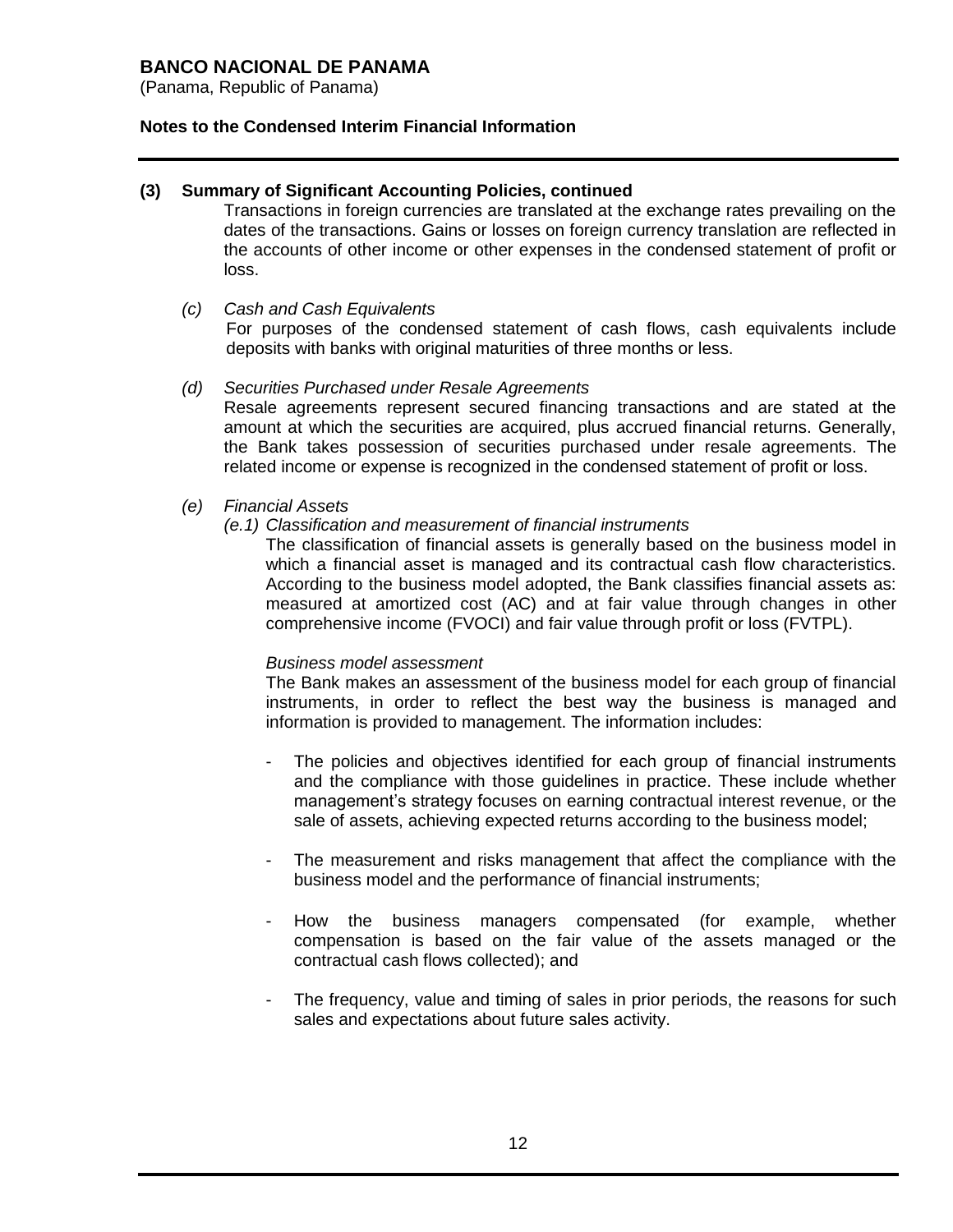(Panama, Republic of Panama)

### **Notes to the Condensed Interim Financial Information**

### **(3) Summary of Significant Accounting Policies, continued**

*Assessment of whether contractual cash flows are* solely payments of principal and interests *(SPPI)*

For the purposes of this assessment, "principal" is defined as the fair value of the financial asset at initial recognition. "Interest" is defined as consideration for the time value of money and for the credit risk associated with the principal amount outstanding at a particular period of time and for other basic risks of a basic loan agreement and other associated costs (e.g. liquidity risk and administrative costs), as well as the profit margin.

In assessing whether the contractual cash flows are solely payments of principal and interests, the Bank considers the contractual terms of the instrument. This includes assessing whether the financial asset contains a contractual term that would change the timing or amount of contractual cash flows such that it would not meet this condition. In making the assessment, the Bank considers:

- Contingent events that would change the amount and timing of cash flows;
- Leverage features;
- Prepayment and extension terms;
- Terms that limit the Bank´s claim to cash flows from specific assets (for example, non-recourse asset agreements); and
- Features that modify consideration of the time value of money (for example, periodical reset of interest rates).

#### *Classification and Measurement*

The Bank classifies a financial asset at AC and not at fair value through profit or loss (FVTPL) if it meets both of the following conditions:

- The asset is held within a business model whose objective is to hold assets to obtain contractual cash flows; and
- The contractual terms of the financial asset meet SPPI criteria.

A financial asset is classified as FVOCI only if it meets both of the following conditions and has not been designated as a FVTPL:

- The asset is held within a business model whose objective is achieved by collecting contractual cash flows and selling these financial assets; and
- The contractual terms of the financial asset meet SPPI criteria.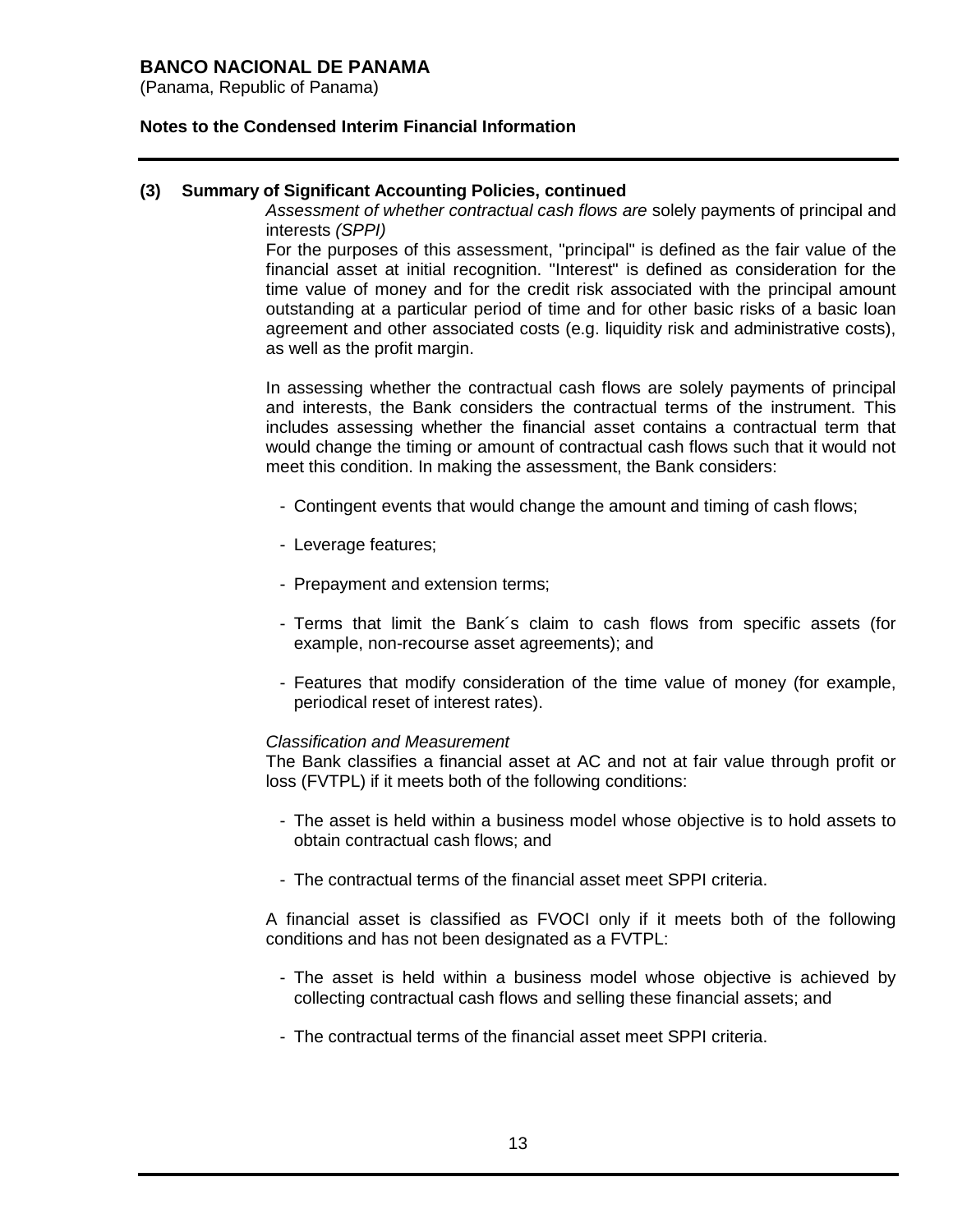(Panama, Republic of Panama)

### **Notes to the Condensed Interim Financial Information**

#### **(3) Summary of Significant Accounting Policies, continued**

The Bank classifies a financial asset as FVTPL if the contractual cash flows do not meet SPPI criteria.

On initial recognition of an equity investment that is not held for trading, the Bank irrevocably elected to designate such investments as measure through FVOCI, and therefore they are measured at fair value and changes in fair value are recognized directly in the condensed statement of comprehensive income.

Financial assets are not reclassified after initial recognition, except if the Bank changes its business model for managing the financial assets, in which case all affected financial assets are reclassified on the first day of the reporting period following the change in the business model.

A financial asset is measured initially at fair value plus transaction-related costs directly attributable to its acquisition; except for investments accounted for at FVTPL.

The following accounting policies are applied to the subsequent measurement of financial assets.

| <b>Financial assets</b><br>measured at AC    | These assets are subsequently measured at amortized cost using the<br>effective interest method. Amortized cost is reduced by impairment<br>losses. Interest income and impairment losses are recognized in the<br>condensed statement of profit or loss, as well as any gains or losses.                                  |
|----------------------------------------------|----------------------------------------------------------------------------------------------------------------------------------------------------------------------------------------------------------------------------------------------------------------------------------------------------------------------------|
| <b>Equity investments at</b><br><b>FVOCI</b> | These assets are subsequently measured at fair value. Dividends are<br>recognized as income in the condensed statement of profit or loss.<br>Other net gains and losses are recognized in the condensed<br>statement of comprehensive income and will never be recognized in<br>the condensed statement of profit or loss. |
| <b>Investments in FVTPL</b>                  | These assets are subsequently measured at fair value. Net gains and<br>losses, including any interest or dividend income, are recognized in<br>the condensed statement of profit or loss.                                                                                                                                  |

#### *Financial assets derecognition*

A financial asset (or, in some cases, part of a financial asset or part of a group of similar financial assets) is derecognized when:

- Contractual rights to the cash flows from the financial asset expire.
- The Bank has transferred the rights to receive the contractual cash flows in a transaction in which substantially all of the risks and rewards of ownership of the financial asset are transferred or in which the Bank neither transfers nor retain substantially all of the risk and rewards of ownership and it does not retain control of the financial asset.
- The Bank retains the rights to receive the contractual cash flows of the asset but has the obligation to pay the total amount of cash flows received, without a material delay to a third party.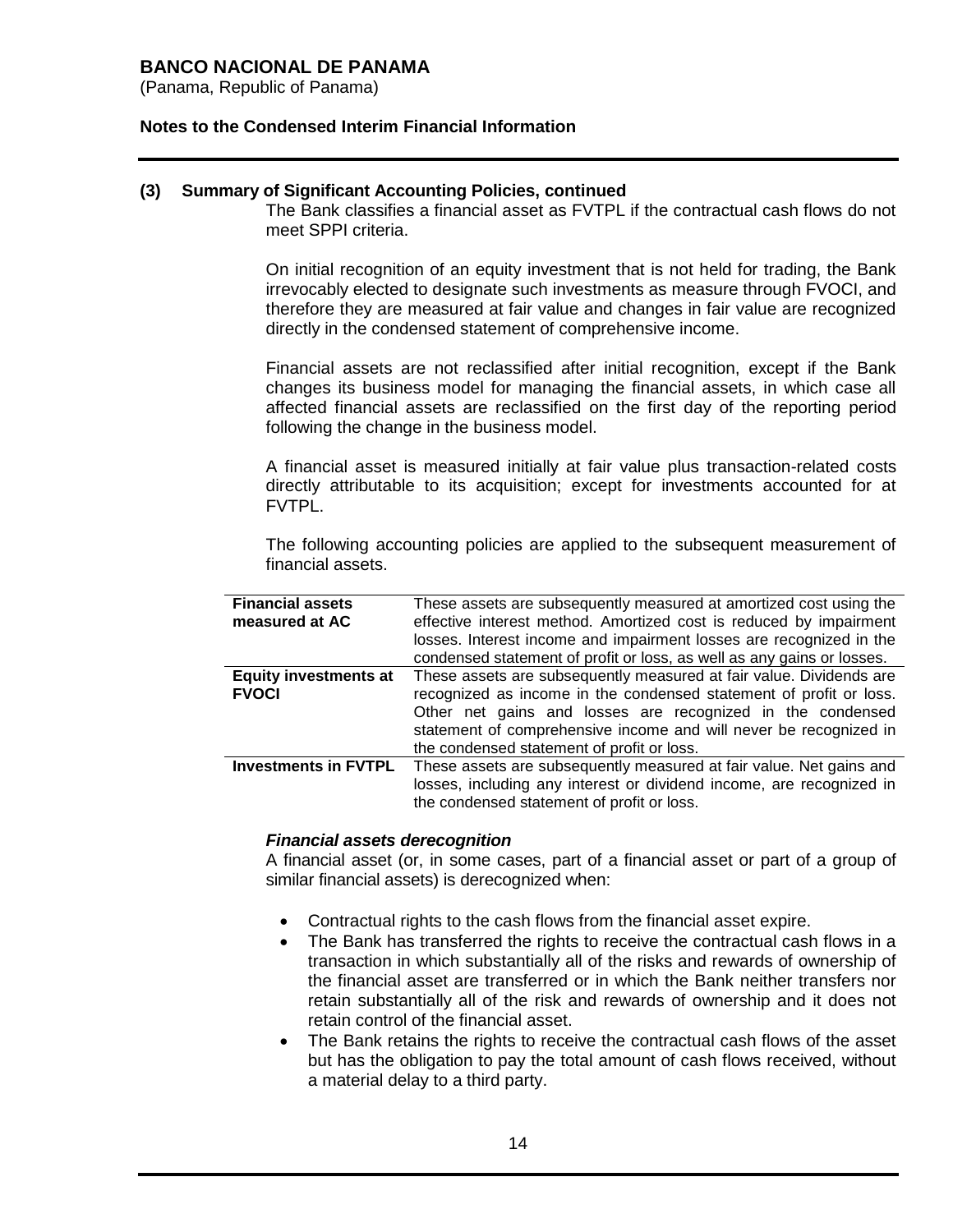(Panama, Republic of Panama)

### **Notes to the Condensed Interim Financial Information**

### **(3) Summary of Significant Accounting Policies, continued**

 When the Bank has transferred its right to receive cash flows from an asset or has entered into a transferred agreement, and has not transferred nor retained any substantial risk or benefit from the asset, nor transfer the control of the asset, the asset is recognized according to the Bank´s ownership over the asset. In that case, the Bank also recognized the associated liability. The transferred asset and the associated liability are based in a measure that reflects the contractual right and obligations that the Bank has retained. The continuous participation that takes the form of a guarantee on the transferred asset is measured at the lowest of the original book value of the asset and the maximum amount of consideration that the Bank could be obliged to pay.

The Bank enters into transactions whereby it transfers assets recognized on its condensed statement of financial position but retains either all or substantially all the risks and rewards of the transferred assets or a portion of them. In such cases, the transferred assets are not derecognized.

#### *Modified or Restructured Financial Assets*

The contractual terms of the loans may be modified for various reasons, such as difficulties in the debtor's ability to pay, changes in market conditions, customer retention or other factors unrelated to an actual or potential impairment of the loan.

The Bank renegotiates loans to customers in financial difficulties to maximize collection opportunities and minimize the probability of default. The Bank's policies consider the granting of concessions that generally correspond to decreases in interest rates, changes in terms or changes in payments. These loans, once restructured, are classified within the category in which they were at the time of their restructuring or in a higher risk category and will remain in that category for a prudential period, which will not be less than 6 months or their next payment period, if this is longer.

After this period, the Bank will evaluate if, according to its payment capacity and compliance with its obligations, there is a basis for its classification to a lower risk category or, on the contrary, it should be classified in a higher category.

When the terms of a financial asset are modified, and the modification does not result in derecognition of the asset in the condensed statement of financial position, the determination of whether the credit risk has increased significantly reflects comparisons of:

- The PD ("Probability of Default") for the remaining life at the reporting date based on the modified terms with;
- PD for the estimated remaining life based on data at the initial recognition date and the original contractual terms.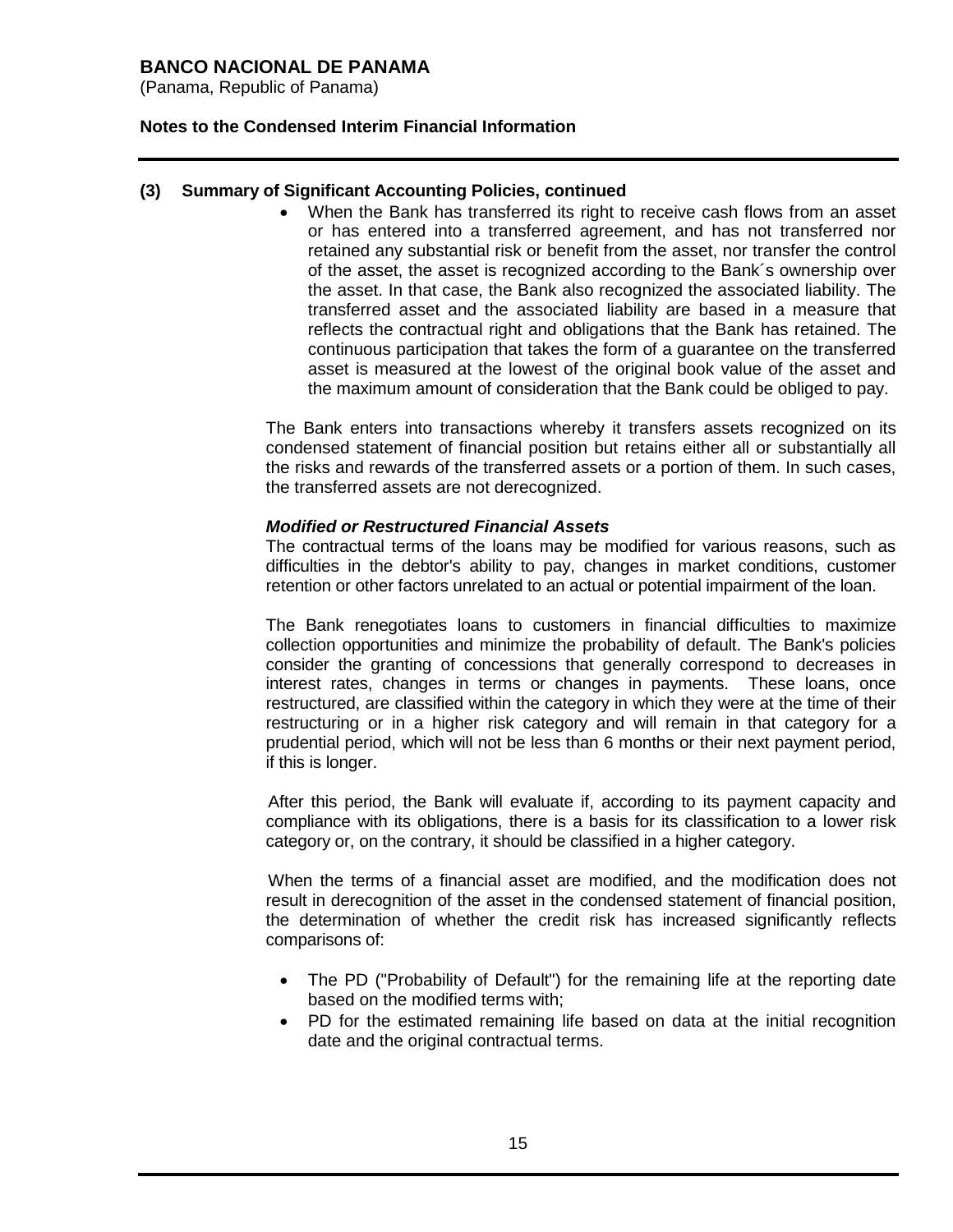(Panama, Republic of Panama)

### **Notes to the Condensed Interim Financial Information**

### **(3) Summary of Significant Accounting Policies, continued**

For financial assets modified as part of the Bank's renegotiation policies, the estimate of the PD will reflect whether the modifications have improved or restored the Bank's ability to collect interest and principal and the Bank's prior experience of similar actions. As part of this process, the Bank evaluates the debtor's compliance with the modified terms of the debt and considers various indicators of the behavior of the debtor or group of modified debtors.

Generally, restructuring indicators are a relevant factor in the increase of credit risk. Therefore, a restructured debtor needs to demonstrate consistent payment behavior over a period of time before it is no longer considered an impaired credit or that the PD has decreased such that the provision can be reversed and the credit measured for impairment within 12 months from the reporting date.

#### *(e.2) Impairment of financial assets*

IFRS 9 requires that considerable judgment be applied with respect to how changes in economic factors affect the ECL "expected credit loss", which will be determined on a weighted average basis.

The impairment model is applicable to the following financial assets that are not measured at FVTPL:

- Deposits with banks
- Debt instruments
- Loans
- Irrevocable loan commitments

No impairment losses are recognized on equity investments.

The ECL is measured on the following basis:

- 12-month ECL is the portion of the ECL resulting from default events on a financial instrument that are possible within 12 months after the reporting date.
- Lifetime asset ECL are the losses that result from all possible impairment events over the life of a financial instrument.

Allowance for losses are recognized at an amount equal to the lifetime ECL, except in the following cases in which the recognized amount is equivalent to 12-month ECL:

- Investments in debt instruments that are determined to reflect low credit risk at the reporting date; and
- Other financial instruments (other than leases receivable) for which the credit risk has not increased significantly since initial recognition.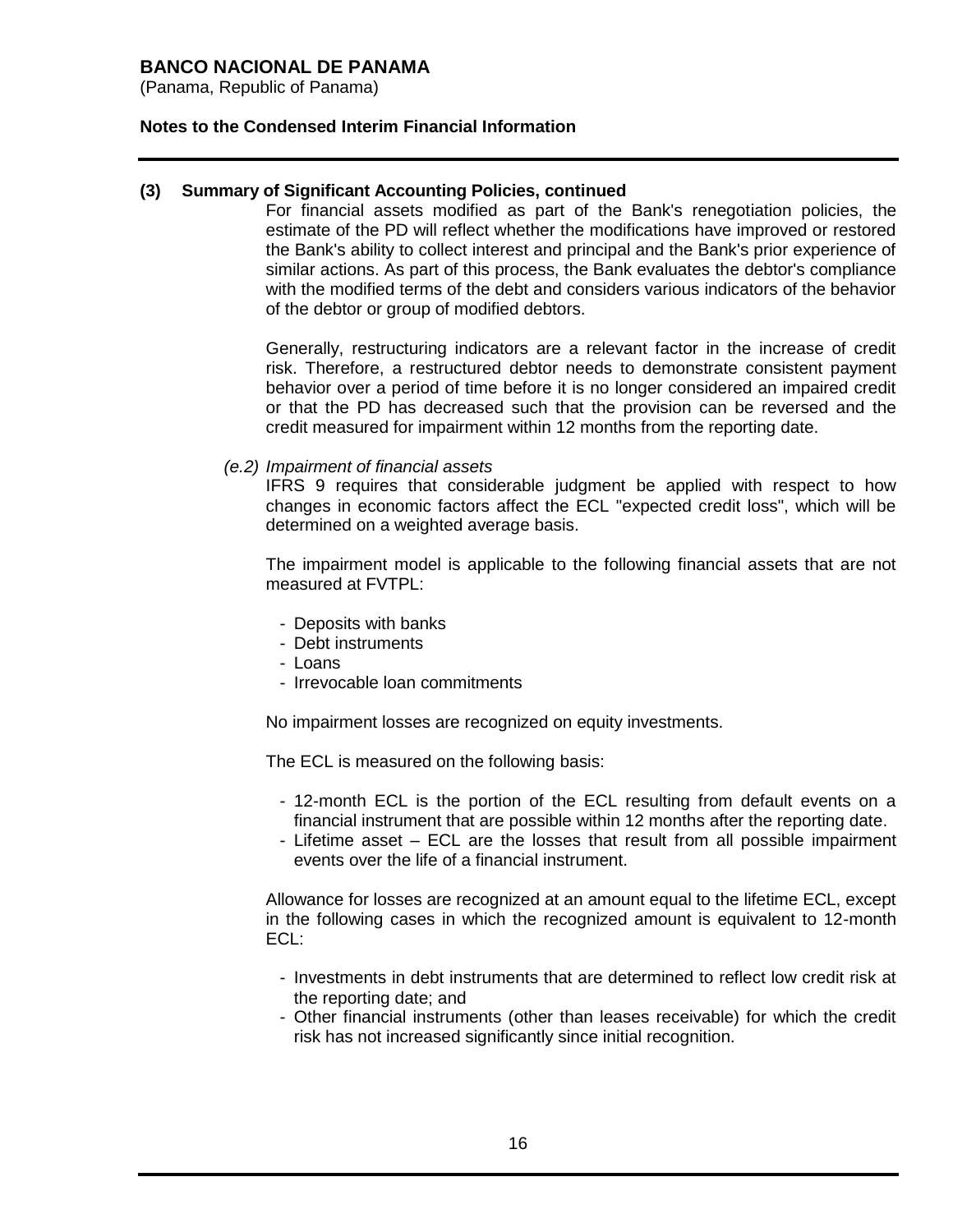(Panama, Republic of Panama)

### **Notes to the Condensed Interim Financial Information**

#### **(3) Summary of Significant Accounting Policies, continued**

*Significant increase in credit risk*

The assessment of whether there has been a significant increase in the credit risk of a financial asset is one of the critical judgments implemented in the impairment model.

When determining whether the credit risk of a financial asset has increased significantly since its initial recognition, the Bank will consider reasonable and supportable information that is relevant and available without undue cost or effort, including both quantitative and qualitative information and analysis, based on the Bank's historical experience and expert credit assessment including forwardlooking information.

#### *Definition of Default*

When evaluating whether a debtor is in default, the Bank will consider both qualitative and quantitative indicators:

- Qualitative (e.g. breach of contract covenants).
- Quantitative (e.g. default status and non-payment of another obligation of the same borrower to the Bank); and
- Based on internally developed data (for loans and local investments securities) and data obtained from external sources, such as risk ratings by rating agencies (for cases of deposits and foreign investments securities) and Panama's sovereign risk.

#### *Inputs in ECL Measurement*

The key inputs in ECL measurement are usually the term structures of the following variables:

- Probability of default (PD)
- Loss given default (LGD)
- Exposure at default (EAD)

The Bank obtains these parameters from internal statistical models and other historical data, which are adjusted to reflect forward-looking information as described above.

PD estimates are made at a certain date, at which time the Bank uses one-year regulatory transition matrices with a 60-month observation horizon, in accordance with the Bank's defined portfolio segmentation. These statistical models are based on internally compiled data composed of both qualitative and quantitative factors. Similarly, market information for prospective analysis, when available, is used to adjust the loan portfolio's PD. The statistical analyses performed determined that the monthly economic activity index (IMAE), for its initials in Spanish is the macroeconomic variable that shows the highest correlation with the levels of nonperforming loans by segments of the Bank's economic activity.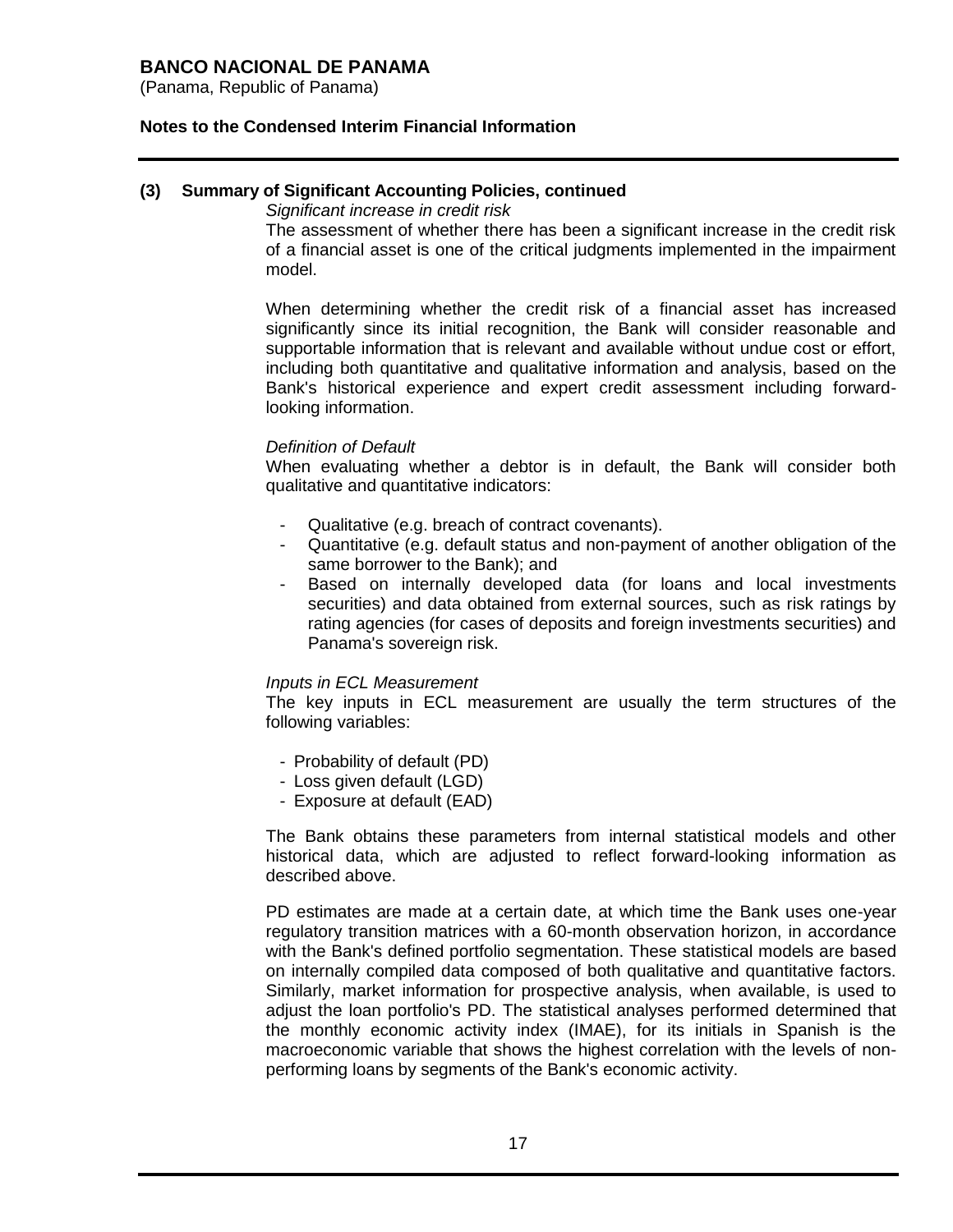(Panama, Republic of Panama)

#### **Notes to the Condensed Interim Financial Information**

#### **(3) Summary of Significant Accounting Policies, continued**

To determine the PD for the portfolios of interbank placements and investments in sovereigns and financial institutions, market information from external rating agencies is used. The Bank established that it is not necessary to incorporate the impact of the context of macroeconomic variables for prospective analysis, since the external ratings produced by the rating firms capture such impacts.

The LGD is the magnitude of the loss given a default event. The Bank estimates the parameters of the LGD based on a historical recovery rate of claims against defaulting counterparts (doubtful and unrecoverable). LGD models consider the structure, collateral, counterparty portfolio segment and recovery costs of any comprehensive guarantees for the financial asset. It should be calculated on a discounted cash flow basis using the effective interest rate of the loans as a discount factor.

The EAD represents the expected exposure in the event of default. The Bank determines the EAD of the current exposure to the counterparty and potential changes to the current amount allowed under the contract, including any amortization. For loan commitments, financial guarantees and unused credit line balances, the EAD considers the expected amount, as well as potential future amounts that may be drawn or repaid under the contract, which will be estimated based on historical observations and projections.

The Bank evaluates at each reporting date, the ECL of financial assets held at amortized cost. The amount of losses determined during the period is recognized as a provision expense in profit or loss and increases a reserve account for losses on loans, deposits in banks or investments in securities at amortized cost. The reserve is presented as a deduction from the financial assets that generated it, in the condensed statement of financial position

When a loan is determined to be uncollectible, the unrecoverable amount is decreased from the referred reserve account. Subsequent recoveries of loans previously written off as uncollectible increase the reserve account.

If in a subsequent period, the amount of the impairment loss decreases and the decrease can be objectively related to an event occurring after the impairment was recognized, the previously recognized impairment loss is reversed by decreasing the allowance account for losses on loans, investments in securities at amortized cost or deposits in banks, as applicable. The amount of any reversal is recognized in the condensed statement of profit or loss.

The Bank has approved policies for determining the write-off of loans that are uncollectible. This decision is made after an analysis of the days in arrears of the loan, the financial conditions and payment capacity of the debtor(s) and the evaluation of the risk mitigating guarantees that support the loan. For loans of smaller amounts, write-offs are generally based on the length of time past due on the loan.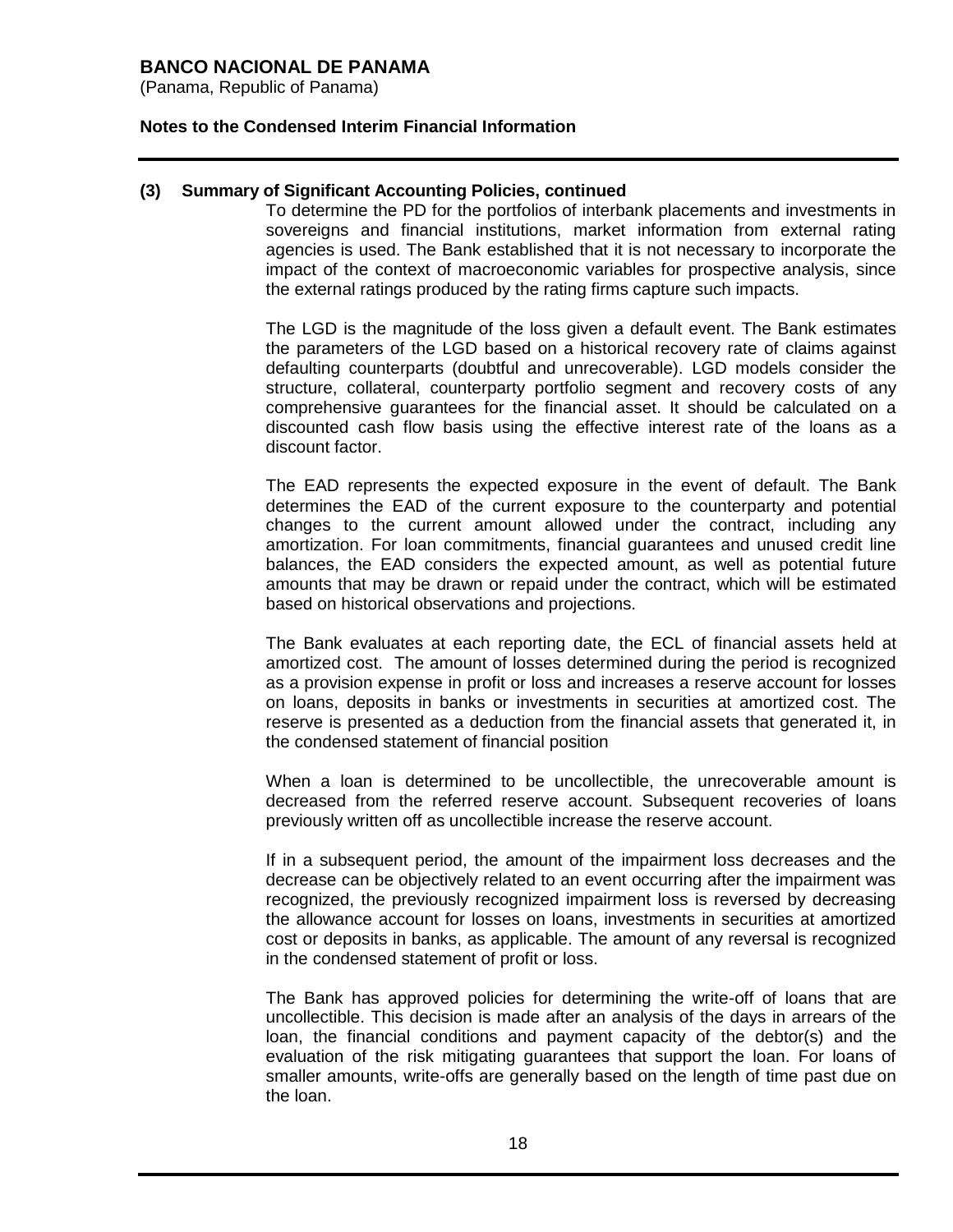(Panama, Republic of Panama)

#### **Notes to the Condensed Interim Financial Information**

### **(3) Summary of Significant Accounting Policies, continued**

#### *Incorporation of Forward Looking Information*

The incorporation of forward looking information in the process of estimating the expected credit loss (ECL) in the Bank is made based on the possible impact that could be registered in the value of those losses, caused by expected changes in the short and medium term of the behavior of macroeconomic variables that could affect the flow of payments of the assets.

The methodology used in the Bank, for the purpose of incorporating forward looking information, was based on the relationship between macroeconomic variables and credit losses. The process of defining the most significant variables among the universe of those available, consists of three steps.

1.) Multiple correlation and explanation coefficients were calculated between the historical series of the value of the Bank's past due portfolio (taken as a dependent variable). 2.) The historical series of the values of the interannual variations of Gross Domestic Product ("GDP"). 3.) Monthly Economic Activity Index ("IMAE"), Inflation and Unemployment (considered as independent variables). This calculation allows us to determine whether the latter could reasonably explain and / or infer the possible impacts on the payment behavior of credit assets in the future. It considers the variable that is adequately related to losses.

#### *Loan Impairment*

The Bank determines the expected loss on loans using two bases for the assessment:

- *Individually Assessed Loans*

If it is determined that there is objective evidence of impairment of an individually significant loan, the calculation of impairment losses is carried out on an individual basis. Among other elements, the exposure, classification of the credit instrument is considered, applying a clearly defined process.

Impairment losses on individually assessed loans are determined based on an assessment of each particular exposure. If there is no objective evidence of impairment for a significant individual loan, this is included in a group of loans with similar characteristics and impairment is collectively assessed. Impairment loss is calculated comparing the present value of expected future cash flows, discounted at the original effective interest rate of the loan, versus its current carrying value and the amount of any loss is recognized as an allowance for loan losses in the condensed statement of profit or loss.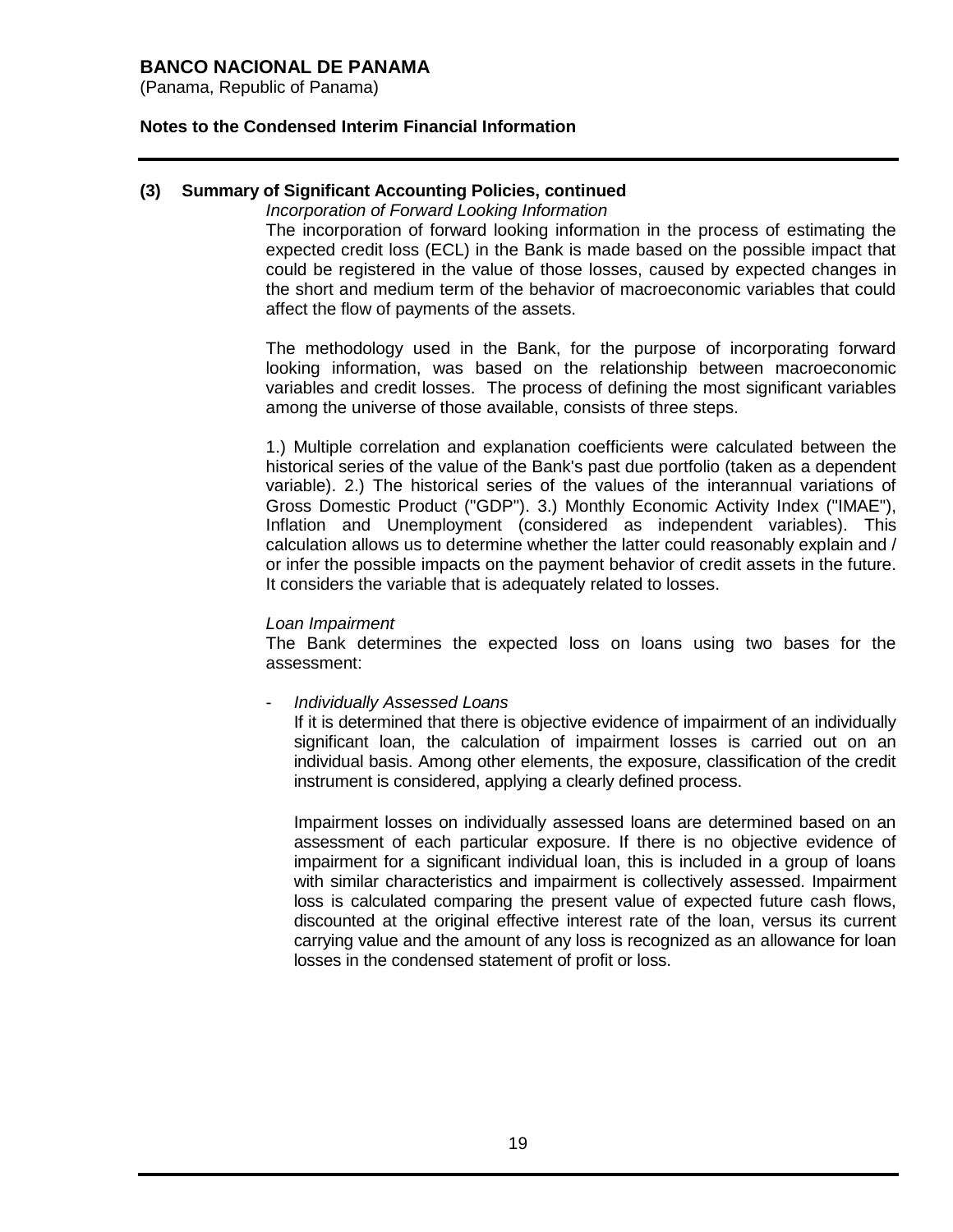(Panama, Republic of Panama)

### **Notes to the Condensed Interim Financial Information**

#### **(3) Summary of Significant Accounting Policies, continued**

#### - *Collectively Assessed Loans*

For purposes of a collective assessment for impairment of loans, the Bank principally uses statistical methods with a formula approach based on historical loss rate experience, the opportunity of recoveries and the actual loss incurred and makes an adjustment if current economic and credit conditions are such that it is likely that the actual losses are higher or lower than those suggested by historical trends. Roll rates, loss rates and the expected future recovery terms are regularly benchmarked against actual loss experience, in order to assure that they are still appropriate.

#### *Credit Risk Rating*

The Bank assigns each exposure the regulatory classification of the Superintendency of Banks of Panama (SBP). These risk classifications are defined using qualitative and quantitative factors that are indicative of risk of default. These factors may vary depending on the nature of the exposure and the type of borrower.

Since the Bank uses regulatory classifications as input for the calculation of the PD, it considers the classification standard (1) as the classification of all loans at initial recognition. Exposures will be subject to ongoing monitoring, which may result in the movement of an exposure to a different credit risk classification.

#### *Generating the Term Structure of PD*

Regulatory credit risk classifications are the main input to determine the PD term structure for the different loan portfolios. The Bank obtains performance and loss information on credit risk exposures analyzed by jurisdiction or region, by the type of product and borrower, as well as by credit risk rating. For some portfolios, information from external credit agencies may also be used.

#### *Significant Increase in Credit Risk in the Loan Portfolio*

The Bank considers a loan with a significant increase in risk by business segments of the loan portfolio when: It is in substandard classification (3) for all business segments, with the exception of the retirees segment, for which the special mention classification (2) is used.

#### *Definition of Default in the Loan Portfolio*

The Bank considers a financial asset to be in default by business segment when the debtor by business segment presents regulatory classifications of doubtful and loss (4) and (5); sub-standard law that present a delinquency over 90 days and for the retiree segment in the substandard, doubtful and loss classifications.

The Bank established the stages of credit impairment established in the standard, incorporating qualitative and quantitative aspects. In this sense, the Bank recognizes as those that have suffered a deterioration, credits classified as subnormal with a delay of more than 90 days and those in doubtful and irrecoverable, even when the latter are up to date.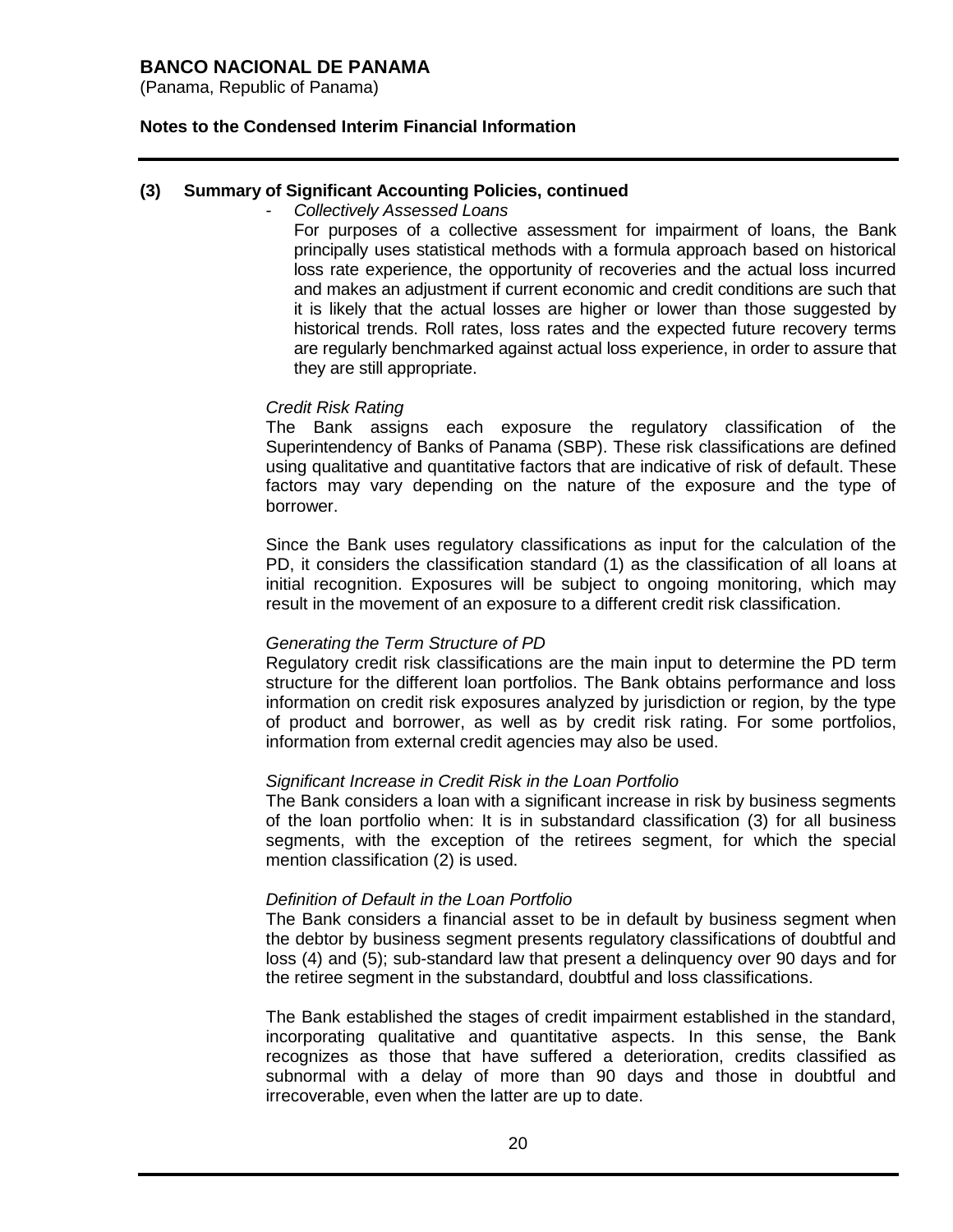(Panama, Republic of Panama)

### **Notes to the Condensed Interim Financial Information**

#### **(3) Summary of Significant Accounting Policies, continued**

The following table shows the stages of impairment by business segment established for the loan portfolio:

|                             | SBP regulatory classification categories |                         |                                   |  |  |
|-----------------------------|------------------------------------------|-------------------------|-----------------------------------|--|--|
| Segment                     | <b>Low Risk</b>                          | <b>Significant Risk</b> | <b>Default</b>                    |  |  |
| Agriculture                 | 1 and $2$                                | 3                       | 3 (greater than 90 days), 4 and 5 |  |  |
| Livestock                   | 1 and $2$                                | 3                       | 3 (greater than 90 days), 4 and 5 |  |  |
| Commercial                  | 1 and $2$                                | 3                       | 3 (greater than 90 days), 4 and 5 |  |  |
| Consumer                    | 1 and $2$                                | 3                       | 3 (greater than 90 days), 4 and 5 |  |  |
| <b>Consumer - Retirees</b>  |                                          | 2                       | 3 (greater than 90 days), 4 and 5 |  |  |
| Mortgage - Preferential     | 1 and 2                                  | 3                       | 3 (greater than 90 days), 4 and 5 |  |  |
| Mortgage - Non-Preferential | 1 and $2$                                | 3                       | 3 (greater than 90 days), 4 and 5 |  |  |

#### *Impairment of deposits in banks and investments in securities at AC*

The level of the financial instruments is determined, since the horizon at which the EAD and PD will be determined depends on it. This is why the bank has defined as the only quantitative factor for determining the existence of a significant increase in credit risk, the drop in risk ratings from the date of purchase.

- (Level 1) Low risk: International low risk financial instruments, that is, those with an investment grade higher or equal to BBB- at the time of the assessment; and for local financial instruments rated as BB+, BB and BB- that maintained the same rating from their acquisition to the presentation date.
- (Level 2) Significant risk: Instruments previously at low risk, whose ratings have been downgraded to less than BB but greater than CCC.
- (Level 3) Default: Instruments with a rating of less than or equal to CCC.

In certain instances, using expert judgment and, to the extent possible, relevant historical experience, the Bank may determine that an exposure has significantly increased its credit risk based on particular qualitative indicators that it believes are indicative of this and whose effect would not otherwise be fully reflected through timely quantitative analysis.

The Bank intends to monitor the effectiveness of the criteria used to identify significant increases in credit risk through regular reviews to confirm that the criteria can identify significant increases in credit risk before an exposure is in default.

### **Presentation of allowance for expected credit losses (ECL) in the Condensed Statement of Financial Position**

Loss allowances for ECL are presented in the condensed statement of financial position as follows:

- Financial assets measured at AC: as a deduction from the gross carrying amount of the assets; and,
- Loan commitments and financial guarantees contracts: generally as a provision.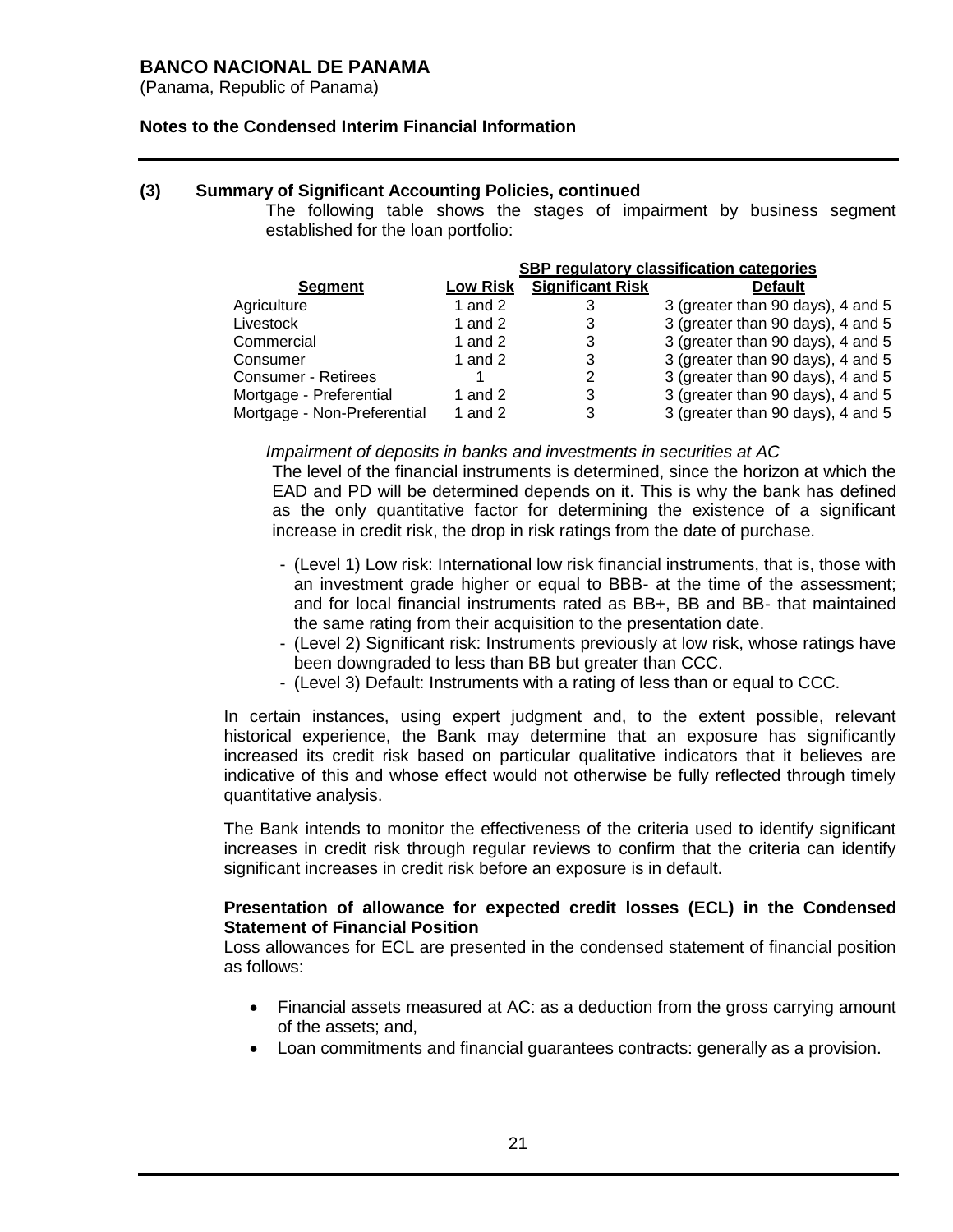(Panama, Republic of Panama)

### **Notes to the Condensed Interim Financial Information**

#### **(3) Summary of Significant Accounting Policies, continued**

*(f) Dynamic Provision*

The dynamic provision is an equity item that will be increased or decreased through transfers from and to retained earnings and is constituted by requirement of Agreement No. 004-2013 of the Superintendency of Banks of Panama.

*(g) Property and Equipment*

Properties include land, buildings used by the Bank's offices and branches. Property and equipment are recorded at historical cost and are shown net of accumulated depreciation and amortization.

Subsequent major improvements are included in the carrying value of the assets or are recognized as a separate asset, as appropriate. Other repairs and improvements that do not significantly extend the life of the asset are recognized as expenses in the condensed statement of profit or loss as incurred.

Depreciation and amortization expenses are recognized in current operations, using the straight-line method, over the estimated useful life of the related assets up to their residual value, except for land which is not depreciated. The estimated useful life of the assets is summarized as follows:

| <b>Buildings</b>                | 40 years        |
|---------------------------------|-----------------|
| Improvements                    | 5 to 20 years   |
| Furniture and equipment         | 5 to 20 years   |
| <b>Transportation equipment</b> | 4 to 11.7 years |

Property and equipment is reviewed for impairment whenever events or changes in circumstances indicate that the carrying amount may not be recoverable. The carrying value of an asset is immediately reduced to its recoverable amount if the asset's carrying value is greater than its estimated recoverable amount. The recoverable amount is the higher of the asset's fair value less the cost to sell and its value in use.

*(h) Leases*

At inception of a contract, the Bank assesses whether a contract is, or contains, a lease. A contract is, or contains, a lease if the contract conveys the right to control the use of an identified asset for a period of time in exchange for consideration. To assess whether a contract conveys the right to control the use of an identified asset, the Bank assesses whether:

- The contract conveys the use of an asset: This may be specified explicitly or implicitly, and must be physically distinct or represent substantially all of the capacity of a physically distinct asset. If the supplier has the right of a substantial substitution, then an asset is not identified;
- The Bank has the right to obtain substantially all of the economic benefits arising from the use of the asset during the period of use; and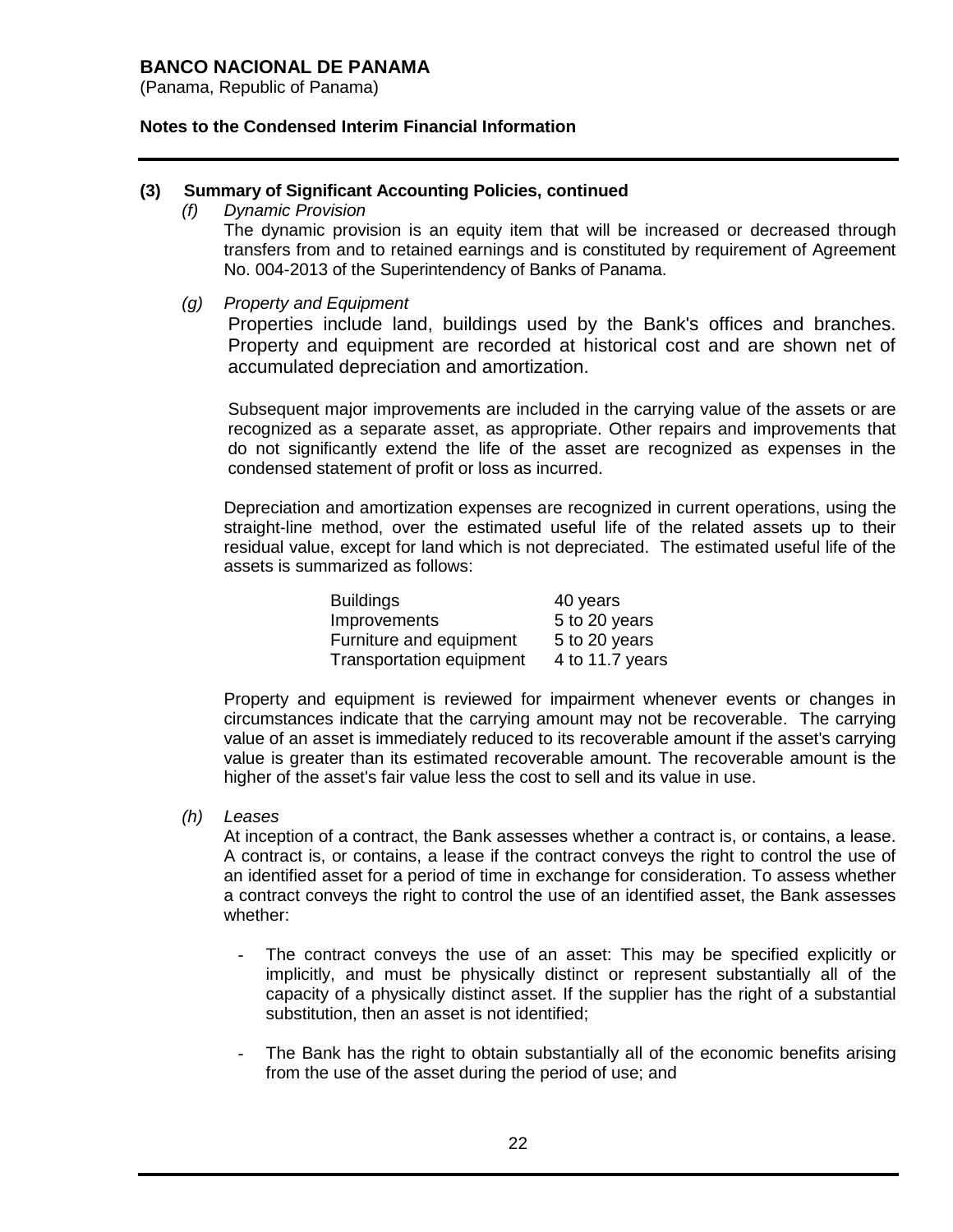(Panama, Republic of Panama)

### **Notes to the Condensed Interim Financial Information**

### **(3) Summary of Significant Accounting Policies, continued**

- The Bank has the right to direct the use of the asset. The Bank has this right when it has the decision-making rights that are most relevant to changing how and for what purpose the asset is used. In rare cases, when the decision on how and for what purpose the asset is used is predetermined, the Bank has the right to direct the use of the asset if either:
	- The Bank has the right to operate the asset; or
	- The Bank designed the asset in a way that predetermines how and for what purpose it will be used.

At inception or reassessment date of a contract that contains a lease component, the Bank allocates the consideration in the contract to each lease component based on its relative independent prices. However, for leases of administrative offices and bank branches, ATM´s space, warehouses/deposits, parking lots/land, multifunctional/printers in which it is the lessee, the Bank has elected not to separate the non-lease components, and to account for the lease components to be recognized as a single lease component.

#### As a Lessee

The Bank recognizes a right-of-use asset and a lease liability at the inception date of the lease. The right-of-use asset is initially measured at cost, which comprises the initial amount of the lease liability adjusted for any lease payments made on or before the inception date, plus an estimate of the costs to dismantle and dispose of the underlying asset or to restore the underlying asset or its site, less any lease incentives received.

The Bank applied the practical expedient and excluded initial direct costs in measuring the right-to-use asset at the initial application date. The right-to-use asset is subsequently depreciated using the straight-line method from the commencement date until the end of the lease term.

Lease payments included in the measurement of the lease liability comprise the following:

- Fixed payments, including essentially fixed payments;
- Variable lease payments that depend on an index or rate, initially measured using the index or rate at the inception date;
- Amounts expected to be payable under a residual value guarantee; and
- The exercise price under a purchase option that the Bank is reasonably certain to exercise, lease payments in an optional renewal period if the Bank is reasonably certain to exercise an option to extend the term of the contract, and penalties payments for early termination of a lease unless the Bank is reasonably certain not to terminate the contract early.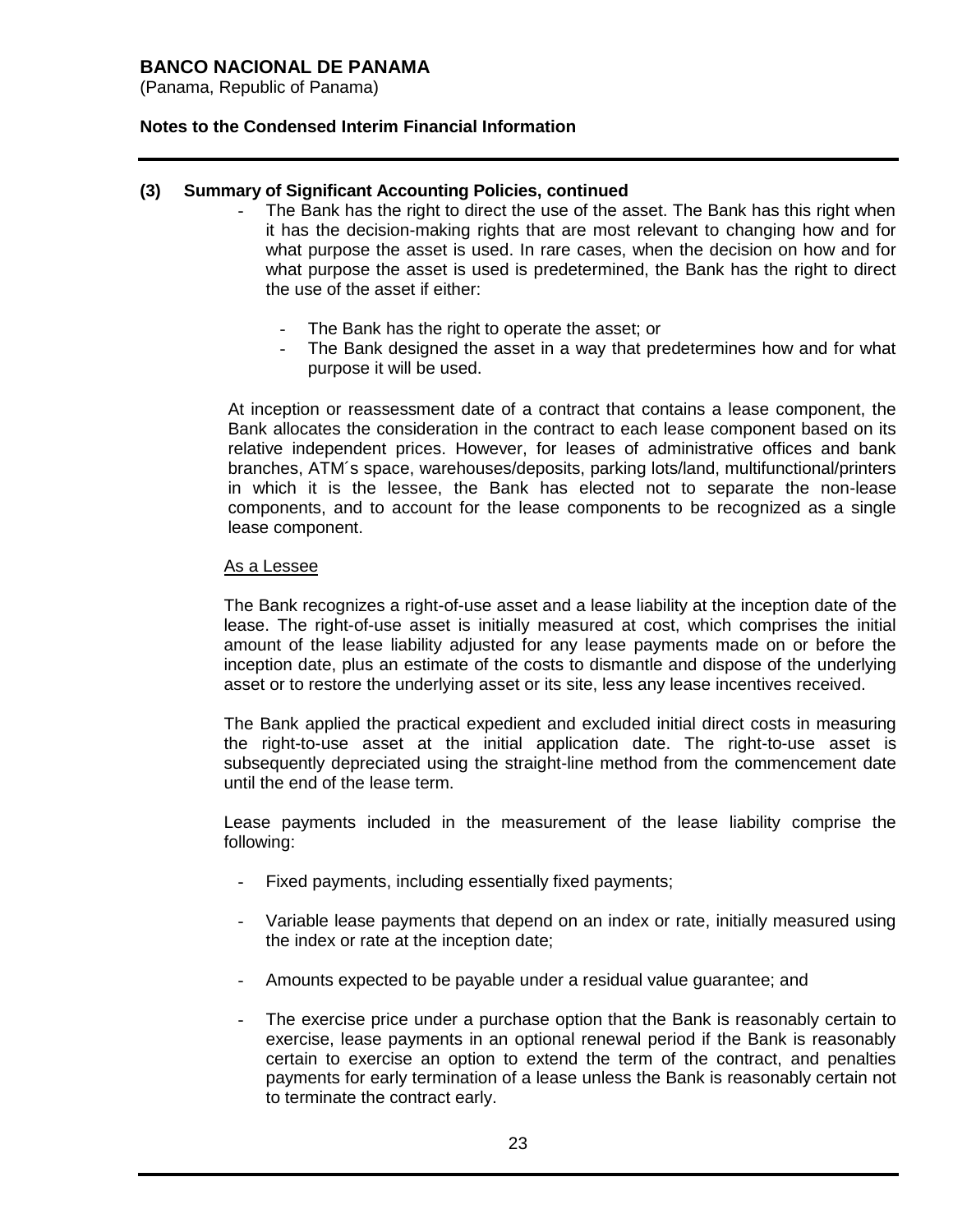(Panama, Republic of Panama)

### **Notes to the Condensed Interim Financial Information**

### **(3) Summary of Significant Accounting Policies, continued**

The lease liability is measured at amortized cost using the effective interest method. It is remeasured when there is a change in future lease payments arising from a change in an index or rate, if there is a change in the Bank's estimate of the amount expected to be payable under a residual value guarantee, or if the Bank changes its assessment of whether it will exercise a purchase, extension or termination option.

When the lease liability is remeasured in this way, a corresponding adjustment is made to the carrying value of the right-to-use asset, or is recorded in profit or loss for the period if the carrying value of the right-to-use asset has been reduced to zero.

#### *Short-Term Leases and Leases of Low Value Assets*

The Bank has elected not to recognize right-of-use assets and lease liabilities for shortterm leases of its administrative offices and bank branches, ATM´s space, warehouses/deposits, parking lots/land, multifunctional/printers that have a term of 12 months or less. At the date of adoption, no leases of low value assets were identified. The Bank recognizes lease payments associated with these leases as a straight-line expense over the term of the lease.

#### *Application of the Portfolio Approach*

The Bank decided to apply, to the extent possible, the practical record of applying the portfolio approach to leases with similar characteristics and it is reasonably expected that the financial statement effects of applying this Standard to the portfolio would not differ significantly from its application to individual leases portfolio.

The main elements considered in the determination of leases portfolios are: The type of underlying asset and the remaining term of the contract. Considering the above, the contracts included in the different portfolios will be accounted for together and the standard will not be applied individually.

#### *(i) Intangible Assets - Licenses and Programs*

Licenses and software purchased separately are shown at historical cost. Licenses and software have a defined useful life, which is carried at cost less accumulated amortization. Amortization is calculated using the straight-line method to allocate the cost of licenses and programs over their estimated useful lives of 5 to 10 years. Software licenses acquired are capitalized on the basis of the costs incurred to acquire and use the specific technology program.

#### *(j) Foreclosed Borrowers' Assets*

Foreclosed borrower´s assets are recognized at the lowest value of the carrying value of the unpaid loans and the fair value of the asset less the cost of sale. The difference between these values is maintained as an impairment allowance, in order to maintain control over the original value of the foreclosed assets recognized. The provision for impairment is recognized in the condensed statement of profit or loss.

#### *(k) Customer Deposits and Obligations*

Customer deposits are initially measured at fair value. Subsequently, they are measured at amortized cost, using the effective interest rate method. Obligation include borrowing and issued bonds payable.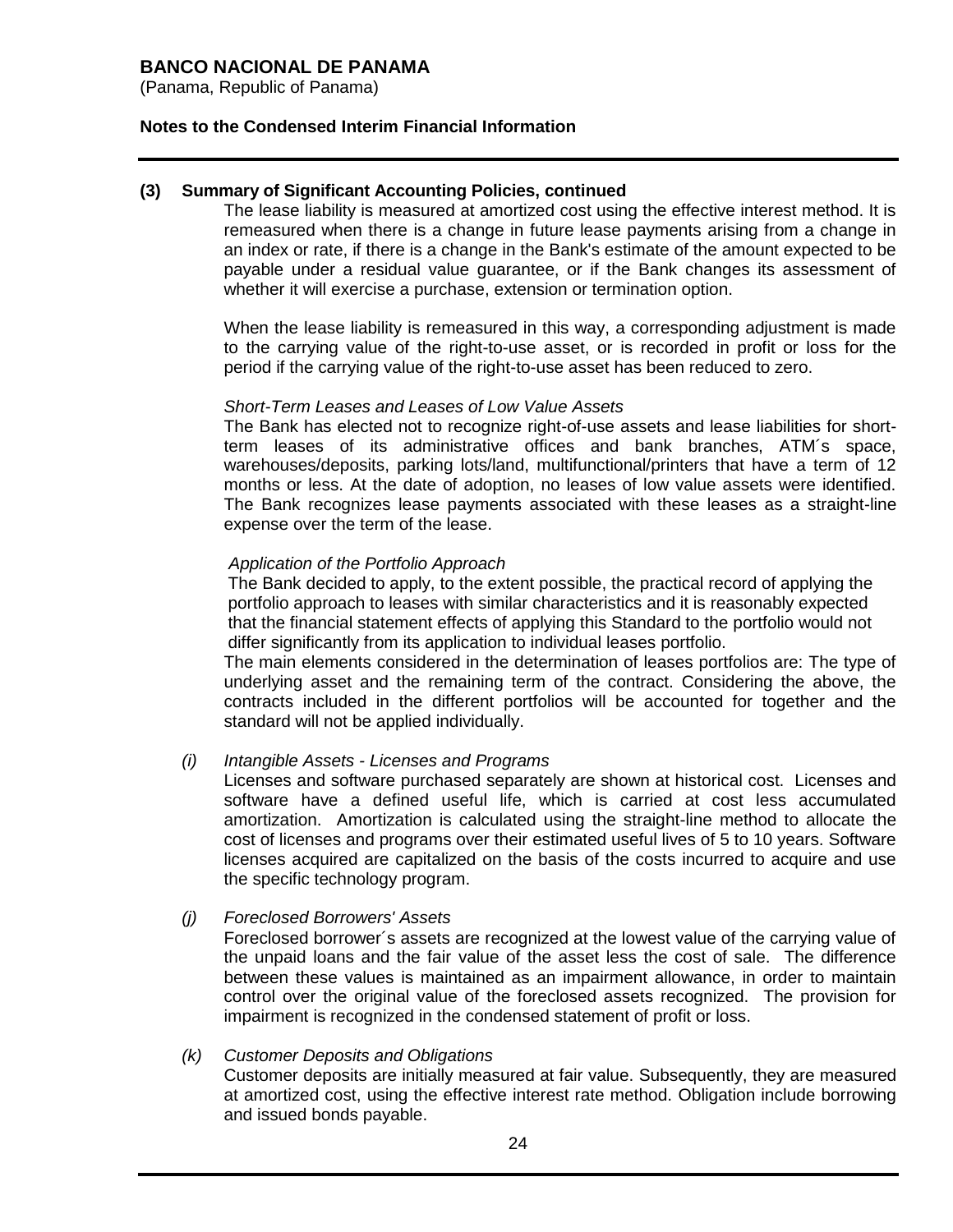(Panama, Republic of Panama)

### **Notes to the Condensed Interim Financial Information**

### **(3) Summary of Significant Accounting Policies, continued**

*(l) Securities Sold under Agreements to Repurchase* Securities sold under repurchase agreements are short-term financing transactions collaterized by securities, in which there is an obligation to repurchase the securities sold at a future date and at a specified price. The difference between the sale price and the future purchase value is recognized as interest expense under the effective interest rate method.

#### *(m) Certificates of Warranties for Legal Proceedings*

The funds that support guarantee certificates and/or judicial deposit certificates are deposited under the provisions of article 570 of the Judicial Code, as amended by article 9 of Law 67 of October 30 2009, to guarantee the results of judicial proceedings or as bail to ensure the personal freedom of a person subject to criminal proceedings. These funds are measured at amortized cost and generate interest at the rate established by the Bank and are received in custody, by provision of said Law and the funds are consigned to the orders of the respective Judge subject to compliance with a judicial process.

#### *(n) Seniority Bonus Provision*

The Bank grants a seniority bonus to the Bank's employees when the following two conditions are met: they have accumulated fifteen or more years of service and terminate their employment relationship due to old age pension or absolute disability.

The cost of providing this benefit is determined annually by an actuary using the projected unit credit method. Actuarial gains and losses are recognized in full in the period they occur in the condensed statement of comprehensive income. The liability comprises the present value of the defined benefit obligation. The Bank determines the net interest cost on the net defined benefit liability for the period by applying the discount rate used to measure the defined benefit obligation at the beginning of the year, taking into account any changes in the benefit liability during the period as a result of the benefit payments.

#### *(o) Interest Income and Expense*

Interest income and expense, including interest discounted in advance are generally recognized in the condensed statement of profit or loss for all financial instruments using the effective interest rate method.

The effective interest rate is the rate that exactly discounts the future cash payments or receipts estimated through the expected life of the financial instrument to the gross carrying amount of the financial asset or liability. The calculation includes all fees and commissions paid or received between the parties, the transaction costs and any other premiums or discounts.

- The gross carrying amount of the financial asset; or
- the amortized cost of the financial liability.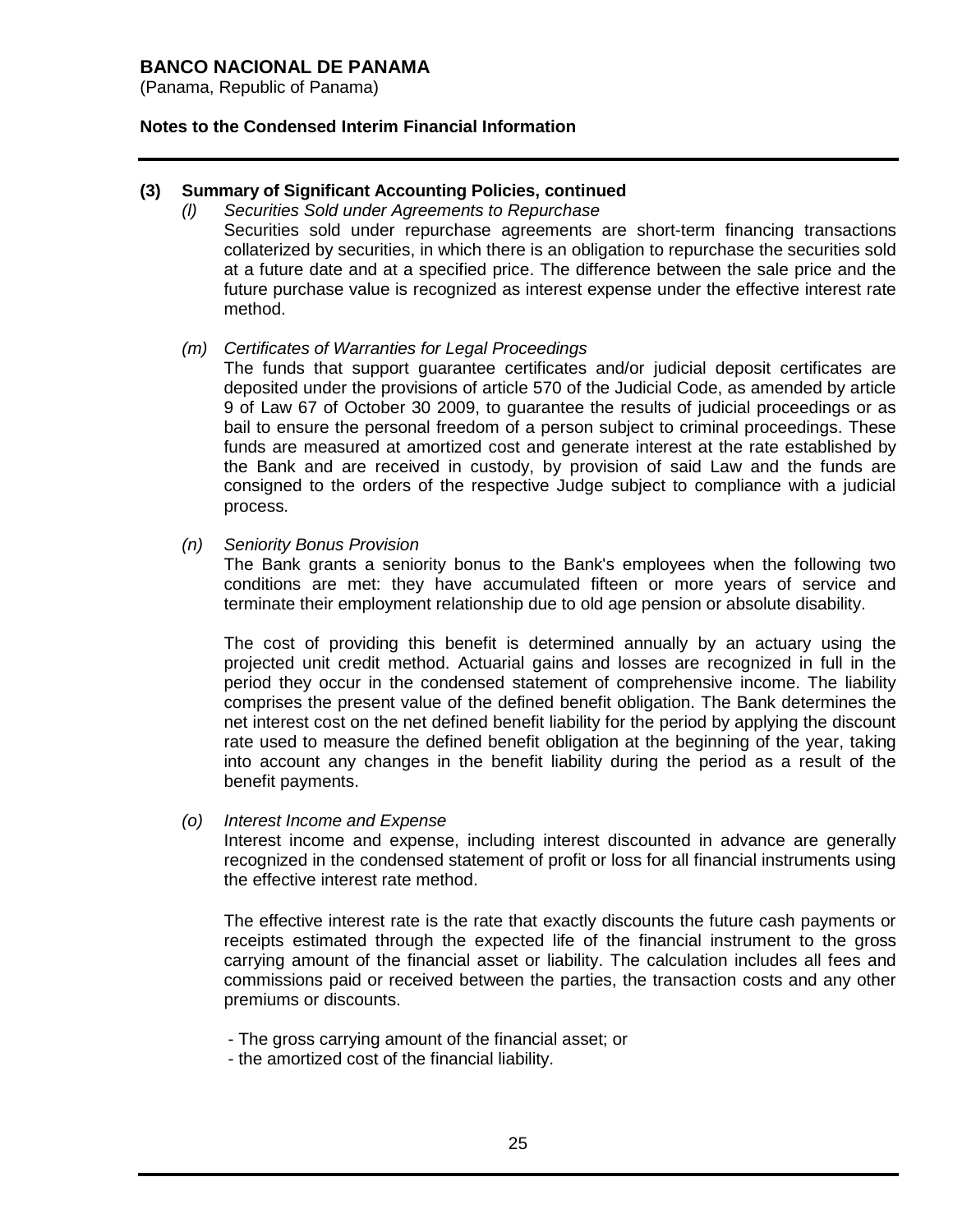(Panama, Republic of Panama)

#### **Notes to the Condensed Interim Financial Information**

### **(3) Summary of Significant Accounting Policies, continued**

When calculating the effective interest rate for financial instruments other than purchased or originated credit-impaired assets, the Bank estimates future cash flows considering all contractual terms of the financial instrument, but not ECL. For purchased or originated credit-impaired financial assets, a credit-adjusted effective interest rate is calculated using estimated future cash flows including ECL.

The calculation of the effective interest rate includes transaction costs and fees and points paid or received that are an integral part of the effective interest rate. Transaction costs include incremental costs that are directly attributable to the acquisition or issue of a financial asset or financial liability.

#### *Amortized cost and gross carrying amount*

The amortized cost of a financial asset or financial liability is the amount at which the financial asset or financial liability is measured on initial recognition, minus the principal repayments, plus or minus the accumulated amortization using the effective interest rate method of any difference between that initial amount and the maturity amount and, for financial assets, adjusted for any ECL.

The gross carrying amount of a financial asset is the amortized cost of a financial asset before adjusting for ECL allowance.

#### *Calculation of interest income and expense*

In calculating interest income and expense, the effective interest rate is applied to the gross carrying amount (when the asset is not credit-impaired) or to the amortized cost of the liability.

For financial assets that were credit-impaired after initial recognition, interest income is calculated applying the effective interest rate to the amortized cost of the financial asset.

#### *Presentation*

Interest income and expense presented in the condensed statement of profit and loss and in in the condensed statement of comprehensive income include the interest on financial assets at AC and financial liabilities at AC calculated based on an effective interest rate.

*(p) Performance Obligations and Fee and Commission Income Recognition Policy* Fee and commission income from customer contracts is measured based on the consideration specified in a customer contract. The Bank recognizes revenue when it transfers control over a service to a customer and the performance obligation is met.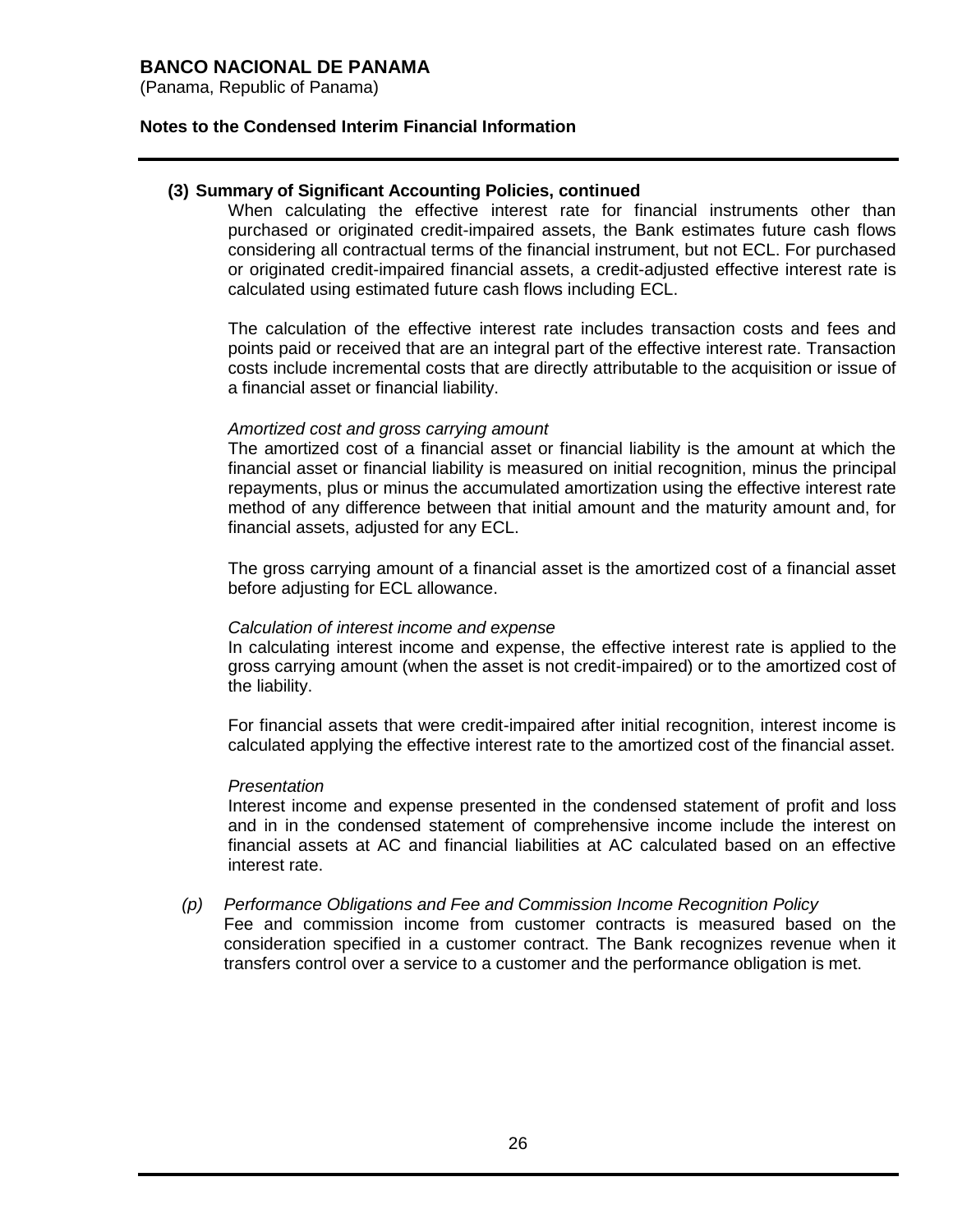(Panama, Republic of Panama)

### **Notes to the Condensed Interim Financial Information**

### **(3) Summary of Significant Accounting Policies, continued**

The following table presents information on the nature and timing of performance obligations under customer contracts, including significant payment terms, and related revenue recognition policies.

| Type of services                                                                                                                       | Nature and timing of satisfaction of performance<br>obligations, including significant payment terms                                                                                                                                                                                                                                                                                                                                                                                                                                                                                                                                   | Revenue recognition under IFRS 15                                                                                                                                                                                                       |
|----------------------------------------------------------------------------------------------------------------------------------------|----------------------------------------------------------------------------------------------------------------------------------------------------------------------------------------------------------------------------------------------------------------------------------------------------------------------------------------------------------------------------------------------------------------------------------------------------------------------------------------------------------------------------------------------------------------------------------------------------------------------------------------|-----------------------------------------------------------------------------------------------------------------------------------------------------------------------------------------------------------------------------------------|
| Commercial<br>Banking,<br>Corporate<br>and<br>Agriculture<br>Forestry,<br>Consumer.<br>and<br>Financial Institutions and Public Sector | The Bank provides banking services to corporate clients and<br>individuals, including the administration of bank accounts, credit<br>and overdraft lines, credit cards and other banking services.<br>The Bank reviews its fees for services on an annual basis.<br>Charges for services related to account management are made<br>directly to the customer's account at the time it is provided.<br>Fees for credit lines and overdrafts are charged directly to the<br>customer's account when the transaction takes place.<br>Banking service charges are made monthly and are based on<br>rates reviewed periodically by the Bank. | Income from bank account management services and<br>fees for banking services are recognized over the time<br>the services are provided.<br>Revenues related to transactions are recognized at the<br>time the transaction takes place. |
| Treasury and capital markets                                                                                                           | The treasury segment includes the Brokerage House, which<br>provides various financial services including stock brokerage on<br>behalf of third parties or for its own account, custody of<br>securities and investment advice.<br>Fees are charged for ongoing services on a monthly basis<br>directly to the client's bank account.<br>Commissions based on transactions linked to stock brokerage<br>are charged when the transaction is carried out.                                                                                                                                                                               | Revenues from securities management and custody<br>services are recognized over the period in which the<br>services are provided.<br>Revenues related to transactions are recognized at the<br>time the transaction takes place.        |
| Asset Management                                                                                                                       | The Bank provides asset management services.<br>Fees for asset management services are calculated based on<br>negotiation with the client and are charged on an annual basis.                                                                                                                                                                                                                                                                                                                                                                                                                                                          | Asset management revenues are recognized over time<br>as the services are provided.                                                                                                                                                     |

#### *(q) Uniformity in the Presentation of the Financial Statements* The accounting policies described above have been applied consistently in the periods presented in the financial information.

#### *(r) New IFRSs and Unadopted Interpretations* New standards, interpretations and amendments to IFRS have been published, but are not mandatory as of September 30, 2021, and have not been early adopted by the Bank.

The following amendments to IFRS are not expected to have a significant impact on the Bank's financial statements: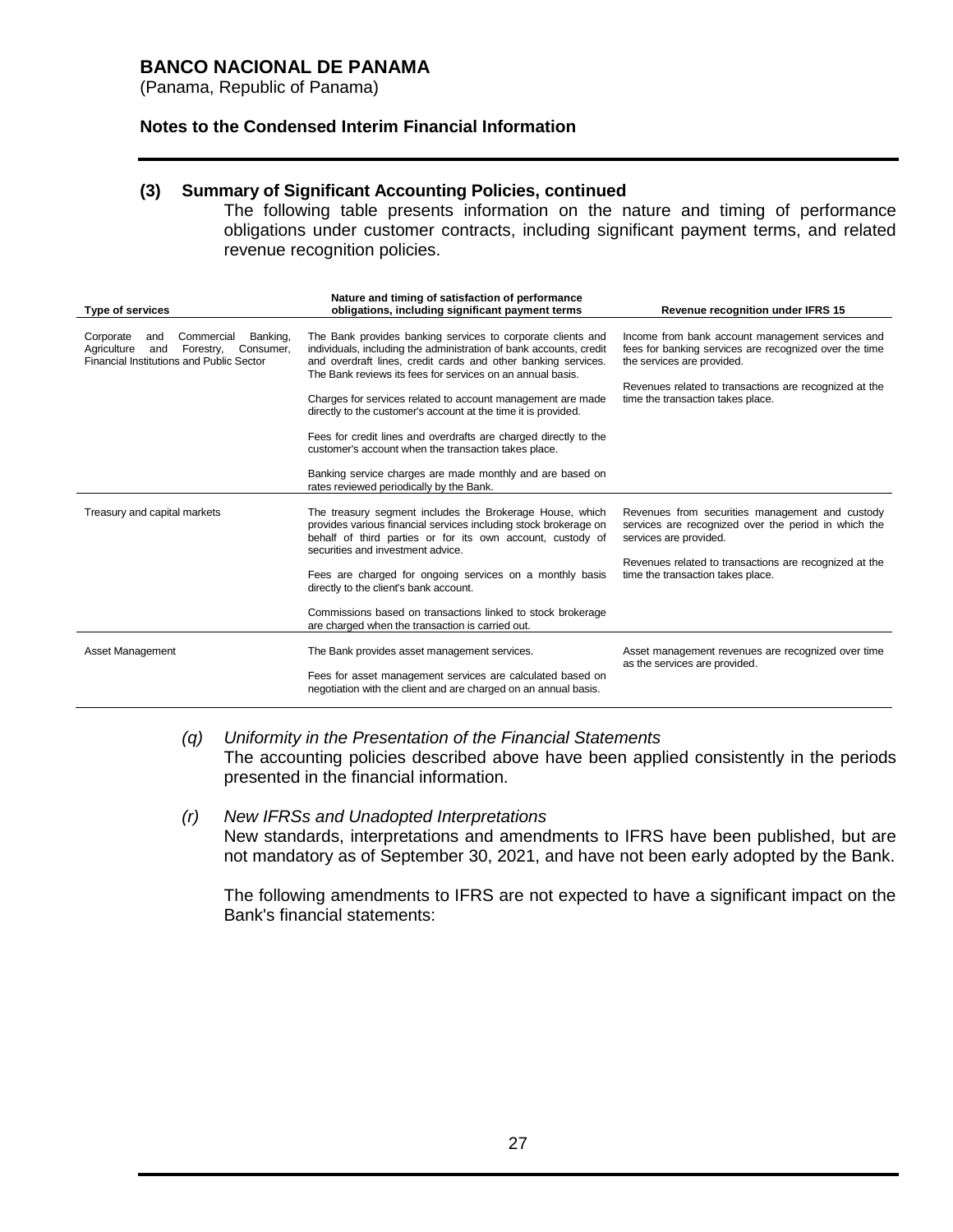(Panama, Republic of Panama)

#### **Notes to the Condensed Interim Financial Information**

### **(3) Summary of Significant Accounting Policies, continued**

|         | <b>Amendments</b>                                                                                                                                                  | <b>Effective For Annual</b><br><b>Reporting Periods</b><br><b>Beginning:</b> |
|---------|--------------------------------------------------------------------------------------------------------------------------------------------------------------------|------------------------------------------------------------------------------|
| current | Amendments to IAS 1: Classification of Liabilities as Current or Non-                                                                                              | January 1, 2022                                                              |
|         | Amendments to IFRS 3: Reference to Conceptual Framework                                                                                                            | January 1, 2022                                                              |
|         | Amendments to IAS 16: Proceeds before Intended Use                                                                                                                 | January 1, 2022                                                              |
|         | Amendments to IAS 37: Cost of Fulfilling a Contract                                                                                                                | January 1, 2022                                                              |
|         | Annual IFRS Improvements: Cycle 2018-2020<br>- IFRS 1: IFRS First Time Adoption<br>- IFRS 9: Financial Instruments<br>- Illustrative Examples Accompanying IFRS 16 | January 1, 2022                                                              |

#### **(4) Financial Risks Management**

A financial instrument is any contract that gives rise to a financial asset in one entity and a financial liability or equity instrument in another entity. The Bank's activities relate primarily to the use of financial instruments and, as such, the condensed statement of financial position consists primarily of financial instruments.

The Bank's Board of Directors has the responsibility for establishing and monitoring financial instruments risk management. For this purpose, it has appointed certain committees to manage and periodically monitor the risks to which the Bank is exposed. These committees are: Risks and Policies Steering Committee, Credit Steering Committee, Audit Steering Committee and the Money Laundering Prevention Steering Committee.

Additionally, the Bank is subject to the regulations of the Superintendency of Banks of Panama and the Securities Exchange Superintendency of Panama, related to concentration, liquidity and capitalization risks, among others.

The main risks identified by the Bank are credit, liquidity, market and operational risks, which are described below:

*(a) Credit Risk*

This is the risk that the debtor, issuer or counterparty of a financial asset owned by the Bank will not comply, fully and on time, with any payment due to the Bank in accordance with the terms and conditions agreed at the time the Bank acquired or originated the respective financial asset. To assume this risk, the Bank has a management framework whose main elements include: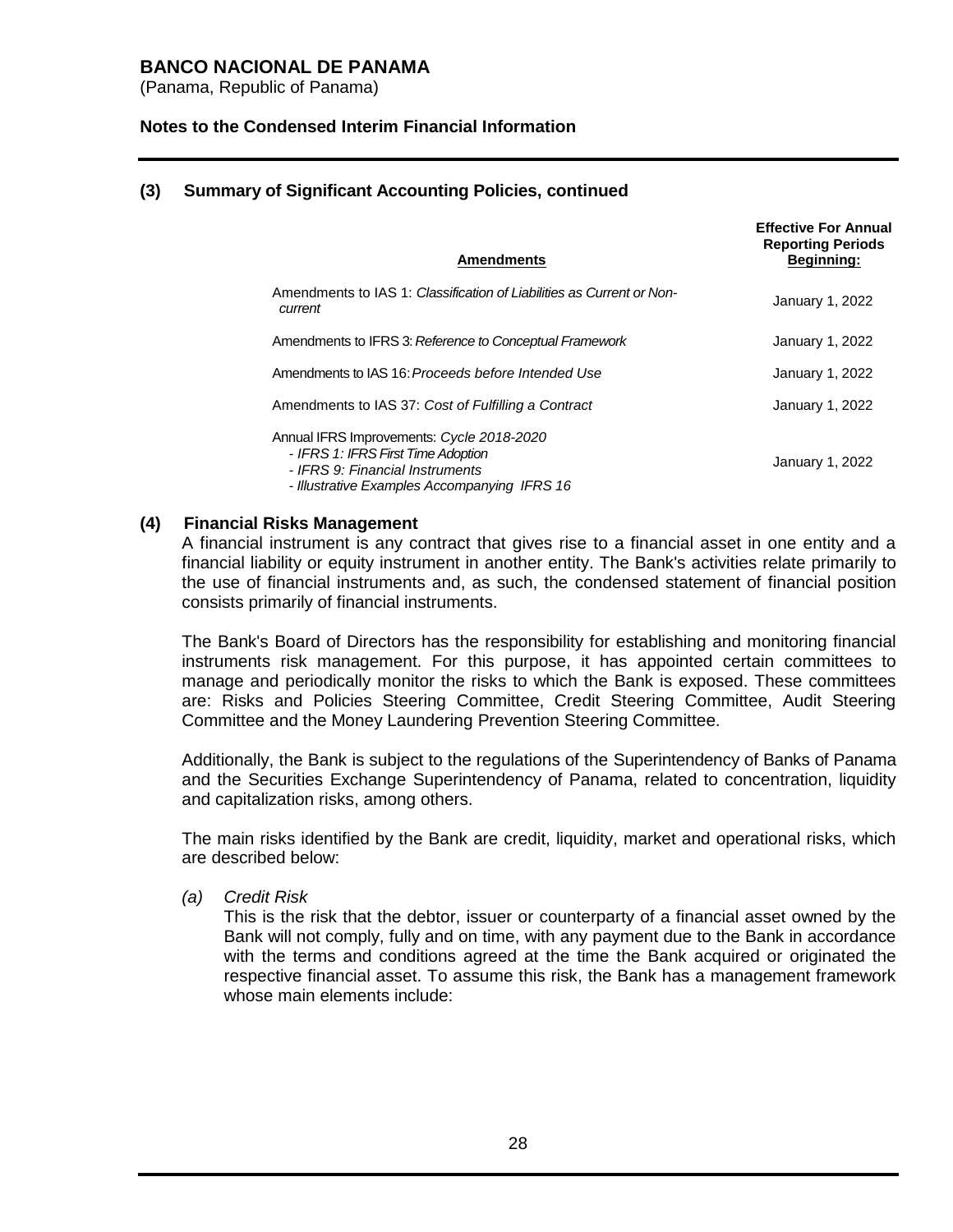(Panama, Republic of Panama)

### **Notes to the Condensed Interim Financial Information**

### **(4) Financial Risks Management, continued**

- The risk analysis or pre-approval is carried out independently of the business, whose objectives, in addition to identifying, evaluating and quantifying the risk of the proposals, are to determine the impact they will have on the Bank's credit portfolio.
- A control area is responsible for validating that the proposals are within the Bank's policies and limits, obtain the required approval according to the level of risk assumed, and comply with the conditions agreed upon in the approval, at the time the transaction is settled.
- The approval process is carried out through various instances within the Bank in accordance with the established approval limit policy.
- A portfolio management process focused on monitoring risk trends at the Bank level with the objective of anticipating any signs of portfolio deterioration.
- Compliance with collateral policies, including required coverage on loan amounts established by the Credit Steering Committee and reviewed periodically.

The respective management committees assigned by the Board of Directors periodically monitor the financial condition of the respective debtors and issuers that involve a credit risk for the Bank.

The Bank manages credit risk through:

- Credit and investment policies, which are periodically reviewed and amended.
- Authorization limits, which are periodically reviewed and amended.
- Exposure and concentration limits for the investment portfolios, placements and loans.
- Development and maintenance of credit risk assessment, through permanent review of the credit portfolio; frequent monitoring of credit classification and special attention to the portfolio with higher risk levels.
- Review of compliance with procedures and policies, through specialized administrative units.

To limit credit risk, the Bank has established policies that ensure diversification and allow for an adequate evaluation for each loan.

#### *Actions implemented due to the COVID-19 pandemic*

On March 11, 2020, the World Health Organization declared the COVID-19 / Coronavirus outbreak a pandemic. Through Executive Decree 472 of March 13, 2020, the Panamanian government declared a national health emergency and decreed the immediate suspension of all non-essential activities, which had a significant impact on a large part of the economy. The situation is constantly monitored by the Government of Panama to implement measures that minimize the negative impact on the economy and the population.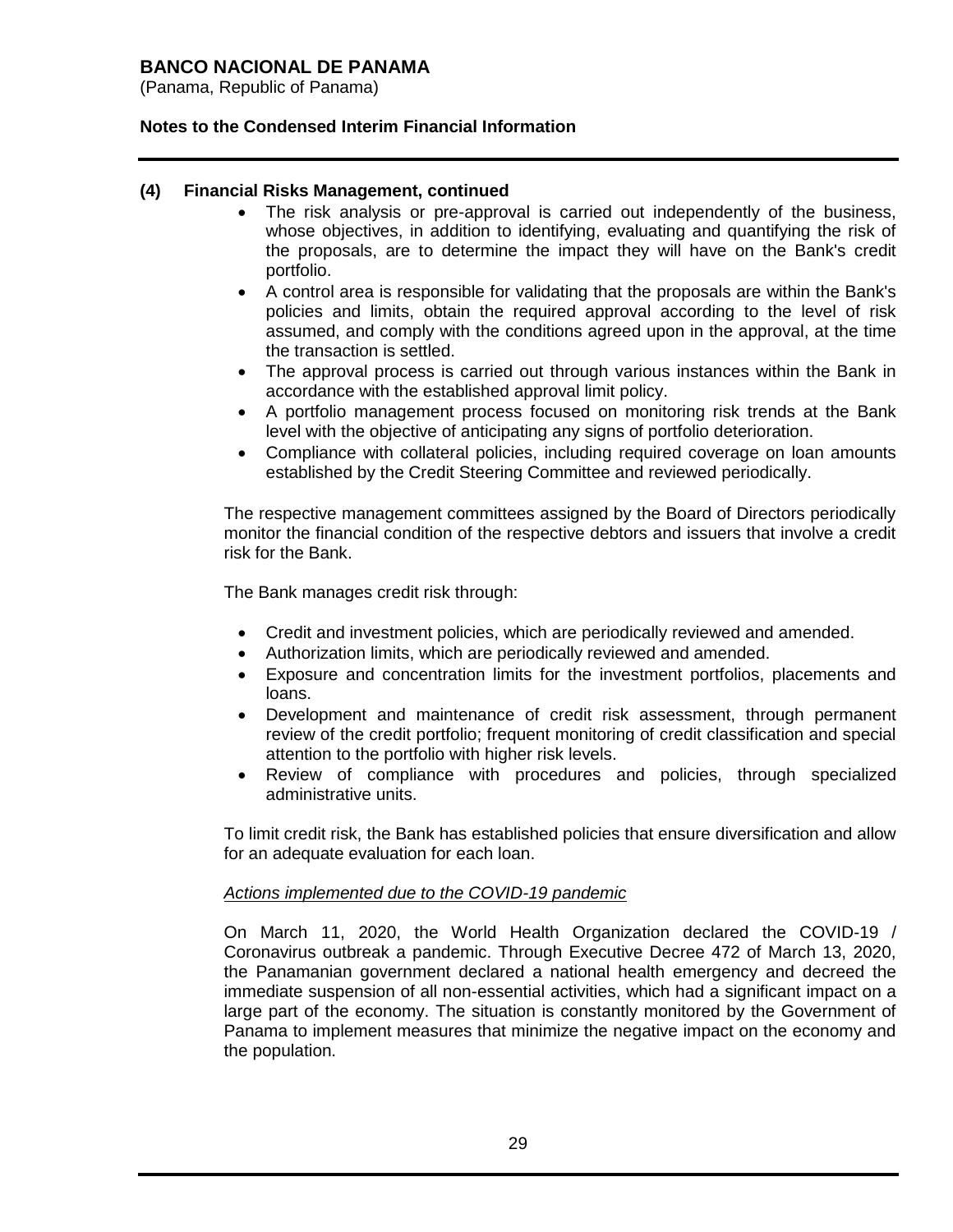(Panama, Republic of Panama)

#### **Notes to the Condensed Interim Financial Information**

#### **(4) Financial Risks Management, continued**

During March 2020, the Bank, being socially responsible and solidary, granted to all of its consumer loan clients (personal, credit cards and mortgage) who made voluntary payments (those made through a bank teller, online banking, transfers or debit account) an automatic grace period on loan payments up to ninety (90) days, free of charges, fees or penalties.

This moratorium for clients affected by COVID-19 does not imply an exoneration of capital and or interest, FECI or restructuring of the amounts owed. These changes in terms and conditions were duly authorized by the Superintendency of Banks in March 2020.

In April 2020, due to the context of the pandemic, the Bank carried out an analysis of its clients, considering the economic sectors and industries in which it maintains exposure. This allowed the Bank to identify clients with higher levels of risk according to the economic sector, industry and financial position.

Based on the previous analysis, information on the behavior of the portfolio is presented to the Risk and Policies Steering Committee and the Board of Directors; and for those customers with higher credit risk, their credit monitoring was increased. Finally, the Board of Directors is kept informed on a biweekly basis about modified loans, impact on the quality of the portfolio and loan reserves.

On June 30, 2020, the Government of Panama established Law No. 156 that dictates the economic and financial measures to counteract the effects of COVID-19. It is a law of public order and social interest with retroactive effects to March 1, 2020, as of its enactment on July 1, 2020. The law establishes a moratorium over loans granted by public and private banks, cooperatives and financial institutions up to December 31, 2020, to natural or legal persons; subsequently, the Government of Panama made an extension until June 30, 2021.

On June 11, 2021, the Superintendency of Banks of Panama published Agreement No. 002-2021 which establishes the parameters and guidelines that will be applicable to modified credits classified in the modified special mention category, under Agreement No. 002-2020 until June 30, 2021; as well as those modified credits restored to the loan portfolio in accordance with Agreement No. 004-2013.

The banking entities had until September 30, 2021 to carry out the restructuring of the modified loans and that as of June 30, 2021, had not agreed on new terms and conditions.

As of September 30, 2021, the Bank recognized B/.15,221,545 in the statement of profit or loss as a provision expense for loan losses, as a result of the analysis carried out on the loan portfolio.

The key procedures and practices in credit risk management are detailed as follows:

 Limitations on concentration risk (large credit extensions, loans to related parties, refinancing)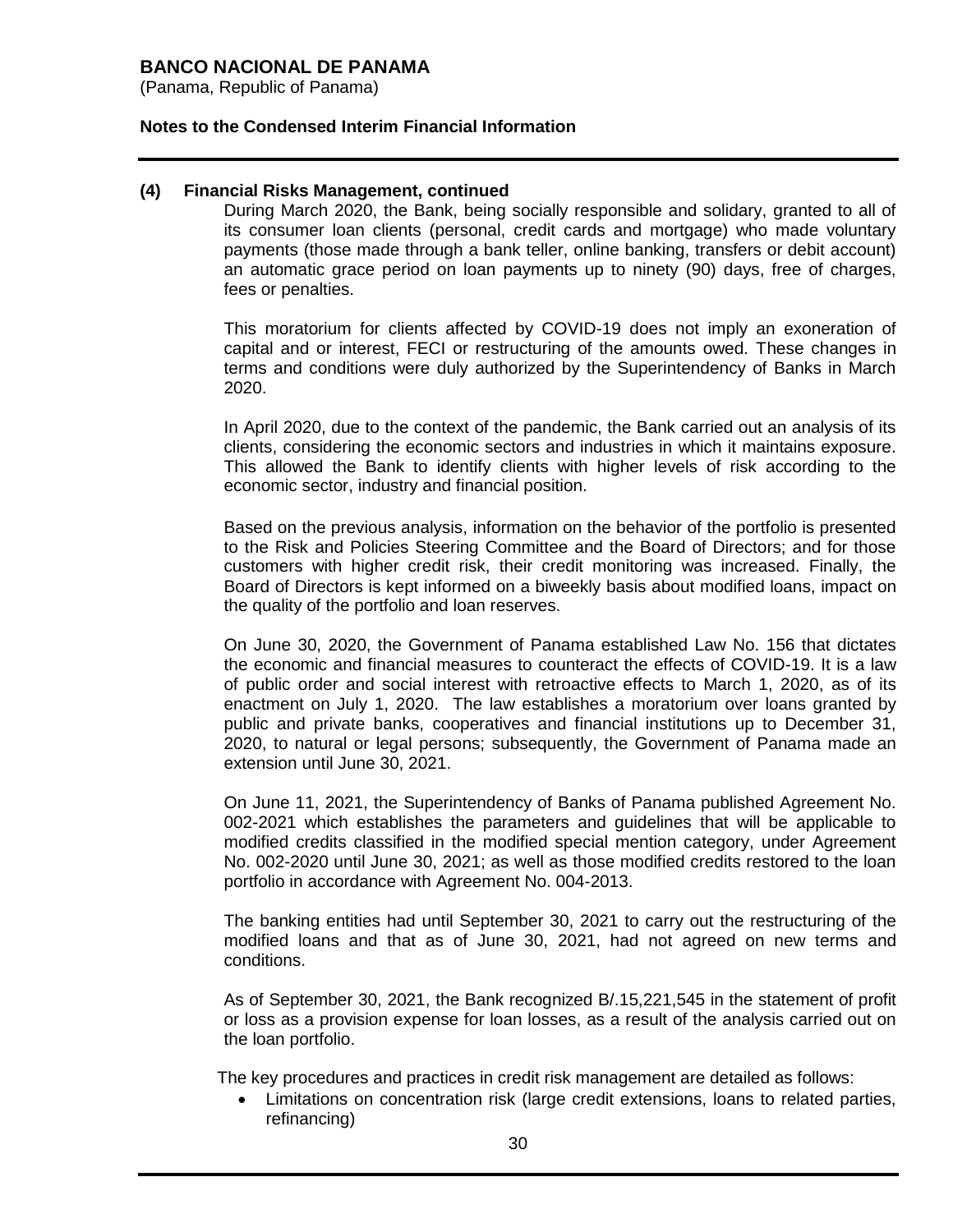(Panama, Republic of Panama)

### **Notes to the Condensed Interim Financial Information**

#### **(4) Financial Risks Management, continued**

- Loan risk monitoring and rating matrix.
- Allowance for loan losses policy.
- Compliance with credit policies and credit management procedures
- Identification and monitoring of initial and changing credit risks observed in customers and in the economic activity carried out by those customers.
- Collection procedure on irregulars and classified loans.

When the estimation of the expected credit loss is carried out collectively, financial instruments are grouped on the basis of shared risk characteristics, which include:

- Type of instrument
- Credit risk ratings
- Type of guarantee; and
- The industry or economic activity

The groupings are subject to periodic review to ensure that exposures within a particular group remain appropriately homogeneous.

For portfolios in respect of which the Bank has limited historical data, external benchmark information is used to supplement the internally available historical data.

#### *Credit Quality Analysis*

The Bank uses for the evaluation of loans the same credit risk classification system that the Superintendency of Banks of Panama has established for the determination of regulatory reserves. This classification system considers the evaluation of quantitative and qualitative factors of the debtor's financial condition and the market in which it operates to determine its credit risk classification, including the evaluation of the debtor's delinquency. Nevertheless, the consumer portfolio, given its nature, is mainly evaluated based on its delinquency to determine its credit risk classification. Additionally, within this fiscal period, other elements have been added derived from the impact of the COVID-19 Pandemic on economic sectors, companies, and individuals.

#### *Loan commitments - credit cards and accounts receivable*

Financial instruments that qualify as financial assets according to IFRS 9, where the reserves for possible losses are immaterial, must be tested periodically to validate immateriality and to establish that reserves for possible credit losses are not required. It applies to unused credit facilities, such as credit cards and accounts receivable.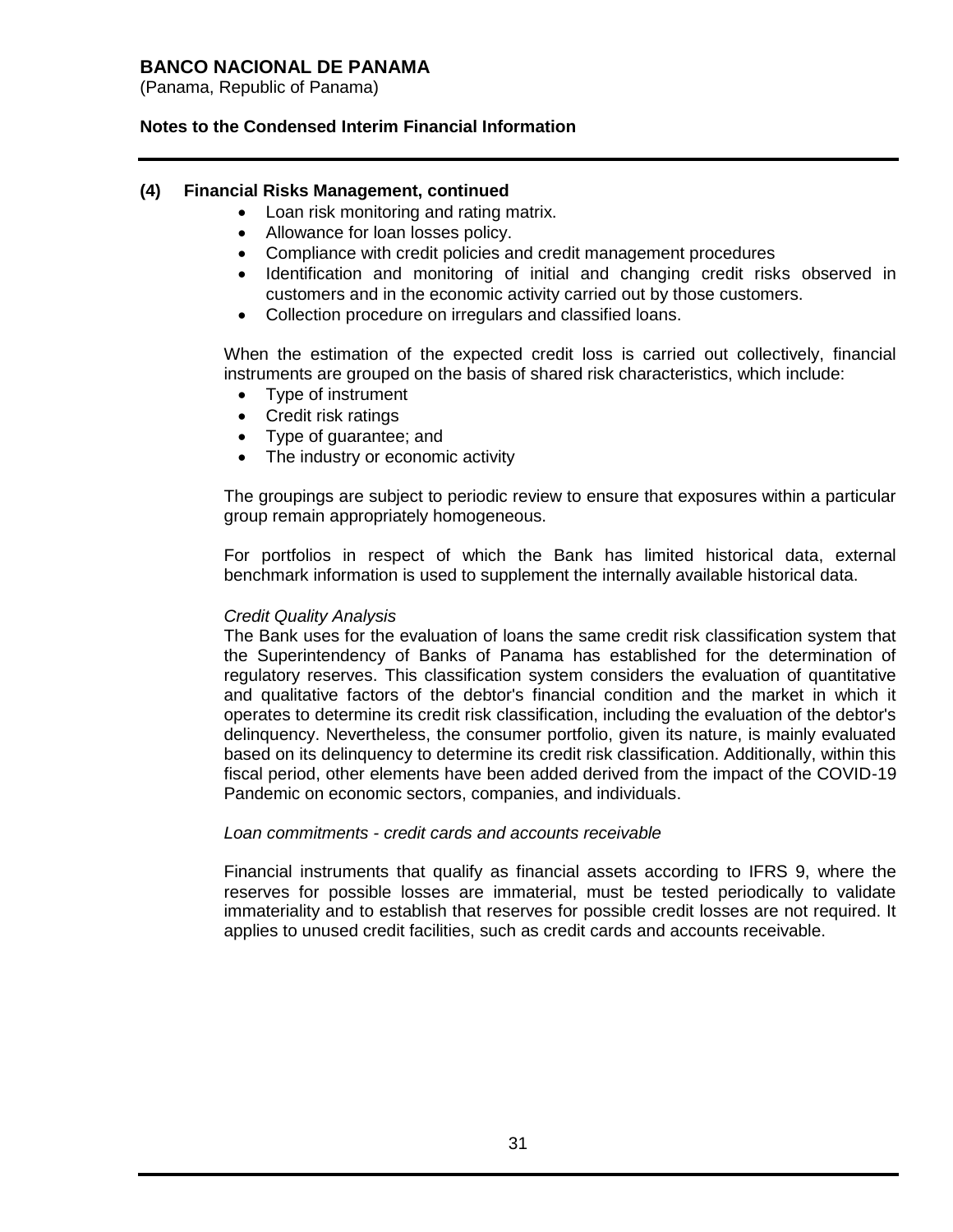(Panama, Republic of Panama)

### **Notes to the Condensed Interim Financial Information**

## **(4) Financial Risk Management, continued**

The following table analyzes the credit quality of financial assets at amortized cost, credit commitments and allowances per ECL for these assets held by the Bank as of September 30, 2021:

|                                                                 | <b>September 30, 2021</b><br>(Unaudited) |                         |                         |                           |  |
|-----------------------------------------------------------------|------------------------------------------|-------------------------|-------------------------|---------------------------|--|
|                                                                 | Low Risk                                 | <b>Significant Risk</b> | <b>Default Risk</b>     | Total                     |  |
| Loans at AC<br>Standard                                         | 4,253,010,849                            | 2,458,717               | $\Omega$                | 4,255,469,566             |  |
| Special mention                                                 | 43,136,846                               | 12,796,499              | 487,572                 | 56,420,917                |  |
| Modified special mention                                        | 471,855,543                              | 126,847,087             | 3,970,512               | 602,673,142               |  |
| Sub-Standard                                                    | 0                                        | 26,952,678              | 8,728,573               | 35,681,251                |  |
| Doubtful                                                        | 0                                        | $\Omega$                | 23,256,855              | 23,256,855                |  |
| Loss                                                            | $\mathbf 0$                              | $\Omega$                | 63,633,529              | 63,633,529                |  |
| <b>Gross Balance</b>                                            | 4,768,003,238                            | 169,054,981             | 100,077,041             | 5,037,135,260             |  |
| Interest receivable                                             | 41,687,270                               | 7,098,736               | 939,310                 | 49,725,316                |  |
| Interest and unearned commissions                               |                                          |                         |                         | (26, 884, 770)            |  |
| Loss allowance                                                  | (42, 348, 511)                           | (22.152.989)            | (54,682,860)            | (119, 184, 360)           |  |
| <b>Balance at AC</b>                                            | 4.767.341.997                            | 154,000,728             | 46,333,491              | 4.940.791.446             |  |
| <b>Consumer Loans</b>                                           |                                          |                         |                         |                           |  |
| 0 to 30 days                                                    | 2,646,961,983                            | 46,642,665              | 15,462,638              | 2,709,067,286             |  |
| 31 to 60 days                                                   | 35,342,033                               | 4,874,284               | 978,729                 | 41,195,046                |  |
| More than 61 days                                               | 34,043,238                               | 17,367,377              | 27,566,822              | 78,977,437                |  |
| <b>Balance</b>                                                  | 2,716,347,254                            | 68,884,326              | 44.008.189              | 2.829.239.769             |  |
| Individually assessed loans                                     | $\overline{0}$                           | 68,945,517              | 0                       | 68.945.517                |  |
| Loss allowance:                                                 |                                          |                         |                         |                           |  |
| Individual                                                      | $\mathbf 0$                              | (541, 569)              | $\Omega$                | (541, 569)                |  |
| Collective                                                      | (42.348.511)                             | (21.611.420)            | (54.682.860)            | (118, 642, 791)           |  |
| <b>Total loss reserve</b>                                       | (42.348.511)                             | (22, 152, 989)          | (54.682.860)            | (119.184.360)             |  |
| <b>Credit commitments</b>                                       |                                          |                         |                         |                           |  |
| Standard                                                        | 535,815,141                              | $\overline{0}$          | $\overline{0}$          | 535,815,141               |  |
| <b>Balance</b>                                                  | 535.815.141                              | 0                       | 0                       | 535.815.141               |  |
| <b>Bank deposits at AC</b>                                      |                                          |                         |                         |                           |  |
| Standard                                                        | 6,902,499,850                            | 0                       | 0                       | 6,902,499,850             |  |
| <b>Gross balance</b>                                            | 6,902,499,850                            | $\mathbf 0$             | $\Omega$                | 6,902,499,850             |  |
| Interest receivable                                             | 765,585                                  | $\mathbf 0$             | $\mathbf 0$             | 765,585                   |  |
| Loss allowance                                                  | (239, 163)                               | 0<br>0                  | $\mathbf 0$<br>0        | (239, 163)                |  |
| Balance of deposits in banks at AC                              | 6.903.026.272                            |                         |                         | 6.903.026.272             |  |
| Securities purchased under resale agreement at AC               |                                          |                         |                         |                           |  |
| Standard                                                        | 41,294,927                               | $\mathbf 0$             | $\mathbf 0$             | 41,294,927                |  |
| <b>Gross balance</b>                                            | 41,294,927                               | $\mathbf 0$             | $\Omega$                | 41,294,927                |  |
| Interest receivable                                             | 41,156                                   | $\mathbf 0$             | 0                       | 41,156                    |  |
| Loss allowance                                                  | (18, 789)                                | $\mathbf 0$             | $\mathbf 0$             | (18, 789)                 |  |
| Balance of Securities purchased under resale agreement<br>at AC | 41,317,294                               | $\overline{0}$          | $\mathbf 0$             | 41,317,294                |  |
|                                                                 |                                          |                         |                         |                           |  |
| Investments in securities at AC                                 |                                          |                         |                         |                           |  |
| Standard                                                        | 2,412,443,953                            | 15,517,880              | 0                       | 2,427,961,833             |  |
| <b>Gross balance</b>                                            | 2,412,443,953                            | 15,517,880              | $\mathbf 0$<br>$\Omega$ | 2,427,961,833             |  |
| Interest receivable<br>Loss allowance                           | 13,248,160<br>(2,565,431)                | 427,713<br>(4,763,655)  | 0                       | 13,675,873<br>(7,329,086) |  |
| <b>Balance of investments in securities at AC</b>               | 2,423,126,682                            | 11,181,938              | $\mathbf 0$             | 2,434,308,620             |  |
|                                                                 |                                          |                         |                         |                           |  |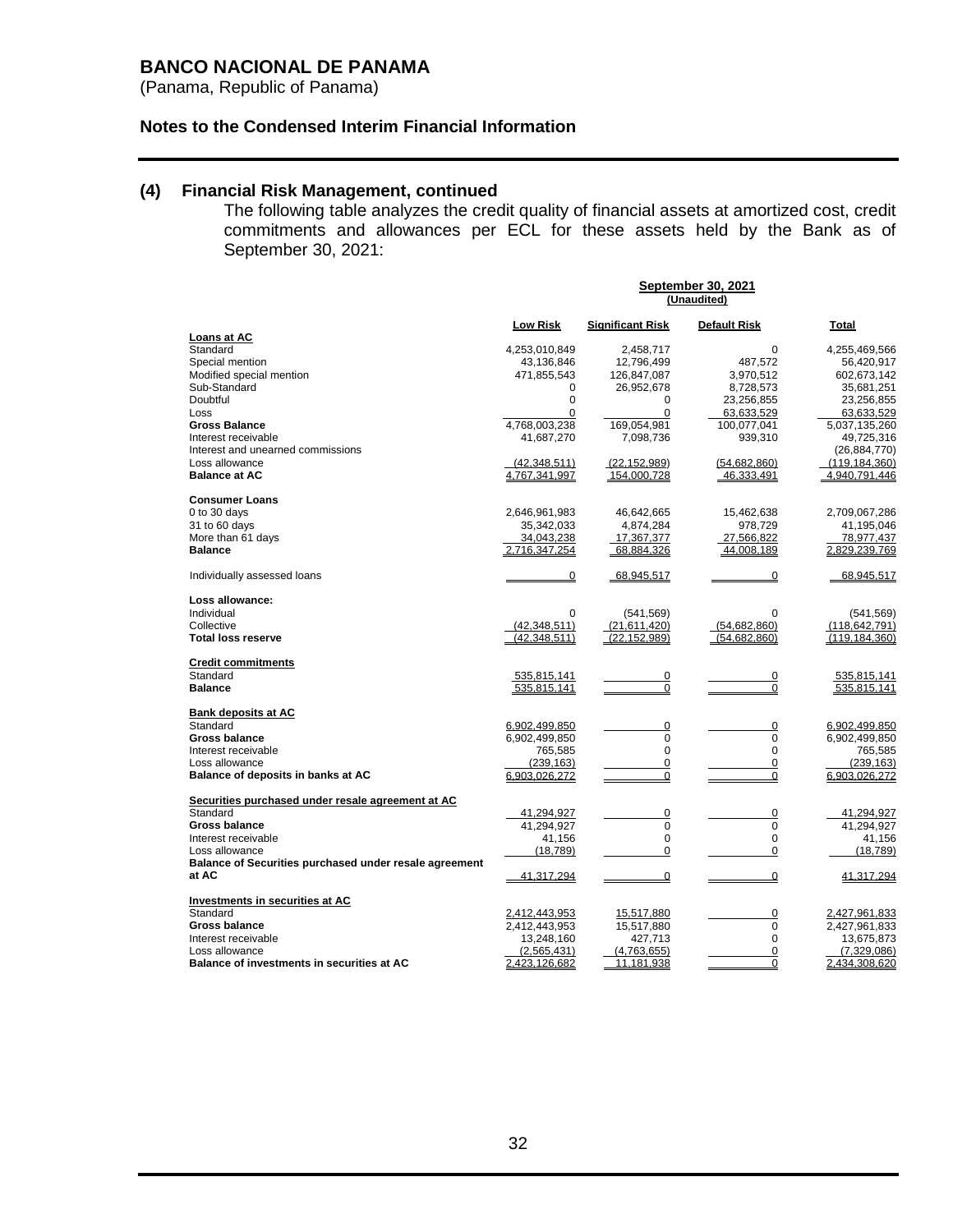(Panama, Republic of Panama)

#### **Notes to the Condensed Interim Financial Information**

#### **(4) Financial Risk Management, continued**

|                                                           | December 31, 2020<br>(Audited) |                         |                     |                 |  |
|-----------------------------------------------------------|--------------------------------|-------------------------|---------------------|-----------------|--|
|                                                           | Low Risk                       | <b>Significant Risk</b> | <b>Default Risk</b> | Total           |  |
| Loans at AC<br>Standard                                   | 4,162,181,999                  | 0                       | 0                   | 4,162,181,999   |  |
| Special mention                                           | 83,896,151                     | 799.489                 | $\Omega$            | 84,695,640      |  |
| Modified special mention                                  | 615,334,729                    | 220,492                 | $\Omega$            | 615,555,221     |  |
| Sub-Standard                                              | 0                              | 31,963,603              | 746,637             | 32,710,240      |  |
| Doubtful                                                  | 0                              | 0                       | 22,253,354          | 22,253,354      |  |
| Loss                                                      | $\Omega$                       | $\Omega$                | 61,998,228          | 61,998,228      |  |
| <b>Gross Balance</b>                                      | 4,861,412,879                  | 32,983,584              | 84,998,219          | 4,979,394,682   |  |
| Interest receivable                                       | 43,353,893                     | 605,614                 | 803,962             | 44,763,469      |  |
| Interest and unearned commissions                         | $\Omega$                       | $\Omega$                | $\Omega$            | (25, 846, 602)  |  |
| Loss allowance                                            | (54, 129, 048)                 | (8,587,642)             | (45, 534, 109)      | (108, 250, 799) |  |
| <b>Balance at AC</b>                                      | 4,850,637,724                  | 25,001,556              | 40,268,072          | 4,890,060,750   |  |
| <b>Consumer Loans</b>                                     |                                |                         |                     |                 |  |
| 0 to 30 days                                              | 2,502,788,317                  | 4,779,237               | 16,873,184          | 2,524,440,738   |  |
| 31 to 60 days                                             | 29,820,511                     | 353,898                 | 929,871             | 31,104,280      |  |
| More than 61 days                                         | 26,462,299                     | 7,666,677               | 26,217,100          | 60,346,076      |  |
| <b>Balance</b>                                            | 2,559,071,127                  | 12,799,812              | 44,020,155          | 2,615,891,094   |  |
| Individually assessed loans                               | 14,358,308                     | $\overline{0}$          | $\overline{0}$      | 14,358,308      |  |
| Loss allowance:                                           |                                |                         |                     |                 |  |
| Individual                                                | (16,096)                       | $\mathbf 0$             | $\Omega$            | (16,096)        |  |
| Collective                                                | (54.112.952)                   | (8,587,642)             | (45, 534, 109)      | (108.234.703)   |  |
| <b>Total loss reserve</b>                                 | (54.129.048)                   | (8.587.642)             | (45,534,109)        | (108, 250, 799) |  |
| <b>Credit commitments</b>                                 |                                |                         |                     |                 |  |
| Standard                                                  | 473,746,058                    | $\mathbf 0$             | $\pmb{0}$           | 473,746,058     |  |
| <b>Balance</b>                                            | 473.746.058                    | $\mathbf 0$             | $\mathbf 0$         | 473.746.058     |  |
| <b>Bank deposits at AC</b>                                |                                |                         |                     |                 |  |
| Standard                                                  | 8,217,624,954                  | $\mathbf 0$             | 0                   | 8,217,624,954   |  |
| Gross balance                                             | 8,217,624,954                  | 0                       | 0                   | 8,217,624,954   |  |
| Interest receivable                                       | 815,453                        | $\Omega$                | $\Omega$            | 815,453         |  |
| Loss allowance                                            | (121, 063)                     | 0                       | $\mathbf 0$         | (121,063)       |  |
| Balance of deposits in banks at AC                        | 8,218,319,344                  | $\overline{0}$          | $\mathbf 0$         | 8,218,319,344   |  |
| Securities purchased under resale agreement from AC       |                                |                         |                     |                 |  |
| Standard                                                  | 32,892,916                     | 0                       | 0                   | 32,892,916      |  |
| <b>Gross balance</b>                                      | 32,892,916                     | $\mathbf 0$             | $\mathbf 0$         | 32,892,916      |  |
| Interest receivable                                       | 420,953                        | $\Omega$                | $\Omega$            | 420,953         |  |
| Loss allowance                                            | (61, 424)                      | $\Omega$                | $\mathbf 0$         | (61.424)        |  |
| Balance of Securities purchased under resale agreement at |                                |                         |                     |                 |  |
| АC                                                        | 33,252,445                     | $\overline{0}$          | 0                   | 33,252,445      |  |
| <b>Investments in securities at AC</b>                    |                                |                         |                     |                 |  |
| Standard                                                  | 3,120,771,981                  | 0                       | 0                   | 3,120,771,981   |  |
| <b>Gross balance</b>                                      | 3,120,771,981                  | 0                       | 0                   | 3,120,771,981   |  |
| Interest receivable                                       | 15,879,174                     | $\Omega$                | 0                   | 15,879,174      |  |
| Loss allowance                                            | (4,576,861)                    | $\overline{0}$          | $\overline{0}$      | (4,576,861)     |  |
| Balance of investments in securities at AC                | 3,132,074,294                  | $\Omega$                | 0                   | 3,132,074,294   |  |

During the period ended September 30, 2021, the Bank carried out loan restructurings/modifications with an amortized cost before the modification of B/.634,147,229 (December 31, 2020: B/.640,717,947) and which generated an increase in the allowance for expected credit losses of B/.78,524 at the moment of their modification (December 31, 2020: B/.796,784).

At September 30, 2021, the allowance for loan losses for loans in the modified special mention category amounted to B/.39,113,482 (December 31, 2020: B/.36,545,680).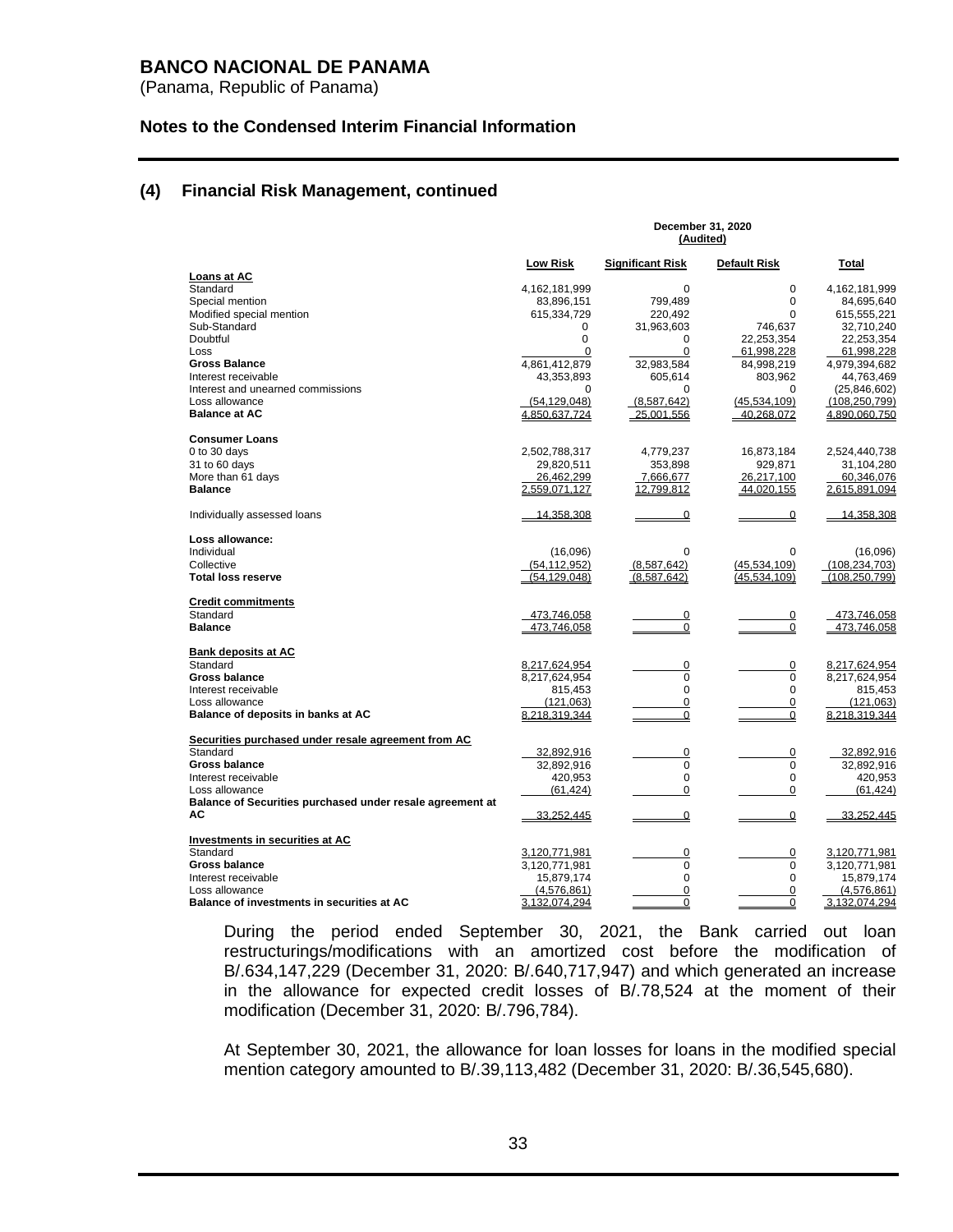(Panama, Republic of Panama)

#### **Notes to the Condensed Interim Financial Information**

### **(4) Financial Risk Management, continued**

The Bank maintains deposits placed in banks with a gross balance of B/.6,902,499,850 as of September 30, 2021 (December 31, 2020: B/.8,217,624,954). Deposits placed are held with recognized financial institutions applying the limits established in the counterparty risk policy.

These placements of the Bank's liquid resources are made under conditions of security, liquidity and yield, adjusting to risk and term diversification criteria, in banks with financial solvency and risk rating. At September 30, 2021, an expected loss reserve was established for interbank placements of B/.239,163 (December 31, 2020: B/.121,063).

The following table presents the deposits placed in banks according to their local or international short-term credit risk rating, granted by risk rating agencies:

| <b>September 30, 2021</b><br>(Unaudited)         |           |               |               |  |  |
|--------------------------------------------------|-----------|---------------|---------------|--|--|
|                                                  | Local     | International |               |  |  |
| Rating of deposits in banks                      | Rating    | Rating        | Total         |  |  |
| A <sub>1</sub> , P <sub>1</sub> , F <sub>1</sub> | 0         | 3,372,518,427 | 3,372,518,427 |  |  |
| A2, P2, F2                                       | O         | 987,659,472   | 987,659,472   |  |  |
| A3, P3, F3                                       | 5,000,000 | O             | 5,000,000     |  |  |
| Unrated                                          | 0         | 2,537,321,951 | 2,537,321,951 |  |  |
| Gross subtotal                                   | 5,000,000 | 6,897,499,850 | 6,902,499,850 |  |  |
| Interest receivable                              | 45        | 765,540       | 765,585       |  |  |
| Loss reserve                                     | (100)     | (239,063)     | (239, 163)    |  |  |
| <b>Balance at amortized cost</b>                 | 4,999,945 | 6,898,026,327 | 6,903,026,272 |  |  |
| December 31, 2020                                |           |               |               |  |  |
|                                                  | (Audited) |               |               |  |  |
|                                                  |           | International |               |  |  |
| Rating of deposits in banks                      |           | Rating        | Total         |  |  |
| A <sub>1</sub> , P <sub>1</sub> , F <sub>1</sub> |           | 4,006,039,650 | 4,006,039,650 |  |  |
| A2. P2. F2                                       |           | 1,235,796,967 | 1,235,796,967 |  |  |
| Unrated                                          |           | 2,975,788,337 | 2,975,788,337 |  |  |
| Gross subtotal                                   |           | 8,217,624,954 | 8,217,624,954 |  |  |
| Interest receivable                              |           | 815,453       | 815,453       |  |  |
| Loss reserve                                     |           | (121,063)     | (121,063)     |  |  |
| <b>Balance at amortized cost</b>                 |           | 8.218.319.344 | 8.218.319.344 |  |  |

The deposits placed, presented in the "Unrated" category correspond to resources placed in an international financial institution that only accepts deposits from central banks and, therefore, does not have a credit rating. Its credit rating is equivalent to a "AAA" sovereign rating issued by S&P, Moody's or Fitch Ratings.

The following table presents investments in debt securities according with their local or international long-term credit risk classification, granted by risk rating agencies.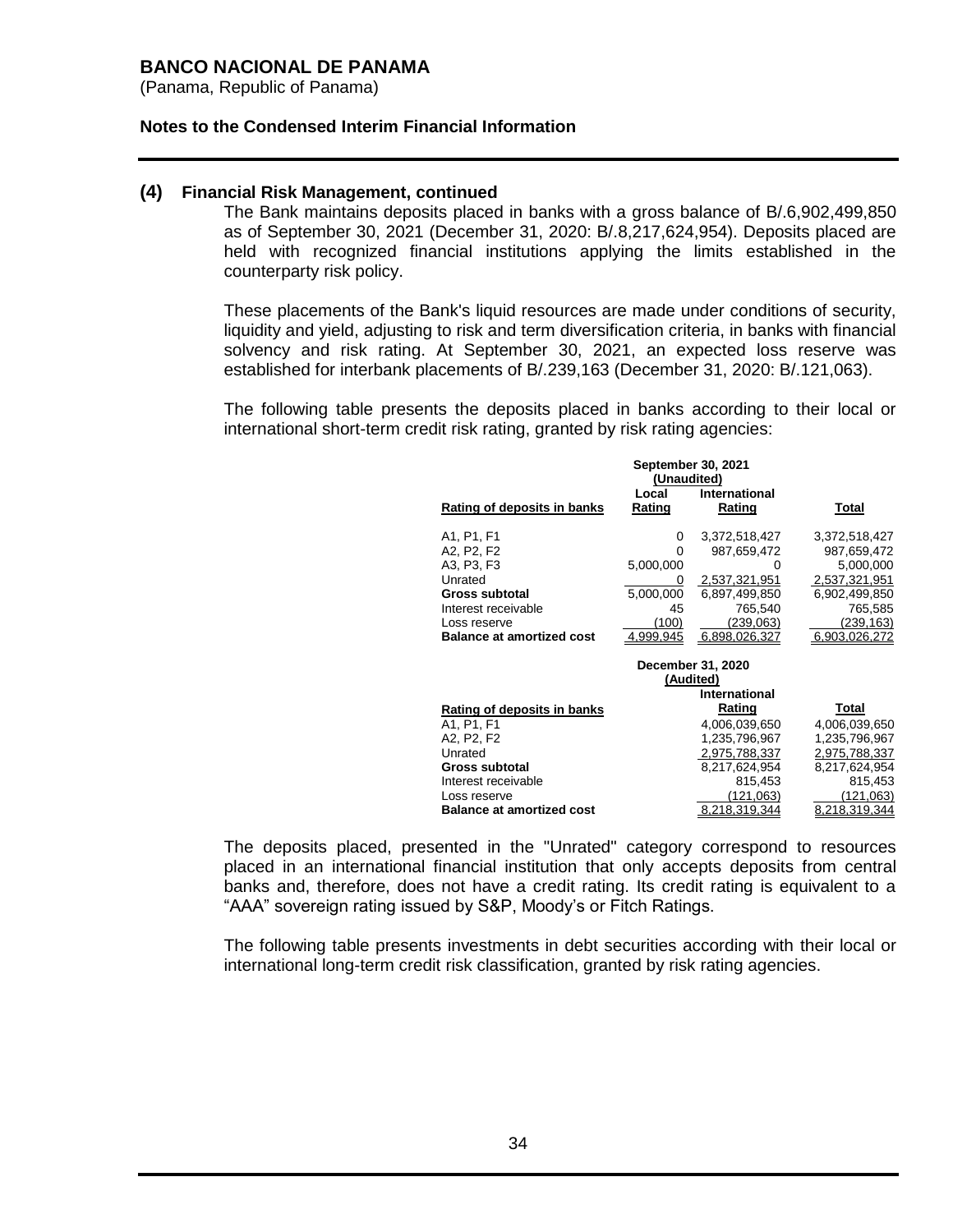(Panama, Republic of Panama)

#### **Notes to the Condensed Interim Financial Information**

### **(4) Financial Risk Management, continued**

| (Unaudited)                      |                   |                             |               |  |  |  |  |
|----------------------------------|-------------------|-----------------------------|---------------|--|--|--|--|
|                                  | Local             | International               |               |  |  |  |  |
| <b>Investments in securities</b> | Rating            | Rating                      | <b>Total</b>  |  |  |  |  |
| AAA                              | $\Omega$          | 15,065,962                  | 15,065,962    |  |  |  |  |
| $AA+$ to $A$                     | 53,589,292        | 654,211,206                 | 707,800,498   |  |  |  |  |
| А-                               | 20,955,969        | 29,827,367                  | 50,783,336    |  |  |  |  |
| BBB+ to BBB-                     | 93,905,727        | 1,422,182,563               | 1,516,088,290 |  |  |  |  |
| BB+                              | 25,000,000        | 65,000,000                  | 90,000,000    |  |  |  |  |
| BB to B-                         | $\Omega$          | 48,198,930                  | 48,198,930    |  |  |  |  |
| Unrated                          | 15,517,880        | 0                           | 15,517,880    |  |  |  |  |
| <b>Gross subtotal</b>            | 208,968,868       | 2,234,486,028               | 2,443,454,896 |  |  |  |  |
| Interest receivable              | 1,289,330         | 12,386,543                  | 13,675,873    |  |  |  |  |
| Loss reserve                     | (5,588,764)       | (1,740,322)                 | (7,329,086)   |  |  |  |  |
| <b>Balance at amortized cost</b> | 204.669.434       | 2,245,132,249               | 2.449.801.683 |  |  |  |  |
|                                  | December 31, 2020 |                             |               |  |  |  |  |
| (Audited)                        |                   |                             |               |  |  |  |  |
| Local                            |                   |                             |               |  |  |  |  |
| <b>Investments in securities</b> | Rating            | <b>International Rating</b> | <b>Total</b>  |  |  |  |  |
| AAA                              | 0                 | 1,244,936,806               | 1,244,936,806 |  |  |  |  |
| $AA+$ to $A$                     | 72.019.315        | 151,250,438                 | 223,269,753   |  |  |  |  |
| А-                               | 5,281,785         | 49,592,762                  | 54,874,547    |  |  |  |  |
| BBB+ to BBB-                     | 43.825.000        | 1,345,651,279               | 1,389,476,279 |  |  |  |  |
| BB+                              | 25,000,000        | 102,439,134                 | 127,439,134   |  |  |  |  |
| BB to B-                         | o                 | 50,257,582                  | 50,257,582    |  |  |  |  |
| Unrated                          | 30,517,880        | $\Omega$                    | 30,517,880    |  |  |  |  |
| <b>Gross subtotal</b>            | 176,643,980       | 2,944,128,001               | 3,120,771,981 |  |  |  |  |
| Interest receivable              | 478,419           | 15,400,755                  | 15,879,174    |  |  |  |  |
| Loss reserve                     | (2,793,189)       | (1,783,672)                 | (4,576,861)   |  |  |  |  |
| <b>Balance at amortized cost</b> | 174,329,210       | 2,957,745,084               | 3,132,074,294 |  |  |  |  |

 **September 30, 2021**

#### *Credit risk concentration*

The Bank monitors credit risk concentration by sector and geographic location. The analysis of credit risk concentration at the date condensed financial information is as follows:

|                               | THRESHMENTS IN SECUTIVES AND<br>securities purchased under<br>Deposits in bank |                                          |                                                         |                                   |                                      |                                          | Loan commitments and                                      |                                          |
|-------------------------------|--------------------------------------------------------------------------------|------------------------------------------|---------------------------------------------------------|-----------------------------------|--------------------------------------|------------------------------------------|-----------------------------------------------------------|------------------------------------------|
|                               | Loans<br>September<br>30, 2021<br>(Unaudited)                                  | <b>December</b><br>31, 2020<br>(Audited) | resale agreement<br>September<br>30.2021<br>(Unaudited) | December<br>31, 2020<br>(Audited) | September<br>30, 2021<br>(Unaudited) | <b>December</b><br>31, 2020<br>(Audited) | quarantees granted<br>September<br>30.2021<br>(Unaudited) | <b>December</b><br>31, 2020<br>(Audited) |
| Gross book value              | 5,037,135,260                                                                  | 4,979,394,682                            | 2,484,749,823                                           | 3,153,664,897                     | 6,902,499,850                        | 8,217,624,954                            | 535,815,141                                               | 473,746,058                              |
| Concentration by sector:      |                                                                                |                                          |                                                         |                                   |                                      |                                          |                                                           |                                          |
| Corporate                     | 1.232.945.361                                                                  | 1,328,311,169                            | 589,965,979                                             | 606,243,036                       |                                      | ŋ                                        | 40.336.607                                                | 24,063,367                               |
| Consumer                      | 2,829,239,769                                                                  | 2,615,891,094                            |                                                         |                                   |                                      | ŋ                                        | 495,478,534                                               | 449,682,691                              |
| <b>Financial institutions</b> | 127,372,173                                                                    | 207,944,868                              | 236,959,437                                             | 224,336,136                       | 3,623,677,899                        | 4,608,624,954                            |                                                           |                                          |
| Public sector                 | 847,577,957                                                                    | 827,247,551                              | 1,657,824,407                                           | 2,323,085,725                     | 3,278,821,951                        | 3,609,000,000                            |                                                           |                                          |
| Gross book value              | 5,037,135,260                                                                  | 4,979,394,682                            | 2,484,749,823                                           | 3.153.664.897                     | 6,902,499,850                        | 8,217,624,954                            | 535,815,141                                               | 473,746,058                              |
| Geographic concentration:     |                                                                                |                                          |                                                         |                                   |                                      |                                          |                                                           |                                          |
| Panama                        | 5,037,135,260                                                                  | 4,979,394,682                            | 1,661,394,875                                           | 1,643,020,240                     | 5,000,000                            | 50.000.000                               | 535.815.141                                               | 473,746,058                              |
| USA and Canada                |                                                                                |                                          | 728,421,028                                             | 1,415,262,211                     | 2,213,904,589                        | 2,948,302,045                            |                                                           |                                          |
| Europe                        |                                                                                |                                          | 10,076,497                                              | 10,169,728                        | 1,169,772,763                        | 1,374,533,939                            |                                                           |                                          |
| Others                        |                                                                                |                                          | 84,857,423                                              | 85,212,718                        | 3,513,822,498                        | 3,844,788,970                            |                                                           |                                          |
| Gross book value              | 5.037.135.260                                                                  | 4.979.394.682                            | 2.484.749.823                                           | 3.153.664.897                     | 6.902.499.850                        | 8.217.624.954                            | 535.815.141                                               | 473,746,058                              |

**Investments in securities and**

Concentrations by sector are based on the economic activity of the issuer or debtor. The public sector includes government and supranational entities. Geographic concentrations of loans and deposits in banks are based on the location of the debtor and correspondent bank, respectively. The geographic concentration for investments is determined based on the location of the issuer of the investment. All other assets and liabilities are located within the Republic of Panama.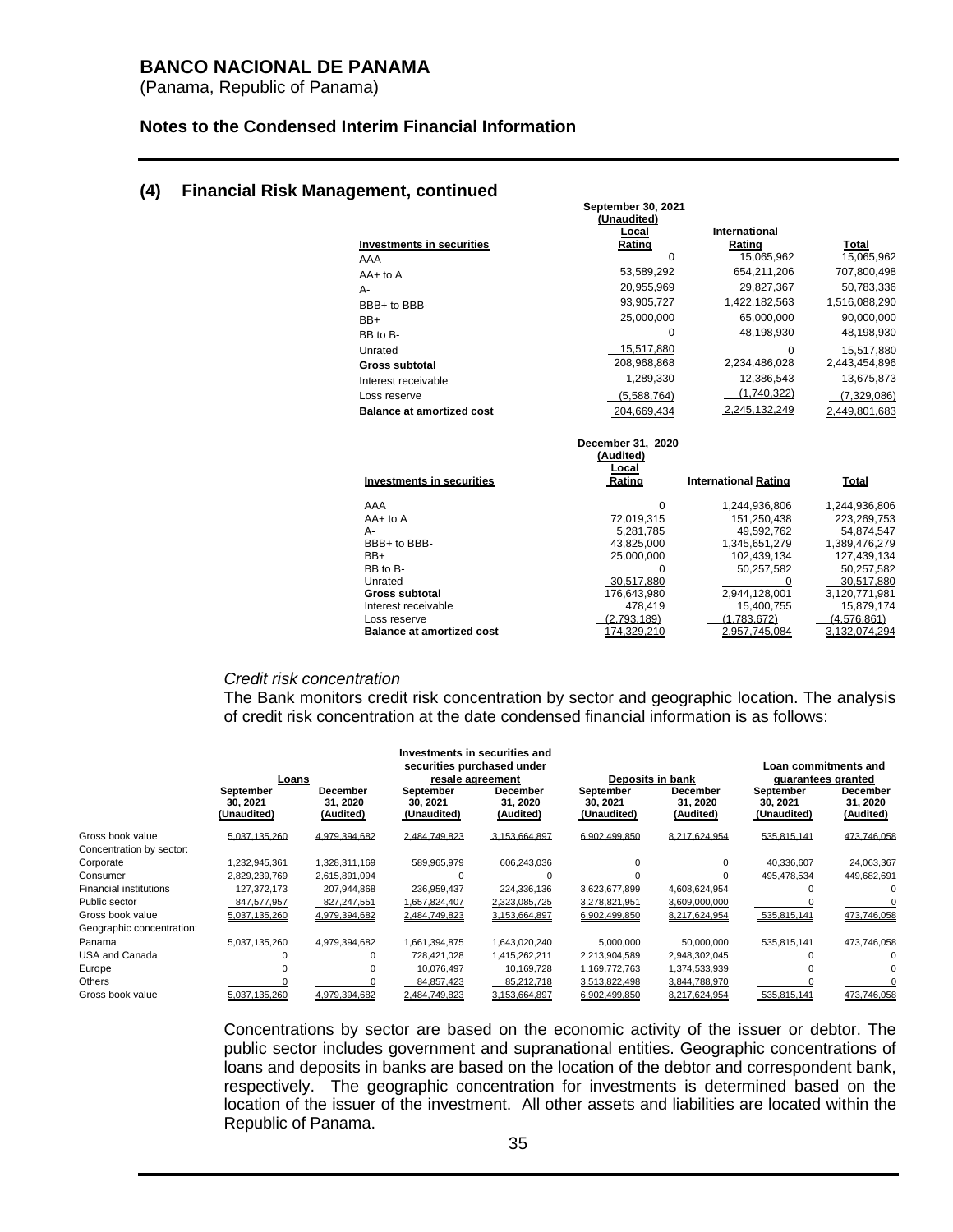(Panama, Republic of Panama)

#### **Notes to the Condensed Interim Financial Information**

#### **(4) Financial Risk Management, continued**

The Bank also monitors and follows up on operations outside the statement of financial position, which are those operations that although not reflected within that statement, are reviewed in detail because they may expose the Bank to financial obligations depending on future events or actions by other parties. These transactions are subject to the concentration limits (loans to a single person and to related parties) to which the loan portfolio recorded in the condensed statement of financial position is subject to.

#### *Expected credit losses*

The following table provides a reconciliation between the opening and closing balance of the reserves for losses on financial assets at amortized cost:

|                                                                                                 | September 30, 2021      |                  |                          |                          |  |
|-------------------------------------------------------------------------------------------------|-------------------------|------------------|--------------------------|--------------------------|--|
|                                                                                                 |                         |                  | (Unaudited)              |                          |  |
|                                                                                                 | Low risk                | Significant risk | Default risk             | <b>Total</b>             |  |
| <b>Deposits in Banks</b>                                                                        |                         |                  |                          |                          |  |
| Balance as of January 1, 2021                                                                   | 121,063                 | 0                | $\pmb{0}$                | 121,063                  |  |
| Net remeasurement of loss allowance                                                             | 111,220                 | 0                | $\mathbf 0$              | 111,220                  |  |
| Allocation of reserve to new originated financial assets                                        | 32,359                  | $\Omega$         | $\Omega$                 | 32,359                   |  |
| Reversal of reserve of assets that have been written off                                        | (25.479)                | 0                | $\Omega$                 | (25.479)                 |  |
| Balance as of September 30, 2021                                                                | 239.163                 | 0                | 0                        | 239.163                  |  |
| Investments in securities at amortized cost and securities                                      |                         |                  |                          |                          |  |
| purchased under resale agreement                                                                |                         |                  |                          |                          |  |
| Balance as of January 1, 2021                                                                   | 4,638,285               | $\Omega$         | 0                        | 4,638,285                |  |
| Transfers to PCE over the life of the loan (significant risk)                                   | (4,758,760)             | 4,758,760        | $\Omega$                 |                          |  |
| Net remeasurement of loss allowance                                                             | 3,085,117               | 4,895            | 0                        | 3,090,012                |  |
| Allocation of reserve to new purchased financial assets                                         | 509,112                 | $\Omega$         | $\mathbf 0$              | 509,112                  |  |
| Reversal of reserve due to derecognized assets                                                  | (889, 534)              | 0                | $\mathbf 0$              | (889, 534)               |  |
| Balance as of September 30, 2021                                                                | 2,584,220               | 4,763,655        | 0                        | 7,347,875                |  |
|                                                                                                 |                         |                  |                          |                          |  |
| <b>Corporate Loans</b>                                                                          |                         |                  |                          |                          |  |
| Balance as of January 1, 2021                                                                   | 20.694.232              | 5,717,835        | 18.269.036               | 44,681,103               |  |
| Transfers to 12-month PCE (low risk)                                                            | 7,731,095               | (2, 270, 787)    | (5,460,308)              | $\mathbf 0$              |  |
| Transfers to PCE over the life of the loan (significant risk)                                   | (5,682,943)             | 7,667,863        | (1,984,920)              | $\Omega$                 |  |
| Transfers to PCE over the life of the loan (default)                                            | (795, 922)              | (3,089,719)      | 3,885,641                |                          |  |
| Net remeasurement of loss allowance<br>Allocation of reserve to new originated financial assets | (8,306,473)             | 355,385          | 11,950,981               | 3,999,893                |  |
|                                                                                                 | 2,608,827               | 585,598          | 1,522,155                | 4,716,580                |  |
| Reversal of reserve due to derecognized assets<br>Loans written off                             | (1,986,836)<br>$\Omega$ | (82, 617)<br>0   | (2,714,428)<br>(18, 882) | (4,783,881)<br>(18, 882) |  |
| <b>Recoveries</b>                                                                               | $\Omega$                | 0                | 341,388                  | 341,388                  |  |
| Balance as of September 30, 2021                                                                | 14.261.980              | 8.883.558        | 25.790.663               | 48.936.201               |  |
|                                                                                                 |                         |                  |                          |                          |  |
| <b>Consumer Loans</b>                                                                           |                         |                  |                          |                          |  |
| Balance as of January 1, 2021                                                                   | 31,948,705              | 2,869,807        | 27,265,073               | 62,083,585               |  |
| Transfers to 12-month PCE (low risk)                                                            | 13,372,938              | (1, 149, 475)    | (12, 223, 463)           | 0                        |  |
| Transfers to PCE over the life of the loan (significant risk)                                   | (6,892,991)             | 10,448,885       | (3,555,894)              | $\Omega$                 |  |
| Transfers to PCE over the life of the loan (default)                                            | (1,544,923)             | (1,704,022)      | 3,248,945                | $\Omega$                 |  |
| Net remeasurement of loss allowance                                                             | (11, 156, 729)          | 2,907,710        | 22,331,833               | 14,082,814               |  |
| Allocation of reserve to new originated financial assets                                        | 1,369,390               | 44,559           | 236,222                  | 1,650,171                |  |
| Reversal of reserve due to derecognized assets                                                  | (441, 876)              | (148, 033)       | (3,800,029)              | (4,389,938)              |  |
| Loans written off                                                                               | 0<br>0                  | 0                | (5,595,673)              | (5,595,673)              |  |
| <b>Recoveries</b><br>Balance as of September 30, 2021                                           | 26.654.514              | 0<br>13.269.431  | 985,183<br>28,892,197    | 985,183<br>68.816.142    |  |
|                                                                                                 |                         |                  |                          |                          |  |
| <b>Financial institution loans</b>                                                              |                         |                  |                          |                          |  |
| Balance as of January 1, 2021                                                                   | 558,767                 | 0                | $\mathbf 0$              | 558,767                  |  |
| Net remeasurement of loss allowance                                                             | (34, 244)               | 0                | $\pmb{0}$                | (34, 244)                |  |
| Allocation of reserve to new originated financial assets                                        | 188,225                 | 0                | $\mathbf 0$              | 188,225                  |  |
| Reversal of reserve due to derecognized assets                                                  | (297, 824)              | 0                | 0                        | (297, 824)               |  |
| Balance as of September 30, 2021                                                                | 414.924                 | 0                | $\Omega$                 | 414,924                  |  |
| <b>Public Sector Loans</b>                                                                      |                         |                  |                          |                          |  |
| Balance as of January 1, 2021                                                                   | 927,344                 | 0                | $\mathbf 0$              | 927,344                  |  |
| Net remeasurement of loss allowance                                                             | 64,133                  | 0                | $\mathbf 0$              | 64,133                   |  |
| Allocation of reserve to new financial assets originated                                        | 25,616                  | 0                | 0                        | 25,616                   |  |
| Balance as of September 30, 2021                                                                | 1,017,093               | 0                | $\mathbf 0$              | 1,017,093                |  |
|                                                                                                 |                         |                  |                          |                          |  |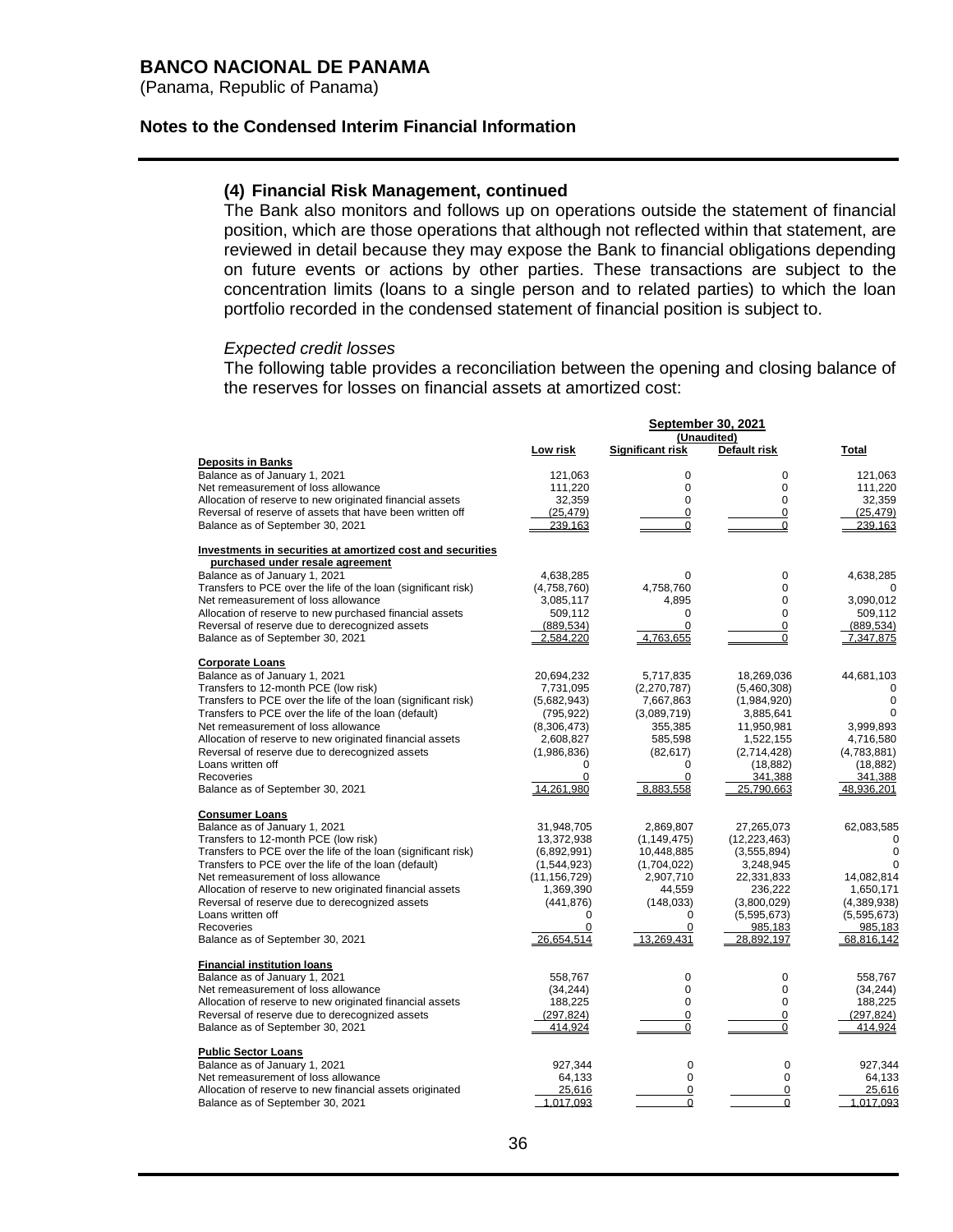(Panama, Republic of Panama)

### **Notes to the Condensed Interim Financial Information**

### **(4) Financial Risk Management, continued**

|                                                               | December 31, 2020      |                  |                       |                       |
|---------------------------------------------------------------|------------------------|------------------|-----------------------|-----------------------|
|                                                               |                        | (Audited)        |                       |                       |
| <b>Deposits in Banks</b>                                      | Low risk               | Significant risk | Default risk          | Total                 |
| Balance as of January 1, 2020                                 | 138,893                | 0                | 0                     | 138,893               |
| Net remeasurement of loss allowance                           | 15,409                 | $\mathbf 0$      | $\mathbf 0$           | 15,409                |
| Allocation of reserve to new originated financial assets      | 52,359                 | $\Omega$         | $\Omega$              | 52,359                |
| Reversal of derecognized assets                               | (85, 598)              | $\mathbf 0$      | 0                     | (85, 598)             |
| Balance as of December 31, 2020                               | 121.063                | $\mathbf 0$      | 0                     | 121.063               |
| Investments in securities at amortized cost and securities    |                        |                  |                       |                       |
| purchased under resale agreement                              |                        |                  |                       |                       |
| Balance as of January 1, 2020                                 | 3,159,493              | $\mathbf 0$      | 0                     | 3,159,493             |
| Net remeasurement of loss allowance                           | 1,415,006              | $\Omega$         | 0                     | 1,415,006             |
| Allocation of reserve to new purchased financial assets       | 3,590,047              | $\mathbf 0$      | $\mathbf 0$           | 3,590,047             |
| Reversal of reserve due to derecognized assets                | (3,526,261)            | 0                | 0                     | (3,526,261)           |
| Balance as of December 31, 2020                               | 4,638,285              | $\mathbf 0$      | $\mathbf 0$           | 4,638,285             |
| <b>Corporate Loans</b>                                        |                        |                  |                       |                       |
| Balance as of January 1, 2020                                 | 16,845,390             | 9,099,237        | 12,442,033            | 38,386,660            |
| Transfers to 12-month PCE (low risk)                          | 10,975,269             | (4,754,982)      | (6, 220, 287)         | 0                     |
| Transfers to PCE over the life of the loan (significant risk) | (1,578,614)            | 2,359,213        | (780, 599)            | $\pmb{0}$             |
| Transfers to PCE over the life of the loan (default)          | (163, 315)             | (7,310,667)      | 7,473,982             | 0                     |
| Net remeasurement of loss allowance                           | (5,220,292)            | 6,541,413        | 6,236,672             | 7,557,793             |
| Allocation of reserve to new originated financial assets      | 2,304,845              | 799,146          | 878,838               | 3,982,829             |
| Reversal of reserve due to derecognized assets                | (2,469,051)            | (1,015,525)      | (1,916,920)           | (5,401,496)           |
| Loans written off                                             | $\Omega$               | 0                | (47, 552)             | (47, 552)             |
| Recoveries<br>Balance as of December 31, 2020                 | $\Omega$<br>20,694,232 | 0<br>5,717,835   | 202,869<br>18,269,036 | 202,869<br>44,681,103 |
| <b>Consumer Loans</b>                                         |                        |                  |                       |                       |
| Balance as of January 1, 2020                                 | 9,542,493              | 1,578,828        | 12,719,860            | 23,841,181            |
| Transfers to 12-month PCE (low risk)                          | 12,205,988             | (4,495,801)      | (7,710,187)           | 0                     |
| Transfers to PCE over the life of the loan (significant risk) | (446, 834)             | 1,525,313        | (1,078,479)           | $\pmb{0}$             |
| Transfers to PCE over the life of the loan (default)          | (410, 326)             | (2,856,869)      | 3,267,195             | $\Omega$              |
| Net remeasurement of loss allowance                           | 10,225,150             | 7,290,303        | 23,136,278            | 40,651,731            |
| Allocation of reserve to new originated financial assets      | 1,135,757              | 25,738           | 296,907               | 1,458,402             |
| Reversal of reserve due to derecognized assets                | (303, 523)             | (197, 705)       | (2, 118, 329)         | (2,619,557)           |
| Loans written off                                             | 0                      | 0                | (2, 240, 431)         | (2, 240, 431)         |
| Recoveries                                                    | $\mathbf 0$            | 0                | 992,259               | 992,259               |
| Balance as of December 31, 2020                               | 31.948.705             | 2.869.807        | 27,265,073            | 62,083,585            |
| <b>Financial institution loans</b>                            |                        |                  |                       |                       |
| Balance as of January 1, 2020                                 | 341,813                | 0                | 0                     | 341,813               |
| Net remeasurement of loss allowance                           | 79,640                 | $\mathbf 0$      | 0                     | 79,640                |
| Allocation of reserve to new originated financial assets      | 497,785                | $\Omega$         | 0                     | 497,785               |
| Reversal of reserve due to derecognized assets                | (360, 471)             | $\mathbf 0$      | $\mathbf 0$           | 360,471)              |
| Balance as of December 31, 2020                               | 558.767                | $\overline{0}$   | $\overline{0}$        | 558,767               |
| <b>Public Sector Loans</b>                                    |                        |                  |                       |                       |
| Balance as of January 1, 2020                                 | 348.224                | 0                | 0                     | 348.224               |
| Net remeasurement of loss allowance                           | (1,031)                | $\mathbf 0$      | 0                     | (1,031)               |
| Allocation of reserve to new originated financial assets      | 580,151                | 0                | $\overline{0}$        | 580,151               |
| Balance as of December 31, 2020                               | 927,344                | $\mathbf 0$      | 0                     | 927,344               |

Loans written off as of September 30, 2021 for an amount of B / 5,614,555 (December 31, 2020: B / .2,287,983) are still subject to collection activities.

#### *(b) Liquidity Risk*

Liquidity risk is defined as the risk that the Bank is unable to meet all of its obligations due to, among other things, unexpected withdrawal of funds by creditors or customers, impairment in the quality of the loan portfolio, decrease in the value of investments, excessive concentration of liabilities in a particular source, mismatch between assets and liabilities, lack of liquidity of assets, or funding of long-term assets with short-term liabilities. The Bank manages its liquid resources to meet its liabilities as they mature under normal conditions.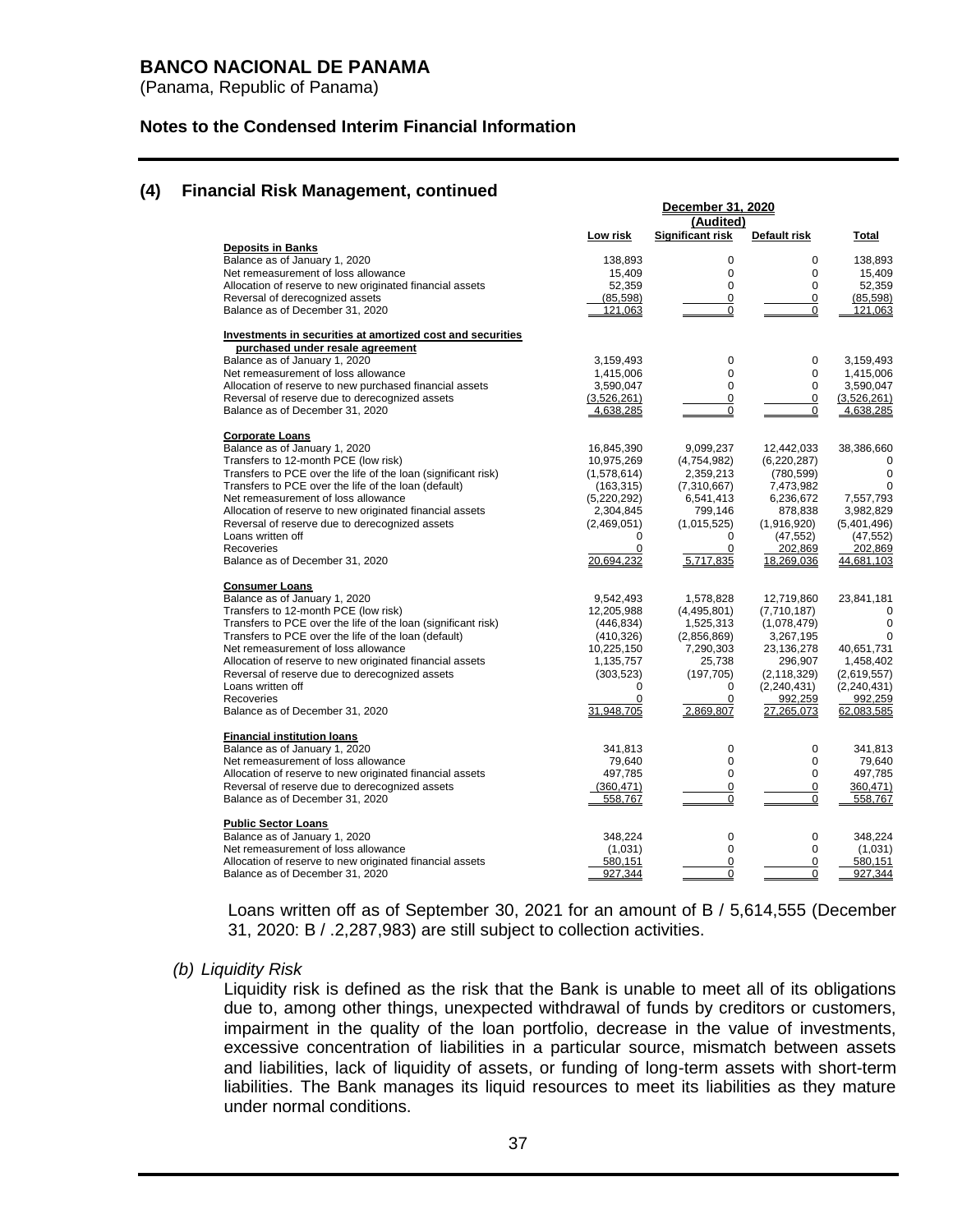(Panama, Republic of Panama)

### **Notes to the Condensed Interim Financial Information**

### **(4) Financial Risk Management, continued**

#### *Liquidity Risk Management*

The Superintendency of Banks of Panama requires that banks with a general license should maintain a liquidity of no less than 30% at all times based on the parameters established in Agreement No. 004-2008. However, the liquidity risk management policies establish the estimation of alternative liquidity indicators, which contemplate high liquidity assets.

Monitoring of the liquidity position includes daily reviews and monthly deposit volatility analysis. Stress tests are developed in different scenarios considering that they cover normal or more severe conditions. All policies and procedures are subject to review and approval by the Asset-Liability Steering Committee (ALCO) and the Risks and Policies Steering Committee.

The Board of Directors has established minimum liquidity levels on the proportion of funds available to meet these requirements and on the minimum level of inter-bank and other lending facilities that must exist to cover withdrawals at unexpected levels of demand. The Bank maintains a portfolio of short-term assets, comprised largely of liquid investments and inter-bank placements, to ensure that it maintains enough liquidity.

Agreement No. 002-2018 of the Superintendency of Banks of Panama establishes the provisions for the Liquidity Coverage Ratio (LCR), the Bank must ensure compliance with 50% by December 2020. As of September 30, 2021, the Bank's Liquidity Coverage Ratio is 199.5% exceeding the 50% established by that Agreement.

### *Actions Implemented due to the COVID-19 Pandemic*

Following the declaration of the COVID-19 Pandemic, the Bank has maintained stable liquidity levels, it has not needed to activate it's Liquidity Contingency Plan (LCP). The Bank has significantly increased its liquid assets and continues to with high liquidity levels that are above the levels reported during normal conditions.

The Bank's ability to maintain these solid levels of liquidity, even in the current environment, is attributable to increases in public and private deposits, at the same time a significant increase in financial obligations. Furthermore, the Bank follows a conservative structure and has disbursed new loan transactions in a selective manner, prioritizing a prudent risk management with a focus on adequate risk/return levels.

Due to the uncertainty created by the pandemic, the Bank has concentrated its efforts on achieving fundraising in the short, medium and long term. As of September 30, 2021, the concentration of funds in short-term interbank placements in foreign banks with an investment grade of less than 90 is maintained.

### *Liquidity Risk Exposure*

The Bank uses the legal liquidity ratio as the basis for liquidity risk management. It is the ratio of net liquid assets to deposits received from customers. Net liquid assets are cash and cash equivalents and debt securities for which there is an active and liquid market, deposits with maturities of less than 186 days and bond payments with maturities of no more than 186 days.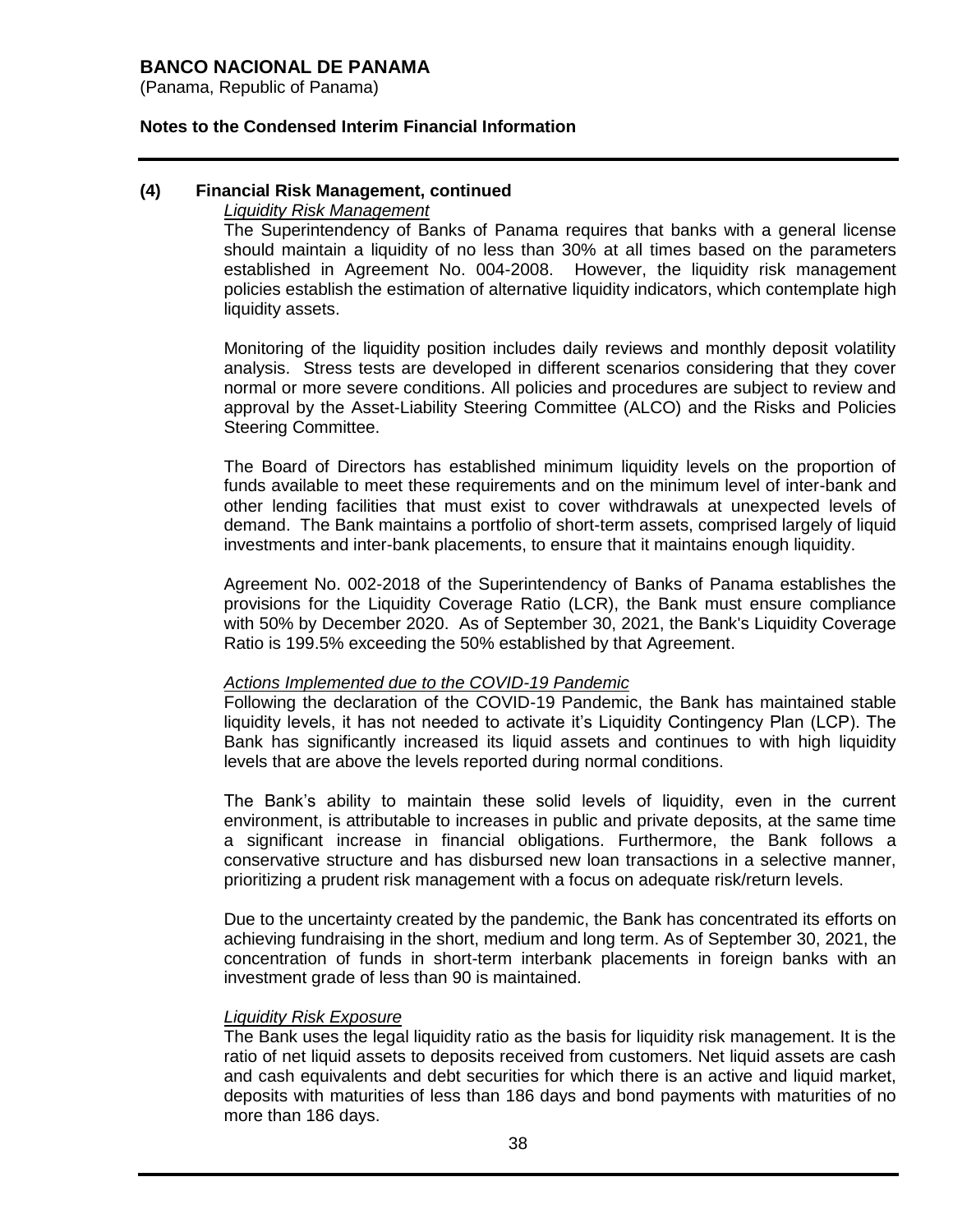(Panama, Republic of Panama)

#### **Notes to the Condensed Interim Financial Information**

#### **(4) Financial Risk Management, continued**

The result of the estimation of the legal liquidity index as of the date of the condensed statement of financial position is detailed below:

|                             | September 30,<br>2021<br>(Unaudited) | December 31,<br>2020<br>(Audited) |
|-----------------------------|--------------------------------------|-----------------------------------|
| As of the end of the period | 85.75%                               | 88.8%                             |
| Average of the period       | 87.21%                               | 78.8%                             |
| Maximum of the period       | 89.34%                               | 91.4%                             |
| Minimum of the period       | 85.75%                               | 65.7%                             |
|                             |                                      |                                   |

#### *(c) Market Risk*

The table below summarizes the Bank's exposure to interest rate risk. The Bank's assets and liabilities are included in the table at their unreserved book values, classified by categories, based on the earlier of contractual repricing dates or maturity dates. Financial assets and liabilities that do not have contractual fixed returns are excluded.

|                                              |               |                           | September 30, 2021<br>(Unaudited) |                      |                |
|----------------------------------------------|---------------|---------------------------|-----------------------------------|----------------------|----------------|
| <b>Assets:</b>                               | Up to 1 year  | More than 1<br>to 3 years | More than 3<br>to 5 years         | More than 5<br>years | Total          |
| Time deposits in banks                       | 6,875,265,585 |                           |                                   | 0                    | 6,875,265,585  |
| Securities purchased under resale agreements | 41,336,083    |                           |                                   |                      | 41,336,083     |
| Investments in securities                    | 959,611,478   | 467,904,233               | 57,822,412                        | 971,792,646          | 2,457,130,769  |
| Loans                                        | 888,847,922   | 192,270,919               | 315,361,063                       | 3,690,380,672        | 5,086,860,576  |
| Total                                        | 8,765,061,068 | 660,175,152               | 373,183,475                       | 4,662,173,318        | 14,460,593,013 |
| Liabilities:                                 |               |                           |                                   |                      |                |
| Savings deposits                             | 910,950,960   | $\Omega$                  | 0                                 | 0                    | 910,950,960    |
| Time and restricted deposits                 | 5,887,449,206 | 162.631.266               | 480,397,475                       | 14,474,818           | 6,544,952,765  |
| <b>Bonds Payable</b>                         | 996,292       | Ω                         | 0                                 | 481.276.623          | 482,272,915    |
| Borrowing received                           | 4,333,784     |                           |                                   | .202,070,081         | 1,206,403,865  |
| Total                                        | 6,803,730,242 | 162,631,266               | 480,397,475                       | 1,697,821,522        | 9,144,580,505  |
| Net interest sensitivity margin              | 1.961.330.826 | 497.543.886               | (107.214.000)                     | 2.964.351.796        | 5.316.012.508  |

#### **December 31, 2020 (Audited)**

| Assets:                                      | Up to 1 year   | More than 1<br>to 3 years | More than 3<br>to 5 years | More than 5<br>years | <b>Total</b>   |
|----------------------------------------------|----------------|---------------------------|---------------------------|----------------------|----------------|
| Time deposits in banks                       | 8,127,615,453  |                           |                           | 0                    | 8,127,615,453  |
| Securities purchased under resale agreements | 33,313,869     |                           |                           | 0                    | 33,313,869     |
| Investments in securities                    | 1,597,889,275  | 585,540,845               | 121.901.931               | 831.319.104          | 3,136,651,155  |
| Loans                                        | 891,350,819    | 146,344,846               | 314,810,581               | 3,671,651,905        | 5,024,158,151  |
| Total                                        | 10.650.169.416 | 731.885.691               | 436,712,512               | 4,502,971,009        | 16,321,738,628 |
| Liabilities:                                 |                |                           |                           |                      |                |
| Savings deposits                             | 906.162.753    |                           |                           | $\Omega$             | 906,162,753    |
| Time and restricted deposits                 | 7,955,647,602  | 157,957,850               | 480,930,342               | 10,142,813           | 8,604,678,607  |
| <b>Bonds Payable</b>                         | 7.603.393      |                           | 0                         | 477.811.509          | 485.414.902    |
| Borrowing received                           | 10.410.606     |                           |                           | 1.201.760.906        | 1,212,171,512  |
| Total                                        | 8,879,824,354  | 157,957,850               | 480,930,342               | 1,689,715,228        | 11.208.427.774 |
| Net interest sensitivity margin              | 770.345.062    | 573.927.841               | (44.217.830)              | 2.813.255.781        | 5.113.310.854  |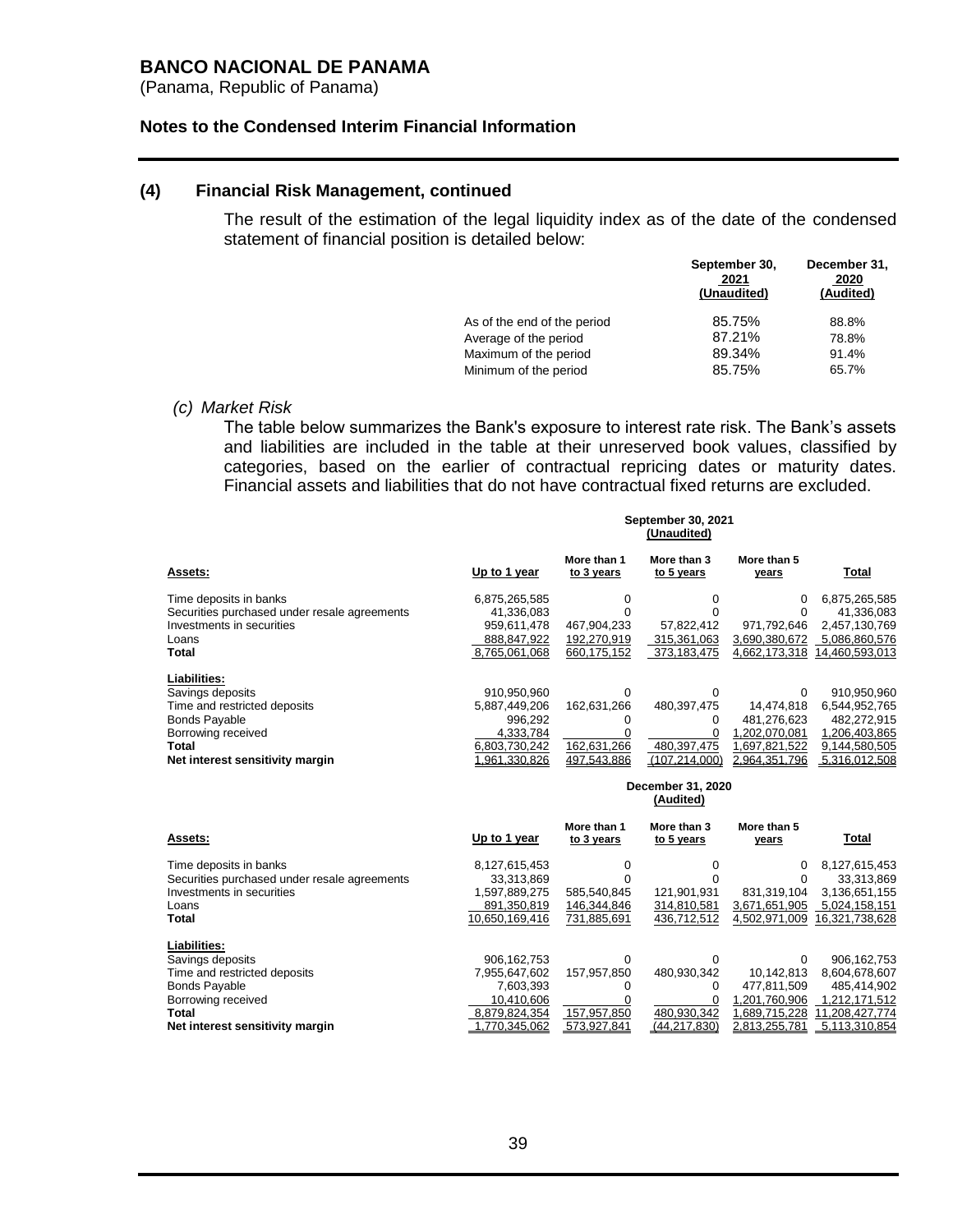(Panama, Republic of Panama)

### **Notes to the Condensed Interim Financial Information**

### **(4) Financial Risk Management, continued**

The interest rate risk position is managed directly by the Bank's Treasury, which uses instruments such as investments in securities, deposits in banks and deposits from banks to manage the general position of the Bank's activities.

*Price Risk:* 

The risk that the value of a financial instrument will fluctuate as a result of changes in market prices, whether caused by factors specific to the particular instrument or its issuer, or by factors affecting all securities traded in the market.

The Bank is exposed to price risk on equity instruments classified as FVOCI. To manage the price risk arising from investments in equity instruments, the Bank diversifies its portfolio according to the limits set by the Bank.

*(d) Operational Risk*

Operational risk is the risk of potential losses, directly or indirectly, related to the Bank's processes, people, technology and infrastructure, external factors and legal aspects, which are not related to credit, market and liquidity risks, such as those arising from legal and regulatory requirements and from the performance of generally accepted corporate standards.

The Bank's objective is to manage operational risk, seeking to avoid financial losses and damage to the Bank's reputation.

The main responsibility for the development and implementation of operational risk controls is assigned to senior management within each business area, the Operational Risk and Technology Risk Committee, the Risks and Policies Steering Committee, the Executive Compliance Management, the Executive Internal Control Management, the Executive Audit Management and the Executive Comprehensive Risk Management. This responsibility is supported by the development of standards for managing operational risk, contained in the Bank's Risk Manual.

These standards are related to the identification of the different operational risks faced by the Bank (risk map) and the collection of information related to the different operational risk events that have occurred, in order to identify the frequency and impact of each one of them.

*(e) Capital Management*

The Bank's policy is to maintain strong capital that can ensure the future development of investment and credit businesses within the market, with adequate levels of return on shareholder capital and capital adequacy required by regulators. Law Decree No. 4 of 2006, as amended by Law No. 24 of May 16, 2017, establishes the Bank's capital at B/.500,000,000. This capital may be periodically increased by the Board of Directors, subject to a favorable opinion of the Executive Body through a Decree, in accordance with the provisions of banking legislation or best banking practices. As of September 30, 2021, the Bank maintains capital funds of B/.750,000,000 (December 31, 2020: B/.750,000,000).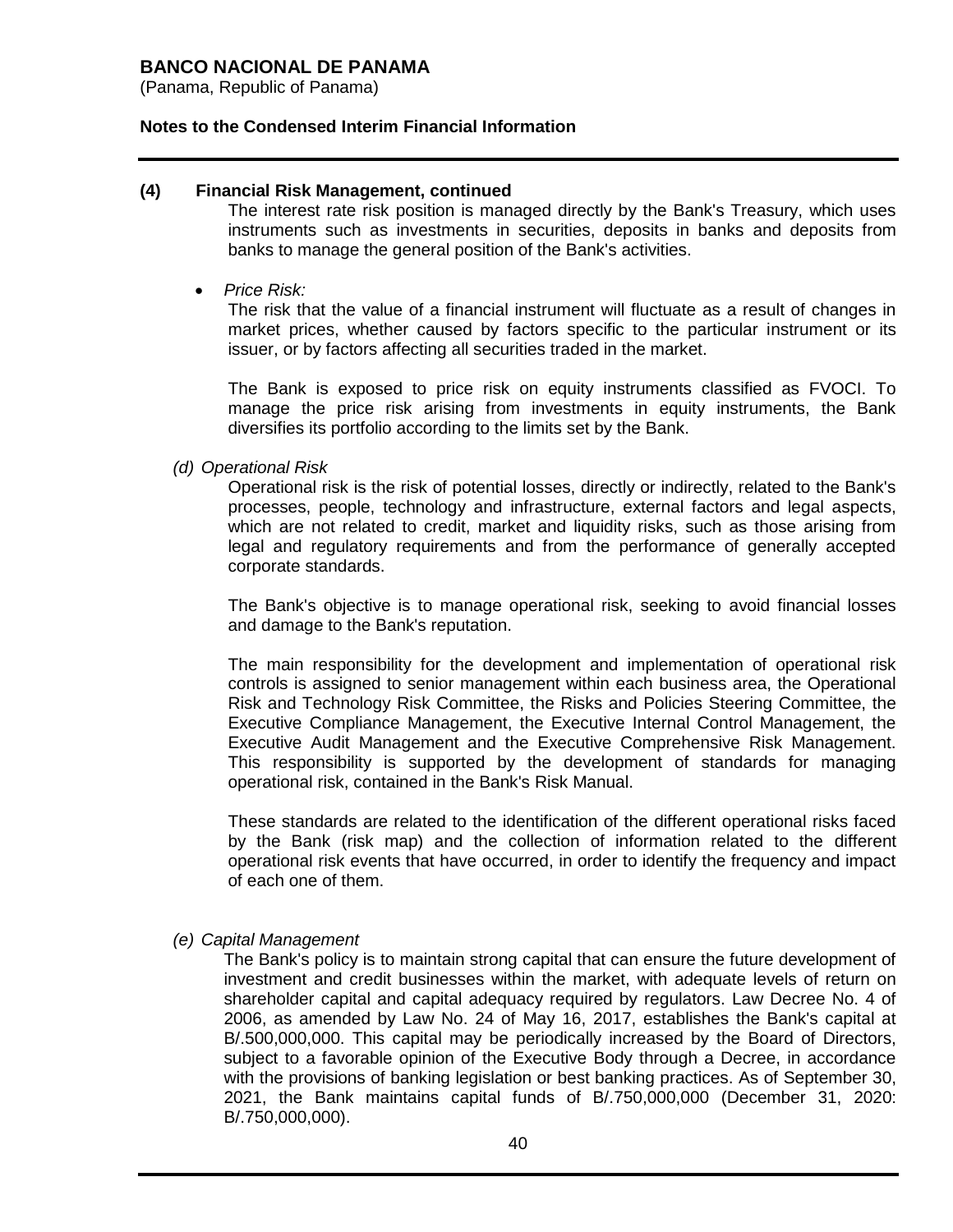(Panama, Republic of Panama)

### **Notes to the Condensed Interim Financial Information**

### **(4) Financial Risk Management, continued**

The Superintendency of Banks of Panama and the Panama Securities and Exchange Commission, as regulatory entities, require the Bank to maintain a total capital ratio based on risk weighted average assets. The Bank complies with the regulatory capital requirements to which it is subject.

Article No. 81 of Law Decree No. 2 of 2008, which amends Article No. 45 of Decree-Law No. 9 of 1998, provides that banks with a general and international license must maintain capital funds equivalent to at least eight percent (8%) of their total risk weighted assets and off balance sheet operations, weighted according to their risks. This article was regulated by Agreement No. 001-2015 of the Superintendency of Banks of Panama, which establishes capital adequacy standards applicable to banks and came into force on January 1, 2016. Agreement No. 003-2016 of the Superintendency of Banks of Panama establishes the rules for the determination of credit risk weighted assets and counterparty risk, this became effective on July 1, 2016.

Agreement No. 003-2018 establishes capital requirements for financial instruments, registered in the trading portfolio and Agreement No.011-2018 establishes capital requirements for operational risk, both of which took effect on December 31, 2019.

As of September 30, 2021, the Bank's capital adequacy ratio as determined in accordance with Agreements No. 001-2015, 003-2016, 003-2018 and 011-2018 of the Superintendency of Banks of Panama:

|                                          | September 30,<br>2021 | December 31,<br>2020 |
|------------------------------------------|-----------------------|----------------------|
|                                          | (Unaudited)           | (Audited)            |
| <b>Primary Capital</b>                   |                       |                      |
| Paid-in-capital by Panamanian Government | 750.000.000           | 750.000.000          |
| Retained earnings                        | 192,134,440           | 146,405,067          |
| Other items in comprehensive income      | 6,921,844             | 6,227,041            |
| Less: intangible assets                  | 9.749.546             | 11,683,899           |
| <b>Primary Capital</b>                   | 939.306.738           | 890,948,209          |
| Dynamic regulatory provision             | 56,928,983            | 56,928,983           |
| <b>Total Capital Funds</b>               | 996.235.721           | 947,877,192          |
| <b>Total risk-weighted assets</b>        | 5,220,156,966         | 5,405,685,685        |
| Capital adequacy ratio                   | 19.08%                | 17.53%               |

**(5) Critical Accounting Estimates and Judgments in the Application of Accounting Policies** The Bank makes estimates and assumptions that affect the reported amounts of assets and liabilities within the next year. Estimates and assumptions are evaluated periodically and are based on historical experience and other factors, including expectations of future events, believed to be reasonable under the circumstances. Any changes in assumptions or criteria may significantly affect the estimates.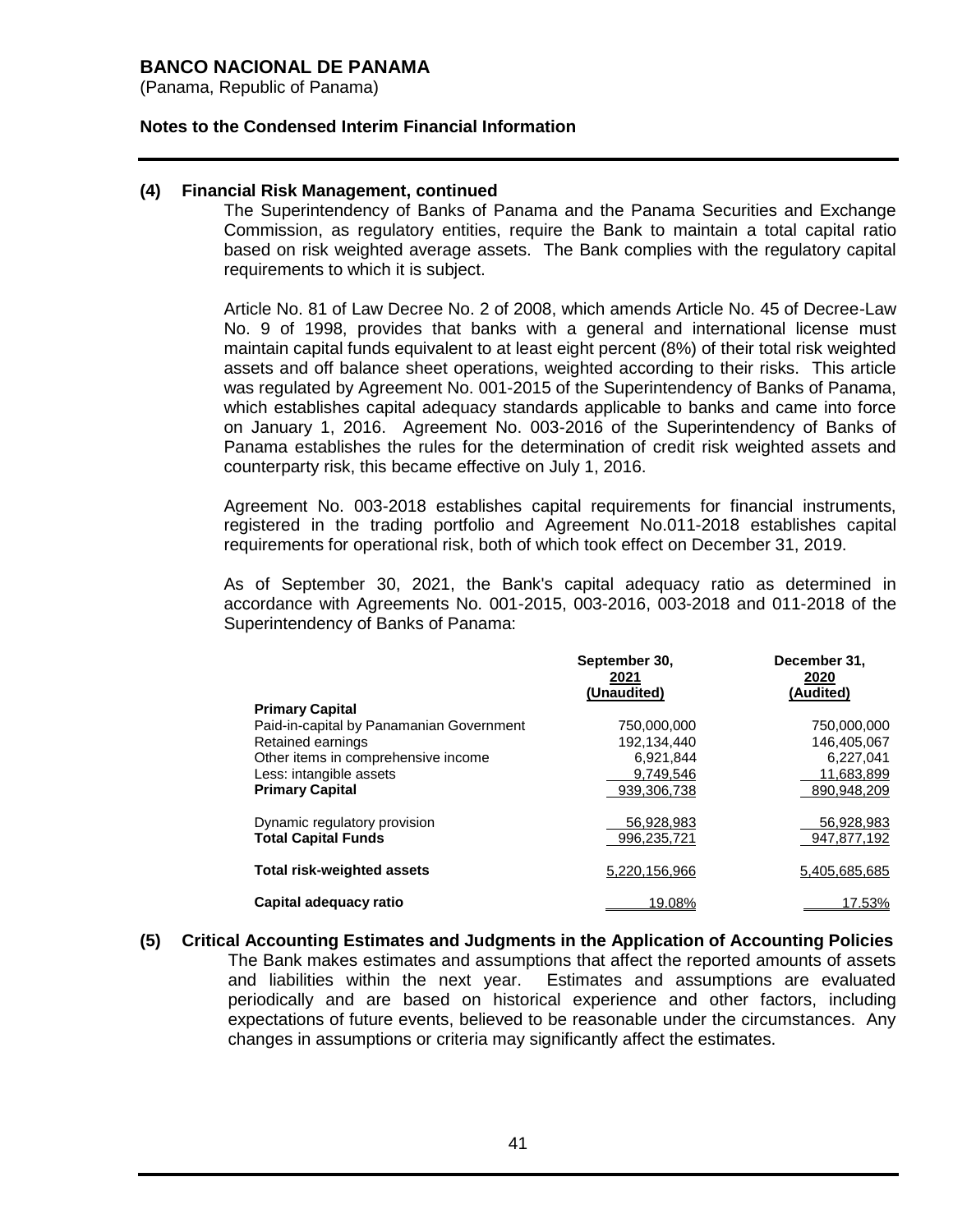(Panama, Republic of Panama)

### **Notes to the Condensed Interim Financial Information**

### **(5) Critical Accounting Estimates and Judgments in the Application of Accounting Policies, continued**

*(a) Impairment Losses on Financial Assets*

The Bank reviews its main financial assets such as cash and cash equivalents, investments in securities at amortized cost, and loans at amortized cost to evaluate the impairment based on the criteria established by the Risks and Policies Steering Committee, which establishes provisions based on the expected credit losses methodology. These are divided in three different stages, (i) 12 months expected credit losses (low risk), (ii) expected credit losses over the life of the loan (significant risk), and (iii) loans in default (default risk). See note 3(e.2)

*(b) Fair Value*

For investment instruments listed on active markets, the fair value is determined by the instrument's reference price published on stock exchanges and stock exchange electronic systems. When independent prices are not available, fair values are determined using valuation techniques with reference to observable market data. These techniques include discounted future cash flow analyses and other valuation techniques commonly used by market participants. Changes in assumptions about these factors could affect the reported fair value of the financial instruments.

*(c) Foreclosed Assets of Borrowers*

Foreclosed properties that are impaired are reserved as such impairment occurs.

### **(6) Cash and Cash Equivalents**

Cash and cash equivalents are detailed below for purposes of reconciliation with the condensed statement of cash flows:

|                                                                           | September 30, | September 30, |
|---------------------------------------------------------------------------|---------------|---------------|
|                                                                           | 2021          | 2020          |
|                                                                           | (Unaudited)   | (Unaudited)   |
| Cash and cash equivalents                                                 | 380.701.280   | 277.886.811   |
| Demand deposits                                                           | 27.999.850    | 112.904.734   |
| Time deposits                                                             | 6,874,500,000 | 8,439,500,000 |
| Total gross cash, cash equivalents and deposits with banks in the         |               |               |
| condensed statement of financial position, excluding interest receivable  | 7.283.201.130 | 8,830,291,545 |
| Less: Time deposits in banks with original maturities over 90 days        | 25,000,000    |               |
| Total cash and cash equivalents in the condensed statement of cash flows: | 7,258,201,130 | 8.830.291.545 |

As of September 30, 2021, the Bank maintains a reserve for expected losses on deposits in banks of B/.239,163 (December 31, 2020: B/.121,063). Interest receivable on time deposits is B/.765,585 (December 31, 2020: B/.815,453).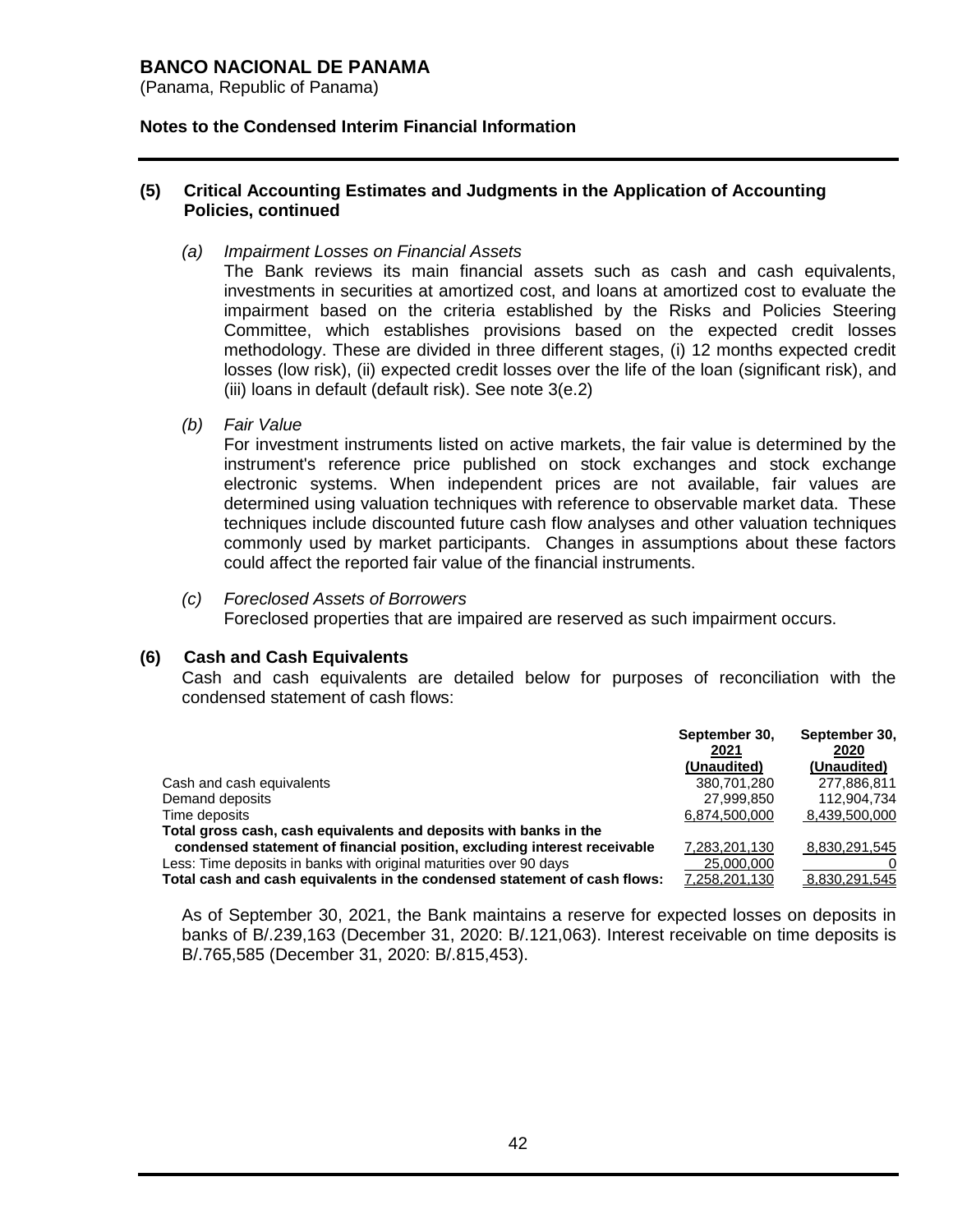(Panama, Republic of Panama)

### **Notes to the Condensed Interim Financial Information**

## **(7) Securities Purchased under Resale Agreements**

At September 30, 2021, the Bank holds securities purchased under resale agreements as follows: **Interest September 30, December 31,**

|         |                                        |                                                     |                                                                                                                       | December 31,                                        |
|---------|----------------------------------------|-----------------------------------------------------|-----------------------------------------------------------------------------------------------------------------------|-----------------------------------------------------|
|         |                                        |                                                     |                                                                                                                       | 2020                                                |
|         |                                        |                                                     |                                                                                                                       | (Audited)                                           |
|         |                                        |                                                     |                                                                                                                       |                                                     |
|         |                                        |                                                     |                                                                                                                       | 5,040,000                                           |
|         |                                        |                                                     |                                                                                                                       | 1,600,000                                           |
|         | 1.25%                                  |                                                     |                                                                                                                       | 6,400,000                                           |
| 6 meses | 1.25%                                  |                                                     | 0                                                                                                                     | 3,120,000                                           |
| 6 meses | 1.25%                                  | Local corporate bonds                               | 0                                                                                                                     | 1,920,000                                           |
| 6 meses | 1.25%                                  | Local corporate bonds                               | 0                                                                                                                     | 2,400,000                                           |
| 6 meses | 1.25%                                  | Local corporate bonds                               | 0                                                                                                                     | 3,625,000                                           |
| 6 meses | 1.25%                                  | Local corporate bonds                               | 0                                                                                                                     | 3,787,916                                           |
| 6 meses | 1.25%                                  | Local corporate bonds                               | 0                                                                                                                     | 800,000                                             |
| 6 meses | 1.25%                                  | Local corporate bonds                               | 0                                                                                                                     | 800,000                                             |
| 6 meses | 1.25%                                  | Local corporate bonds                               | 0                                                                                                                     | 2,308,800                                           |
| 6 meses | 1.25%                                  | Local corporate bonds                               | 0                                                                                                                     | 720,000                                             |
| 6 meses | 1.25%                                  | Local corporate bonds                               | 0                                                                                                                     | 371,200                                             |
| 6 meses | 1.25%                                  | Local corporate bonds                               | 6,400,000                                                                                                             | 0                                                   |
| 6 meses | 1.25%                                  | Local corporate bonds                               | 3,600,000                                                                                                             | 0                                                   |
| 6 meses | 1.25%                                  | Local corporate bonds                               | 6,818,860                                                                                                             | 0                                                   |
| 6 meses | 1.25%                                  | Local corporate bonds                               | 24,476,067                                                                                                            | 0                                                   |
|         |                                        | <b>Gross Subtotal</b>                               | 41,294,927                                                                                                            | 32,892,916                                          |
|         |                                        | Interest receivable                                 | 41,156                                                                                                                | 420,953                                             |
|         |                                        | Reserve for losses                                  | (18,789)                                                                                                              | 61,424)                                             |
|         |                                        | <b>Total</b>                                        | 41,317,294                                                                                                            | <u>33,252,445</u>                                   |
|         | Libor<br>6 meses<br>6 meses<br>6 meses | interest<br>Rate<br><u>Margin</u><br>1.25%<br>1.25% | <u>Collateral</u><br>Local corporate bonds<br>Local corporate bonds<br>Local corporate bonds<br>Local corporate bonds | september 30,<br>2021<br>(Unaudited)<br>0<br>0<br>0 |

These securities purchased under resale agreements are held with local financial institutions with a credit risk rating between BBB and A-.

# **(8) Investments in Securities**

The detail and classification of investments in securities is as follows:

|                                                                                                                                                                       | September 30, 2021<br>(Unaudited)      |                                          |                                                                                                     |                                                                                                          |  |
|-----------------------------------------------------------------------------------------------------------------------------------------------------------------------|----------------------------------------|------------------------------------------|-----------------------------------------------------------------------------------------------------|----------------------------------------------------------------------------------------------------------|--|
|                                                                                                                                                                       | <b>FVTPL</b>                           | <b>FVOCI</b>                             | <u>AC</u>                                                                                           | Total                                                                                                    |  |
| Public debt securities<br>Private debt securities<br>Private equity shares<br>Subtotal<br>Interest receivable<br>Loss reserve<br>Balance of investments in securities | 15,493,063<br>15,493,063<br>15.493.063 | 0<br>9,786,896<br>9,786,896<br>9.786.896 | 1,642,331,344<br>785,630,489<br>2,427,961,833<br>13,675,873<br>7,329,086)<br>2.434.308.620          | 1,657,824,407<br>785,630,489<br>9,786,896<br>2,453,241,792<br>13,675,873<br>(7,329,086)<br>2.459.588.579 |  |
|                                                                                                                                                                       |                                        |                                          | December 31, 2020<br>(Audited)                                                                      |                                                                                                          |  |
|                                                                                                                                                                       |                                        | <b>FVOCI</b>                             | АC                                                                                                  | Total                                                                                                    |  |
| Public debt securities<br>Private debt securities<br>Private equity shares<br>Subtotal<br>Interest receivable<br>Loss reserve<br>Balance of investments in securities |                                        | 0<br>9,092,094<br>9,092,094<br>9.092.094 | 2,323,085,725<br>797,686,256<br>3,120,771,981<br>15,879,174<br>(4.576, 861)<br><u>3.132.074.294</u> | 2,323,085,725<br>797,686,256<br>9,092,094<br>3,129,864,075<br>15,879,174<br>(4,576,861)<br>3.141.166.388 |  |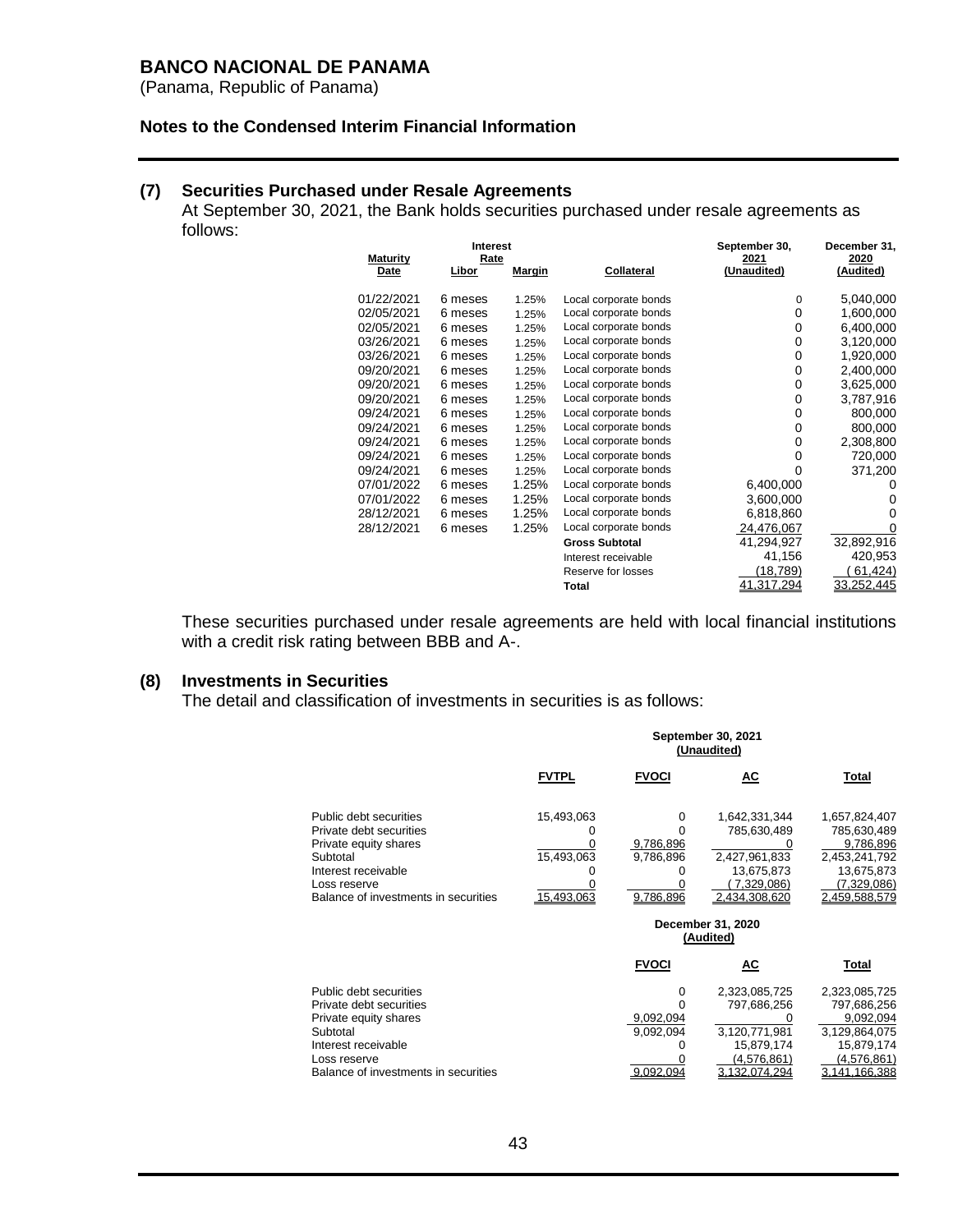(Panama, Republic of Panama)

#### **Notes to the Condensed Interim Financial Information**

#### **(8) Investments in Securities, continued**

Equity investments at fair value with changes in other comprehensive income as of September 30, 2021, recorded a net unrealized gains of B/.694,802 as a result of the net change in fair value (December 31, 2020: net unrealized loss: B/.93,803).

As of September 30, 2021, the Bank received dividends on private equity investments of B/.434,189 (September 30,2020: B/.477,623).

The securities at fair value in changes in results as of September 30, 2021, recorded an unrealized net gain of B/.1,219,327 as a result of the net change in fair value (December 31, 2020: B/.0).

As of September 30, 2021, the bank sold securities at amortized cost for B/.151,730,000 (September 30, 2020: B/.403,036,444), obtaining net realized gains of B/.10,069,538 (September 30, 2020: B/.17,262,592) included in the condensed statement of income.

As of September 30, 2021, securities at amortized cost were redeemed for B/.3,686,463,592 (September 30, 2020: B/.1,444,986,524).

As of September 30, 2021, the Bank maintains a reserve for expected credit losses on investments in securities at amortized cost of B/.7,329,086 (December 31, 2020: B/.4,576,861).

The Superintendency of Banks of Panama, establishes in Agreement 012-2019, article 13, that all capital instruments (stocks) measured at fair value with changes in other comprehensive income, must constitute a reserve for expected losses, this requirement is strictly prudential and independent of what is established by IFRS 9. As of September 30, 2021, the regulatory reserve for investments in securities with changes in other comprehensive income is B / .9,711.

### **(9) Loans**

The distribution by economic activity of the loan portfolio, net of the allowance for loan losses and unearned interest and commissions, is summarized below:

|                                   | September 30,<br>2021 | December 31,<br>2020 |
|-----------------------------------|-----------------------|----------------------|
|                                   | (Unaudited)           | (Audited)            |
| Public sector, gross              | 847,577,957           | 827,247,551          |
| Private sector, gross:            |                       |                      |
| Residential mortgages             | 1,619,069,834         | 1,442,582,601        |
| Personal                          | 1.210.159.457         | 1.173.297.361        |
| Agricultural                      | 616.558.907           | 611.711.075          |
| Commercial                        | 577,209,029           | 668,507,104          |
| <b>Financial institutions</b>     | 127.372.173           | 207.944.868          |
| Industrials                       | 38,976,545            | 47,743,865           |
| Overdrafts                        | 211.358               | 360.257              |
| Total gross private sector        | 4,189,557,303         | 4, 152, 147, 131     |
| Total gross loans                 | 5,037,135,260         | 4.979.394.682        |
| More (less):                      |                       |                      |
| Accrued interest receivable       | 49,725,316            | 44,763,469           |
| Interest and unearned commissions | (26, 884, 770)        | (25, 846, 602)       |
| Reserve for loan losses           | (119, 184, 360)       | (108,250,799)        |
| Loans at amortized cost           | 940,791,446. ا        | 4,890,060,750        |
|                                   |                       |                      |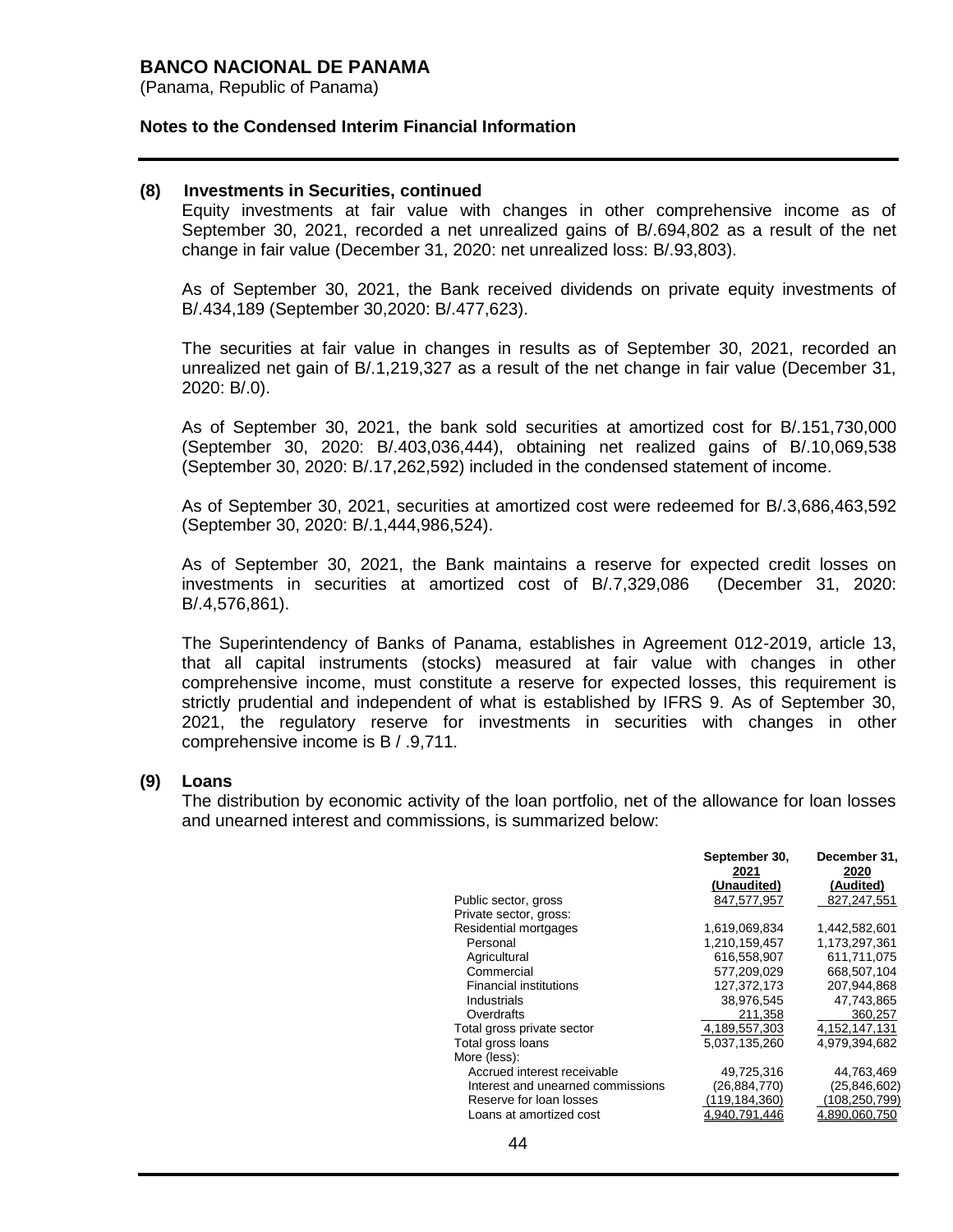(Panama, Republic of Panama)

#### **Notes to the Condensed Interim Financial Information**

### **(9) Loans, continued**

As of September 30, 2021, non-monetary transactions were carried out for the purpose of the condensed statement of cash flows, due to the cancellation of the loan from Bahia Las Minas Corp., through Public Debt Securities of the Republic of Panama for B/.16,228,172 (2020: B/.61, 626,600).

# **(10) Leases**

#### *As a Lessee*

The Bank leases 5 types of real estate: Administrative offices and bank branches, ATM´s space, warehouses/deposits, galleries, parking lots/land, multifunctional/printers. Below is the information of the leases in which the Bank is a leaseholder:

#### *Right-of-use assets*

| September 30, 2021<br>(Unaudited)                                                                                          | Administrative<br>Offices and<br><b>Bank Branches</b>        | ATM's<br>space                           | <b>Parking</b><br>lots/Land   | <b>Galleries, Storage</b><br>Warehouses | Multifunctionals/<br><b>Printers</b>       | Total                                             |
|----------------------------------------------------------------------------------------------------------------------------|--------------------------------------------------------------|------------------------------------------|-------------------------------|-----------------------------------------|--------------------------------------------|---------------------------------------------------|
| Balance as of January 1, 2021<br>Additions<br>Depreciation for the period<br>Balance as of September 30, 2021              | 3,050,276<br>1.154.501<br>(703, 658)<br>3.501.119.           | 77.849<br>264.609<br>(88,050)<br>254,408 | 81,764<br>(29, 687)<br>52,077 | 44,145<br>81.938<br>(58, 834)<br>67,249 | 0                                          | 3,254,034<br>1,501,048<br>(880, 229)<br>3,874,853 |
| December 31, 2020<br>(Audited)                                                                                             | <b>Administrative</b><br>Offices and<br><b>Bank Branches</b> | ATM's<br>space                           | Parking<br>lots/Land          | Galleries, Storage<br>Warehouses        | <b>Multifunctional/</b><br><b>Printers</b> | Total                                             |
| Balance as of January 1, 2020<br>Additions                                                                                 | 3,513,062<br>380.333                                         | 59.206<br>29.318                         | 986<br>95,853                 | 139.704<br>17,674                       | 142.850<br>O                               | 3,855,808<br>523,178                              |
| Adjustments for modifications<br>Anticipated cancellations<br>Depreciation for the year<br>Balance as of December 31, 2020 | (5,620)<br>(34,233)<br>(803,266)<br>3.050.276                | (10, 675)<br>77.849                      | (15,075)<br>81.764            | 0<br>(10, 940)<br>(102, 293)<br>44.145  | (142, 850)                                 | (5,620)<br>(45, 173)<br>(1,074,159)<br>3.254.034  |

# *Lease Liabilities*  **Maturity analysis - Undiscounted contractual cash flows**

|                                                                       | September 30,<br>2021<br>(Unaudited) | December 31,<br>2020<br>(Audited) |
|-----------------------------------------------------------------------|--------------------------------------|-----------------------------------|
| Less than one year                                                    | 37.902                               | 135,663                           |
| One to five years                                                     | 1.634.155                            | 805.883                           |
| More than five years                                                  | 2,930,864                            | 3,252,974                         |
| <b>Total undiscounted lease liabilities</b>                           | 4,602,921                            | 4,194,520                         |
| Lease liability included in condensed statement of financial position | 4.062.491                            | 3.397.420                         |

#### **Amount recognized in the condensed statement of profit or loss**

|                                       | 2021<br>(Unaudited) | September 30, September 30,<br>2020<br>(Unaudited) |
|---------------------------------------|---------------------|----------------------------------------------------|
| Rental concession income COVID 19     | 22,647              | $-1,223$                                           |
| Interest expense on lease liabilities | 135.988             | 140.657                                            |
| Expenses related to short-term leases | 538,260             | 535,370                                            |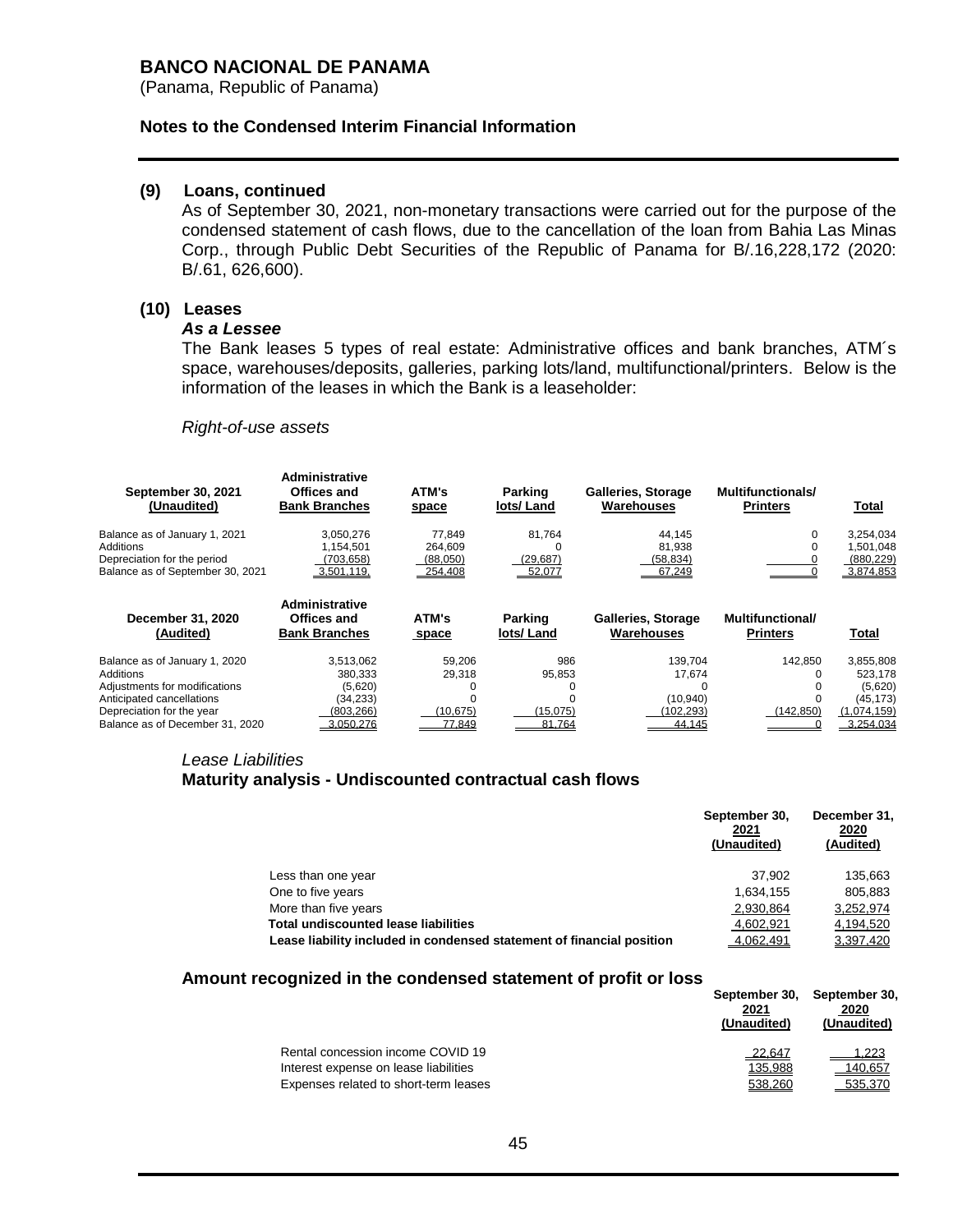(Panama, Republic of Panama)

### **Notes to the Condensed Interim Financial Information**

### **(10) Leases, continued**

#### **Amounts recognized in the condensed statement of cash flows**

|                                     | September 30.<br>2021<br>(Unaudited) | September 30.<br>2020<br>(Unaudited) |
|-------------------------------------|--------------------------------------|--------------------------------------|
| Total cash outflow from leases, net | 1.510.225                            | 1.447.656                            |

As of September 30, 2021, total lease cash recognized in the condensed statement of cash flows includes the portion of the payment to principal as a financing activity for B/.835,977 (September 30, 2020: B/.771,629), the portion of interest for B/.135,988 (September 30, 2020: B/.140,657) and the portion of short-term leases for B/.538,260 (September 30, 2020: B/.535,370) as an operating activity.

### *(a) Real Estate Leases*

The Bank leases buildings in which it has its administrative offices and branches. Office leases are normally executed for a period of 2 to 7 years and branch leases for 2 to 15 years, except for certain branch and ATM space leases. Some leases include an option to renew the lease for an additional period of the same duration after the end of the lease term.

### *Extension Options*

The lease of the premises for the branch in San Felipe contains an option to extend the term for equal periods that can be automatically extended. Where possible, the Bank seeks to include extension options in new leases to provide operational flexibility. Extension options held are exercisable only by the Bank and not by the lessors. The Bank assesses at the outset of the lease whether it is reasonably certain that it will exercise the extension options. The Bank reassesses whether it is reasonably certain to exercise the options if there is a significant event or significant change in circumstances within its control.

### *(b) Other Leases*

The Bank also leases IT infrastructure such as data center services for different business areas, as well as multifunctional printers and equipment and space for the management of radio stations. These contracts are normally agreed for terms of 1 to 2 years; they do not contain a clause that determines an option for extension of the term, however, renegotiation is highly probable.

As mentioned in the previous paragraph, the Bank has certain leases of premises for offices and bank branches, space for ATM's, galleries, storage/deposits, technology/communications, whose terms can vary between 1 and 3 years, which have been included in the classification as short-term and/or low value leases. IFRS 16. C10 (C), which allows the requirements of paragraph C8 to be waived for leases that terminate within 12 months of the initial application date. The Bank has decided to adopt the practical solution described in IFRS 16.6, which allows the lessee to recognize lease payments associated with such contracts as an expense on a straight-line basis over the term of the lease.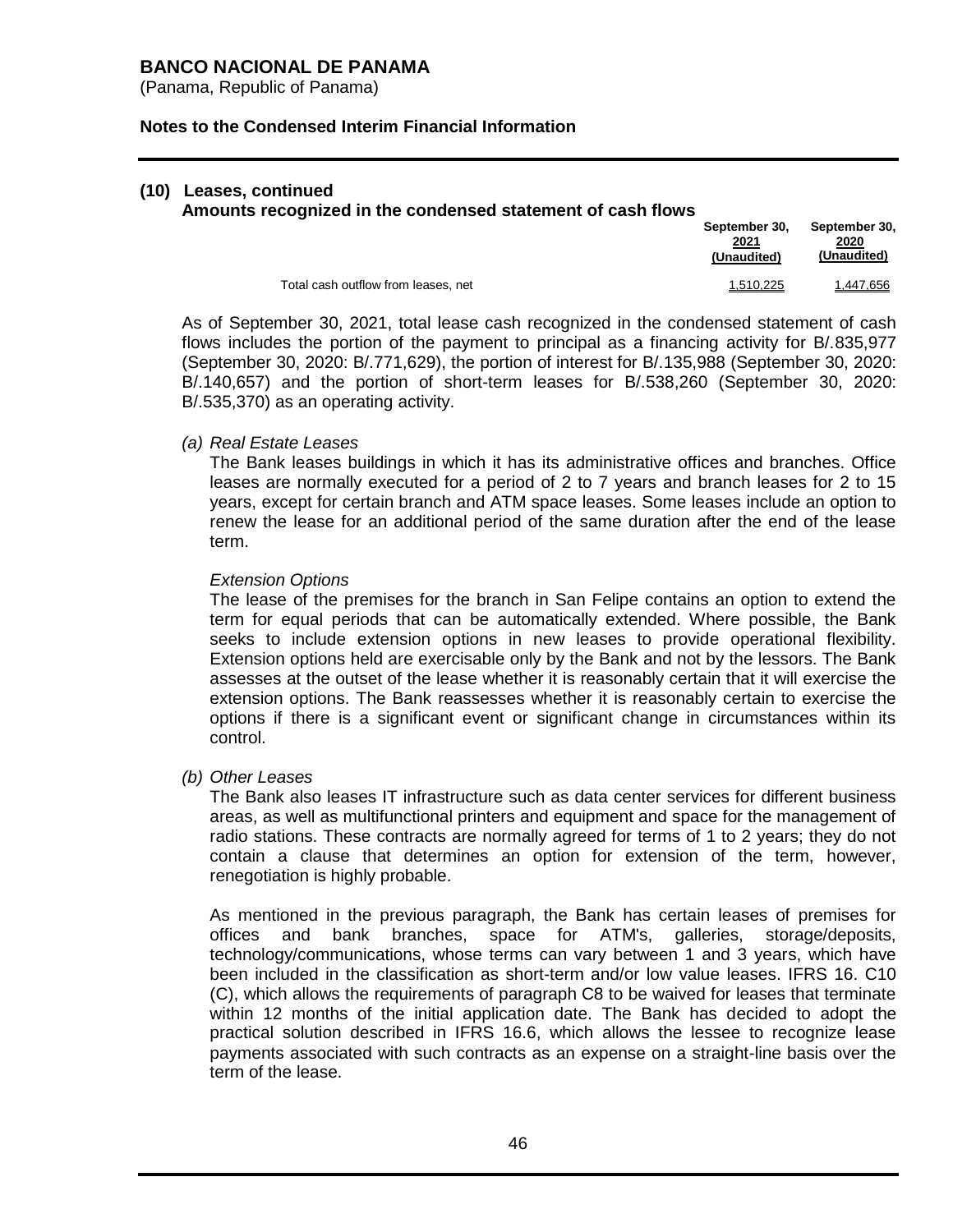(Panama, Republic of Panama)

#### **Notes to the Condensed Interim Financial Information**

### **(11) Other Assets**

#### **Borrowers foreclosed assets**

The foreclosed assets of borrowers correspond to real estate that guaranteed loans, and whose guarantee was foreclosed and awarded to the Bank. Management expects to recover the written-off balance of principal and interest through the sale of these properties.

The foreclosed assets of borrowers are detailed as follows:

|                                | September 30,<br>2021<br>(Unaudited) | December 31,<br>2020<br>(Audited) |
|--------------------------------|--------------------------------------|-----------------------------------|
| Foreclosed assets of borrowers | 6.881.175                            | 7.991.661                         |
| Impairment reserve, net        | (1,787,203)                          | (2, 134, 506)                     |
| Net balance                    | 5.093.972                            | 5.857.155                         |

The movement of the impairment reserve of borrower's foreclosed assets is detailed below:

| Balance at the beginning of the period<br>Provision for valuation of foreclosed assets<br>Discharged assets | September 30,<br>2021<br>(Unaudited) | December 31,<br>2020<br>(Audited) |
|-------------------------------------------------------------------------------------------------------------|--------------------------------------|-----------------------------------|
|                                                                                                             | 2,134,506                            | 3,208,603                         |
|                                                                                                             | 703.312                              | 2.320.369                         |
|                                                                                                             | (1,050,615)                          | (3,394,466)                       |
| Balance at the end of the period                                                                            | 787.203                              | 2.134.506                         |

As of September 30, 2021, the Bank made net sales of foreclosed assets from borrowers for B/.1,055,044 (September 30, 2020: B/.722,784).

The other miscellaneous assets are detailed as follows:

|                                                             | September 30,<br>2021<br>(Unaudited) | December 31,<br>2020<br>(Audited) |
|-------------------------------------------------------------|--------------------------------------|-----------------------------------|
| Numismatic and other currencies                             | 2,594,862                            | 2,600,101                         |
| Financing program ("Profinco")                              | 549,154                              | 577,697                           |
| Printing and supplies                                       | 3,568,855                            | 2,102,774                         |
| Account receivable - FECI grant                             | 7,623,130                            | 5,453,717                         |
| Other remittances and transfers in transit                  | 7,090,797                            | 3,061,571                         |
| Prepaid expenses and insurance                              | 503,026                              | 878,997                           |
| Cultural property                                           | 252,599                              | 255,845                           |
| Cash withdrawals to be compensated - Clave Card             | 456,232                              | 460,592                           |
| Insurance receivable on loans                               | 576,830                              | 746,931                           |
| Balance of loans receivable through life insurance policies | 1,928,061                            | 1,236,748                         |
| Account receivable - Digital Voucher                        | 60,085,200                           | 130,330,018                       |
| <b>Others</b>                                               | 24,442,894                           | 4,545,158                         |
|                                                             | 109,671,640                          | 152,250,149                       |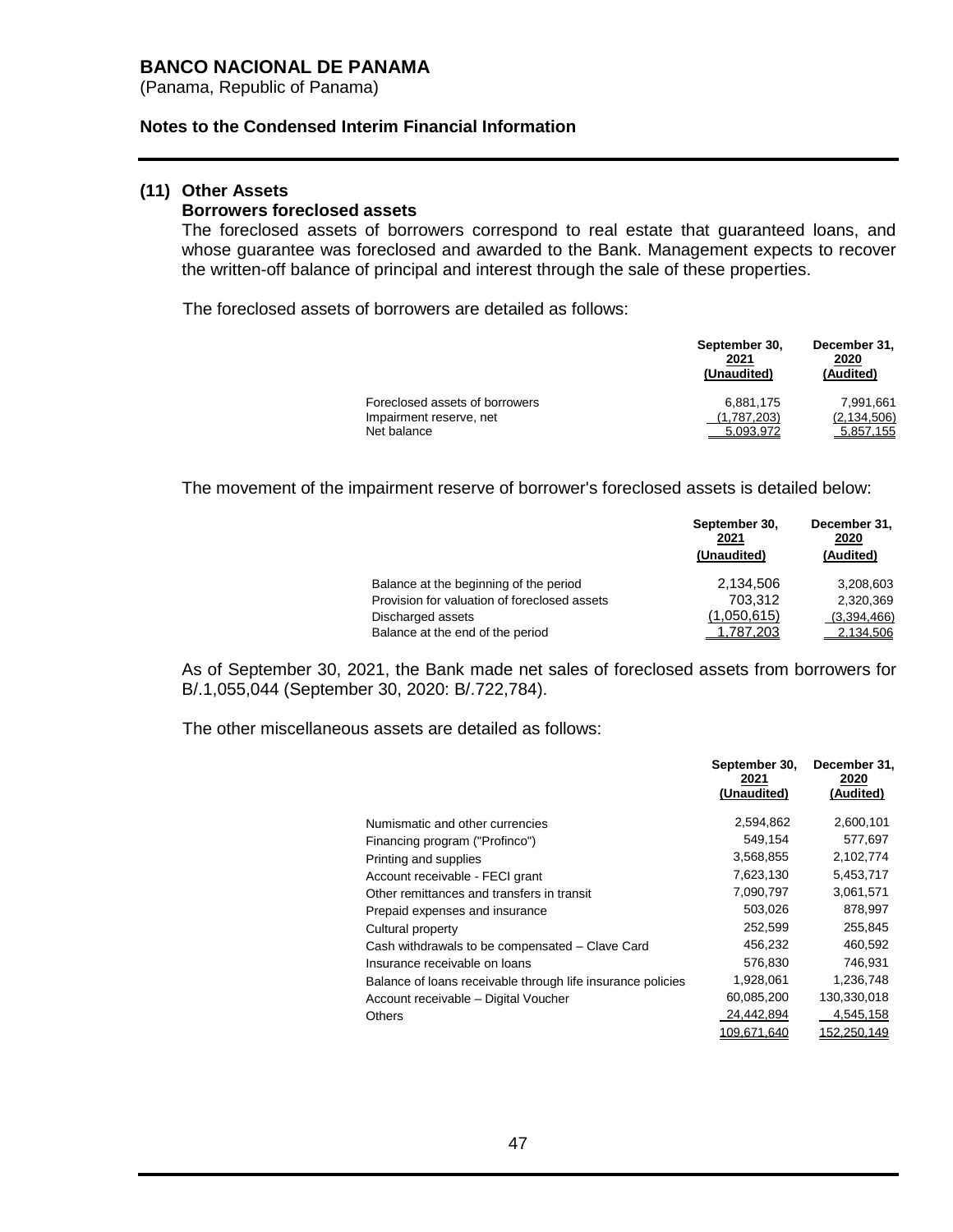(Panama, Republic of Panama)

### **Notes to the Condensed Interim Financial Information**

### **(11) Other Assets, continued**

Digital Voucher is a form of solidarity support for citizens affected by the COVID-19 Pandemic, which consists of granting the beneficiaries of the Panama Solidario Plan a capacity to consume in affiliated businesses, through the personal identity card. The Digital Voucher is created with in the Panama Solidario Plan, through Executive Decree No. 400 of March, 27, 2020 and is regulated through Resolution No. 01 of May 26, 2020.

The Bank, after assigning the account receivable that the merchants have with the government, buys the accounts receivable of the Digital Voucher at a discount from the affiliated businesses to the Plan. For this service, the Bank charges a commission and reduces the collection time for businesses that request it.

At September 30, 2021, the Bank has an account receivable from the government, in the concept of Digital Voucher, in the amount B/.60,085,200. The government reimburses the Bank within 30 to 60 days the moneys paid to the businesses (December 31, 2020: B/.130,330,018).

### **(12) Obligations**

### **Foreign Borrowings Received**

As of September 30, 2021, the Bank maintains the following foreign borrowings received:

|                      |                                |                                |                                | <b>Carrying value</b><br><b>Amortized Cost</b> |                                   |
|----------------------|--------------------------------|--------------------------------|--------------------------------|------------------------------------------------|-----------------------------------|
| <b>Start</b><br>Date | <b>Maturity</b><br><b>Date</b> | <b>Interest</b><br><b>Rate</b> | <b>Principal</b><br><u>Due</u> | September 30,<br>2021<br>(Unaudited)           | December 31,<br>2020<br>(Audited) |
| $Oct-20$             | Jan-21                         | 1.796%                         | 5,500,000                      | 0                                              | 5,519,481                         |
| Aug-20               | Aug-27                         | 1.232%                         | 360,000,000                    | 336,996,537                                    | 335,049,877                       |
| Aug-20               | Jul-27                         | 1.407%                         | 150.000.000                    | 145,276,378                                    | 144.845.544                       |
|                      |                                |                                |                                | 482.272.915                                    | 485.414.902                       |

### **Bonds Payable**

|                                                                                  |                         |                                |                                | <b>Carrying value</b><br><b>Amortized Cost</b> |                                   |
|----------------------------------------------------------------------------------|-------------------------|--------------------------------|--------------------------------|------------------------------------------------|-----------------------------------|
| Type                                                                             | <b>Maturity</b><br>Date | <b>Interest</b><br><b>Rate</b> | <b>Principal</b><br><u>Due</u> | September 30,<br>2021<br>(Unaudited)           | December 31.<br>2020<br>(Audited) |
| Series D - Issuance on September 2019<br>International Bond - Issuance on August | Sep-29                  | 3.000%                         | 205.736.000                    | 206.250.340                                    | 206.216.051                       |
| 2020                                                                             | Aug-30                  | 2.500%                         | 1.000.000.000                  | 1.000.153.525                                  | 1.005.955.461                     |

The bond issues are backed by the Bank's general credit and constitute general obligations of the Bank, not secured by specific assets or rights and without special privileges. For local bonds, interest is payable quarterly, for international bonds, interest is payable semi-annually, for both bonds issuance principal is paid at maturity. Local Series D bonds may be redeemed in advance by the Bank.

The Bank did not have any defaults of principal, interest or other covenant breaches in relation to its obligations.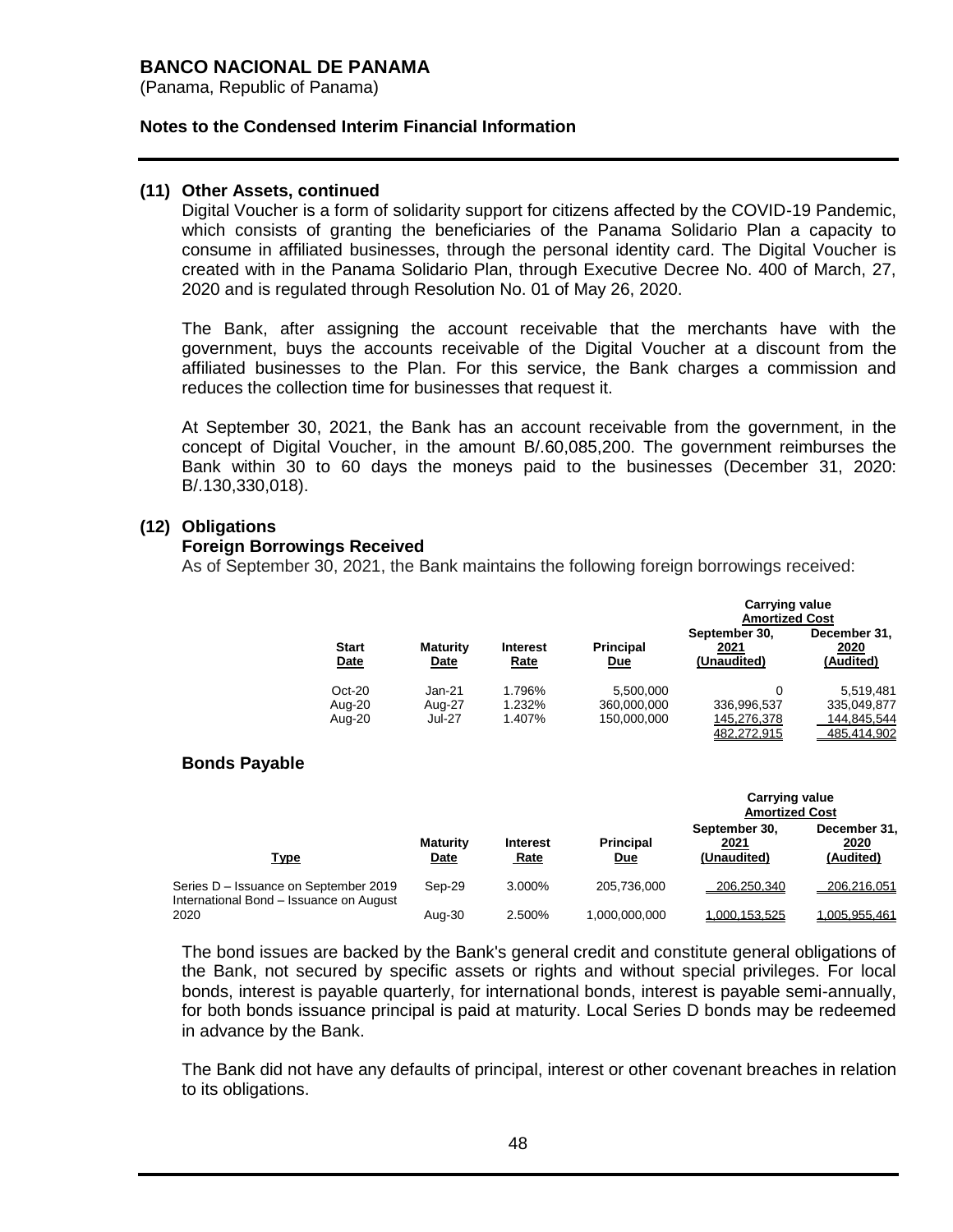(Panama, Republic of Panama)

### **Notes to the Condensed Interim Financial Information**

### **(12) Obligations, continued**

The following is a detail of the movement in the obligations payable for the purpose of reconciliation with the condensed statement of cash flows:

| 2021<br>(Unaudited) | September 30.<br>2020<br>(Unaudited) |
|---------------------|--------------------------------------|
| 1,697,586,414       | 256,219,869                          |
| 0                   | 244,500,000                          |
| 0                   | 1,510,000,000                        |
| 0                   | (37, 139, 540)                       |
| (5,500,000)         | (200,000,000)                        |
| O                   | 301,005,727                          |
| 0                   | (101, 172, 467)                      |
| (35,699,197)        | (7, 377, 478)                        |
| 32,289,563          | 14,518,211                           |
| 1.688.676.780       | 1.980.554.322                        |
|                     | September 30,                        |

As of September 30, 2021, interest payable on financing received from foreign is B/.996,292 (December 31, 2020: B/.2,083,912), for local bonds is B/.514,340 (December 31, 2020: B/.480,051), and the international bond B/.3,819,444 (December 31, 2020: B/.9,930,556).

### **(13) Commitments and Contingencies**

In the normal course of its operations, the Bank maintains financial instruments with risks outside the condensed statement of financial position to meet the financial needs of its clients. These financial instruments include letters of credit, guarantees issued and promises to pay and involve, to various degrees, elements of credit risk.

Commercial letters of credit, guarantees and endorsements issued on behalf of customers and promises of payment involve some element of risk of loss in the event of customer default, net of the tangible guarantees covering these transactions. The Bank's policies and procedures for granting these contingent credits are similar to those used for extending loans. Management does not anticipate that the Bank will incur material losses resulting from these contingent credits granted for the benefit of customers.

The financial instruments outside the condensed statement of financial position, which are subject to credit risk, are presented below.

|                   | September 30, December 31,<br>2021 | 2020        |
|-------------------|------------------------------------|-------------|
|                   | (Unaudited)                        | (Audited)   |
| Letters of credit | 15.545.799                         | 5,721,062   |
| Payments pledges  | 497,930,826                        | 459.802.017 |
| Loan commitments  | 22,338,516                         | 8,222,979   |
|                   | 535.815.141                        | 473.746.058 |

As of September 30, 2021, there were lawsuits filed against Banco Nacional de Panama in the amount of B/.1,328,812,801 (December 31, 2020: B/.1,326,909,304). The Bank's management and attorneys believe that there is a high possibility that the Bank will not be sentenced to pay the total amount claimed. As of September 30, 2021, the Bank does not maintain any provisions (December 31, 2020: B/.49,484) in relation to legal cases.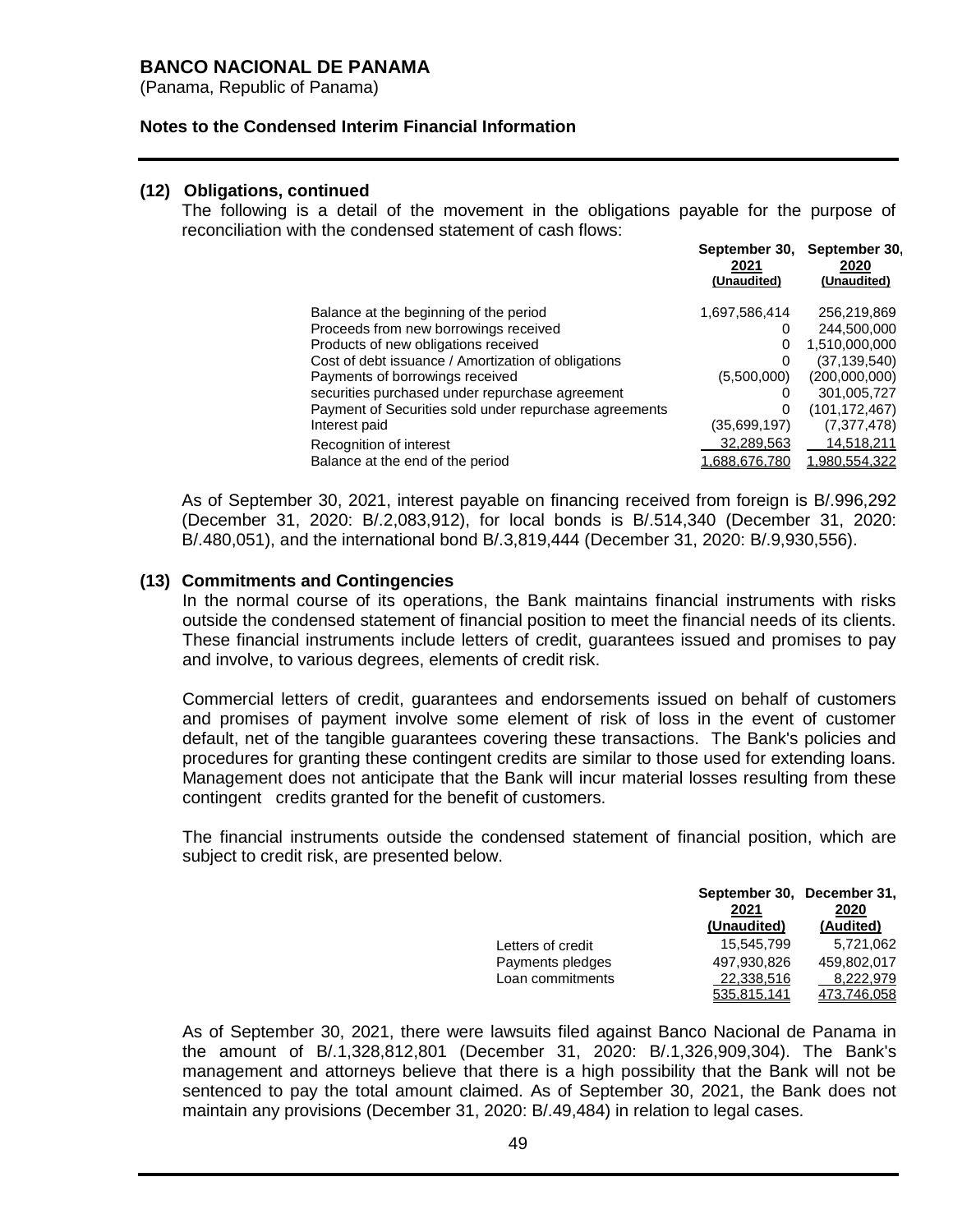(Panama, Republic of Panama)

#### **Notes to the Condensed Interim Financial Information**

### **(13) Commitments and Contingencies, continued**

In relation to the lawsuit for B/.1,268,704,177, management, based on the opinion of the external lawyers in charge of the case, considers that in the case that the lawsuit is admitted by the Third Chamber of Administrative Litigation of the Supreme Court of Justice, there is a high probability of a ruling in favor of the Bank, and therefore it is not deemed necessary to make provisions in respect of this process.

#### **(14) Fees for Banking Services**

The breakdown of the most significant fees for banking service revenues reconciled to the reportable segments in Note 15 is as follows:

|                                             |                                |                              |           | September, 30<br>2021<br>(Unaudited) |                      | Treasurv                         |              |  |
|---------------------------------------------|--------------------------------|------------------------------|-----------|--------------------------------------|----------------------|----------------------------------|--------------|--|
|                                             | Corporate<br>and<br>Commercial | Agricultural<br>and Forestry | Consumer  | Financial<br><b>Institutions</b>     | Government<br>Sector | and<br>Capital<br><b>Markets</b> | <b>Total</b> |  |
| Letters of Credit                           | 18.744                         | 20.708                       | 89.708    | 4.142                                | 14.194               | 1.813                            | 149,309      |  |
| Transfers                                   | 46,289                         | 51.140                       | 221,541   | 10,230                               | 35,053               | 20,682                           | 384,935      |  |
| <b>Card Services</b>                        | 1,122,260                      | 1,239,875                    | 5,371,188 | 248,017                              | 849,844              | 0                                | 8,831,184    |  |
| Fund management, custody and brokerage      | 179.283                        | 198.073                      | 858.060   | 39.621                               | 135.764              | 1,042,841                        | 2,453,642    |  |
| Current accounts                            | 123.775                        | 136.747                      | 592,393   | 27,354                               | 93,730               | 34,258                           | 1,008,257    |  |
| Savings accounts                            | 308                            | 340                          | 1,475     | 68                                   | 233                  | 0                                | 2,424        |  |
| State services                              | 26,426                         | 29,196                       | 126,477   | 5,840                                | 20,012               |                                  | 207,951      |  |
| Guarantee certificates and cashier's checks | 43.739                         | 48.323                       | 209.337   | 9,666                                | 33.122               | 24                               | 344.211      |  |
| National stamps                             | 1.306                          | 1.443                        | 6,250     | 289                                  | 989                  | $\Omega$                         | 10.277       |  |
| Clearinghouse services                      | 266,278                        | 294,185                      | 1,274,420 | 58,847                               | 201,642              | 0                                | 2,095,372    |  |
| <b>Others</b>                               | 70,319                         | 77,689                       | 336,550   | 15,540                               | 53,250               | 509,584                          | 1,062,932    |  |
| Total banking service fees (see note 15)    | 1.898.727                      | 2.097.719                    | 9.087.399 | 419.614                              | .437.833             | .609.202                         | 16.550.494   |  |

|                                             | Corporate         |                              |                 | September, 30<br>2020<br>(Unaudited) |                             | Treasury<br>and           |            |
|---------------------------------------------|-------------------|------------------------------|-----------------|--------------------------------------|-----------------------------|---------------------------|------------|
|                                             | and<br>Commercial | Agricultural<br>and Forestry | <b>Consumer</b> | Financial<br><b>Institutions</b>     | Government<br><b>Sector</b> | Capital<br><b>Markets</b> | Total      |
| Letters of Credit                           | 10.402            | 10.854                       | 43.390          | 4.188                                | 3.040                       | 7.900                     | 79,774     |
| Transfers                                   | 49.041            | 51,170                       | 204.563         | 19.745                               | 14,330                      | 1,586                     | 340,435    |
| <b>Card Services</b>                        | 949.060           | 990,263                      | 3,958,805       | 382,124                              | 277,322                     | 18                        | 6,557,592  |
| Fund management, custody and brokerage      | 156,146           | 162,925                      | 651,329         | 62,869                               | 45,627                      | 403,244                   | 1,482,140  |
| Current accounts                            | 314.365           | 328.013                      | 1.311.309       | 126.574                              | 91.860                      | 969.544                   | 3,141,665  |
| Savings accounts                            | 307               | 320                          | 1.280           | 124                                  | 90                          | 0                         | 2,121      |
| State services                              | 36.403            | 37,984                       | 151,849         | 14.657                               | 10,637                      | 0                         | 251,530    |
| Guarantee certificates and cashier's checks | 39,767            | 41,493                       | 165,879         | 16,012                               | 11,620                      | 8                         | 274,779    |
| National stamps                             | 1,651             | 1.723                        | 6,889           | 665                                  | 483                         | $\Omega$                  | 11,411     |
| Clearinghouse services                      | 327.393           | 341,607                      | .365.652        | 131,820                              | 95,666                      | $\Omega$                  | 2,262,138  |
| Others                                      | 67,707            | 70,646                       | 282,424         | 27,261                               | 19,784                      | 493,722                   | 961,544    |
| Total banking service fees (see note 15)    | ,952,242          | 2.036.998                    | 8.143.369       | 786.039                              | 570.459                     | .876.022                  | 15.365.129 |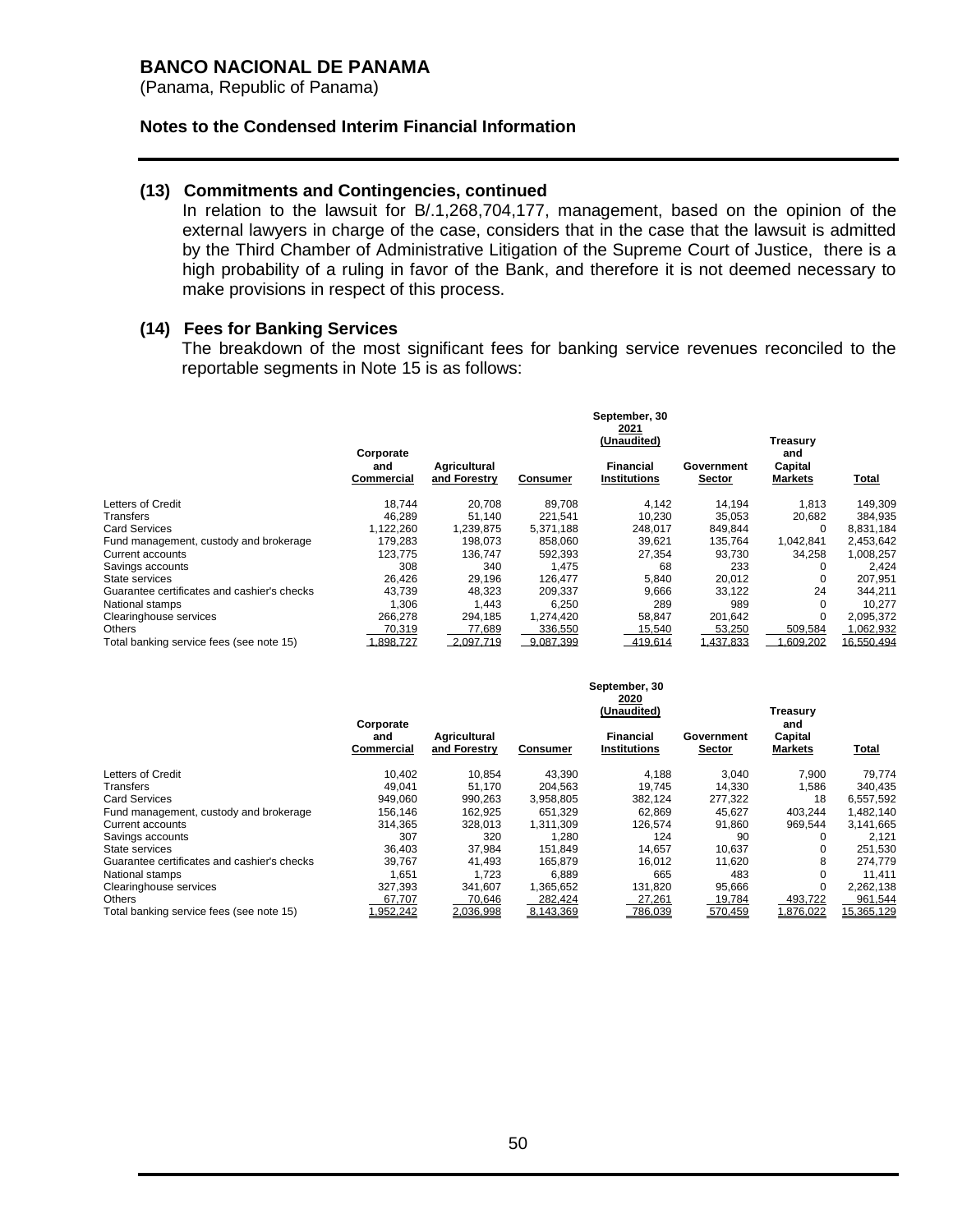(Panama, Republic of Panama)

### **Notes to the Condensed Interim Financial Information**

### **(15) Segment Information**

Management has established the reportable segments according to the line of business to which the customers belong. These segments offer various products and services and are managed separately based on the Bank's organizational structure. Segment information is presented below.

|                                               |                             |                             |                 | September 30, 2021               |                      |                                                  |                 |
|-----------------------------------------------|-----------------------------|-----------------------------|-----------------|----------------------------------|----------------------|--------------------------------------------------|-----------------|
|                                               |                             |                             |                 | (Unaudited)                      |                      |                                                  |                 |
| Detail                                        | Corporate and<br>Commercial | Agriculture<br>and Forestry | <b>Consumer</b> | Financial<br><b>Institutions</b> | Government<br>Sector | Treasury<br><b>And Capital</b><br><b>Markets</b> | Total           |
| Interest and fee income                       | 24.607.158                  | 27.346.634                  | 120.798.311     | 6.219.879                        | 18.228.198           | 57.001.012                                       | 254,201,192     |
| Interest expenses                             | (8,611,024)                 | (9,569,676)                 | (42, 272, 136)  | (2, 176, 583)                    | (6,378,772)          |                                                  | (69,008,191)    |
| Provision for losses on bank deposits         |                             |                             |                 |                                  |                      | (118.100)                                        | (118, 100)      |
| Provision for provision for investment losses |                             |                             |                 |                                  |                      | (2,709,590)                                      | (2,709,590)     |
| Provision for loan losses                     | (2, 166, 803)               | (2,240,088)                 | (10, 279, 225)  | (535, 429)                       |                      |                                                  | (15, 221, 545)  |
| Reversal of provision for valuation of        |                             |                             |                 |                                  |                      |                                                  |                 |
| foreclosed assets                             | 103.764                     | (93.115)                    | (713.961)       |                                  |                      |                                                  | (703, 312)      |
| Fees for banking services                     | 1,898,727                   | 2,097,719                   | 9,087,399       | 419,614                          | 1,437,833            | 1,609,202                                        | 16,550,494      |
| Other income                                  | 5.732.248                   | 6.371.745                   | 28.165.176      | 1.455.420                        | 4.242.894            |                                                  | 45.967.483      |
| General and administrative expenses           | (15,656,151)                | (17, 399, 125)              | (76,857,169)    | (3,957,359)                      | (11, 597, 577)       | (1,945,549)                                      | (127, 412, 930) |
| Net income                                    | 5.907.919                   | 6.514.094                   | 27.928.395      | .425.542                         | 5.932.576            | 53.836.975                                       | 101.545.501     |
| Segment assets                                | 575.594.815                 | 595.062.549                 | 2.730.598.179   | 142.232.629                      | 1.594.327.852        | 9.351.617.912                                    | 14.989.433.936. |
| Segment liabilities                           | .422.223.652                | .470.326.015                | 6.746.970.625   | 351.439.247                      | 3.939.387.079        |                                                  | 13.930.346.618. |

|                                              | September 30, 2020<br>(Unaudited) |                                    |                 |                                         |                      |                |                 |
|----------------------------------------------|-----------------------------------|------------------------------------|-----------------|-----------------------------------------|----------------------|----------------|-----------------|
| Detail                                       | Corporate and<br>Commercial       | <b>Agriculture</b><br>and Forestry | <b>Consumer</b> | <b>Financial</b><br><b>Institutions</b> | Government<br>Sector | Treasury       | Total           |
| Interest and fee income                      | 26.668.788                        | 27.826.595                         | 111.243.254     | 10.737.758                              | 7.792.805            | 88.962.647     | 273,231,847     |
| Interest expenses                            | (10,068,162)                      | (10, 505, 264)                     | (41, 997, 224)  | (4,053,782)                             | (2,941,987)          | 0              | (69, 566, 419)  |
| Reversal of losses on bank deposits          |                                   |                                    |                 |                                         |                      | 13.265         | 13.265          |
| Reversal of provision for investment losses  |                                   |                                    |                 |                                         |                      | 552,027        | 552,027         |
| Provision for loan losses                    | (5.812.907)                       | (4,794,487)                        | (19, 849, 504)  | (2,048,377)                             |                      | 0              | (32, 505, 275)  |
| Provision for valuation of foreclosed assets | (561.088)                         | (400, 508)                         | (716, 165)      |                                         |                      |                | (1,677,761)     |
| Fees for banking services                    | 1.952.242                         | 2,036,998                          | 8.143.369       | 786.039                                 | 570.459              | 1.876.022      | 15,365,129      |
| Other income                                 | 4,174,930                         | 4,356,182                          | 17,414,847      | 1,680,968                               | 1,219,944            |                | 28,846,871      |
| General and administrative expenses          | (15, 373, 351)                    | (16.040.775)                       | (64, 126, 711)  | (6, 189, 232)                           | (4,492,200)          | (1,536,394)    | (107, 759, 263) |
| Net income                                   | 980.452                           | 2.478.741                          | 10.111.866      | 912.774                                 | 2.149.021            | 89.867.567     | 106.500.421     |
| Segment assets                               | 725.625.941                       | 598.496.532                        | 2.477.816.404   | 255.699.245                             | 911.412.921          | 11.812.896.984 | 16.781.948.027  |
| Segment liabilities                          | 2.304.347.952                     | .900.627.003                       | 7.868.725.240   | 812.016.217                             | 2.894.345.943        |                | 15.780.062.355  |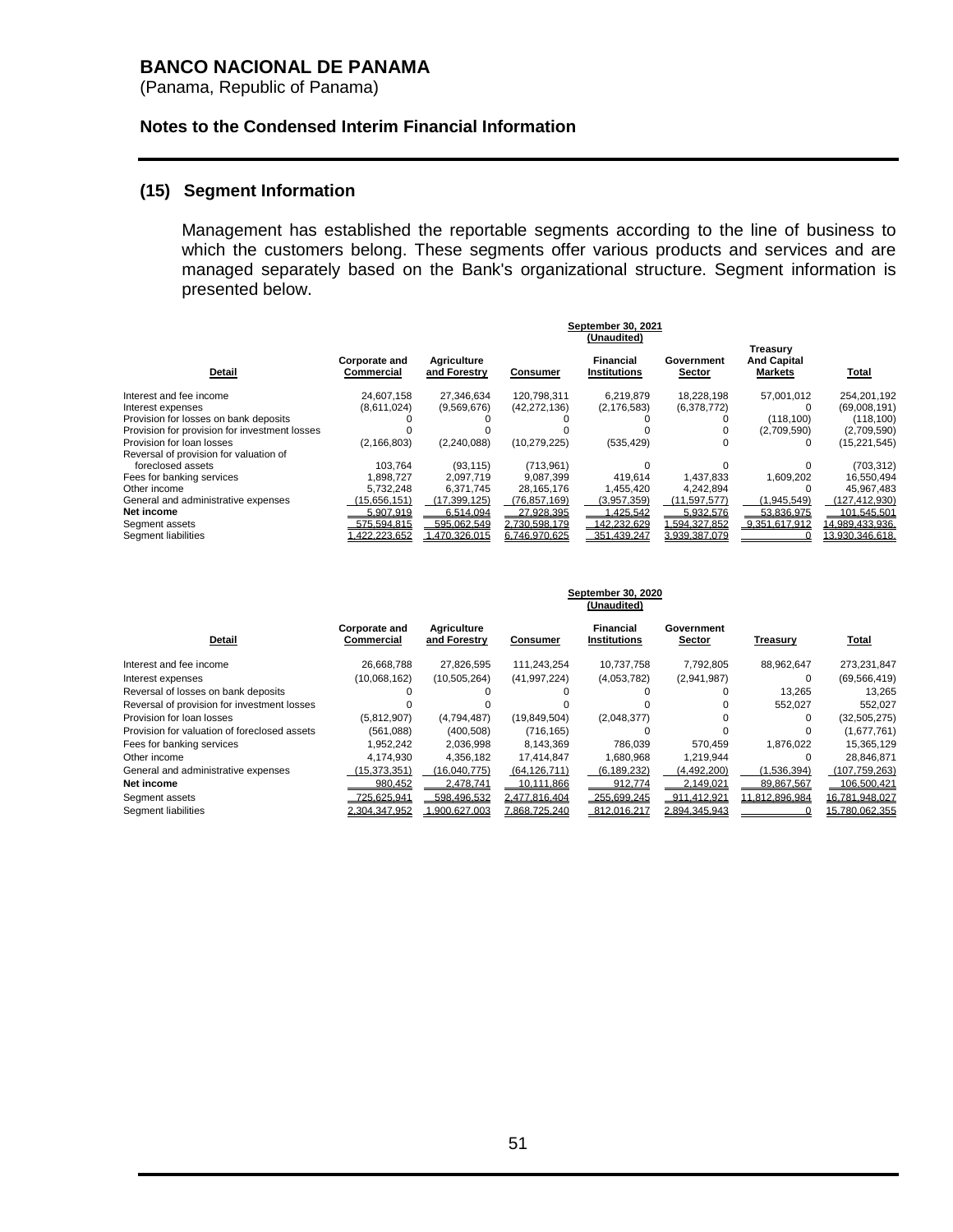(Panama, Republic of Panama)

### **Notes to the Condensed Interim Financial Information**

### **(16) Balances and Transactions with Related Parties**

The Bank has incurred in transactions in the ordinary course of business with certain related parties such as key management personnel and government entities, including autonomous and semi-autonomous entities. Given the Bank's government-owned nature and its role as a financial agent of the government and official depository of the nation's funds, significant concentrations of loans and deposits received from government entities are maintained. At September 30, 2021, the following were the aggregate balances in respect of transactions with related parties:

|                                                                                                                                                                                                                                                 |                                                                        | <b>Directors and Key</b><br><b>Management Personnel</b>                | <b>Government Sector</b>                                                            |                                                                                          |  |
|-------------------------------------------------------------------------------------------------------------------------------------------------------------------------------------------------------------------------------------------------|------------------------------------------------------------------------|------------------------------------------------------------------------|-------------------------------------------------------------------------------------|------------------------------------------------------------------------------------------|--|
|                                                                                                                                                                                                                                                 | September 30,<br>2021<br>(Unaudited)                                   | December, 31<br>2020<br>(Audited)                                      | September 30,<br>2021<br>(Unaudited)                                                | December, 31<br>2020<br>(Audited)                                                        |  |
| Assets                                                                                                                                                                                                                                          |                                                                        |                                                                        |                                                                                     |                                                                                          |  |
| Investments in securities at amortized cost                                                                                                                                                                                                     | $\Omega$                                                               | 0                                                                      | 1,088,392,377                                                                       | 1,077,703,308                                                                            |  |
| Loans:<br>Loans outstanding at beginning of the period<br>Loans issued during of the period<br>Loans cancelled during of the period<br>Gross balance<br>Accrued interest receivable<br>Loans outstanding at end of the period at amortized cost | 2,601,098<br>1,301,322<br>(1,848,213)<br>2,054,207<br>368<br>2,054,575 | 1,809,885<br>2,100,240<br>(1,309,027)<br>2,601,098<br>337<br>2,601,435 | 827,247,551<br>21,915,413<br>(1,585,007)<br>847,577,957<br>6,489,349<br>854.067.306 | 310,636,844<br>877,530,032<br>(360, 919, 325)<br>827,247,551<br>2,652,672<br>829,900,223 |  |
| Account receivable - Digital Voucher                                                                                                                                                                                                            | $\Omega$                                                               | 0                                                                      | 60.085.200                                                                          | 130.330.018                                                                              |  |
| Fiscal credit from preferential interest on loans                                                                                                                                                                                               | 0                                                                      | 0                                                                      | 55,870,451                                                                          | 36,655,528                                                                               |  |
| <b>Liabilities</b><br>Deposits at amortized cost:<br>Demand deposits<br>Savings deposits<br>Time deposits<br><b>Restricted deposits</b><br>Bonds payable at amortized cost                                                                      | 21.958<br>223.728<br>0<br>0<br>$\Omega$                                | 21.891<br>554.522<br>0<br>$\mathbf 0$<br>0                             | 3.428.266.033<br>0<br>6,104,627,289<br>14.474.818<br>206.250.340                    | 3.107.644.258<br>$\Omega$<br>7,817,572,056<br>10,142,813<br>206.216.051                  |  |
| <b>Commitments:</b><br>Letters of credit                                                                                                                                                                                                        | 0                                                                      | 0                                                                      | 14.474.818                                                                          | 10.122.813                                                                               |  |
|                                                                                                                                                                                                                                                 | September 30,<br>2021<br>(Unaudited)                                   | September 30,<br>2020<br>(Unaudited)                                   | September 30,<br>2021<br>(Unaudited)                                                | September 30,<br>2020<br>(Unaudited)                                                     |  |
| <b>Profit and Loss</b><br>Interest and commission income:<br>Investments in securities<br>Loans                                                                                                                                                 | 61,095                                                                 | 0<br>63,869                                                            | 26,472,664<br>18,816,425                                                            | 34,589,031<br>7,778,537                                                                  |  |
| Interest expenses:<br>Deposits                                                                                                                                                                                                                  | 3.198                                                                  | 2.830                                                                  | 30.105.458                                                                          | 46.327.315                                                                               |  |
| General and administrative expenses:<br>Directors' allowances<br><b>Salaries</b><br><b>Employee Benefits</b>                                                                                                                                    | 257.000<br>2.917.147<br>153.442                                        | 262.250<br>2,414,347<br>146,125                                        | 0<br>0<br>$\Omega$                                                                  | 0<br>$\overline{0}$<br>$\Omega$                                                          |  |

The Bank's group of directors and key management personnel consists of 8 directors and 40 executive managers.

Loans to key management personnel are granted with the same terms and conditions that are available to other employees. As of September 30, 2021, loans granted to related parties have been classified as low risk and they maintain an allowance for expected credit losses of B/.1,021,834 (December 31, 2020: B/.942,081)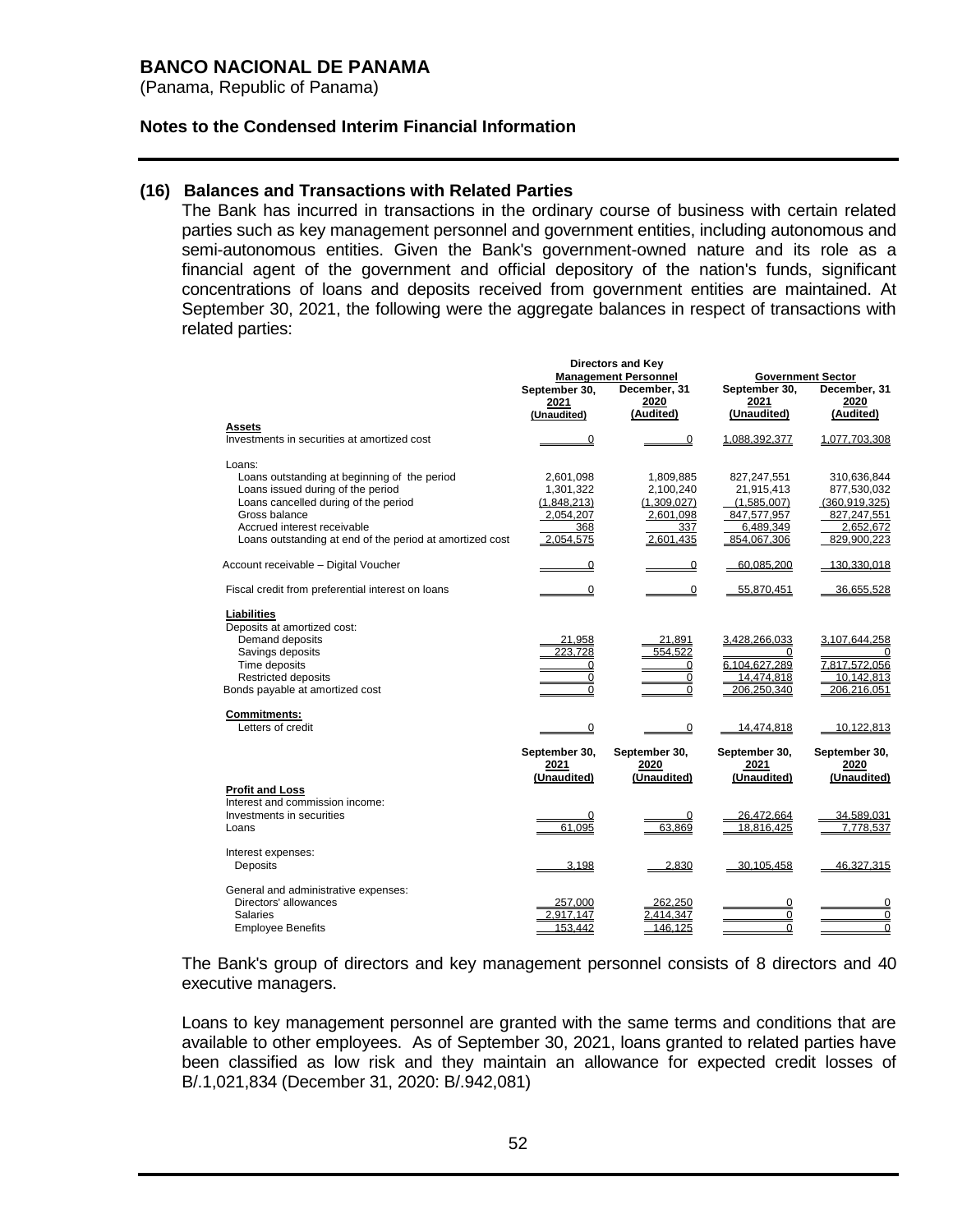(Panama, Republic of Panama)

### **Notes to the Condensed Interim Financial Information**

### **(17) Assets Under Administration and Custody**

As of September 30 , 2021, the Bank held under management trust agreements for the account and risk of third parties for B/.4,255,743,541 (December 31, 2020: B/. B/.4,259,954,372). Given the nature of these services, management considers that the Bank does not assume significant risks in the execution of the terms and conditions contained in those contracts.

The Bank currently has a trust agreement with Balboa Bank & Trust and Balboa Securities, Corp. as Trustee. This trust, hereinafter the Balboa-Liabilities Trust, consists of the custody of the assets in trust, as instructed in the trust agreement, subject to the legal obligations of reserve, accountability and accounting and patrimonial separation of the assets in trust.

The Bank has a trust agreement with Felix B. Maduro, S. A. and Grupo Cima Panama, S. A. (the trustors), who transferred to the Bank (as Trustee) the ownership of the shares of certain companies. Notwithstanding the foregoing, the management and control of these companies is not under the administration of the Trustee, but of a Board of Directors. The Trustee is mainly limited to the custody of the trust assets, as instructed in the trust agreement, subject to the legal obligations of reserve, accountability and accounting and equity separation of the trust assets. The Bank considers that it does not assume significant risks in the execution of the terms and conditions contained in these contracts.

The Bank has a trust agreement with Leemart Property, Ltd. (the Settlors), who transferred ownership of Westline Enterprises, Inc. shares to the Bank (as Trustee). (The owner of the Soho Mall) to the Bank (as Trustee). The Trustee is mainly limited to the custody of the trust assets, as instructed in the trust agreement, subject to the legal obligations of reserve, accountability and accounting and equity separation of the trust assets. The Bank considers that it does not assume significant risks in the execution of the terms and conditions contained in these contracts.

The Bank provides securities brokerage and custody services. This activity is carried out under a securities firm license, at the clients' risk. As at September 30, 2021, the carrying value of this investments in securities portfolio amounted to approximately B/.4,875,166,454 (December 31, 2020: B/.4,779,131,816) and is controlled in off-balance accounts that are not part of the Bank's statement of financial position. Given the nature of these services, management considers that there is no significant risk of loss to the Bank in the provision of such services.

As of September 30, 2021, the Bank obtained income from commissions earned from trust activities for B/.508,587 (September 30, 2020: B/.425,906), brokerage and custody services for B/.500,069 (September 30, 2020: B/.2,940,852) and securities services for B/.824,268 September 30 , 2020: B/.365,744) During the period, the Bank incurred financial services expenses for B/.608,875 (September 30, 2020: B/.586,432).

Banco Nacional de Panama does not have a portfolio under discretionary management of thirdparty accounts.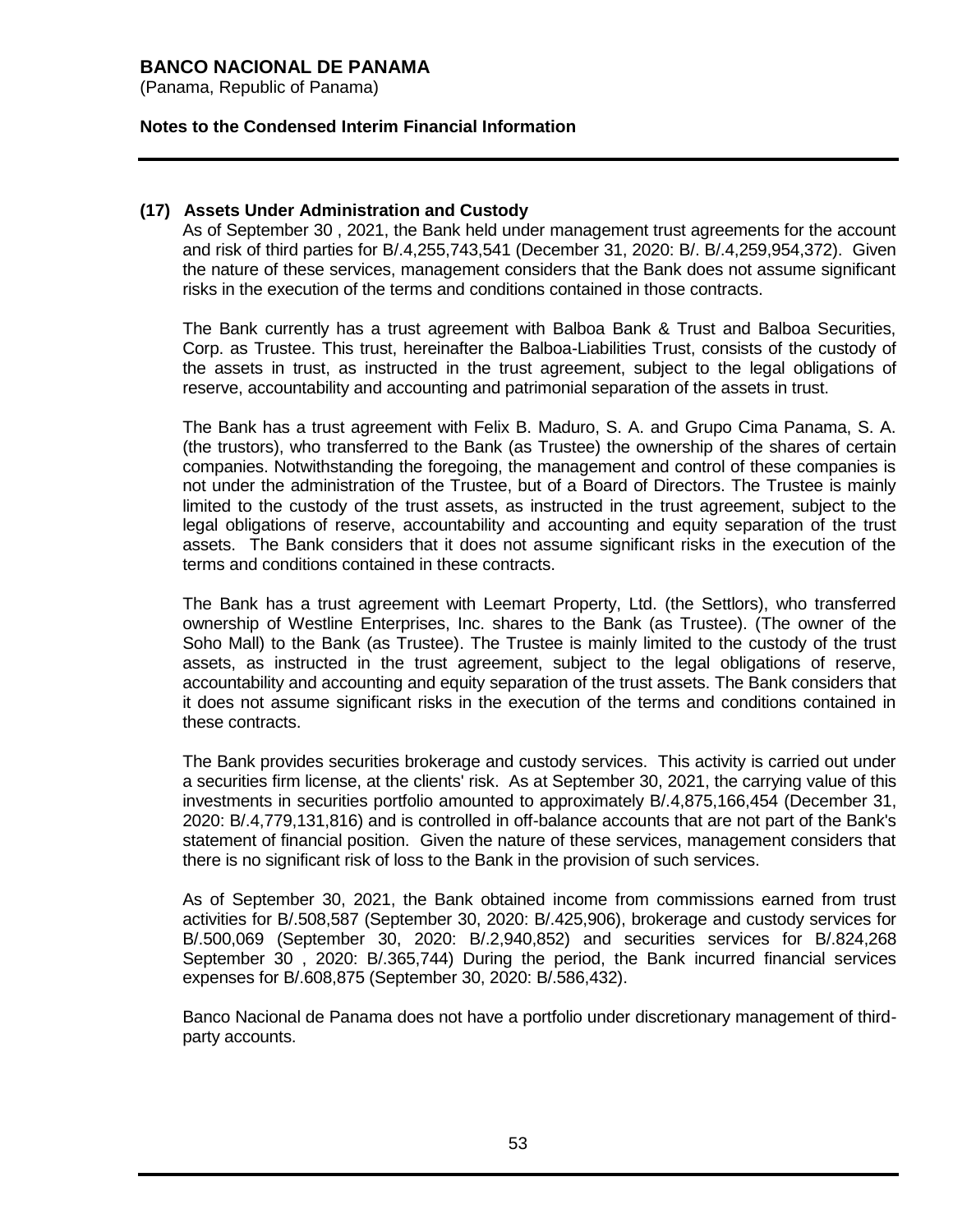(Panama, Republic of Panama)

### **Notes to the Condensed Interim Financial Information**

### **(18) Fair Value of Financial Instruments**

The fair values of financial assets and financial liabilities that are traded in active markets are based on quoted market prices or dealer's price quotations. For all other financial instruments, the Bank determines fair values using other valuation techniques.

For financial instruments that are not frequently traded and for which there is little availability of pricing information, fair value is less objective, and its determination requires the use of varying degrees of judgment depending on liquidity, concentration, uncertainty of market factors, pricing assumptions and other risks affecting the specific instrument.

The Bank measures fair value using the following levels of hierarchy that reflect the significance of the inputs used in making the measurements:

- Level 1: Prices quoted (unadjusted) in active markets for identical assets or liabilities that are accessible to the Bank's management at the measurement date.
- Level 2: Input data other than quoted prices included in Level 1 that are observable, either directly (i.e., prices) or indirectly (i.e., determined on the basis of prices). This category includes instruments valued using quoted prices in active markets for similar instruments, quoted prices for identical or similar instruments in markets that are not active, or other valuation techniques where significant input data are directly or indirectly observable in a market.
- Level 3: This category covers all instruments where valuation techniques include unobservable inputs and have a significant effect on the instrument's valuation. This category includes instruments that are valued, based on quoted prices for similar instruments where significant unobservable assumptions or adjustments reflect the difference between the instruments.

Other valuation techniques include net present value, discounted cash flow models, comparisons with similar instruments for which there are observable market prices, and other valuation models. Assumptions and inputs used in valuation techniques include risk-free reference rates, credit spreads and other assumptions used in estimating discount rates and share prices.

The objective of using a valuation technique is to estimate the price at which an orderly transaction to sell the asset or transfer the liability between market participants would occur at the date of measurement under current market conditions.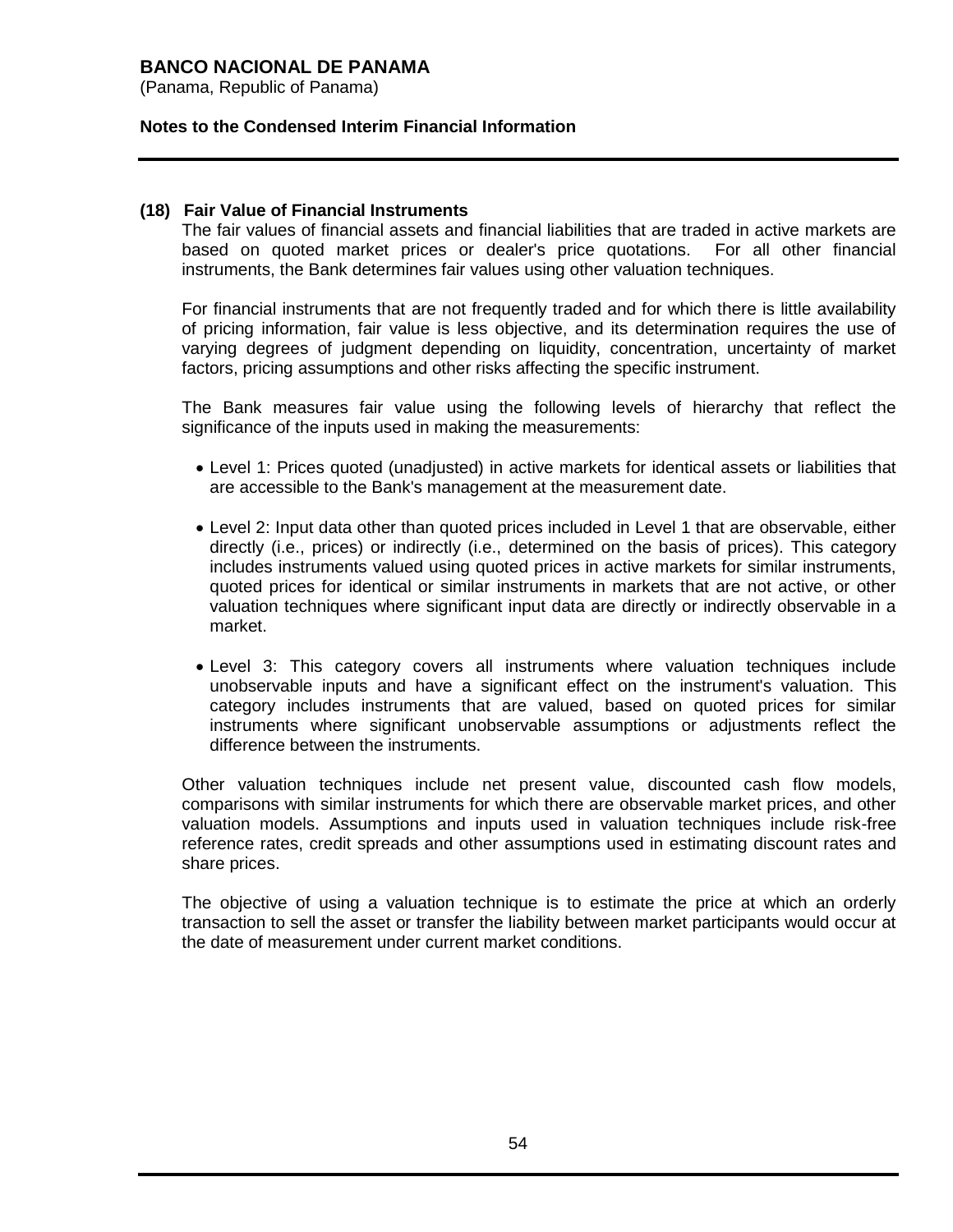(Panama, Republic of Panama)

### **Notes to the Condensed Interim Financial Information**

# **(18) Fair Value for Financial Instruments, continued**

The following table presents the Bank's financial assets and financial liabilities at their carrying value and fair value:

|                                   | <b>September 30, 2021</b><br>(Unaudited) |                      |
|-----------------------------------|------------------------------------------|----------------------|
|                                   | Carrying<br>Value                        | Fair<br><b>Value</b> |
| <b>Financial assets:</b>          |                                          |                      |
| Time deposits at AC               | 6,875,026,433                            | 6,875,265,585        |
| Investments in securities at AC   | 2,434,308,620                            | 2,465,020,745        |
| Loans at AC                       | 4,940,791,446                            | 4,470,255,247        |
|                                   | 14,250,126,499                           | 13,810,541,577       |
| <b>Financial liabilities:</b>     |                                          |                      |
| Time deposits at AC               | 6,460,596,608                            | 6,443,977,842        |
| Bonds payable at AC               | 206,250,340                              | 206, 181, 624        |
| International bonds payable at AC | 1,000,153,525                            | 956,480,000          |
| Borrowings received at AC         | 482,272,915                              | 509,151,776          |
|                                   | 8,149,273,388                            | 8,115,791,242        |
|                                   | December 31, 2020<br>(Audited)           |                      |
|                                   | Carrying                                 | Fair                 |
|                                   | Value                                    | Value                |
| <b>Financial assets:</b>          |                                          |                      |
| Time deposits at AC               | 8,127,494,390                            | 8,127,615,453        |
| Investments in securities at AC   | 3,132,074,294                            | 3,246,513,320        |
| Loans at AC                       | 4,890,060,750                            | 4,501,394,512        |
|                                   | 16,149,629,434                           | 15,875,523,285       |
| <b>Financial liabilities:</b>     |                                          |                      |
| Time deposits at AC               | 8,525,196,518                            | 8,488,573,775        |
| Local bonds payable at AC         | 206,216,051                              | 203,577,418          |
| International bonds payable at AC | 1,005,955,461                            | 1,006,080,000        |
| Borrowings received at AC         | 485,414,902                              | 489,062,483          |
|                                   | 10,222,782,932                           | 10,187,293,676       |

Interest payable on time deposits is B/.7,377,968 (December 31, 2020: B/.5,737,728).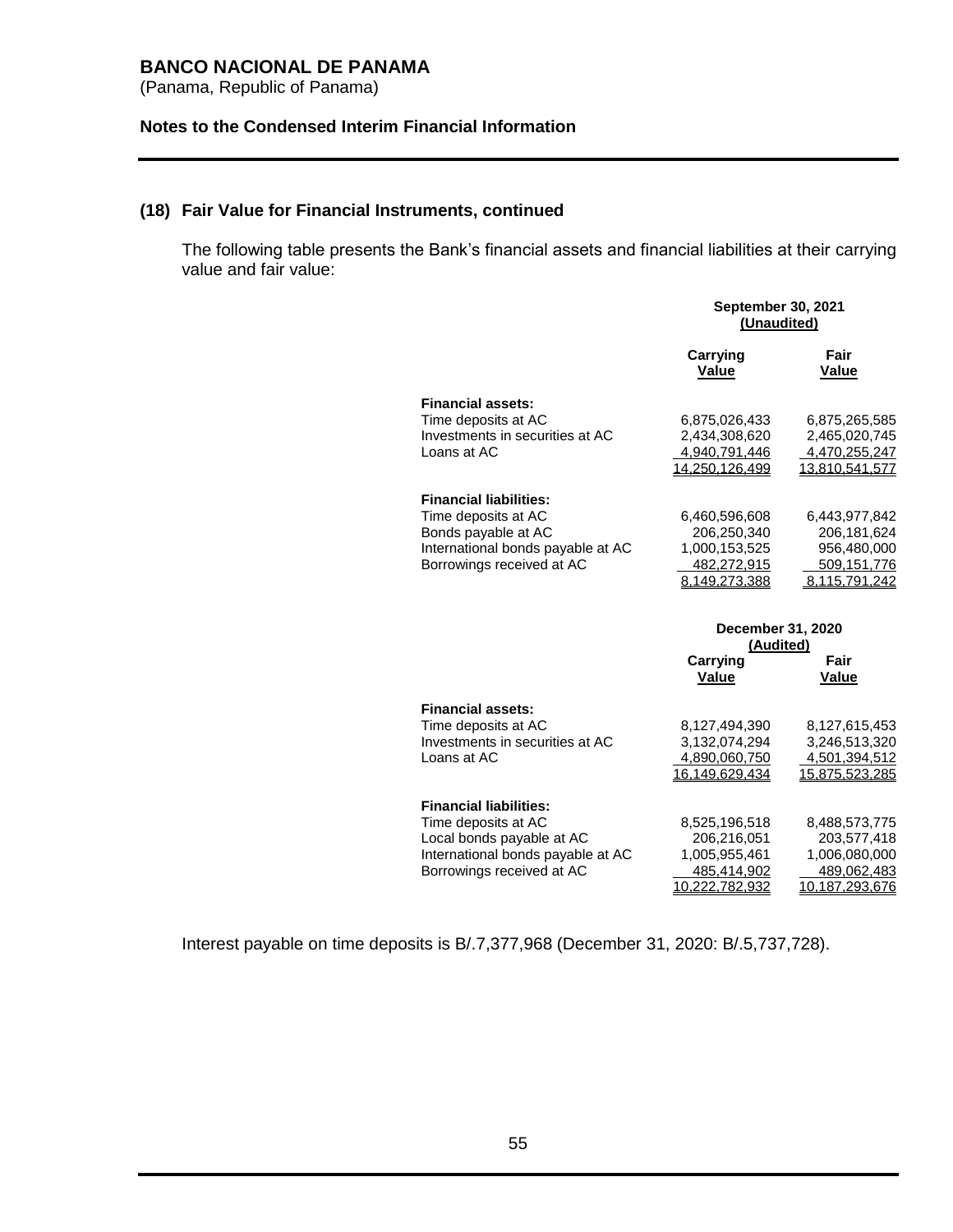(Panama, Republic of Panama)

#### **Notes to the Condensed Interim Financial Information**

### **(18) Fair Value for Financial Instruments, continued**

The following table analyses financial instruments measured at fair value on a recurring basis. These instruments are classified at different levels of the fair value hierarchy based on the data input and valuation techniques used:

|                                                                      | <b>Fair Value</b>      |                        |                |                        |  |
|----------------------------------------------------------------------|------------------------|------------------------|----------------|------------------------|--|
| September 30, 2021<br>(Unaudited)                                    | Level 1                | Level 2                | Level 3        | <b>Total</b>           |  |
| <b>Investments in securities at FVOCI:</b><br>Equity shares          | 8,186,300<br>8,186,300 | 1.209.454<br>1,209,454 | 0              | 9,395,754<br>9,395,754 |  |
| <b>Investments in securities at FVTPL</b><br>Negotiable certificates | ∩                      |                        | 15.493.063     | 15,493,063             |  |
|                                                                      |                        | <b>Fair Value</b>      |                |                        |  |
| December 31, 2020<br>(Audited)                                       | Level 1                | Level 2                | <b>Level 3</b> | <b>Total</b>           |  |
| Investments in securities at FVOCI:<br>Equity shares                 | 7.599.401<br>7.599.401 | 1.101.551<br>1.101.551 | 0              | 8,700,952<br>8.700.952 |  |

As of September 30, 2021, the Bank holds equity securities for B/.391,142 (December 31, 2020: B/.391,142), recorded at its acquisition cost. These investments are maintained at cost because no active market prices are available and there is no other reliable way to determine its fair value.

For investment instruments in securities that are quoted in active markets, the fair value is determined by the instrument's reference price published on stock exchanges, in electronic stock information systems, or provided by price providers. When independent prices are not available, fair values are determined using valuation techniques with reference to observable market data.

The following table analyzes the fair value of financial instruments that are not carried at fair value, classified by level, as follows:

|                                   |               | <b>September 30, 2021</b><br>(Unaudited) | December 31, 2020<br>(Audited) |                |  |
|-----------------------------------|---------------|------------------------------------------|--------------------------------|----------------|--|
| <b>Description</b>                | Level 2       | Level 3                                  | Level 2                        | Level 3        |  |
| Assets:                           |               |                                          |                                |                |  |
| Time deposits at AC               | $\Omega$      | 6,875,265,585                            | 0                              | 8,127,615,453  |  |
| Investments in securities at AC   | 2,465,020,745 | 0                                        | 3,246,513,320                  | $\mathbf{0}$   |  |
| Loans at AC                       |               | 4,470,255,247                            |                                | 4,501,394,512  |  |
|                                   | 2.465.020.745 | 11.345.520.832                           | 3.246.513.320                  | 12.629.009.965 |  |
| Liabilities:                      |               |                                          |                                |                |  |
| Time deposits at AC               | 0             | 6,443,977,842                            | 0                              | 8,488,573,775  |  |
| Bonds payable at AC               | $\Omega$      | 206.181.624                              | 0                              | 203,577,418    |  |
| International bonds payable at AC | 956,480,000   | 0                                        | 1,006,080,000                  |                |  |
| Borrowings received at AC         | 509,151,776   |                                          | 489,062,483                    |                |  |
|                                   | 1.465.631.776 | 6.650.159.466                            | 1.495.142.483                  | 8.692.151.193  |  |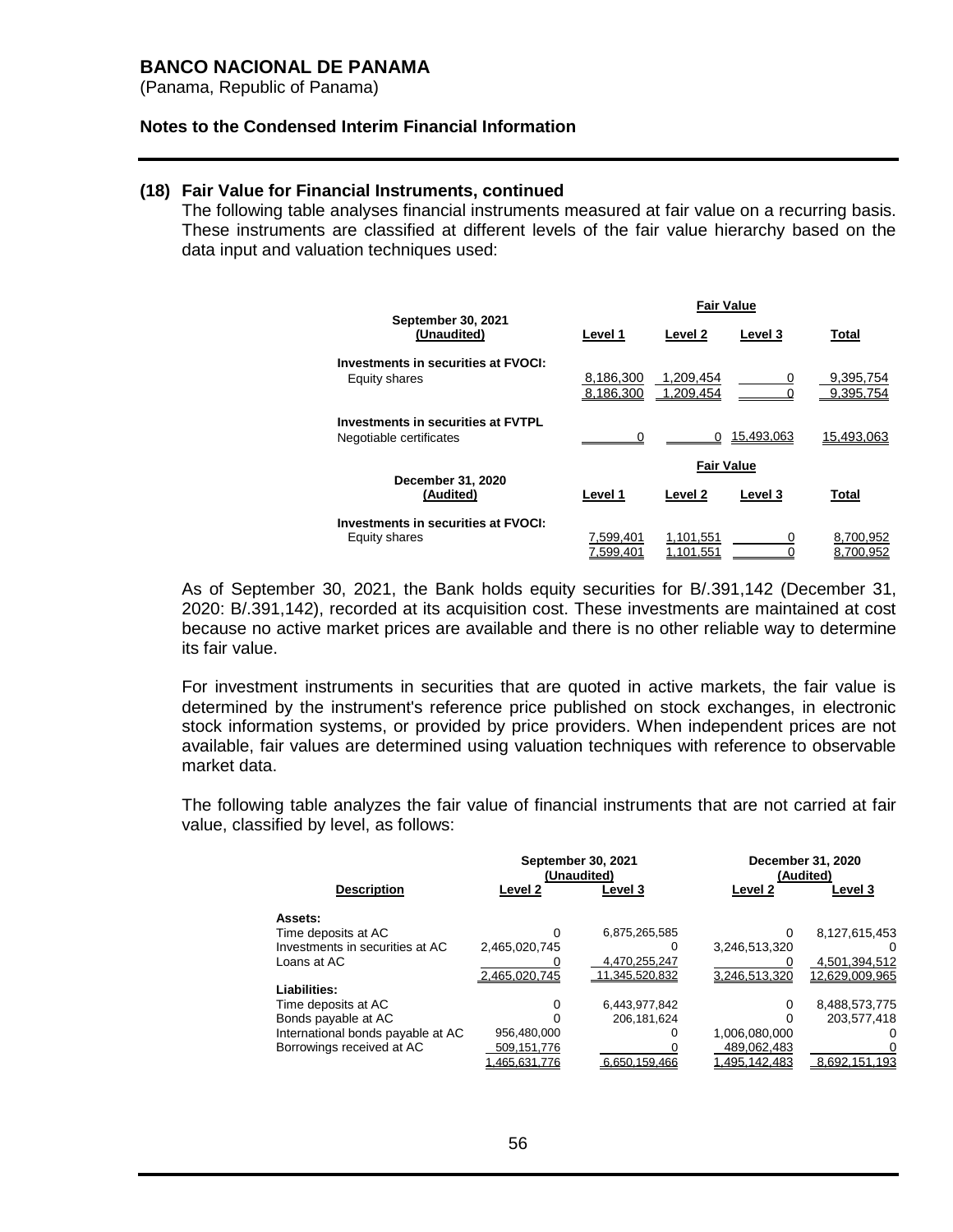(Panama, Republic of Panama)

### **Notes to the Condensed Interim Financial Information**

### **(18) Fair Value for Financial Instruments, continued**

The table below describes the valuation techniques and inputs used in the valuation of financial assets and liabilities not measured at fair value that are classified in the fair value hierarchy within Level 2 and 3:

| <b>Financial Instruments</b>                                                                                                                             | <b>Valuation Technique and Data Inputs Used</b>                                                                           |
|----------------------------------------------------------------------------------------------------------------------------------------------------------|---------------------------------------------------------------------------------------------------------------------------|
| Investments in securities at amortized cost - Public and<br>private debt securities - local                                                              | Future cash flows discounted at current market rates for<br>the term and type of instrument.                              |
| Investments in securities at amortized cost - Public and<br>private debt securities - foreign                                                            | Observable market reference prices that are not active.                                                                   |
| Loans at amortized cost                                                                                                                                  | Future cash flows discounted at current market rates.                                                                     |
| Time deposits placed with banks and received from<br>customers at amortized cost                                                                         | Future cash flows discounted using current market rates<br>for new deposits with similar remaining maturities.            |
| Bonds payable at amortized cost /<br>Foreign<br>borrowings received with MIGA guarantee at amortized<br>cost / Bonds payable - foreign at amortized cost | Future cash flows discounted using current market interest<br>rates for new financings with similar remaining maturities. |

For customer demand deposits, customer savings deposits, and demand deposits at banks, foreign borrowings received (excluding financing with MIGA guarantee), and securities purchased under resale agreements, the carrying value approximates fair value due to their short-term nature.

### **(19) Principal Applicable Laws and Regulations**

### *General Laws and Regulations*

*(a) Banking Law*

Banking operations in the Republic of Panama, are regulated and supervised by the Superintendency of Banks of the Republic of Panama, pursuant to the regulations established in Executive Decree No.52 of April 30, 2008, which adopted the sole text of Decree Law 9 of February 26, 1998, as amended by Decree Law No. 2 of February 22, 2008, whereby establishing the banking system in Panama and creates the Superintendency of Banks and its regulations.

For purposes of compliance with the prudential norms issued by the Superintendency of Banks of Panama, the Bank will prepare an estimate of the regulatory credit reserve. If the regulatory calculation is greater than the corresponding estimate determined under IFRS, the excess reserve is recognized in a regulatory equity reserve.

*(b) Securities Law*

The securities market in the Republic of Panama is regulated by Law Decree No. 1 of July 8,1999, which has been modified by Law 67 of September 1, 2011.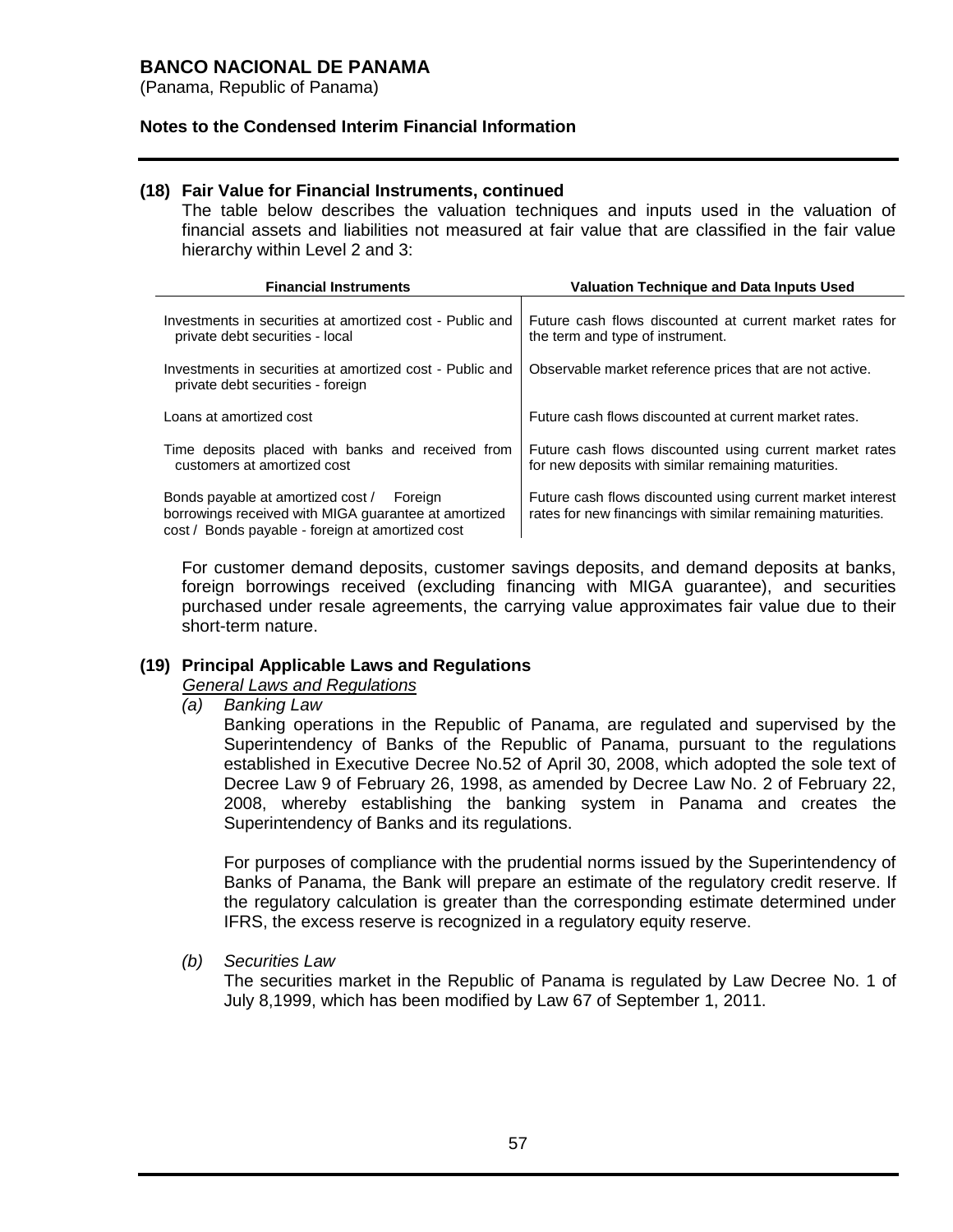(Panama, Republic of Panama)

### **Notes to the Condensed Interim Financial Information**

### **(19) Principal Applicable Laws and Regulations, continued**

In the year 2013, the regulatory entity issued Agreement No. 008-2013, which modified rules that are within Agreement No. 004-2011 on capital adequacy, total minimum required capital, solvency ratio, liquidity ratio and credit concentrations that must be attended by brokerage firms in Panama and those financial institutions that have a brokerage firm license.

The following is a description of the modified rules in the Agreement No. 008-2013 of the Superintendency of Securities Market and the indexes on each of these provisions:

- Total Minimum Required Capital: Banks with a brokerage firm license must constitute and maintain free of encumbrances, at all times, a total minimum required capital, which shall be the sum of the amounts of capital required for each license. The Superintendency of Banks of Panama requires a minimum capital of B/.10,000,000, and the Superintendency of the Securities Market requires a minimum capital of B/.350,000. The capital maintained by the Bank according to these criteria exceeds that total minimum required capital.
- Additional Capital Requirement: Article 4-A of Agreement No. 008-2013, establishes that all Brokerages firms that offer the service of managing custody accounts in physical form or through third parties, must comply with the additional capital requirement. As of September 30, 2021, the Bank had an additional capital requirement of B/.2,070,155 (As of December 31, 2020: B/.2,133,871).

As of September 30, 2021, the capital contributed by the State for B/.750,000,000 covers the minimum total capital required and the additional capital requirement, required by the Superintendency of Banks of Panama and the Superintendency of Securities Market.

- Solvency Ratio: The brokerage houses must maintain at all times a minimum capital adequacy ratio of eight percent (8%) of the total assets and off balance sheet operations, weighted according to their risks. The calculation of the solvency ratio, should not include the customers' or third parties accounts that must be separated from the assets of the Brokerage House.
- Liquidity Ratio: Brokerage firms shall maintain, at all times a volume of investments in low risk and high liquidity assets that shall be at least thirty per cent (30%) of the total liabilities due with a residual term of less than one (1) year.
- Credit Risk Concentrations: The risks maintained by Brokerage firms with respect to an issuer, individual client or a group of issuers or clients related to each other, shall be considered as a concentration situation when the accumulated value of these risks exceeds ten percent (10%) of the total value of its capital funds.

Due to the nature of the operations and services provided by the Bank, management considers that there is no risk of concentration of credit risk.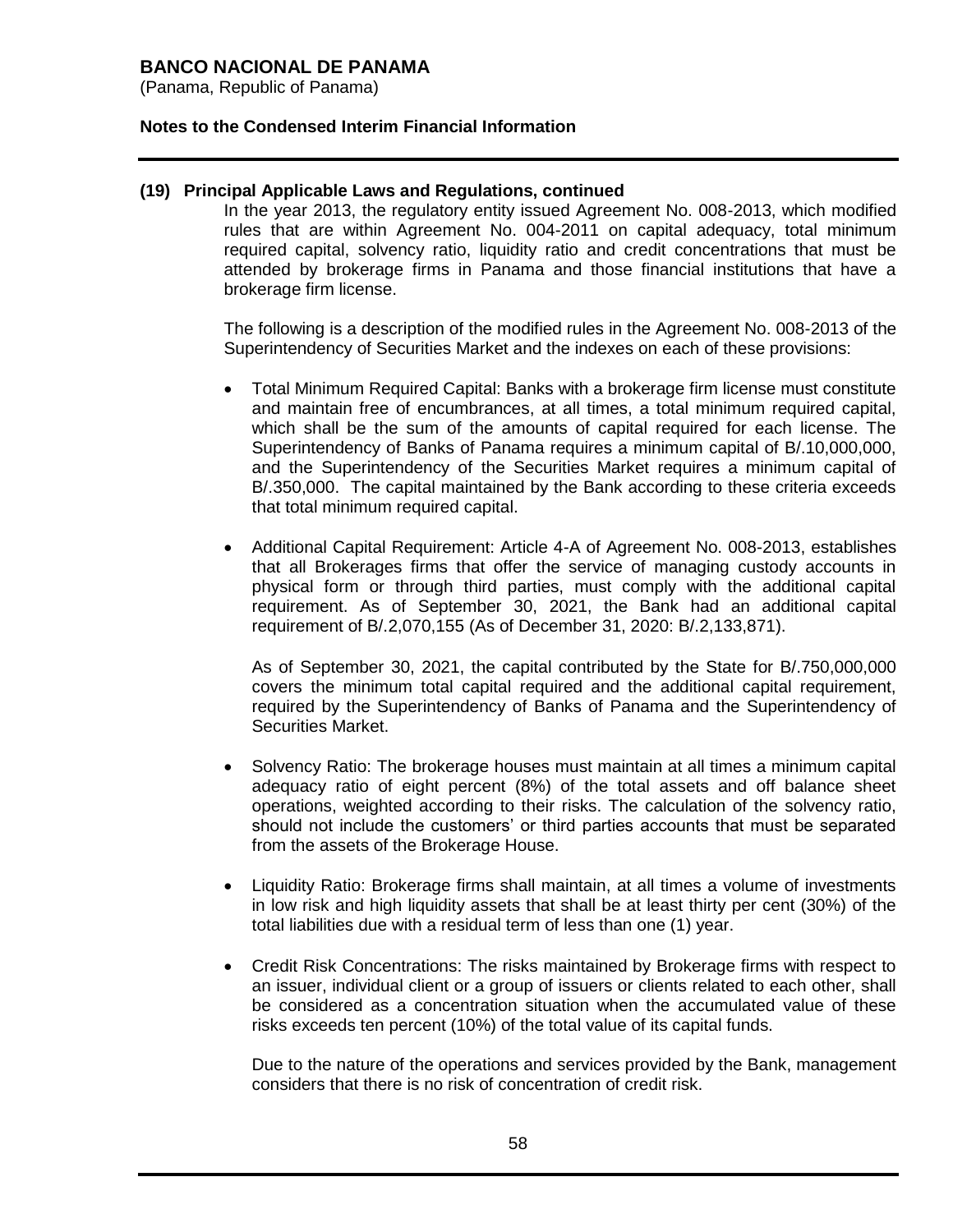(Panama, Republic of Panama)

### **Notes to the Condensed Interim Financial Information**

### **(19) Principal Applicable Laws and Regulations, continued**

*(c) Trust Law*

The exercise of the Trust business in the Republic of Panama is regulated by the Superintendency of Banks of Panama in accordance with the regulations established by Law No. 1 of January 5, 1984, as amended by Law No. 21 of May 10, 2017, which establishes the rules for the regulation and supervision of the trustee business and the trust business and dictates other provisions.

The objective of said law is to promote an appropriate and flexible legal platform to boost the trust market and maintain adequate levels of trust and transparency; the strengthening of management by the Superintendency in terms of the application of standards for comprehensive risk-based regulation and supervision, in accordance with the particular characteristics of the trust business.

The following is a summary of the most important aspects introduced by Law 21 of May 10, 2017:

- Composition of capital: Article 25 establishes that companies that are authorized to act as trustees shall issue shares representing their capital stock exclusively in nominative form.
- Minimum paid-in or assigned capital: Article 26 establishes that the minimum paid-in or assigned capital to apply for and maintain a trust license shall be one hundred and fifty thousand balboas (B/.150,000).

### *(d) Public Sector Employees Seniority Premium*

Law 23 of May 12, 2017 includes a new right for public employees, by establishing that permanent, transitory or contingent public employees, whatever the cause of termination of functions, will be entitled to receive a seniority bonus, at the rate of one week's salary for each year worked in the institution, from the beginning of the permanent relationship.

In addition, it is established that the right to the seniority premium will become effective upon the appointment of three judges to the Civil Service Administrative Tribunal.

As at the date of the financial statements, only one of the three judges of the Civil Service Administrative Tribunal have been appointed, so the seniority premium requirement has not yet become effective and the corresponding liability has not been recorded. The liability to be recorded by the Bank to recognize the seniority premium for public servants will be approximately B/.14,621,820, according to evaluations and calculations made by management.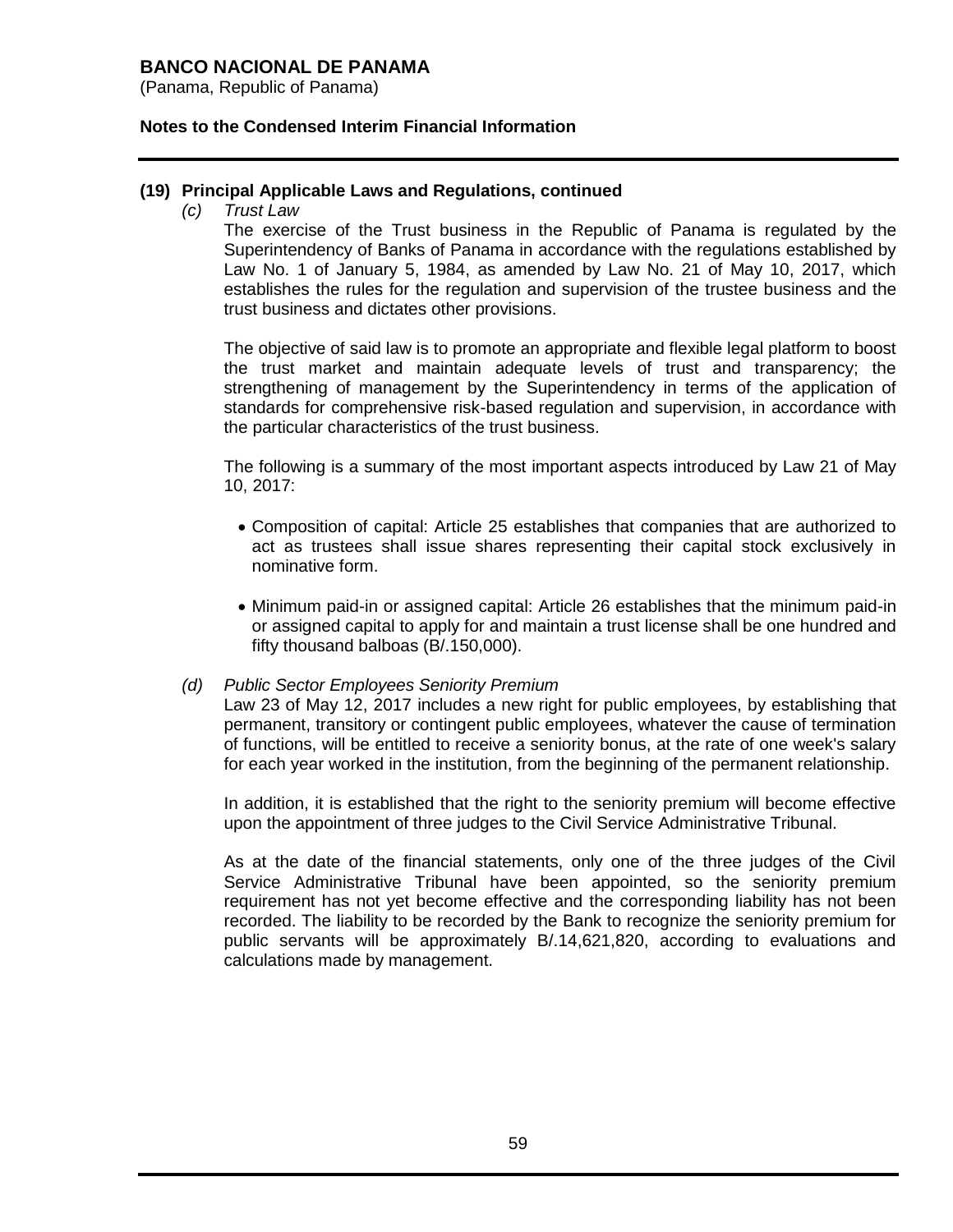(Panama, Republic of Panama)

### **Notes to the Condensed Interim Financial Information**

### **(19) Principal Applicable Laws and Regulations, continued**

*(e) Preferential Interest Law*

By Law 3 of 1985, some mechanisms were established to stimulate the housing property market by applying preferential interest rates to mortgages loans with values that have been changing over time until the present. The preferential interest is the stretch between the reference rate and the lower rate applied by the banks that participate in the preferential interest program. Financial institutions that grant mortgage loans with preferential interest rates that do not exceed the limit established in the Law, receive the annual benefit of a fiscal credit. According to Law No. 8 of March 15, 2010 which repeals Article 6 of Law No. 3 of 1985, the benefit of the preferential interest of the first ten (10) years of the credit is increased to the first fifteen (15) years in new credits and consequently the right of the financial entities to receive fiscal credits during the same period, according to the indicated table.

The fiscal credit established in Law No. 3 of 1985, as amended by Law No. 29 of 2008, may be used for the payment of national taxes, including income tax. The fiscal credit under Act No. 11 of 1990, Act No. 28 of 1994 and Act No. 50 of 1999 can only be used for the payment of income tax. If in any tax year a bank is not able to use effectively all tax credits to which it is entitled, then it may use the excess credit during the next three years at its discretion or transfer it, in whole or in part, to another taxpayer. Article 7 of Law 3 of 1985 was amended by Article 9 of Law No. 66 of 2017, which included a transitory paragraph, which stipulates that the tax credits established and regulated, which would have expired in 2017, based on the three-year prescription term, will regain their validity and will be subject to the five-year prescription term.

The last amendment to Law 3 was made through Law No.94 of September 20, 2019, published in Official Gazette No.28866-A of September 23, 2019, which establishes the essential elements and unique requirements to access the preferential interest regime in certain mortgage loans.

This Law 94 is in force from September 23, 2019 until August 1, 2024, that is for five years, two months and 23 days; which does not have retroactive effects. It applies to all credits approved as of the date of enactment. The tax credits to which financial entities are entitled will be received in accordance with the terms established for each case established in the Law.

### *Specific regulations of the Superintendency of Banks of Panama*

*(a) Acquired Foreclosed Assets*

For regulatory purposes the Superintendency of Banks of Panama sets at term of (5) years, from the date of registration in the Public Register, the deadline to alienate property acquired in settlement of unpaid loans. If after that term the Bank has not sold the acquired property, it shall conduct an independent appraisal of the property to determine if its value has decreased, by applying in such case the provisions of IFRS.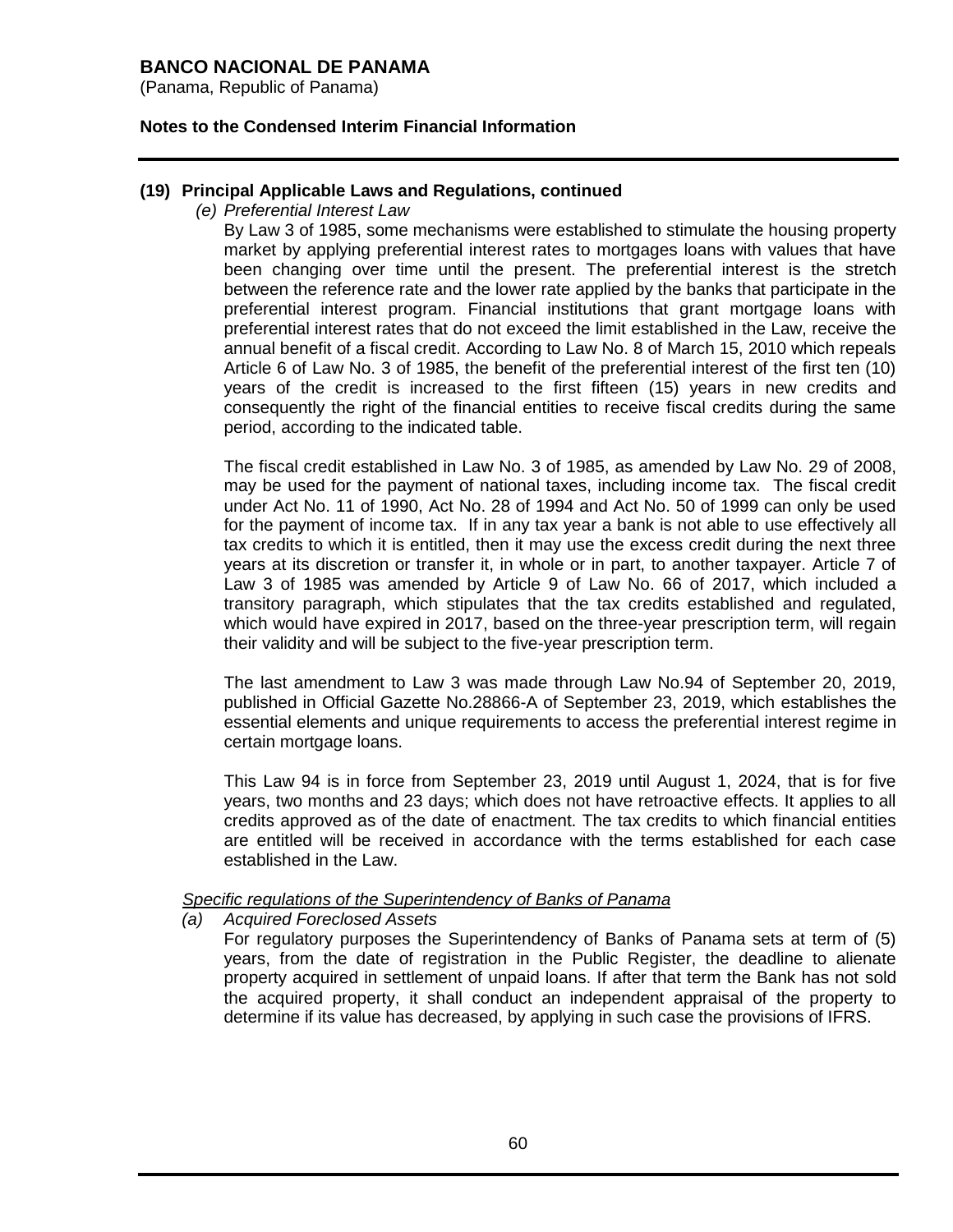(Panama, Republic of Panama)

### **Notes to the Condensed Interim Financial Information**

### **(19) Principal Applicable Laws and Regulations, continued**

Additionally, the Bank must create a reserve in an equity account, through the appropriation in the following order: a) its undistributed profits; and b) profits of the period, to which the following value of the foreclosed asset will be transferred:

| First year:  | 10% |
|--------------|-----|
| Second year: | 20% |
| Third year:  | 35% |
| Fourth year: | 15% |
| Fifth year:  | 10% |

The above reserves shall maintain until the acquired asset is actually transferred, and it shall not be considered a regulatory reserve for purposes of calculating the equity ratio.

*(b) Loans and off-balance sheet operations*

Agreement No. 004-2013 issued by the Superintendency of Banks of Panama establishes provisions on the management and administration of credit risk inherent to the loan portfolio and off-balance sheet operations, including general criteria for the classification of credit facilities for the purpose of determining specific provisions and dynamics for the coverage of the Bank's credit risk. In addition, this Agreement establishes certain minimum required disclosures, in line with IFRS disclosure requirements, on the management and administration of credit risk.

### Specific Provisions

The Agreement No.004-2013 establishes that specific provisions are generated by any objective and concrete evidence of impairment. These provisions shall be recorded for credit facilities classified in the risk categories referred as: special-mention, substandard, doubtful or loss, both for individual or collective credit facilities.

Banks must at all times calculate and maintain the amount of specific provisions determined through the methodology specified in this Agreement, which takes into consideration the balance due of each credit facility classified in one of the categories subject to provisioning, mentioned in the previous paragraph; the present value of each guarantee available to mitigate risk, as established by type of guarantee in this Agreement; and a weighting table that is applied to the net balance exposed to loss of such credit facilities.

In case of a surplus in the specific provisions, calculated according to this Agreement, on the provision calculated under IFRS, this surplus shall be accounted for as a regulatory reserve in equity, increasing or decreasing allocations to or from retained earnings. The balance of the regulatory reserves will not be considered as capital funds for purposes of calculating certain prudential indices or ratios mentioned in the Agreement.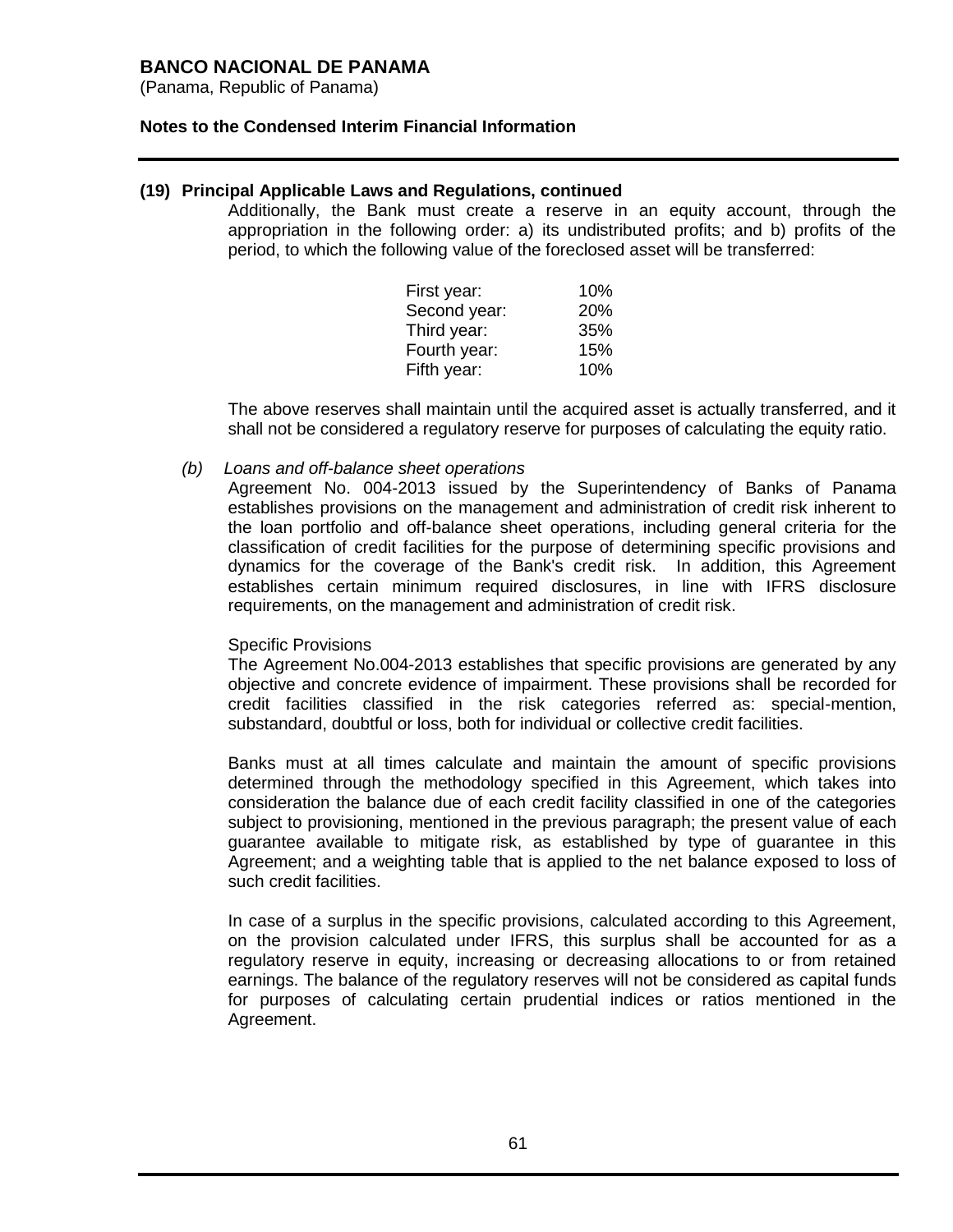(Panama, Republic of Panama)

### **Notes to the Condensed Interim Financial Information**

### **(19) Principal Applicable Laws and Regulations, continued**

The following table summarizes the classification of the Bank's loan portfolio based on Agreement No. 004-2013, temporarily modified by Agreement No. 002-2020:

|                          | <b>September 30, 2021</b><br>Unaudited) |            | December 31, 2020<br>(Audited) |                  |  |
|--------------------------|-----------------------------------------|------------|--------------------------------|------------------|--|
|                          | Loans, Gross<br><b>Allowance</b>        |            | <b>Loans, Gross</b>            | <b>Allowance</b> |  |
| Standard                 | 4,255,469,566                           | 0          | 4,162,181,999                  | 0                |  |
| Special mention          | 56.420.917                              | 1,720,305  | 84,695,640                     | 2,337,645        |  |
| Modified special mention | 602,673,142                             | 976,729    | 615,555,221                    | 1,600,765        |  |
| Sub-standard             | 35,681,251                              | 3,031,818  | 32.710.240                     | 3,163,429        |  |
| Doubtful                 | 23,256,855                              | 4,525,283  | 22,253,354                     | 4,425,598        |  |
| Loss                     | 63,633,529                              | 19,532,067 | 61,998,228                     | 20,701,020       |  |
| Gross amount             | 5,037,135,260                           | 29,786,202 | 4,979,394,682                  | 32,228,457       |  |

In addition, based on Agreement No. 008-2014, the recognition of interest income is suspended based on the days of delay in the payment of principal and/or interest and the type of credit operation according to the following:

- a) For consumer and commercial loans, if it is overdue in more than 90 days; and
- b) For residential mortgage loans, if it is overdue in more than 120 days.

As of September 30, 2021, the Bank maintains loans for B/.57,613,833 (December 31, 2020: B/.59,745,080) in nonaccrual status and the interest not received amounts to B/.3,635,759 (December 31,2020: B/.3,198,900).

Agreement No. 004-2013 defines as past due any credit facility that presents any unpaid amount, in terms of principal, interest or expenses contractually agreed, with a delinquency of more than 30 days and up to 90 days, as of the date established for compliance with the payments.

The Agreement No.004-2013 defines as overdue any credit facility whose failure to pay the contractual amounts agreed, presents a delinquency over 90 days. This period shall be calculated from the date set for compliance with payments. The operations with a single payment at its maturity date and overdrafts, are considered overdue when its lack of payment exceeds 30 days from the date on which the obligation was determined to be paid.

The balances of past due and overdue loans based on Agreement No. 004-2013 are detailed below:

|            | <b>September 30, 2021</b><br>(Unaudited) |             |            | December 31, 2020<br>(Audited) |          |
|------------|------------------------------------------|-------------|------------|--------------------------------|----------|
| Past due   | Overdue                                  | Total       | Past due   | Overdue                        | Total    |
| 97.034.328 | 82.069.456                               | 179.103.784 | 49.640.008 | 84.642.735                     | 134.282. |

During the period ended September 30, 2021, loans with a gross balance as of B/.31,474,087 (December 31, 2020: B/.13,204,740) were renegotiated.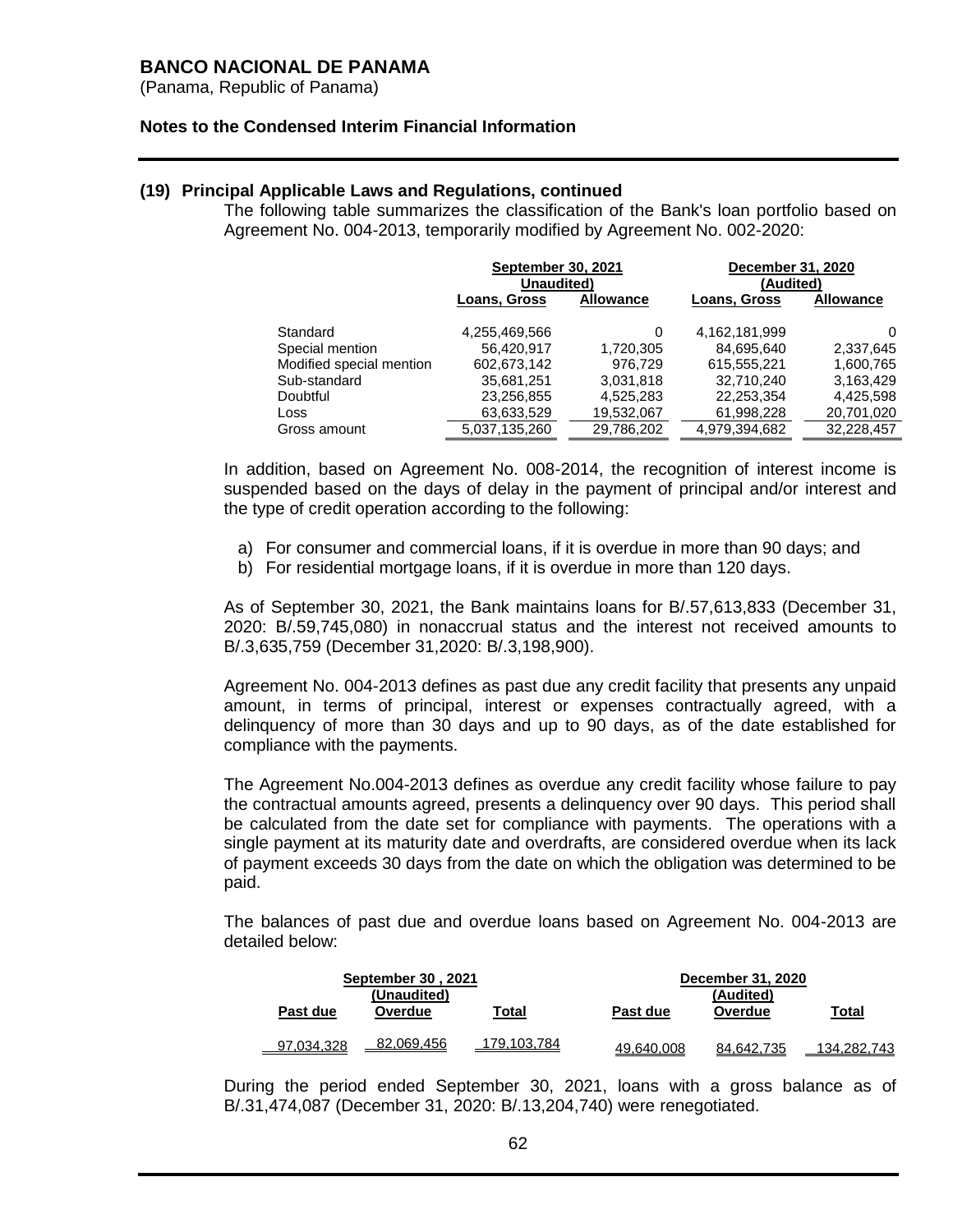(Panama, Republic of Panama)

### **Notes to the Condensed Interim Financial Information**

### **(19) Principal Applicable Laws and Regulations, continued**

*Modified Loans*

During September 2020, the Superintendency of Banks of Panama issued Agreement No. 009-2020, that modifies Agreement No. 002-2020, which establishes additional, exceptional and temporary measures for compliance with the provisions contained in the Agreement No. 004-2013 on credit risk.

In view of the current situation presented by the COVID-19 Pandemic, a new type of credit category was created, called "modified credits". The provisions established in the Agreement apply to both consumer loans and corporate loans.

In order to allow the debtors to adequately attend to their obligations, against the potential or real impairment of payments, due to the crisis caused by COVID-19, the banking entities can modify the originally agreed conditions of the credits without these adjustments being considered a loan restructuring as provided in Agreement No. 004- 2013. These modifications may be made at the request of the debtor or at the initiative of the banking entity.

The modified loans would have the following characteristics:

- 1. The new terms and conditions must meet financial viability criteria taking into consideration the debtor's payment capacity and the bank's credit policies.
- 2. The loans will be subject to special monitoring by the Bank.
- 3. Credits within the modified category must follow the established parameters; for purposes of determining the provisions that will be applied to modified loans, banks will classify the portfolio of personal loans and corporate loans and other loans under a new risk category called "modified special mention".

Agreement No. 013-2020, modifies Agreement No. 002-2020, and dictates additional, exceptional and temporary measures for compliance with the provisions contained in Agreement No. 004-2013 on credit risk, defines that loans classified as normal and special mention, as well as restructured loans that are not in arrears, may be modified in accordance with the guidelines established in the aforementioned Agreement. Moreover, these modified loans in the normal and special mention categories will be classified in the category "modified special mention" for the purpose of determining the respective allowance.

On June 11, 2021 The Superintendency of Banks of Panama published Banking Agreement No. 002-2021 which establishes the parameters and guidelines that will be applicable to modified credits, since Agreements 009-2020 and 013-2020 were valid up to June 30, 2021.

### *Allowance for the Modified Special Mention Portfolio*

The allowance for the modified special mention portfolio must be established to hedge credit risk, ensuring compliance with IFRS and prudential standards established in Agreement No. 002-2020.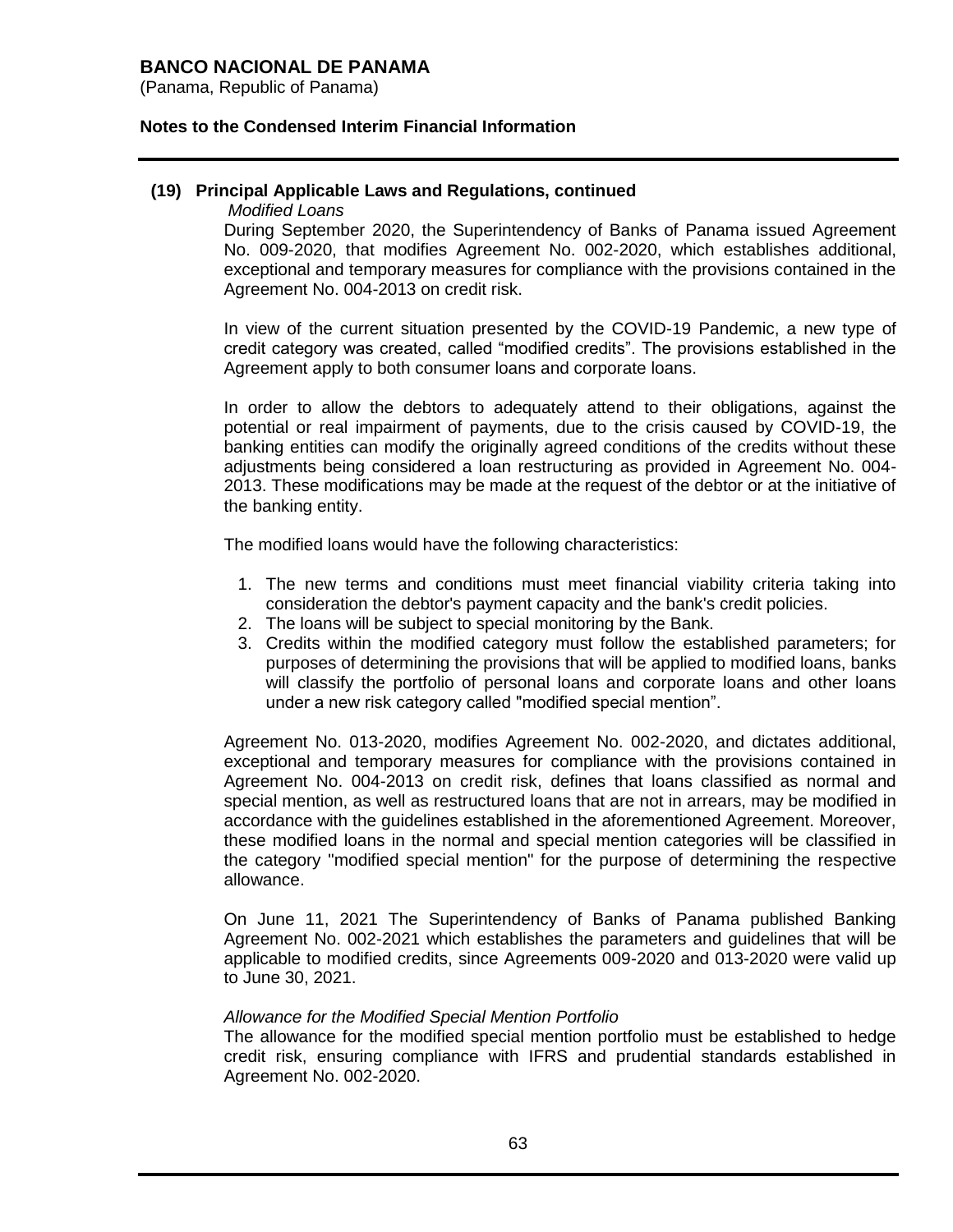(Panama, Republic of Panama)

### **Notes to the Condensed Interim Financial Information**

### **(19) Principal Applicable Laws and Regulations, continued**

For such purposes, banks will constitute an allowance equivalent to the highest value between the allowance to IFRS allowance of the modified special mention portfolio and a generic allowance equivalent to three percent (3%) of the gross balance of the modified loan portfolio, including uncollected accrued interests and capitalized expenses; modified loans secured with deposits pledged in the same bank may be excluded from this calculation up to the secured amount. For this, the following scenarios will be considered:

- 1. In cases where the IFRS allowance is equal to or greater than the generic allowance of 3% established herein, the banks will account for the corresponding IFRS provision profit or loss of the year.
- 2. In cases where the IFRS allowance is less than the generic allowance of 3% established herein, the Bank will account the corresponding IFRS allowance in profit or loss and the difference must be accounted for in profit or loss or in a regulatory reserve within capital funds account, taking into consideration the following aspects:
	- a. When the IFRS allowance is equal to or greater than 1.5%, the banks must record the IFRS allowance in profit or loss. The difference to complete the 3% of the generic allowance established herein must be recorded in a regulatory reserves account within capital funds.
	- b. When the IFRS allowance is less than 1.5%, the Bank must ensure that this percentage is completed and recorded in profit or loss. The difference to complete the 3% of the generic allowance established herein must be recorded in regulatory reserves account within capital funds.

All of the above, without prejudice to the authority of the Superintendency to modify the allowance percentages and the form and opportunity to reverse the generic provisions and regulatory reserves, based on the new circumstances derived from COVID-19.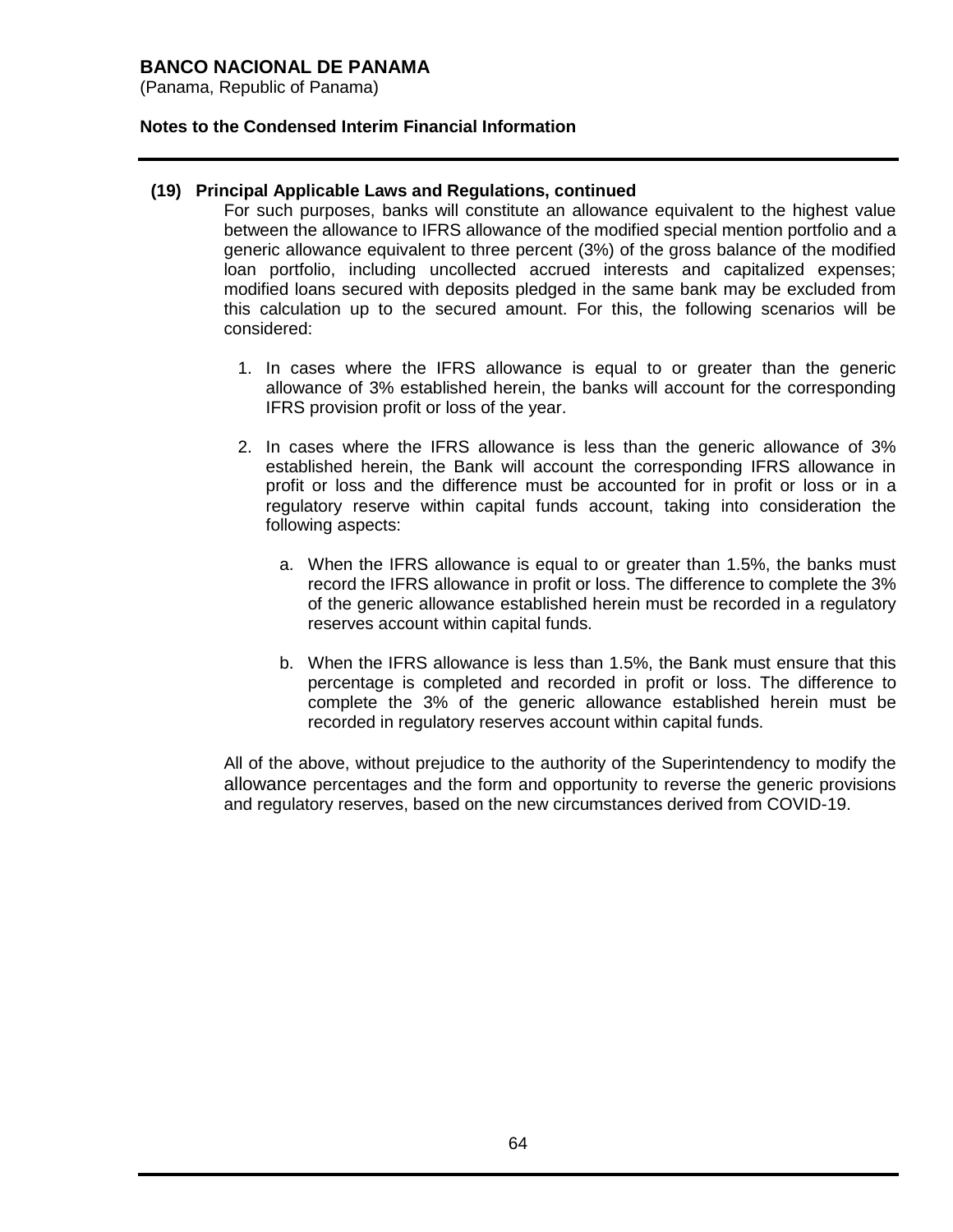(Panama, Republic of Panama)

#### **Notes to the Condensed Interim Financial Information**

### **(19) Principal Applicable Laws and Regulations, continued**

In accordance with the requirements of Article 4-E of Agreement No. 009-2020 of September 11, 2020, which modifies Agreement No. 002-2020 of March 16, 2020, below is a breakdown of the portfolio of loans in the modified special mention category and their corresponding allowances and regulatory reserves as of September 30, 2021, classified according to the IFRS 9 three-stage model:

|                                                                              | <b>September 30, 2021</b> |                       |                |                           |  |
|------------------------------------------------------------------------------|---------------------------|-----------------------|----------------|---------------------------|--|
|                                                                              |                           | (Unaudited)           |                |                           |  |
|                                                                              | Low                       | <b>Significant</b>    | <b>Default</b> |                           |  |
|                                                                              | risk                      | risk                  | risk           | Total                     |  |
| Loans within the modified special mention category                           |                           |                       |                |                           |  |
| <b>Modified loans:</b>                                                       |                           |                       |                |                           |  |
| Residential mortgages                                                        | 342,116,127               | 11,693,185            |                | 0 353,809,312             |  |
| Personal loans                                                               | 0                         | 48,014,964            | 2,429,400      | 50,444,364                |  |
| Agricultural                                                                 | 16,637,725                | 0                     | 697,892        | 17,335,617                |  |
| Commercial                                                                   | 112,258,473               | 67,138,938            | 843,220        | 180,240,631               |  |
| <b>Financial institutions</b>                                                | 843,218                   | 0                     | 0              | 843,218                   |  |
| <b>Gross balance</b>                                                         | 471,855,543               | 126,847,087           | 3,970,512      | 602,673,142               |  |
| More (less):                                                                 |                           |                       |                |                           |  |
| Interest receivable                                                          | 14,185,446                | 6,527,705             | 110,310        | 20,823,461                |  |
| Unearned interest and commissions                                            | (363,035)                 | (441, 435)            | (38, 583)      | (843,053)                 |  |
| Total loans subject to allowances Agreement No. 009-2020                     | 485,677,954               | 132,933,357           | 4,042,239      | 622,653,550               |  |
|                                                                              |                           |                       |                |                           |  |
| <b>Comparison: IFRS 9 reserve and generic allowance</b>                      |                           |                       |                |                           |  |
| <b>IFRS 9 allowance requirement</b>                                          | 24,599,611                | 12,421,075            | 2,092,796      | 39,113,482                |  |
| Generic allowance calculation 3%                                             | 14,592,121                | 4,014,487             | 123,582        | 18,730,190                |  |
| Total IFRS 9 registered allowance                                            | 24,599,611                | 12,421,075            | 2,092,796      | 39,113,482                |  |
| Generic provision (to complete 1.5%)                                         | 0                         | 0                     | 0              | 0                         |  |
| Regulatory reserve (to complete 3%)                                          | 0                         | 0                     | 0              | 0                         |  |
| <b>Total allowance and reserves</b>                                          | 24.599.611                | 12.421.075            | 2.092.796      | 39.113.482                |  |
|                                                                              |                           |                       |                |                           |  |
|                                                                              |                           |                       |                |                           |  |
|                                                                              |                           | December 31, 2020     |                |                           |  |
|                                                                              |                           | (Audited)             |                |                           |  |
|                                                                              | Low                       | <b>Significant</b>    | <b>Default</b> |                           |  |
|                                                                              | risk                      | risk                  | risk           | Total                     |  |
| Loans within the modified special mention category<br><b>Modified loans:</b> |                           |                       |                |                           |  |
| Residential mortgages                                                        |                           | $\Omega$              |                |                           |  |
| Personal loans                                                               | 347,358,810               |                       | 0              | 0 347,358,810             |  |
|                                                                              | 49,739,360                | 220,492               | 0              | 49,959,852                |  |
| Agricultural<br>Commercial                                                   | 20,768,338                | 0<br>0                | 0              | 20,768,338                |  |
| <b>Financial institutions</b>                                                | 196,250,928               | 0                     | 0              | 196,250,928               |  |
| Gross balance                                                                | 1,217,293                 |                       | 0              | 1,217,293                 |  |
|                                                                              | 615,334,729               | 220,492               |                | 615,555,221               |  |
| More (less):<br>Interest receivable                                          |                           |                       | 0              |                           |  |
| Unearned interest and commissions                                            | 14,034,636                | 8,337                 | 0              | 14,042,973                |  |
|                                                                              | (981, 401)<br>628,387,964 | (2,481)<br>226,348    | 0              | (983, 882)<br>628,614,312 |  |
| Total loans subject to allowances Agreement No. 009-2020                     |                           |                       |                |                           |  |
| Comparison: IFRS 9 reserve and generic allowance                             |                           |                       |                |                           |  |
| IFRS 9 allowance requirement                                                 | 36,474,179                | 71,501                | 0              | 36,545,680                |  |
| Generic allowance calculation 3%                                             | 18,851,639                | 6,790                 | 0              | 18,858,429                |  |
| Total IFRS 9 registered allowance                                            | 36,474,179                | 71,501                | $\mathbf 0$    | 36,545,680                |  |
| Generic provision (to complete 1.5%)                                         | 0                         | 0                     | 0              | 0                         |  |
| Regulatory reserve (to complete 3%)                                          | 0<br>36,474,179           | $\mathbf 0$<br>71,501 | $\mathbf 0$    | 0<br>36,545,680           |  |

The modified restructured loans that were in the sub-standard, doubtful or loss category will maintain the credit classification they had at the time of their modification with their respective allowance.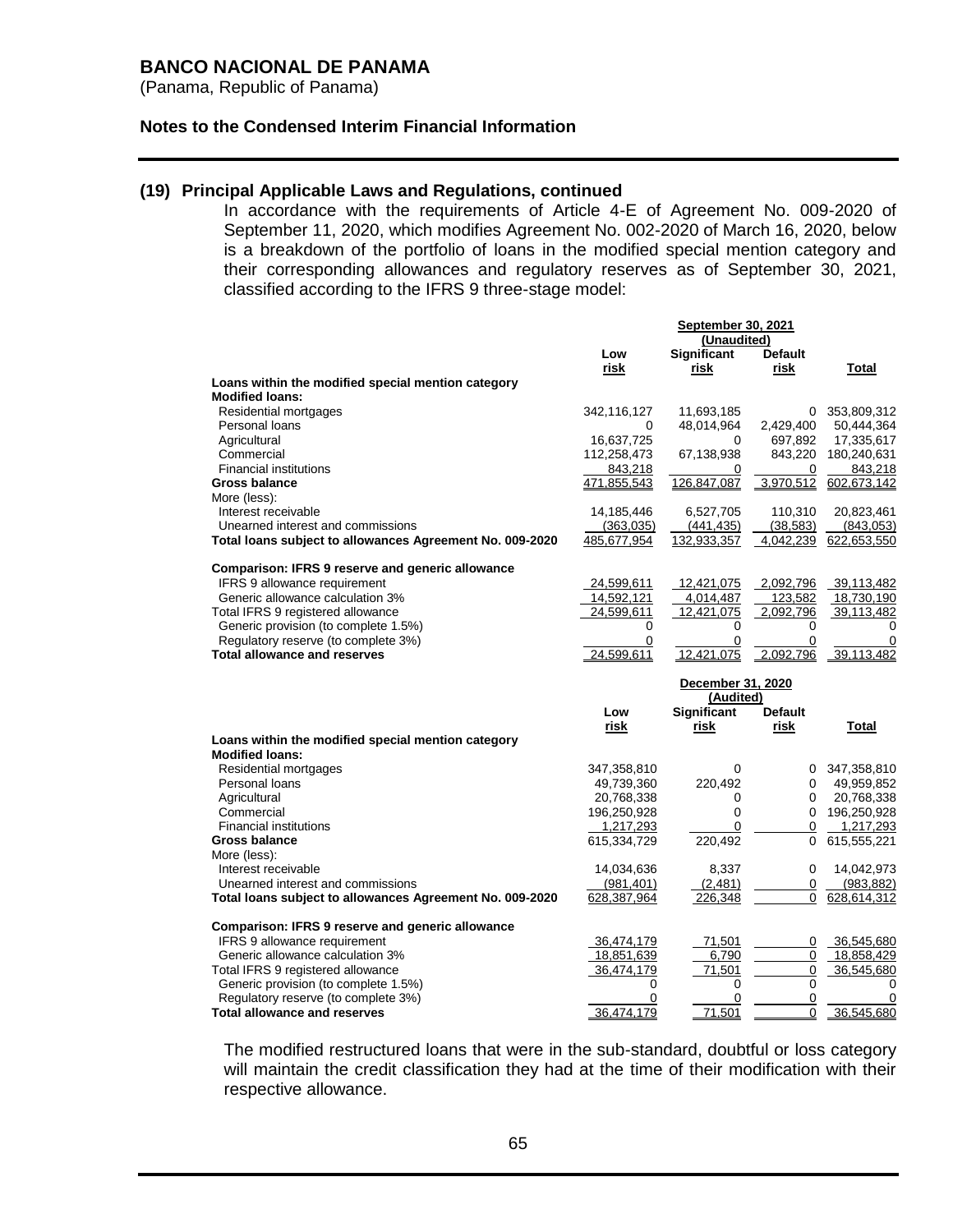(Panama, Republic of Panama)

#### **Notes to the Condensed Interim Financial Information**

### **(19) Principal Applicable Laws and Regulations, continued**

*Cash flows on modified special loans*.

The Bank's cash flows have been reduced as a consequence of the aforementioned moratoriums.

The table below details the percentage of the value of the modified special mention loans, including interest, that as of September 30, 2021 have not present payment in their installments counted from the last payment of the installment registered at the time of the loan modification.

|                       | Up to $90$<br><u>days</u> | <b>September 30, 2021</b><br>(Unaudited)<br><b>Between</b><br>91 and 120<br><u>days</u> | <b>Between</b><br>121 and 180<br><u>days</u> | Between 181<br>and 270<br><u>days</u> | More than<br>270<br><u>days</u> |
|-----------------------|---------------------------|-----------------------------------------------------------------------------------------|----------------------------------------------|---------------------------------------|---------------------------------|
| Corporate             | 0%                        | $0\%$                                                                                   | 0%                                           | 0%                                    | 1%                              |
| Commercial            | 5%                        | 1%                                                                                      | 5%                                           | 1%                                    | 7%                              |
| Agricultural          | 0%                        | 0%                                                                                      | 0%                                           | 0%                                    | 2%                              |
| Residential mortgages | 0%                        | 0%                                                                                      | $1\%$                                        | $1\%$                                 | 18%                             |
| Personal loans        | 0%                        | 0%                                                                                      | 2%                                           | 1%                                    | 18%                             |

As of September 30, 2020, the total of loans in the modified special mention category including interest for B/.623,795,715; 16% do not present payments in their installments from the moment of the credit modification.

|                       | Up to 90<br><u>days</u> | December 31, 2020<br>(Audited)<br><b>Between</b><br>91 and 120<br><u>days</u> | <b>Between</b><br>121 and 180<br><u>days</u> | Between 181<br>and 270<br><u>days</u> | More than<br>270<br><u>days</u> |
|-----------------------|-------------------------|-------------------------------------------------------------------------------|----------------------------------------------|---------------------------------------|---------------------------------|
| Corporate             | 0%                      | 0%                                                                            | 0%                                           | 84%                                   | 0%                              |
| Commercial            | 0%                      | 2%                                                                            | 8%                                           | 28%                                   | $0\%$                           |
| Agricultural          | 0%                      | 4%                                                                            | 3%                                           | 2%                                    | $0\%$                           |
| Residential mortgages | 7%                      | 5%                                                                            | 9%                                           | 18%                                   | 0%                              |
| Personal loans        | 7%                      | 1%                                                                            | 17%                                          | 11%                                   | 0%                              |

As of December 31, 2020, the total of loans in the modified special mention category including interest for B/.629,598,194; 46% do not present payments in their installments from the moment of the credit modification.

#### Moratorium Law

Law No. 156 dictates economic and financial measures to counteract the effects of the COVID-19 Pandemic, providing financial relief measures that mainly consist of granting grace periods of capital and interest on financial obligations; in this sense, the Bank has loans that were in the sub-standard, doubtful or loss category.

As of September 30, 2021, the Bank has not made financial relief extensions. The modified loan granting measures ended on June 30, 2021 (Agreement No. 002-2020 and its modifications). Law No. 156 was in force until December 31, 2020; To date, 147 loans that had relief under the aforementioned Law remain in the portfolio with a balance of B / .7,246,814.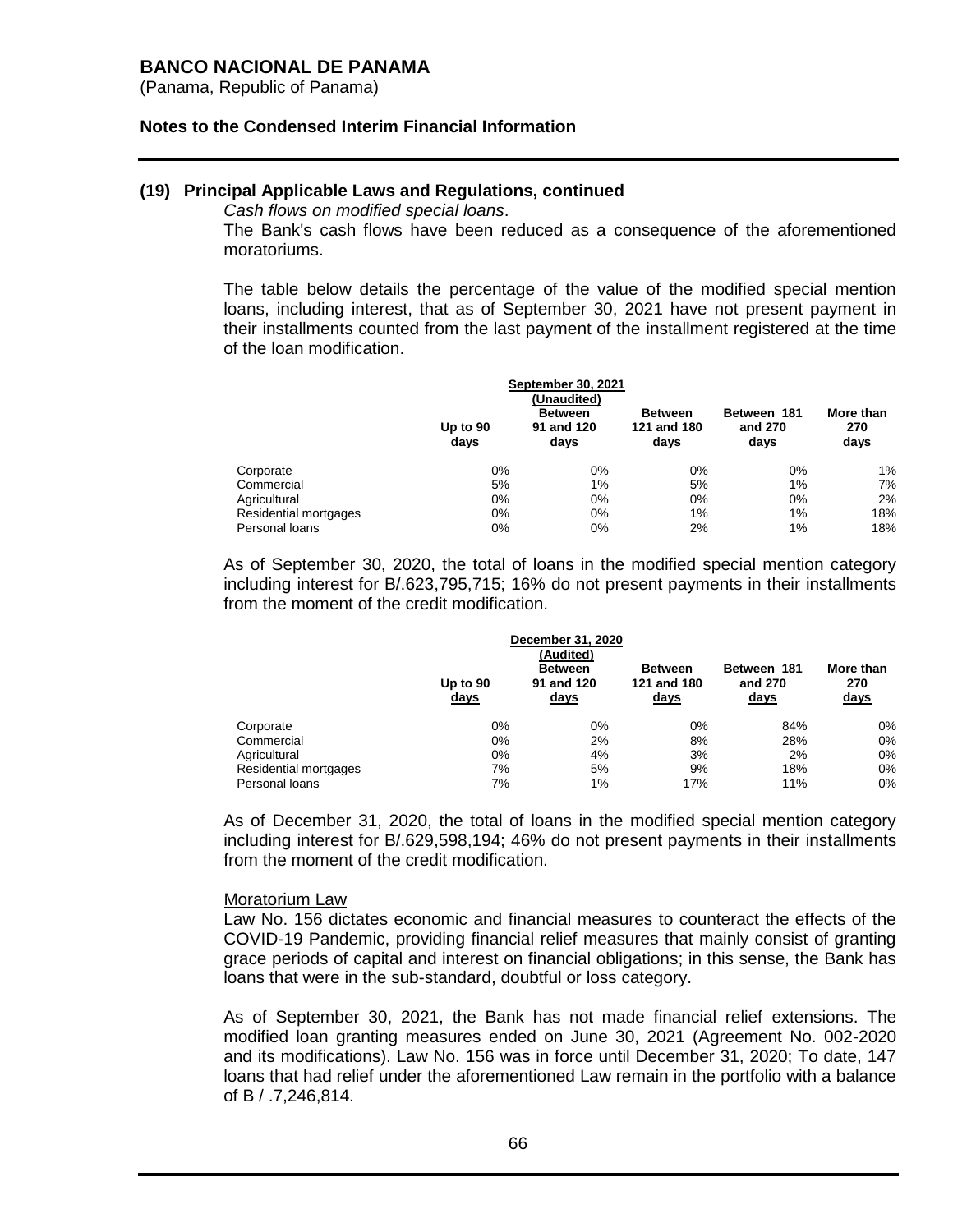(Panama, Republic of Panama)

### **Notes to the Condensed Interim Financial Information**

| December 31, 2020 |                |                |                |                 |              |  |
|-------------------|----------------|----------------|----------------|-----------------|--------------|--|
| (Audited)         |                |                |                |                 |              |  |
|                   | <b>Between</b> | <b>Between</b> | <b>Between</b> |                 |              |  |
|                   | 91 and 120     | 121 and 180    | 181 and 270    | <b>Over 270</b> |              |  |
|                   | days           | days           | days           | days            | <b>Total</b> |  |
|                   |                |                |                |                 |              |  |
| Corporate         | 4.042.364      | 0              | 0              |                 | 4.042.364    |  |
| Consumer          | 2,295,917      |                |                | 6,892           | 2,302,809    |  |
| <b>Total</b>      | 6.338.281      |                |                | 6.892           | 6,345,173    |  |

### **(19) Principal Applicable Laws and Regulations, continued**

### *Dynamic Provision*

Agreement No. 004-2013 sets forth that a dynamic provision is a reserve established to meet future requirements of specific provisions, which is ruled by prudential criteria inherent to the banking regulation. The dynamic provision is constituted on a quarterly basis on credit facilities without specific provision assigned, that is, on credit facilities classified as normal.

This Agreement regulates the methodology to calculate the amount of the dynamic provision, which considers a maximum and minimum percentage restriction applicable to the amount of provision determined on credit facilities classified as normal.

The dynamic provision is an equity item that increases or decreases through allocations from or to retained earnings. The credit balance of this dynamic provision forms part of the regulatory capital but does not replace nor offset capital adequacy requirements established by the Superintendency.

Agreement No. 002-2020 dictates the use of the dynamic provision for the purpose of the provisions of paragraph c of Article 37 of Agreement No. 004-2013, which establishes restrictions on the amount of the dynamic provision, as an exceptional and temporary measure it is established that banks may use up to 80% of the dynamic provision for the constitution of specific provisions. In cases where the bank requires to use more than eighty (80%) of the amount of the dynamic provision, it must obtain prior authorization from the Superintendency of Banks. Banking entities will only be able to make dividend payments once they have restored the amount of the dynamic provision corresponding to their loan portfolio.

On July 16, 2020, the Superintendency of Banks of Panama, through a general resolution of the Board of Directors, issued a temporary measure to suspend the constitution of the dynamic provision, for the purposes of the provisions of Articles 36, 37 and 38 of Agreement No. 004 -2013 on credit risk, in order to provide financial relief to the banks in the market.

As of September 30, 2021 the dynamic provision of the bank amounted to B/.56,928,983 (December 31, 2020: B/.56,928,983).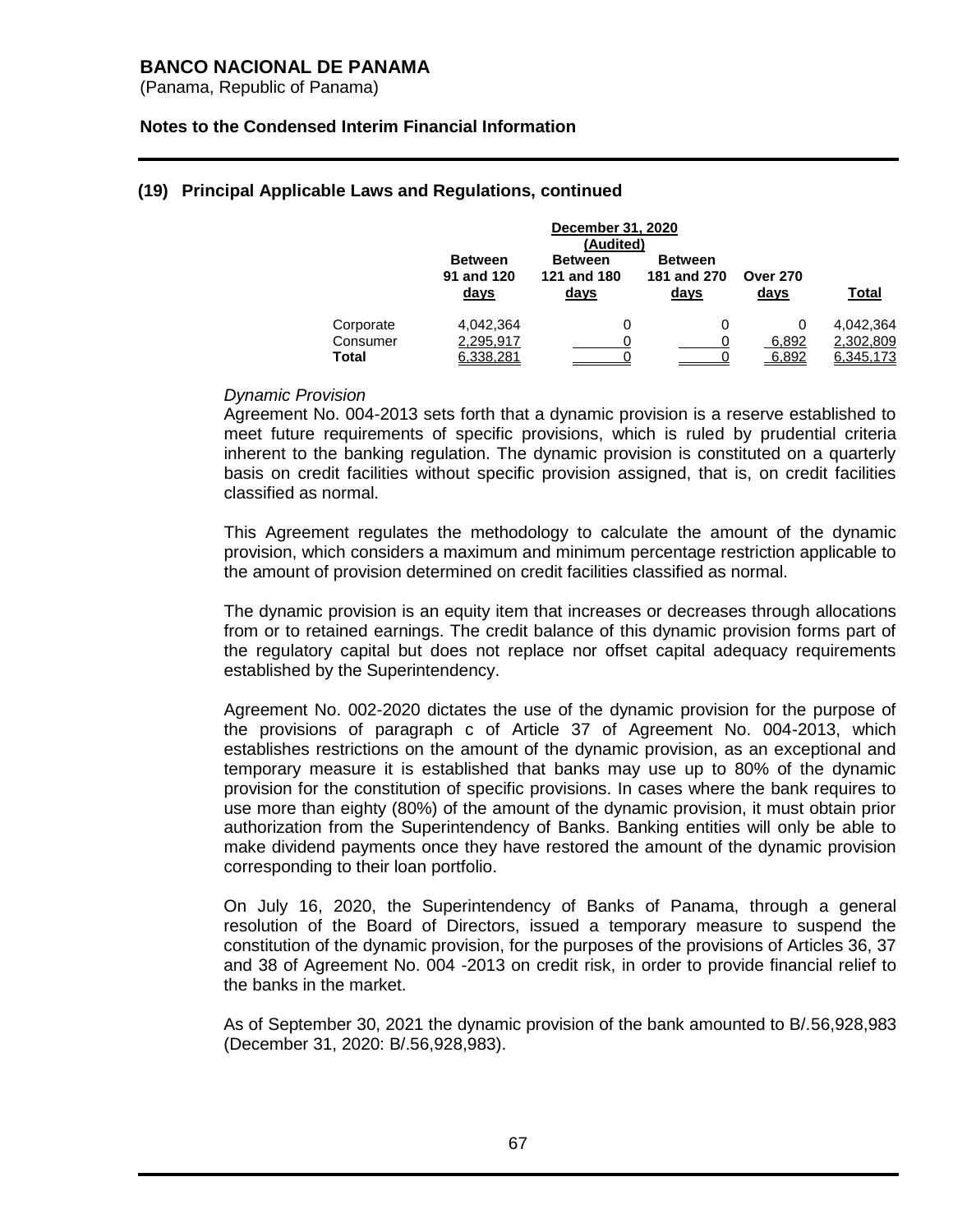(Panama, Republic of Panama)

### **Notes to the Condensed Interim Financial Information**

### **(19) Principal Applicable Laws and Regulations, continued**

### *Trading Portfolio*

The Superintendency of Banks of Panama issued Agreement No. 003-2018, modified by Agreement No. 006-2019, through which provisions are established on the management of the market risk inherent to the investment portfolio of the Banks in Panama, based on the general criteria of classification of the trading portfolio with the purpose of determining the capital requirement of those instruments applied as established in said agreements

The Agreement establishes that the regulatory trading portfolio for the purpose of estimating capital requirements for market risk is composed of the financial instruments that meet one or more of the following purposes:

- Closing a short-term position with profits, whether through its purchase or sale, considering the original position of the financial instrument;
- To obtain short-term valuation gains;
- To obtain arbitrage profits;
- To hedge risks that arise from instruments meeting any of the above criteria.

In addition, financial instruments decided by this Superintendency of Banks on the basis of their special characteristics, and whose economic fund responds to the purposes indicated above shall be included in the trading portfolio, regardless of the classification of the financial instrument according to International Financial Reporting Standards (IFRS).

Additionally, any financial instrument that may be identified with any of the following characteristics is part of the trading portfolio:

- An instrument held for accounting purposes, in accordance with IFRSs, as an asset or liability for trading purposes (so that it would be measured daily at market prices, with valuation differences being recognized in the condensed statement of profit or loss).
- Instruments resulting from market-making activities.
- Instruments resulting from underwriting commitments.
- Equity investment in a fund, except when the daily market price is not available for determining the fund's value.
- Representative value of capital quoted on the stock exchange.
- Short position in short.
- Derivative contracts, except those that serve to hedge positions that are not recorded in the trading book.
- Financial instruments that include derivatives, whether explicit or implicit, that are part of the banking book and whose underlying is related to equity risk or credit risk.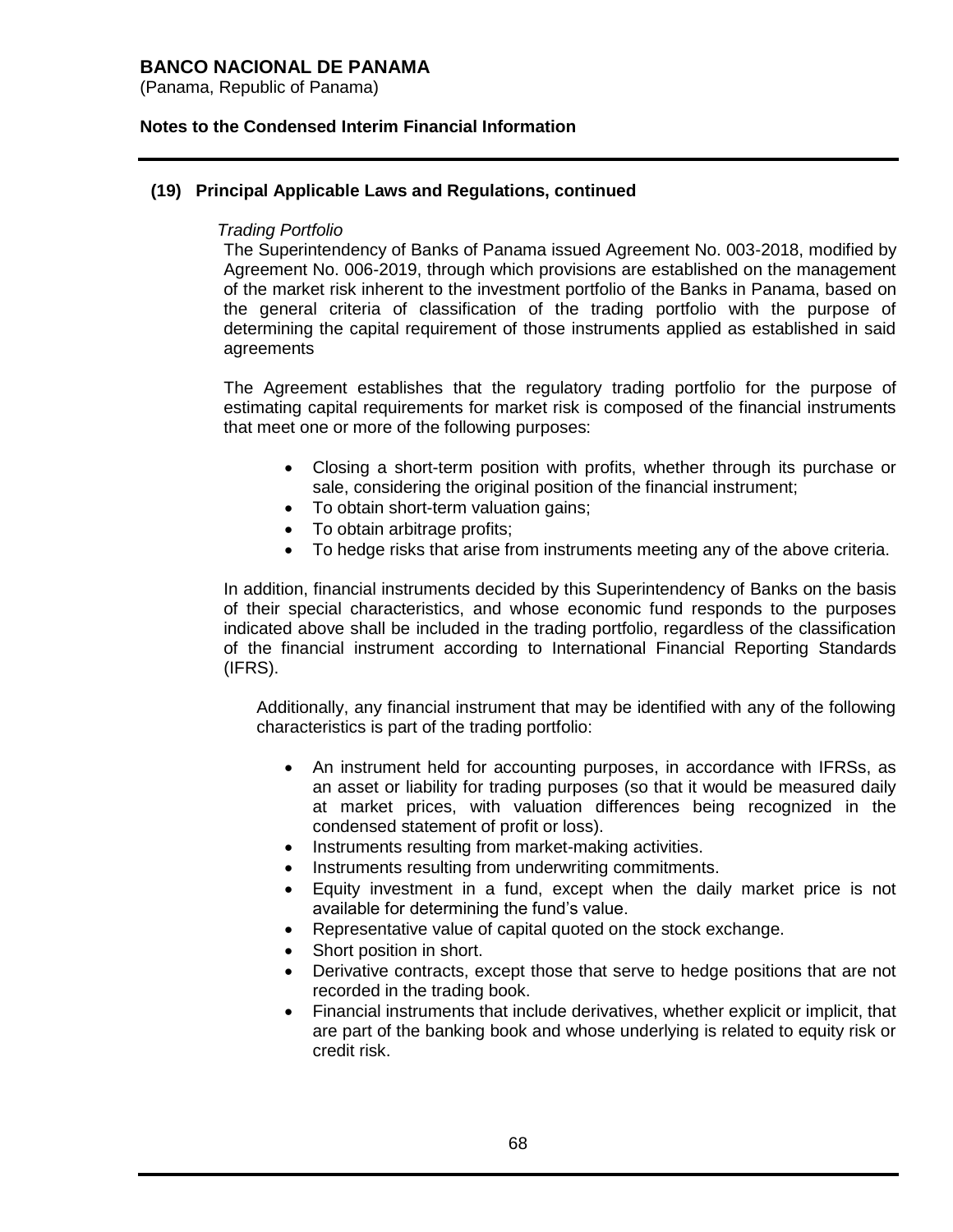(Panama, Republic of Panama)

### **Notes to the Condensed Interim Financial Information**

### **(19) Principal Applicable Laws and Regulations, continued**

The Bank has defined policies and procedures that provide for limits, and there is a process for keeping the Board of Directors and senior management informed, as an integral part of the Bank's risk management process.

The value of the capital requirement for market risk, as defined by Agreement No. 003-2018, as amended by Agreement No. 006-2019, and the unrealized gains during the nine months ended at September 30, 2021, are detailed below by type of position:

|               | <b>Type of instruments</b> | <b>Maturity Date Market Value</b> |           | unrealized<br>Gain |
|---------------|----------------------------|-----------------------------------|-----------|--------------------|
| Common shares |                            | NA.                               | 5.657.933 | 5,657,933          |
| Common shares |                            | <b>NA</b>                         | 2,528,368 | 1,984,401          |
| Common shares |                            | <b>NA</b>                         | 820,374   | 782,875            |
| Common shares |                            | NА                                | 204.048   | 166,548            |
| Common shares |                            | NА                                | 105,714   | 26,429             |
| Common shares |                            | <b>NA</b>                         | 79.317    | 52,276             |
|               |                            |                                   |           |                    |

**Unrealized** 

The capital requirement for these instruments at September 30, 2021 is B/.1,863,149 (December 31,2020: B/.546,501).

### **(20) Effects of the Global Pandemic on the Spread of the Coronavirus or COVID-19**

The effects of the COVID-19 Pandemic have affected the Panamanian economy. In response to the economic and social impact of COVID-19 and with the objective of safeguarding public health and the financial stability of the Banking System, the national government has developed a series of initiatives that are part of the Economic Reactivation Plan. Among the initiatives included are: Loan moratorium plans to support companies and individuals with respect to their banking commitments; the gradual opening of the economy by blocks and later by activity, to return to normality. Economic assistance programs have been developed for individuals and companies, whose income and ability to make payments on their obligations have been impaired by the suspension or termination of employment contracts due to the temporary or total closure of companies.

Against this situation presented by COVID-19, the Superintendency of Banks of Panama issued banking agreements with temporary measures for the treatment of the banks' credit portfolios, which include the new category of "modified credits." Under this category, banks classify all those loans that have had changes in the originally agreed terms and conditions and that have been modified at the borrower's or banks' request, without being considered restructured loans. The provisions established for modified loans apply to corporate loans (commercial, agricultural, financial and corporate institutions) and loans to individuals. These loans consider financial viability criteria, based on the borrower's ability to pay.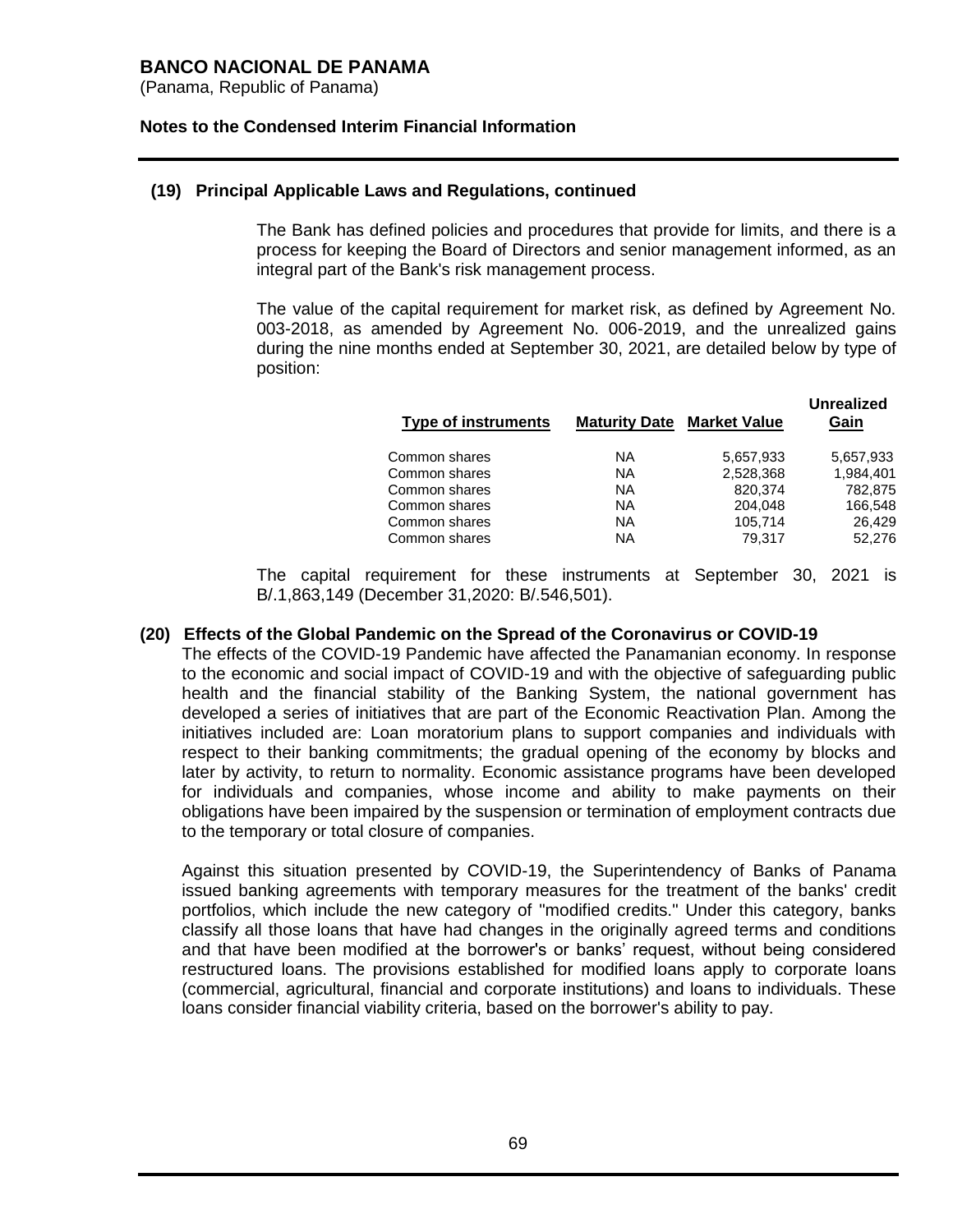(Panama, Republic of Panama)

### **Notes to the Condensed Interim Financial Information**

### **(20) Effects of the Global Pandemic on the Spread of the Coronavirus or COVID-19, continued**

The Superintendency of Banks of Panama issued Banking Agreement No. 002-2021 of June 11, 2021, dictating the new guidelines for modified credits classified in the modified special mention category under Agreement No. 002 -2020; as well as those modified credits restored to the loan portfolio in accordance with Agreement No. 004-2013.

Banking entities will have until September 30, 2021, to carry out the restructuring of modified loans classified in the modified special mention category and that as of June 30, 2021, it have not agreed upon new terms and conditions with creditors.

The Bank management, aware of the fundamental role that the Institution plays within the country's financial and economic system, continuously monitors the evolution of the COVID-19 Pandemic and the country's economic behavior and, based on this, updates the strategies of the business units, as well as credit policies, procedures, controls and monitors the behavior of the credit portfolio in order to mitigate the risks that could arise given the extraordinary circumstances that the country faces.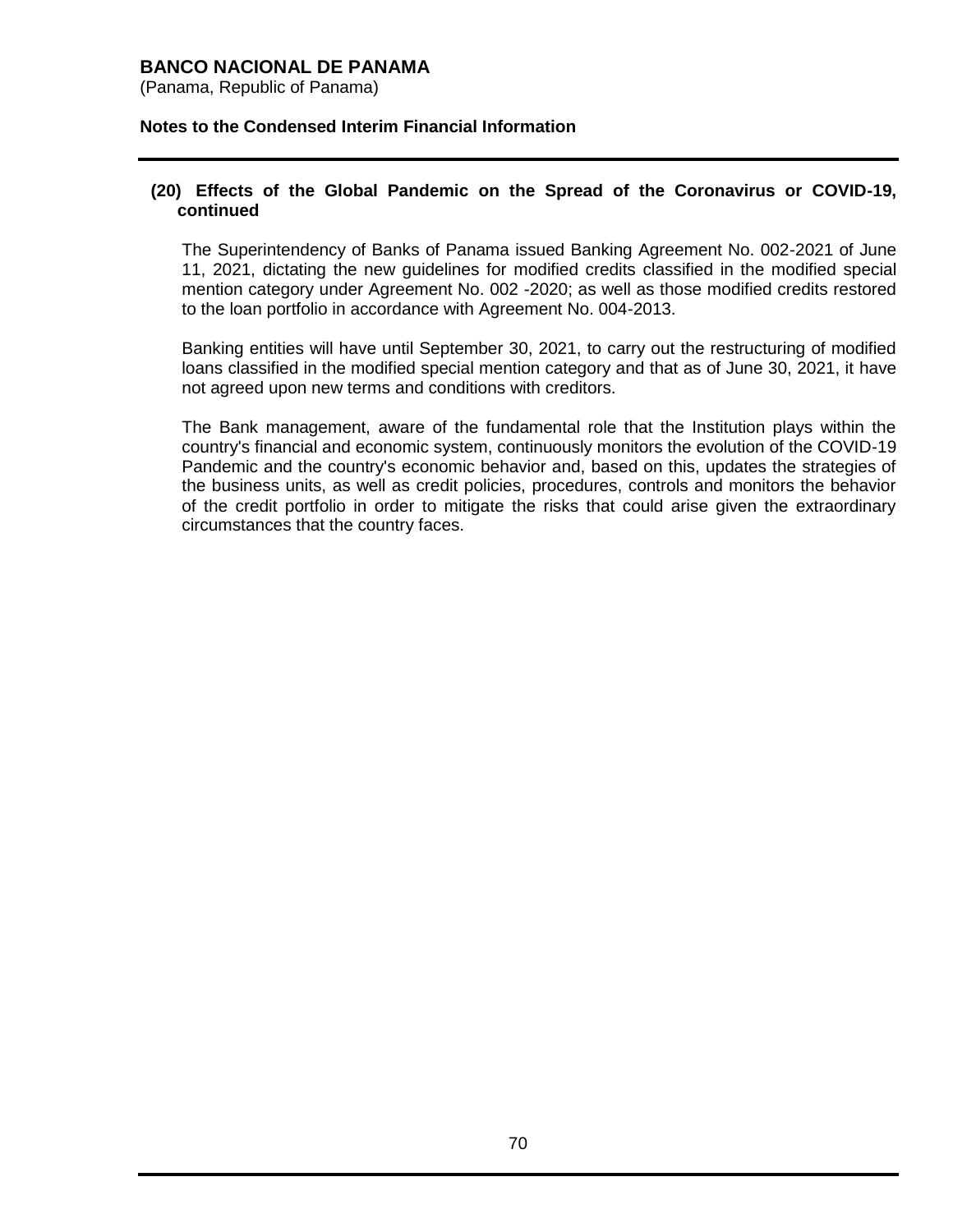(Panama, Republic of Panama)

# **Schedule 1 - Supplementary Information from the Brokerage House**

September 30, 2021

### (Expressed in Balboas)

Banco Nacional de Panamá (the "Bank") operates under a general banking license issued by the Superintendency of Banks of Panama and is licensed to operate the Brokerage Firm business by Resolution No. CNV-027-01 of February 13, 2001, issued by the Superintendency of the Securities Market of Panama; therefore the Bank is subject to the regulations of both Superintendence's.

In compliance with Article 22 of Agreement No. 4-2011, modified by the Agreement No. 8- 2013 of the Superintendency of the Stock Market, "by which rules are issued on adequate capital, solvency ratio, capital funds, liquidity ratio and credit risk concentrations, which must be attended by the Securities Houses regulated by the Superintendency of the Stock Market", the following are the minimum and maximums maintained during the three-month period ending on September 30, 2021; during the nine month period ending on September 30, 2021 and at closing of September 30, 2021.

|                                 | Three-month period ending September 30, 2021<br>(Unaudited) |                            |                      |                            |                       |
|---------------------------------|-------------------------------------------------------------|----------------------------|----------------------|----------------------------|-----------------------|
|                                 | <b>Maximum</b>                                              | <b>Date</b>                | Minimum              | <u>Date</u>                | September 30,<br>2021 |
| Solvency ratio<br>Capital Funds | 100%<br>B/.6,122,549                                        | 01-Jul-2021<br>28-Sep-2021 | 100%<br>B/.6.034.354 | 01-Jul-2021<br>30-Sep-2021 | 100%<br>6,034,354     |

#### **Nine-month period ended September 30, 2021 (Unaudited)**

**September 30,**

|                      | Maximum      | Date        | Minimum      | Date        | September 30,<br>2021 |
|----------------------|--------------|-------------|--------------|-------------|-----------------------|
| Solvency ratio       | 100%         | 04-Jan-2021 | 100%         | 04-Jan-2021 | 100%                  |
| <b>Capital Funds</b> | B/.6.122.549 | 28-Sep-2021 | B/.5.664.515 | 04-Jan-2021 | 6.034.354             |

According to the provisions of the Superintendency of the Securities Market, in Agreement 4- 2011, in its Article 13, for the brokerage houses that have a Bank License it will be understood that the liquidity coefficient will be calculated based under rule issued by its primary regulator, in this case the Superintendency of Banks of Panama. The following is the result of the estimation of the legal liquidity ratio as of the date of the Bank's condensed statement of financial position, during the three-month period ended September 30, 2021 and during the nine month ended September 30, 2021:

### **Three-month period ending September 30, 2021 (Unaudited)**

| As of September 30, 2021                 | 85.75% |
|------------------------------------------|--------|
| Maximum for the period – July 02, 2021   | 88.06% |
| Minimum for the period – August 24, 2021 | 85.39% |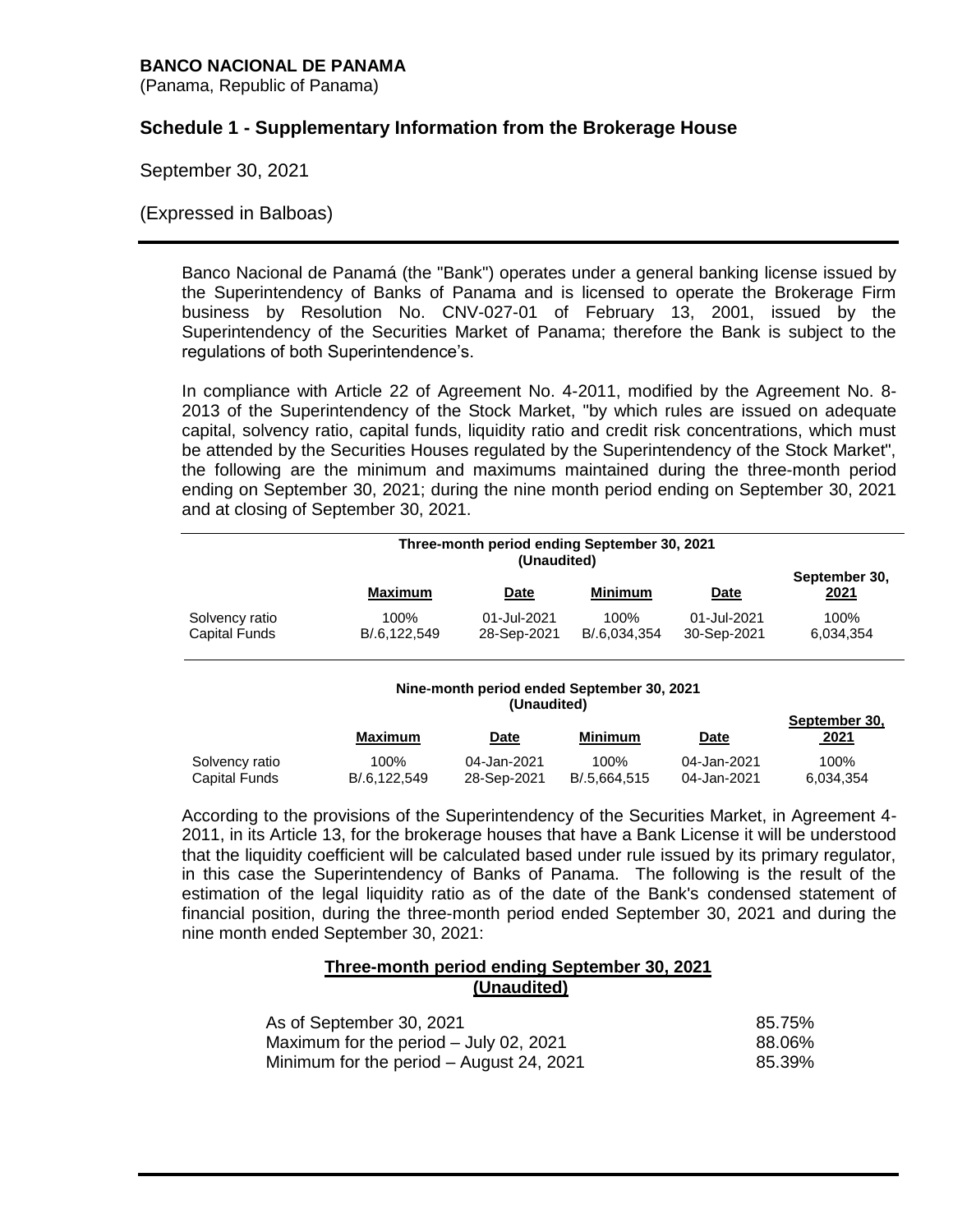### **BANCO NACIONAL DE PANAMA**

(Panama, Republic of Panama)

# **Schedule 1 - Supplementary Information from the Brokerage House**

September 30, 2021

(Expressed in Balboas)

## **Nine-month period ending September 30, 2021 (Unaudited)**

| As of September 30, 2021,                 | 85.75% |
|-------------------------------------------|--------|
| Maximum for the period - January 31, 2021 | 89.34% |
| Minimum for the period - August 24, 2021  | 85.39% |

#### **Year ended December 31, 2020 (Audited)**

| As of December 31, 2020                   | 88.80% |
|-------------------------------------------|--------|
| Maximum for the period - October 31, 2020 | 91.43% |
| Minimum for the period – March 20, 2020   | 64.78% |

Concentration of Credit Risk: Article No. 14 of Agreement No. 004-2011, establishes that a situation of concentration of credit risk shall be considered when the accumulated value of both lending and investment activities exceeds ten percent (10%) of the total value of its capital resources. In any case, the value of all risks that a securities firm maintains with the same issuer, client or group of issuers or clients related to each other, may not exceed thirty percent (30%) of the total value of its capital funds.

During the period ended on September 30, 2021, no concentration situations occurred according with the segmented balances characteristic of the activity of the Brokerage House.

In compliance with Agreement No. 004-2011, Sole Text issued by the Superintendency of the Securities Market which contains amendments made by Agreement No. 003-2015, Article Two, which adds provisions to Article 22-A in relation to the obligation to disclose the amounts managed of client accounts and supplements to financial information by activity, for those securities firms that hold more than one license; the following is the supplementary information as described above:

### **(1) Managed Amount of Client accounts**

As of September 30, 2021, the Bank holds the following investments in securities:

|                                      |                | <b>September 30, 2021</b><br>(Unaudited) |                                |
|--------------------------------------|----------------|------------------------------------------|--------------------------------|
|                                      | <b>Banking</b> | <b>Brokerage House</b>                   | Total                          |
| Own position<br>Third party position | 2,446,050,581  | 7.191.211<br>4.875.166.454               | 2,453,241,792<br>4.875.166.454 |
|                                      |                | December 31, 2020<br>(Audited)           |                                |
|                                      | <b>Banking</b> | <b>Brokerage House</b>                   | Total                          |
| Own position<br>Third party position | 3.122.676.153  | 187.922<br>79.131.816                    | 29.864.075<br>79.131.816       |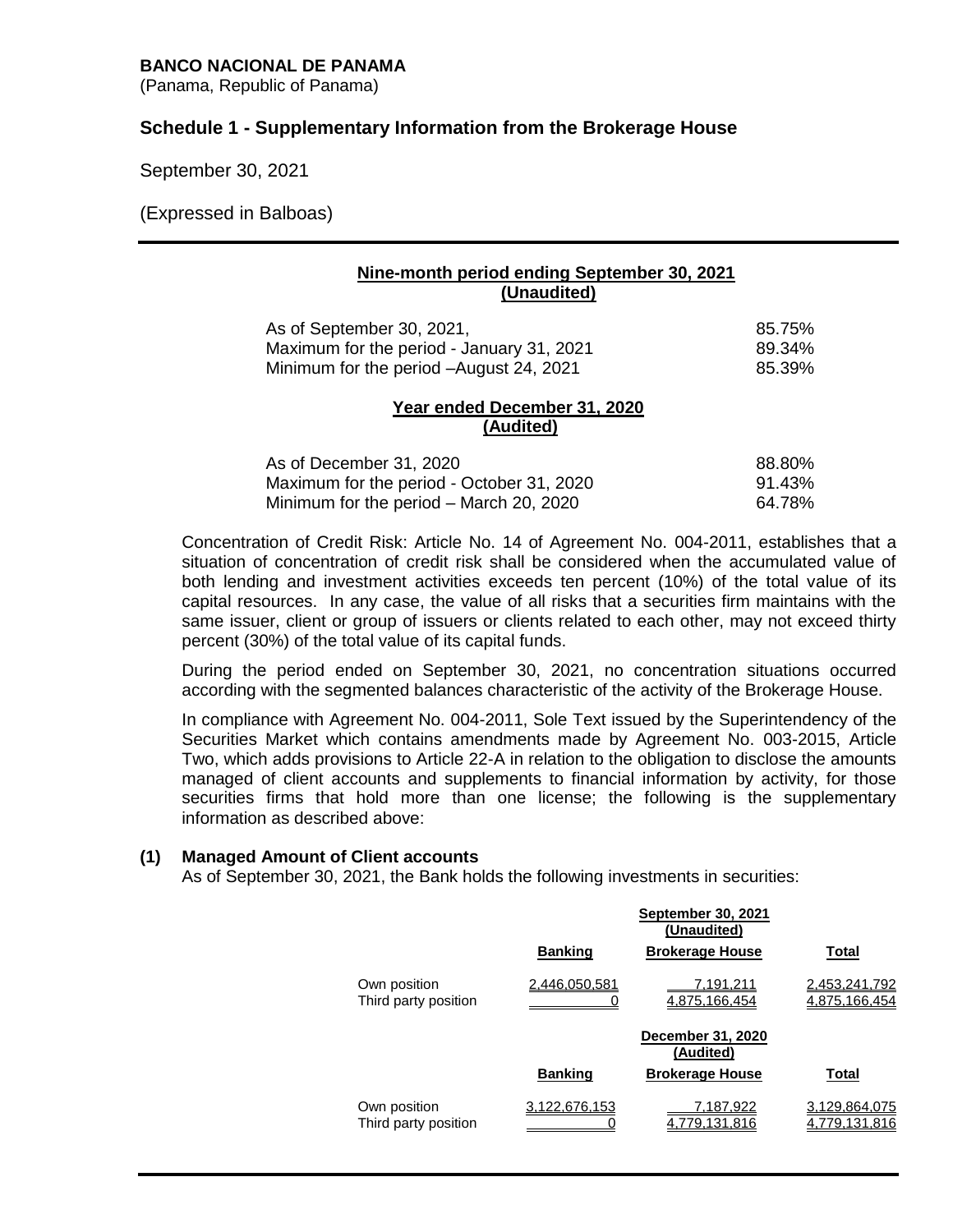### **BANCO NACIONAL DE PANAMA**

(Panama, Republic of Panama)

# **Schedule 1 - Supplementary Information from the Brokerage House**

September 30, 2021

(Expressed in Balboas)

## **(1) Managed Amount of Client accounts, continued**

The third-party position portfolio corresponds to investments in securities of managed customer accounts. This portfolio is controlled in off balance sheet accounts that are not part of the Bank's condensed statement of financial position. The Bank does not hold a portfolio under discretionary management of third-party accounts nor does it hold bank accounts in the name of third parties through its securities firm license.

As of September 30, 2021, the Bank has consigned as guarantee public debt securities for the amount of B/.1,098,141 in favor of Central Latinoamericana de Valores (Latinclear), in compliance with the provisions of Agreement No.011-2003 of the Superintendency of the Securities Market and Latinclear's Internal Operations Regulations, which stipulate that all participants in Latinclear must provide a performance bond in favor of this entity, in order to guarantee compliance with all its monetary obligations for the stock exchange and over-thecounter transactions it carries out (December 31, 2020: B/.1,097,445).

# **(2) Financial Information by Type of License**

The following table shows the assets, liabilities and equity of the Bank as of September 30, 2021 by activity, according to the licenses granted:

|                          |                                | <b>September 30, 2021</b><br>(Unaudited)<br><b>Brokerage</b> |                |  |
|--------------------------|--------------------------------|--------------------------------------------------------------|----------------|--|
|                          | <b>Banking</b>                 | <b>House</b>                                                 | Total          |  |
| Total assets             | 14.981.366.304                 | 8.067.632                                                    | 14.989.433.936 |  |
| <b>Total liabilities</b> | 13.930.279.62                  | 66.997                                                       | 13.930.346.618 |  |
| Total equity             | .051.086.683                   | 8.000.635                                                    | .059.087.318   |  |
|                          | December 31, 2020<br>(Audited) |                                                              |                |  |
|                          |                                | <b>Brokerage</b>                                             |                |  |
|                          | <b>Banking</b>                 | <b>House</b>                                                 | Total          |  |
| Total assets             | 16.865.475.119                 | 461.880.'                                                    | 16,872,936,999 |  |
| <b>Total liabilities</b> | 15.910.642.003                 | 77.870                                                       | 15.910.719.873 |  |
| Total equity             | 954.833.1                      | 384.01. '                                                    | 962.217.1      |  |

The following presents the Bank's income and expenses for the period ended September 30, 2021 by activity, according to the licenses granted:

|                                                        | <b>September 30, 2021</b><br>(Unaudited)<br><b>Brokerage</b> |              |              |
|--------------------------------------------------------|--------------------------------------------------------------|--------------|--------------|
|                                                        | <b>Banking</b>                                               | <b>House</b> | <b>Total</b> |
| Net interest and commission income after<br>provisions | 166,277,987                                                  | 1,700,911    | 167,978,898  |
| Other income                                           | 60,979,533                                                   | 0            | 60,979,533   |
| Other expenses                                         | 1,030,161                                                    | 0            | 1,030,161    |
| General and administrative expenses                    | 125,682,493                                                  | 700,276      | 126,382,769  |
| Net income                                             | 100.544.866                                                  | 1.000.635    | 101.545.501  |